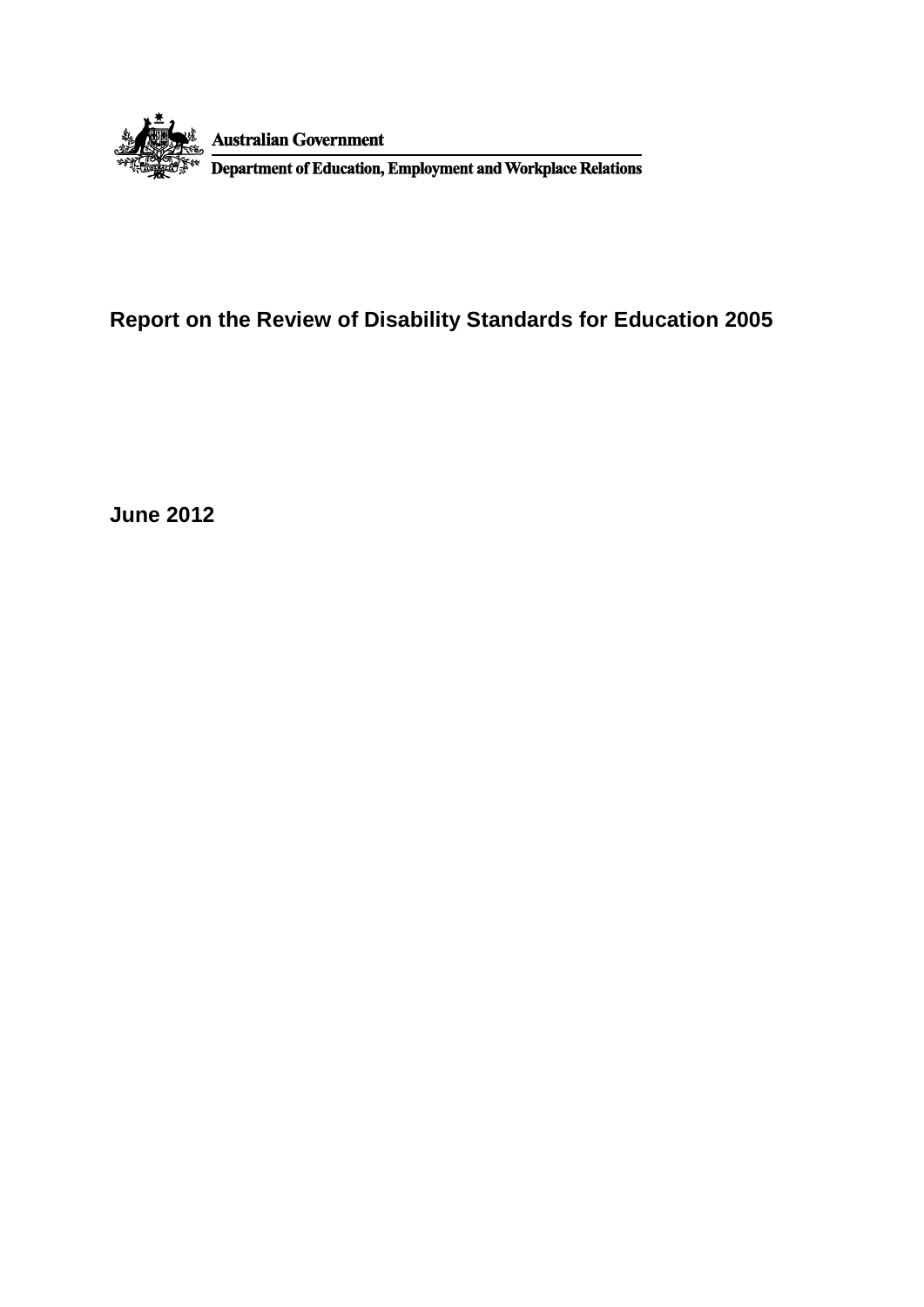Please contact DEEWR on 1300 363 079 if you require this document in an alternative format.

ISBN: 978-0-642-78531-2



With the exception of the Commonwealth Coat of Arms and where otherwise noted all material presented in this document is provided under a **[Creative Commons Attribution 3.0 Australia licence](http://creativecommons.org/licenses/by/3.0/au/)**.

The details of the relevant licence conditions are available on the Creative Commons website (accessible using the links provided) as is the **[full legal code for the CC BY 3.0 AU licence](http://creativecommons.org/licenses/by/3.0/au/legalcode)**.

The document must be attributed as the *Report on the Review of Disability Standards for Education 2005, Department of Education, Employment and Workplace Relations*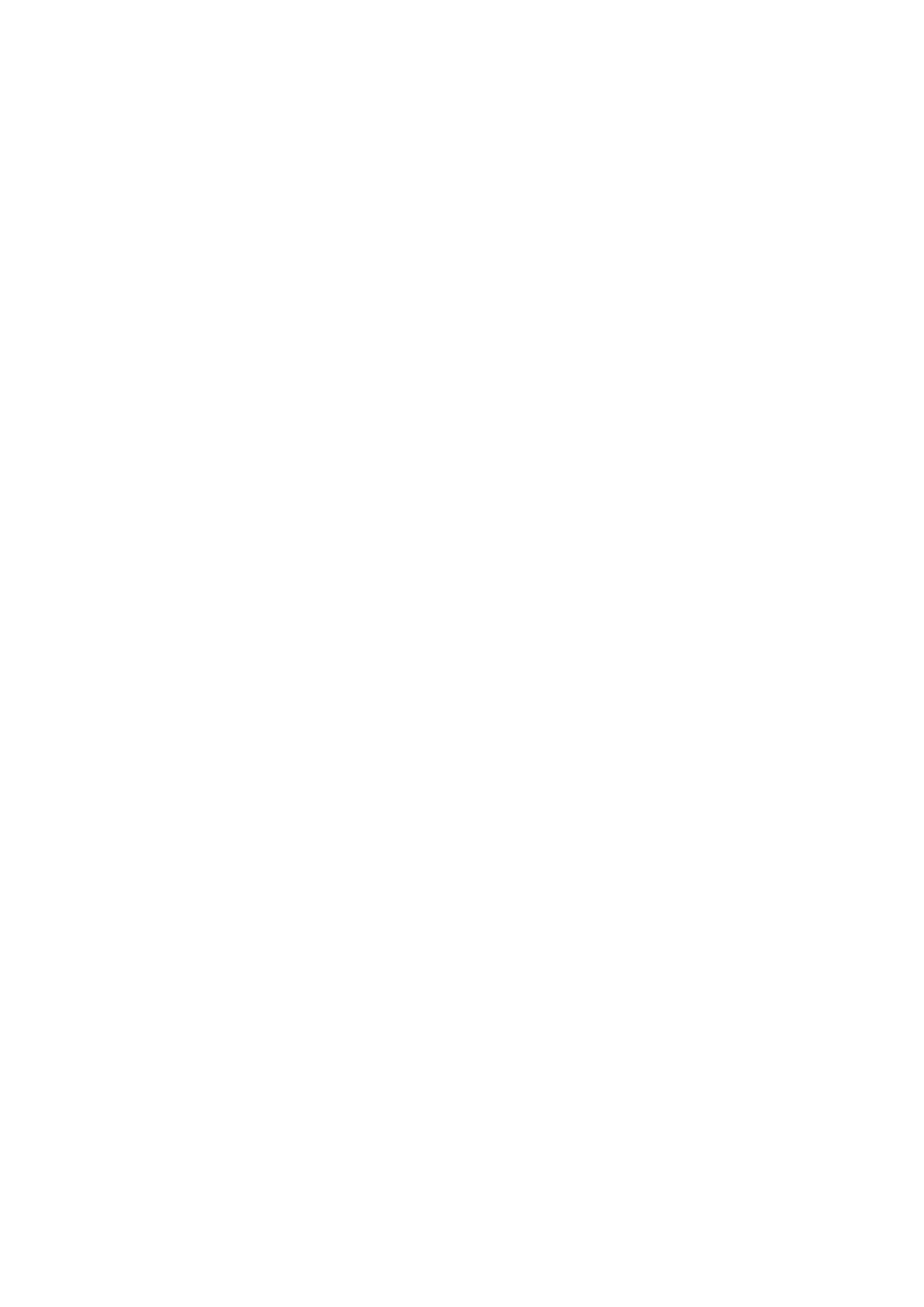# <span id="page-3-0"></span>**Foreword**

The Disability Standards for Education (the Standards) came into effect in August 2005. The Standards were designed to clarify the rights of students with disability to access and participate in education and training, and give education providers more guidance on how they can meet their obligations under the *Disability Discrimination Act 1992* (DDA).

In December 2010, the Australian Government began the first five-year review of the Standards. The Minister for School Education, Early Childhood and Youth, the Minister for Tertiary Education, Skills, Science and Research and the Attorney-General, released a discussion paper in February 2011 inviting submissions to the review from all interested people. They received 200 submissions.

A Disability Standards for Education Review Team was established in the Department of Education, Employment and Workplace Relations. The review team held meetings with key stakeholders in all Australian capital cities during February and March 2011. The review team would like to thank the organisations and individuals who took the time to attend stakeholders meetings and provide submissions.

This report, drafted by the review team, presents the outcomes of the consultation and submission process and outlines the key findings against the terms of reference for the review.

Based on the findings, the review team proposes a set of recommendations for the early childhood, schools and tertiary education sectors. The review team is pleased to submit this report to the Minister for Tertiary Education, Skills, Science and Research, the Minister for School Education, Early Childhood and Youth, the Attorney-General and the Minister for Early Childhood and Child Care for consideration.

Disability Standards for Education Review Team

Department of Education, Employment and Workplace Relations June 2012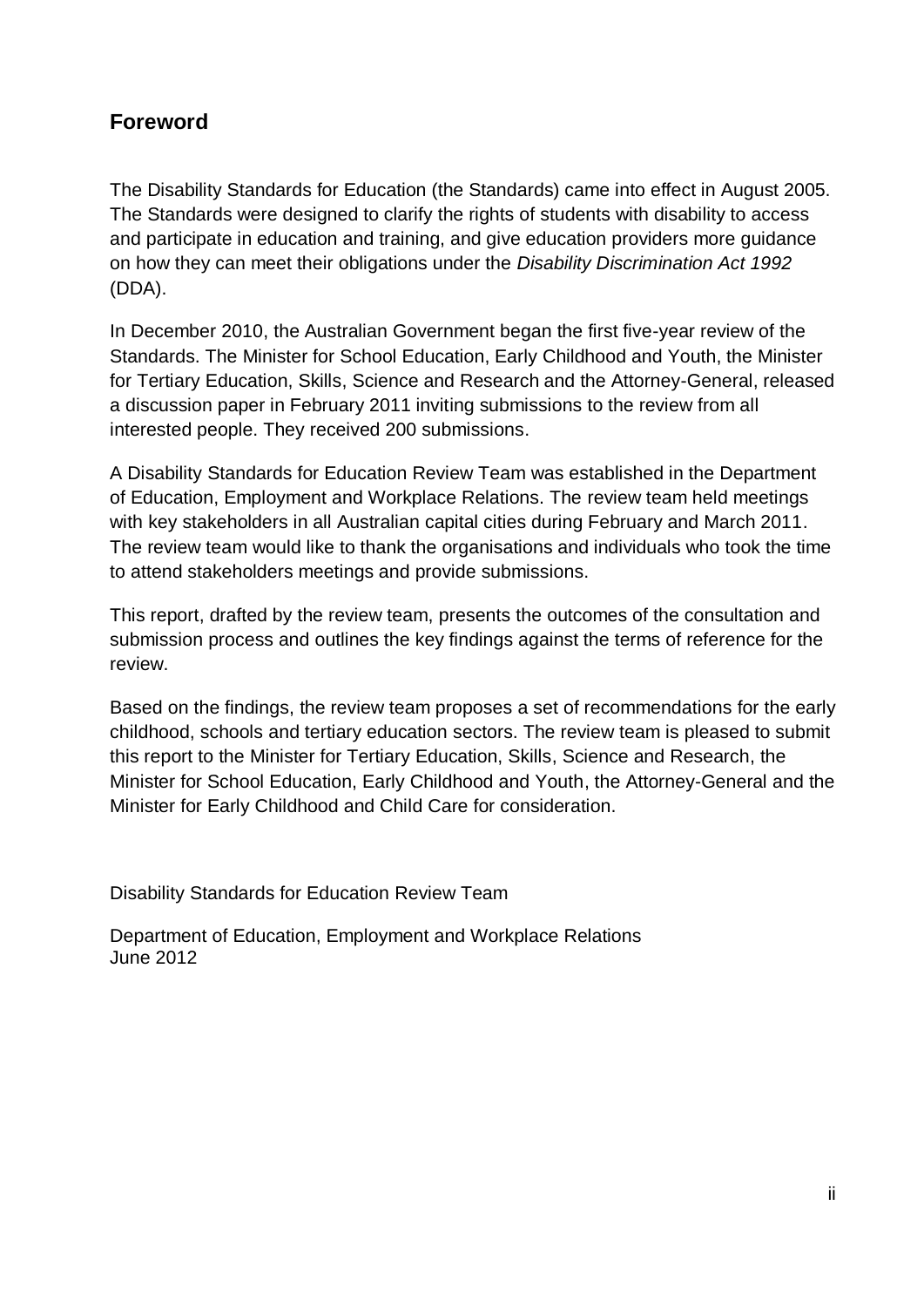# <span id="page-4-0"></span>**Contents**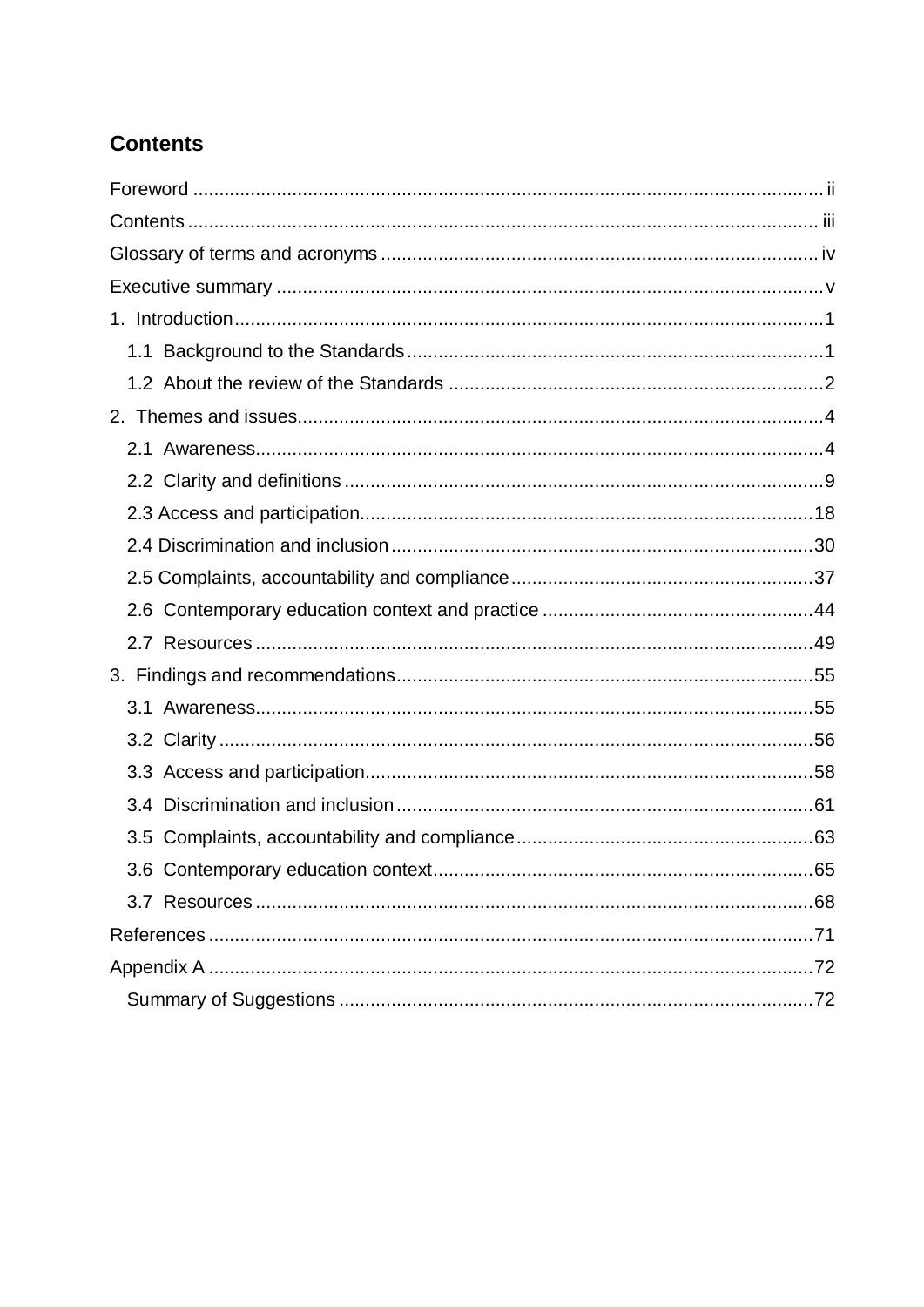# <span id="page-5-0"></span>**Glossary of terms and acronyms**

| <b>AGD</b>                | Commonwealth Attorney-General's Department.                  |
|---------------------------|--------------------------------------------------------------|
| <b>ACARA</b>              | Australian Curriculum, Assessment and Reporting              |
|                           | Authority                                                    |
|                           |                                                              |
| <b>ADCET</b>              | Australian Disability Clearinghouse for Education and        |
|                           | Training                                                     |
| <b>DEEWR</b>              | Commonwealth Department of Education, Employment             |
|                           | and Workplace Relations.                                     |
| Direct discrimination     | Direct discrimination means treating a person with           |
|                           | disability less favourably in similar circumstances than a   |
|                           | person without disability.                                   |
| <b>DDA</b>                | Disability Discrimination Act 1992 (Commonwealth).           |
| <b>Disability</b>         | The definition of disability under the DDA includes          |
|                           | physical, intellectual, psychiatric, sensory, neurological,  |
|                           | and learning disabilities, as well as physical               |
|                           | disfigurements, and the presence of disease-causing          |
|                           | organisms in the body. The definition includes past,         |
|                           | present and future disabilities as well as imputed           |
|                           |                                                              |
|                           | disabilities and covers behaviour that is a symptom or       |
|                           | manifestation of the disability.                             |
| <b>Education provider</b> | An education provider is an educational authority or an      |
|                           | educational institution or an organisation whose purpose is  |
|                           | to develop or accredit curricula or training courses used by |
|                           | other education providers.                                   |
| Harassment                | Harassment is an action that is reasonably likely to         |
|                           | humiliate, offend, intimidate or distress a person. This     |
|                           | could include insensitive comments, photographs, and         |
|                           | inappropriate body language.                                 |
| Indirect discrimination   | Indirect discrimination occurs when a person with disability |
|                           | is expected to comply with a requirement or condition, but   |
|                           | because of their disability does not or is not able to       |
|                           | comply. The requirement or condition must also be likely to  |
|                           | have the effect of disadvantaging persons with disability in |
|                           |                                                              |
|                           | a way which is not reasonable (section 6 DDA).               |
| Measures for compliance   | Measures an education provider may implement to meet         |
|                           | the requirements of the Standards.                           |
| <b>NAPLAN</b>             | National Assessment Program - Literacy and Numeracy          |
| <b>RTO</b>                | <b>Registered Training Organisation</b>                      |
| <b>TAFE</b>               | <b>Technical and Further Education</b>                       |
| VET                       | <b>Vocational Education and Training</b>                     |
| Universal design          | Universal design is defined as being the design of           |
|                           | products and environments to be used by all people to the    |
|                           | greatest extent possible without the need for adaptation or  |
|                           | specialised design.                                          |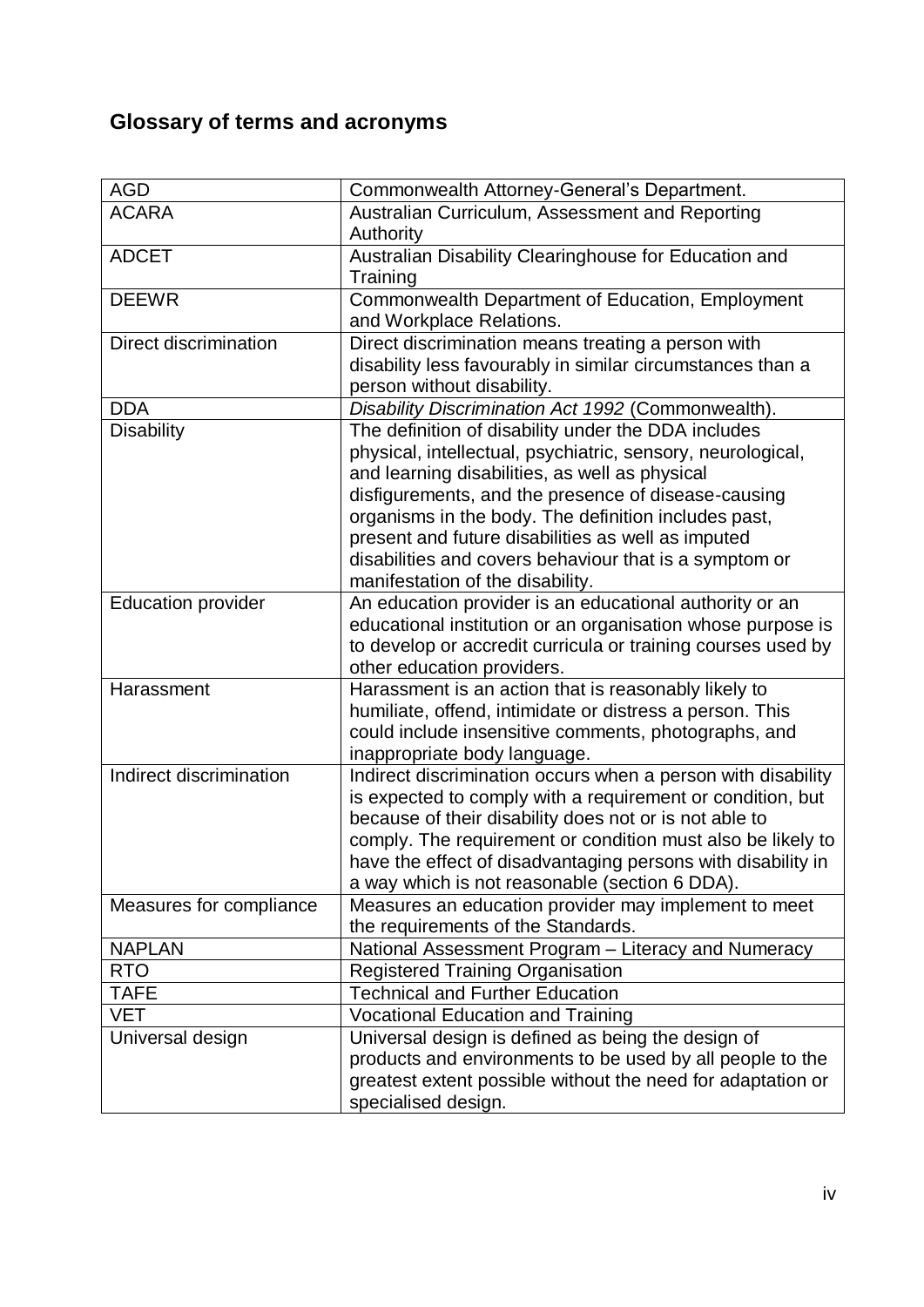# <span id="page-6-0"></span>**Executive summary**

This report presents the findings and recommendations of the first five-year review of the Disability Standards for Education 2005. The review team received 200 submissions and met with some 150 stakeholders including students with disability, community and advocacy organisations, education providers, state and territory authorities, anti-discrimination boards and the Australian Human Rights Commission. The outcomes from these meetings and submission process are discussed in the themes and issues section, which in turn informs the key findings and recommendations, presented in the final section of the report.

Overall the review found that the Disability Standards for Education 2005 provide a good framework for promoting the requirement for students with disability to be able to access and participate in education on the same basis as all other students. However, the effectiveness of the Standards has been undermined by problems with:

- how the Standards have been applied in practice
- the clarity of some key terms in the Standards
- interpretation of the Standards and adherence to requirements.

A summary of the key issues raised by users and providers of education during the consultation process is as follows:

#### **Awareness**

- General awareness across education sectors, users and providers and the general community about the Standards is considered low.
- There is a lack of targeted information addressing issues relating to each level of education as well as information for the general community about disability, discrimination and the rights of students with disability to access education.
- Information about the Standards is not easy to access and is dispersed across a number of relevant websites.

#### **Clarity and definitions**

- Key terms such as 'consultation' and 'reasonable adjustment' are unclear and this impacts on the effectiveness of the Standards.
- There is confusion about the coverage of Registered Training Organisations under the Standards.
- Child care providers increasingly offer preschool programs, yet they are not covered by the Standards.
- There are no user-friendly, sector-specific guidelines which provide examples of terms such as 'reasonable adjustment', 'unjustifiable hardship' and 'consultation' and this affects the application of the Standards.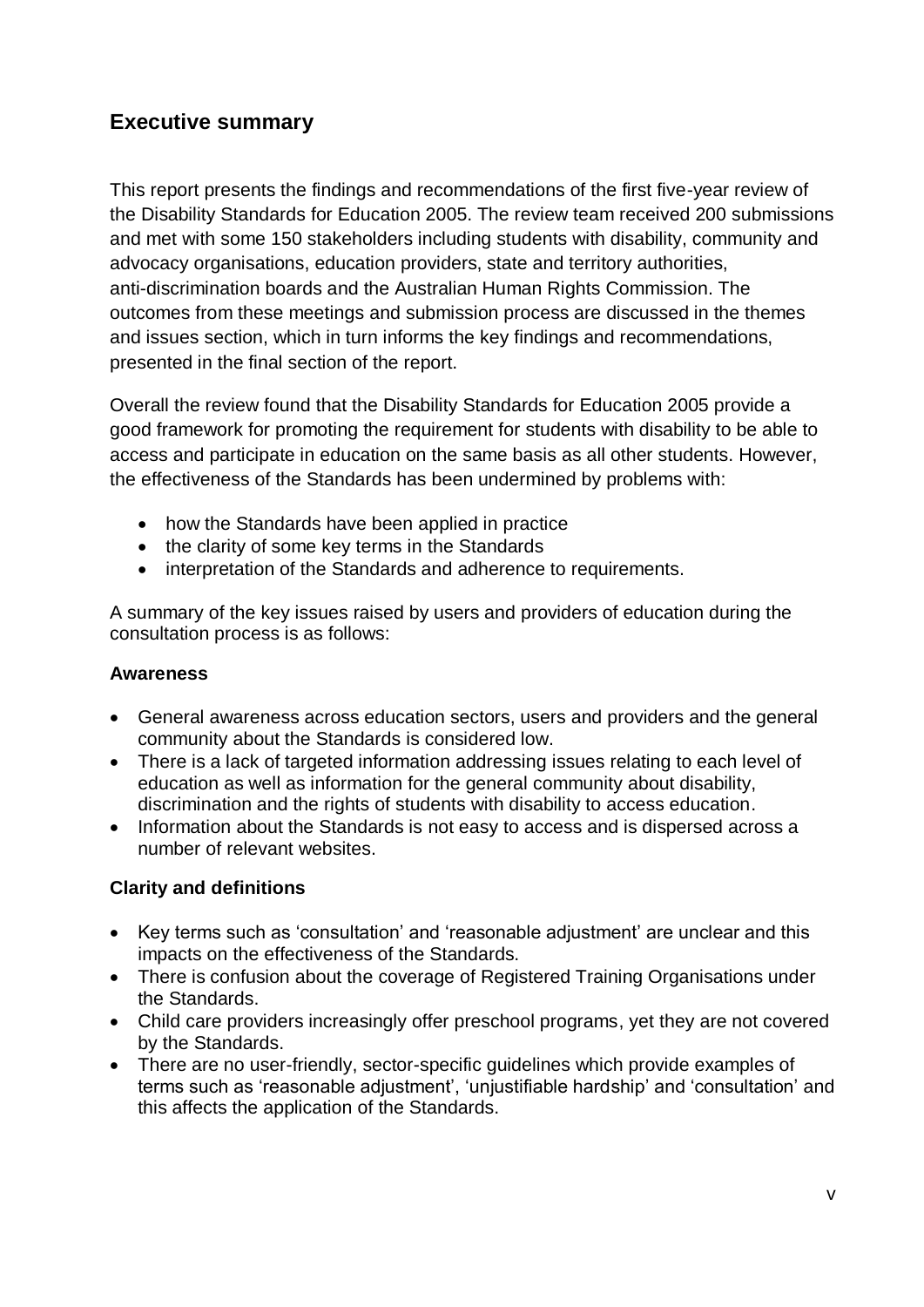## **Access and participation**

- There are examples of students with disability being unable to access and participate in education on the same basis as other students and where the intent of the Standards is not being met in practice.
- There is limited accessible practical advice and training on implementing the Standards for educators about identifying individual needs, developing individual education plans and providing appropriate support to achieve learning outcomes.
- There is limited access to qualified professionals and limited ongoing professional development in inclusive education.

#### **Discrimination and inclusion**

- The Standards do not have enough focus on measures for promoting greater inclusion and removing subtle and indirect discrimination.
- The obligations and requirements under the Standards are not backed up by strong accountability frameworks.

#### **Complaints, accountability and compliance**

- The complaints process is complex and parents, associates and students are reluctant to make a complaint. There are no clear pathways through the complaints process and there are limited options available if conciliation fails. The complaints process is not considered accessible to parents, associates and students with disability.
- There is no accurate way to identify systemic barriers to access and participation across the education sectors.
- There are few consequences for education providers that breach the Standards or fail to act on complaints.
- The lack of accountability for compliance with the Standards is a significant impediment to their overall effectiveness.

#### **Contemporary education context**

<u>.</u>

- There is increasing emphasis on transitions of students with disability between education sectors. Students with disability should have opportunities to progress through education and achieve individual learning outcomes.
- Information and advice is needed for users and providers on incorporating emerging technologies such as universal design<sup>1</sup>, into existing education practice. There is a lack of consistency in the implementation of new technologies across the education sector and between institutions.

 $1$  [Universal design](http://www.ncsu.edu/www/ncsu/design/sod5/cud/about_ud/about_ud.htm) is defined as being the design of products and environments to be used by all people to the greatest extent possible without the need for adaptation or specialised design.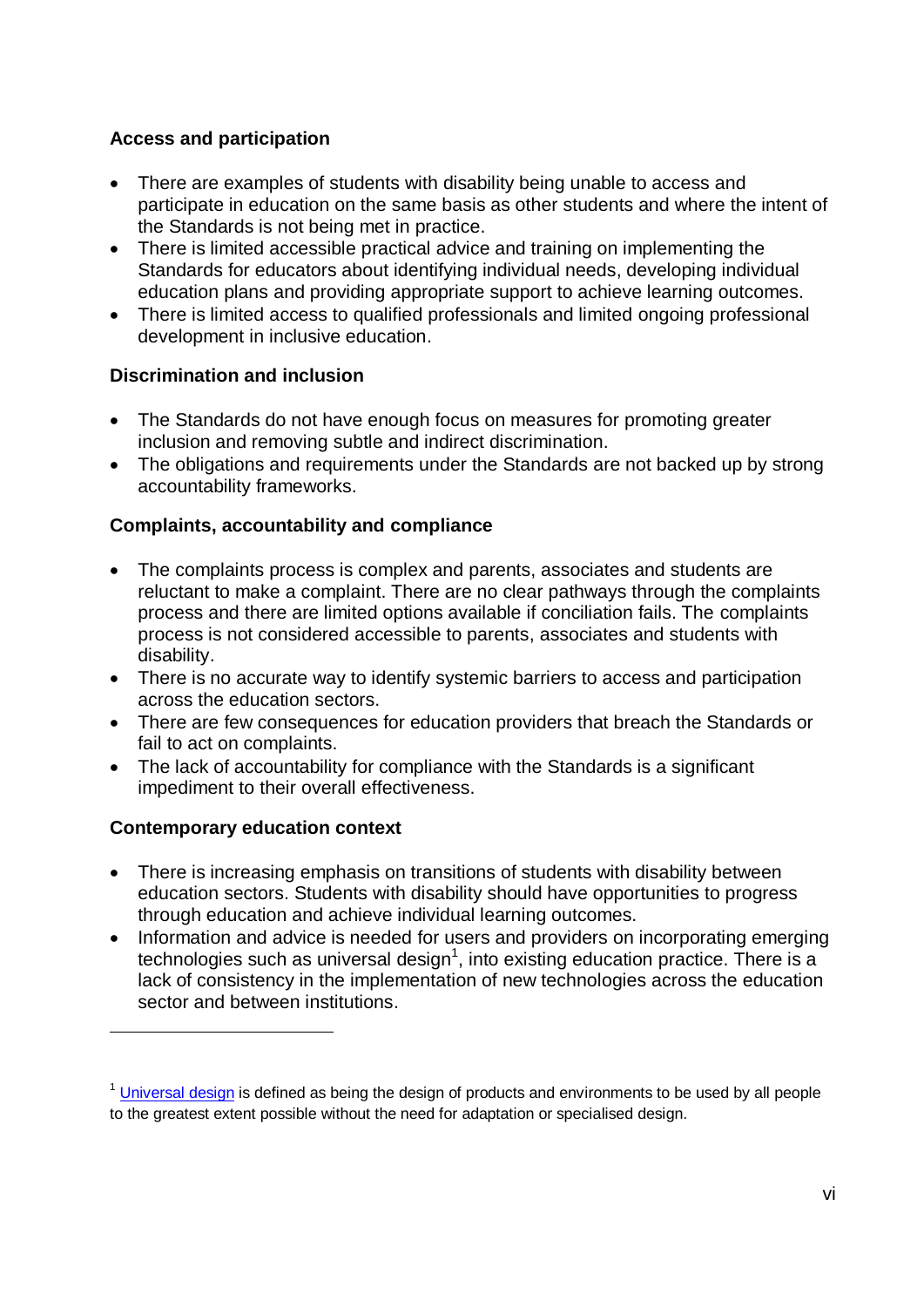### **Resources**

- Stakeholders consider that the resourcing available to meet the needs of students with disability is inadequate and this compromises the effectiveness of the Standards. It was argued that additional resources would assist students with disability to participate in education, provide professional development for educators and improve access to support services.
- All education sectors reported an increase in participation rates of students with disability. This is a positive development, but as a result, stakeholders are concerned that available resources are being stretched further to meet the needs of an increasing number of students.

## **Key findings and recommendations**

As summarised in the themes and issues section, a range of issues were raised during the review process. Stakeholders urged the Australian Government to consider the issues relating to the form, operation and application of the Standards raised during the consultation process.

The majority of issues raised by stakeholders could be addressed through awarenessraising, amendments and additions to the Standards, and by providing further guidance on the Standards.

Consultation undertaken as part of the review also highlighted a set of issues that affect the way the Standards have been implemented or operate in practice, and have a direct impact on the effectiveness of the Standards. The review team has recommended that these issues be referred to relevant policy and program areas in government for follow up.

Based on the issues identified by stakeholders, the review recommends that the Australian Government consider the following-

#### **Recommendations for raising awareness**

- 1. The Federal Minister for Tertiary Education, Skills, Science and Research, the Minister for School Education, Early Childhood and Youth and the Minister for Early Childhood and Child Care, in consultation with state and territory education ministers for early childhood and child care, schools, tertiary education and skills, develop a range of targeted information resources for education users and providers to promote awareness of the Standards including:
	- a. User-specific information including information on developing advocacy and negotiation skills.
	- b. Information specific to early childhood, schools, tertiary and registered training organisations.
	- c. Handouts outlining user and provider rights and responsibilities, to be included in all enrolment kits for each level of education and given to parents, associates and students on enrolment.
	- d. A disability and education website to make accessible online information on implementing the Standards.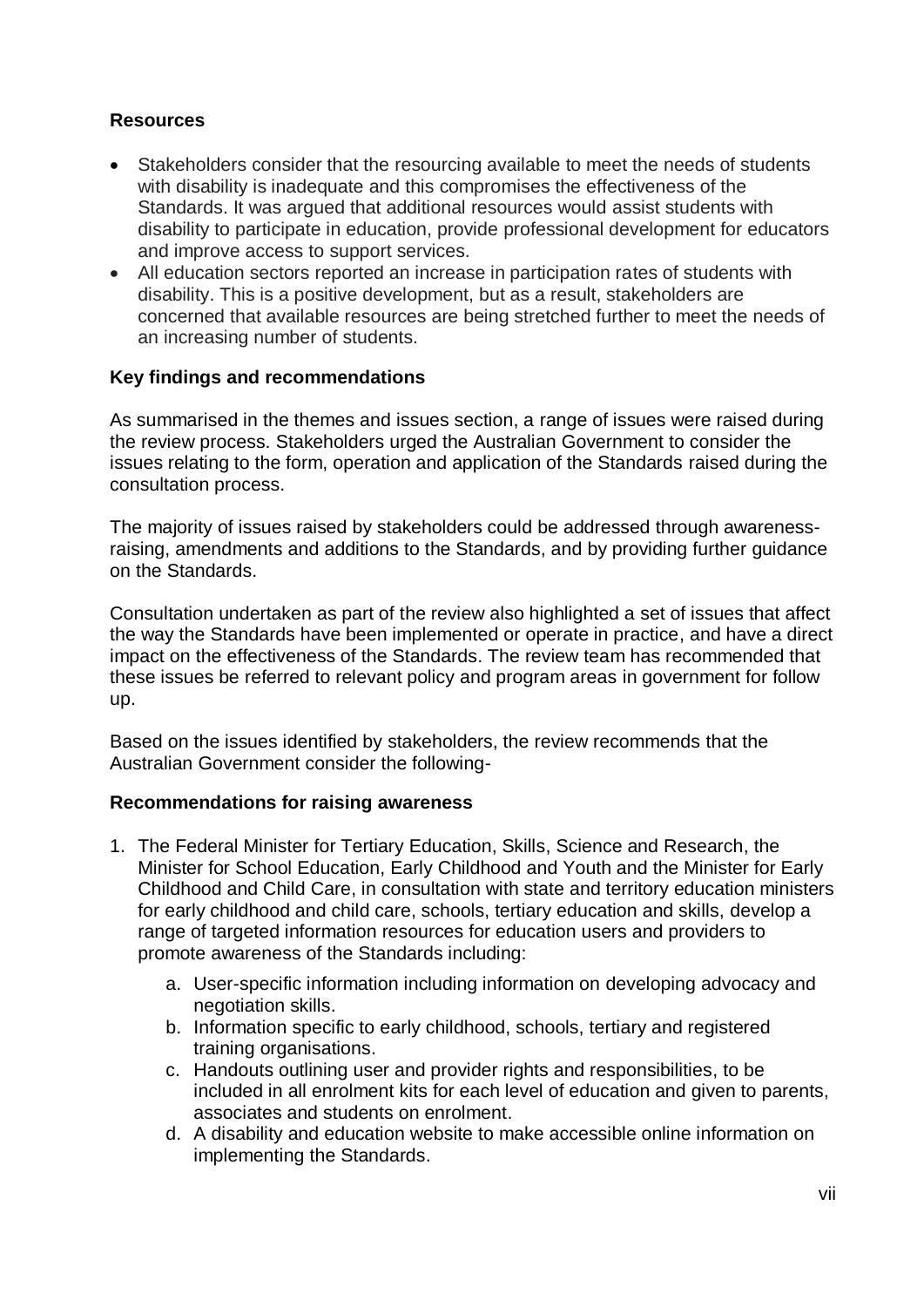2. The Australian Human Rights Commission, in consultation with the Attorney-General and the Federal Minister for Tertiary Education, Skills, Science and Research, the Minister for School Education, Early Childhood and Youth and the Minister for Early Childhood and Child Care, undertake an awareness-raising campaign about the *Disability Discrimination Act 1992* and subordinate legislation including the Disability Standards for Education 2005.

#### **Recommendations to improve clarity**

- 3. The Attorney-General, in consultation with the Federal Minister for Tertiary Education, Skills, Science and Research, the Minister for School Education, Early Childhood and Youth and the Minister for Early Childhood and Child Care, revise the Standards to include child care providers and to clarify that Registered Training Organisations are covered by the Standards.
- 4. The Federal Minister for Tertiary Education, Skills, Science and Research, the Minister for School Education, Early Childhood and Youth and the Minister for Early Childhood and Child Care, in consultation with the Attorney-General, develop userfriendly, sector-specific guidance materials in appropriate formats, which include practical examples to support consistent interpretation and application of the terms 'reasonable adjustment', 'unjustifiable hardship', 'consultation' and 'on the same basis'.

#### **Recommendations to address access, participation, discrimination and inclusion**

- 5. The Attorney-General, in consultation with the Federal Minister for School Education, Early Childhood and Youth revise the Standards to include a requirement to develop individual education plans for students in schools. Individual education plans should include advice on the barriers that students with disability face in learning and how students with disability can be supported to overcome these barriers.
- 6. The Attorney-General, in consultation with the Federal Minister for Tertiary Education, Skills, Science and Research revise the Standards to include a requirement to implement an agreed support plan for students with disability in the tertiary sector. The plan should set out the student's rights and responsibilities, the provider's responsibilities, any adjustments that have been agreed to, and mechanisms for review and support.
- 7. The Federal Minister for Tertiary Education, Skills, Science and Research, the Minister for School Education, Early Childhood and Youth and the Minister for Early Childhood and Child Care develop sector specific materials for education providers that are easily accessible in an online format and take the form of good practice guides on:
	- a. Developing individual education plans in schools or disability support plans in the tertiary sector.
	- b. Inclusive education practice, information about the learning impacts of specific disabilities and practical advice on adjusting teaching modes, assessment and curriculum design and adaptation.
	- c. Addressing indirect discrimination, bullying, harassment and victimisation experienced by students with disability.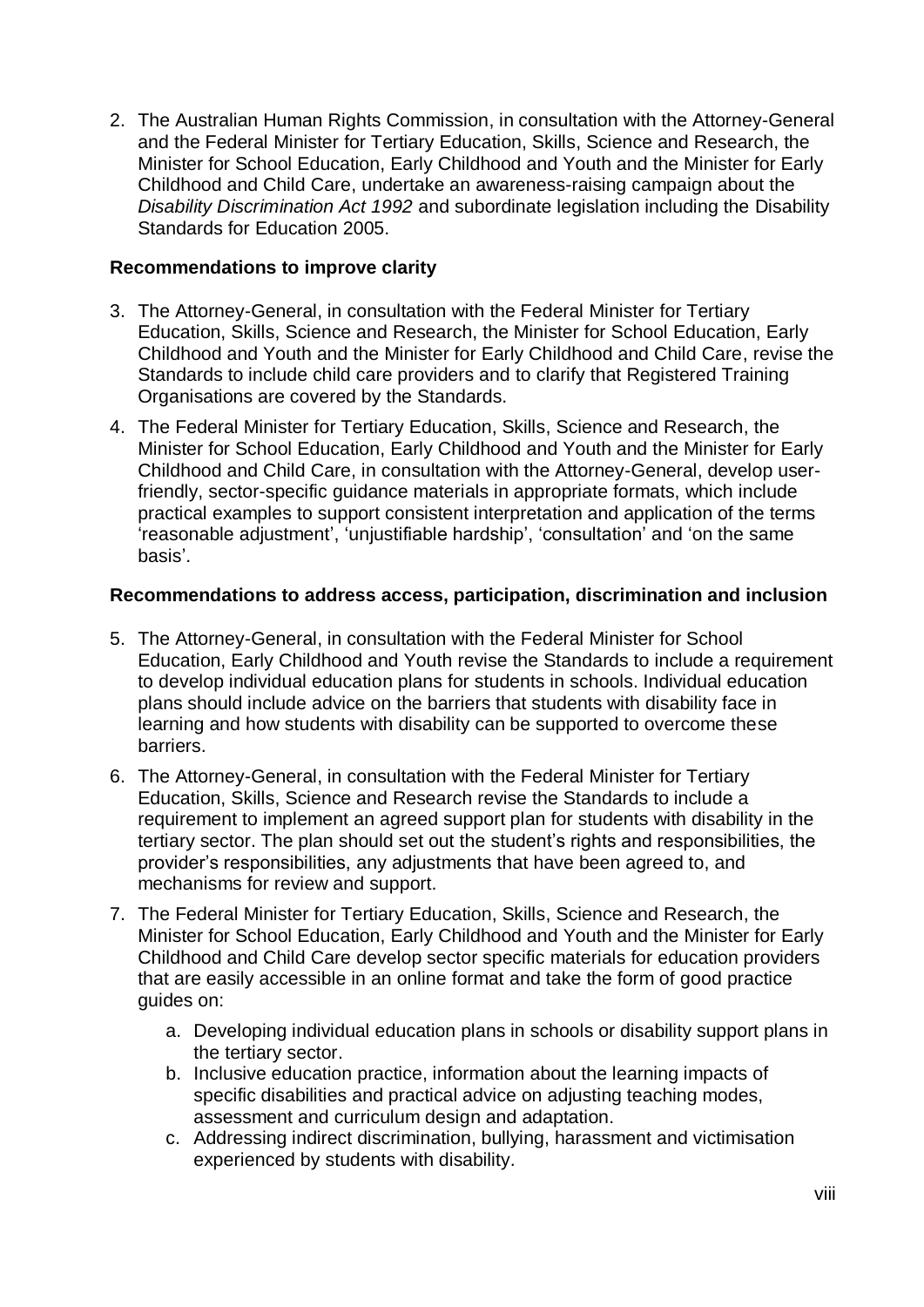- d. Managing challenging behaviour, student safety and the use of restrictive practices with students with disability.
- e. Strategies for meeting the needs of students with disability who have complex and multiple needs.

#### **Recommendations relating to complaints, accountability and compliance**

- 8. As part of the initiative to consolidate Commonwealth anti-discrimination laws, the Attorney-General's Department consider issues raised during the review concerning:
	- a. compliance and investigation of systemic breaches.
	- b. the complaints process and development of a range of alternative dispute resolution options including mediation and arbitration.
- 9. The Attorney-General, in consultation with the Federal Minister for Tertiary Education, Skills, Science and Research, the Minister for School Education, Early Childhood and Youth and the Minister for Early Childhood and Child Care, revise the Standards to establish clear requirements for compliance with each part of the Standards.
- 10.The Attorney-General, in consultation with the Minister for Tertiary Education, Skills, Science and Research, the Minister for School Education, Early Childhood and Youth and the Minister for Early Childhood and Child Care and state and territory education ministers, investigate options for compliance reporting against the Standards for education providers.

#### **Recommendations relating to contemporary education practice**

- 11.The Federal Minister for Tertiary Education, Skills, Science and Research, the Minister for School Education, Early Childhood and Youth and the Minister for Early Childhood and Child Care, in consultation with state and territory education ministers, ensure that individual education plans (Recommendation 5) are used to assist in transitions between early childhood education, primary, secondary and tertiary sectors and ensure that students with disability are given options on the same basis as all other students.
- 12.The Federal Minister for Tertiary Education, Skills, Science and Research, the Minister for School Education, Early Childhood and Youth and the Minister for Early Childhood and Child Care consider whether the Standards are reflected appropriately in national policy and regulatory frameworks for each education sector including:
	- a. National Quality Framework for Early Childhood Education & Care
	- b. National Assessment Program Literacy and Numeracy (NAPLAN)
	- c. VET Quality Framework
	- d. National Professional Standards for Teachers and Principals
	- e. Higher Education Standards Framework.
- 13.The Minister for Tertiary Education, Skills, Science and Research, the Minister for School Education, Early Childhood and Youth, and the Minister for Early Childhood and Child Care ensure that practice guides on the Standards take greater account of technological advances and reflect the current and emerging technologies being used in all education sectors.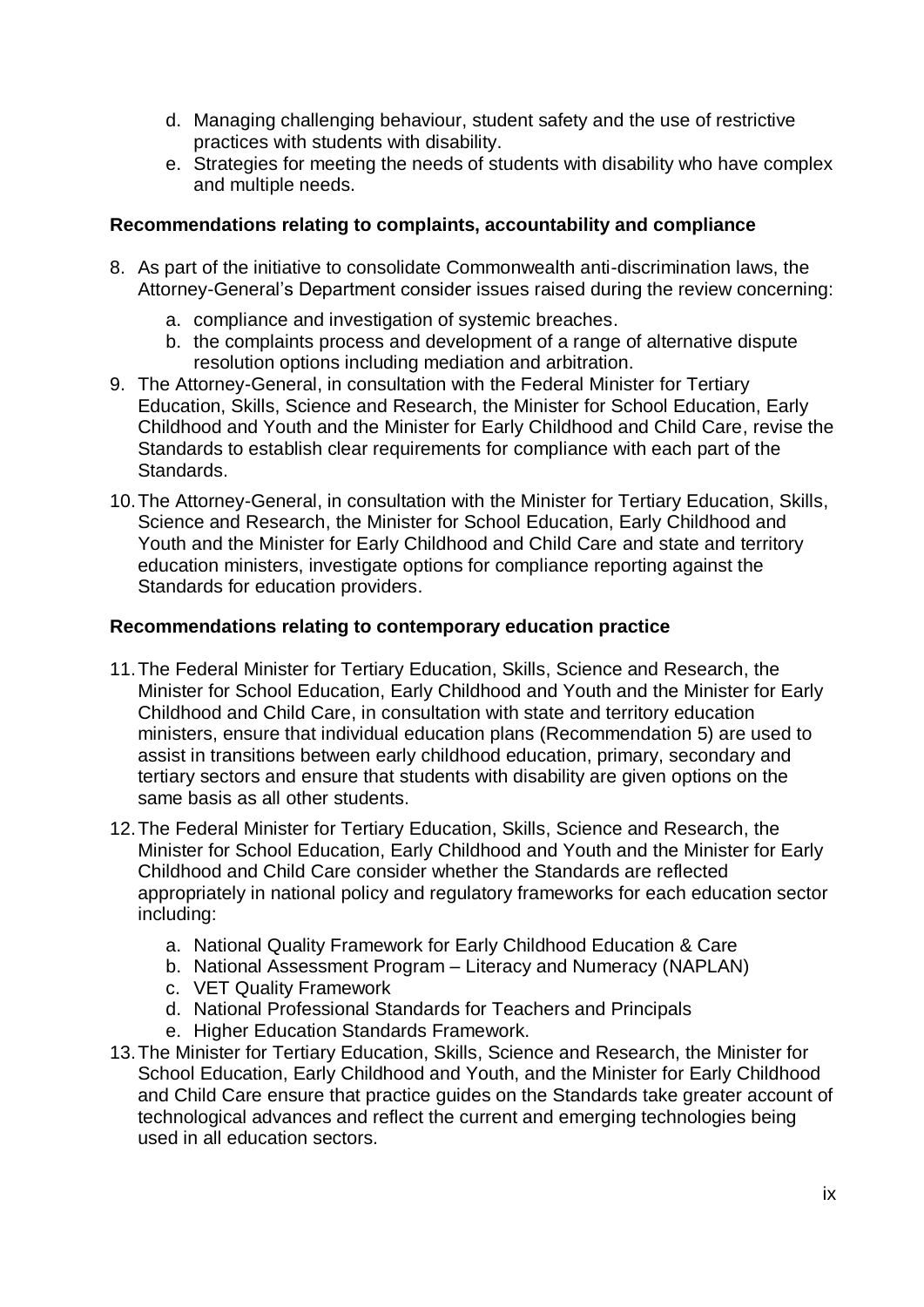#### **Recommendation to address related issues**

- 14.The Federal Minister for Tertiary Education, Skills, Science and Research, the Minister for School Education, Early Childhood and Youth and the Minister for Early Childhood and Child Care, in consultation with state and territory education ministers, identify ways to address the following issues raised during the review which impact on the effectiveness of the Standards:
	- a. Promotion of inclusive education practice and investigation of ways to recognise inclusion in contemporary policy initiatives, such as the *My School* website and funding guidelines.
	- b. The continuation, by all levels of government, of work towards achieving nationally consistent data on school students with disability as soon as possible.
	- c. Allocating resources to implement the Standards across all education sectors.
	- d. Appropriate training of support staff to meet core competencies.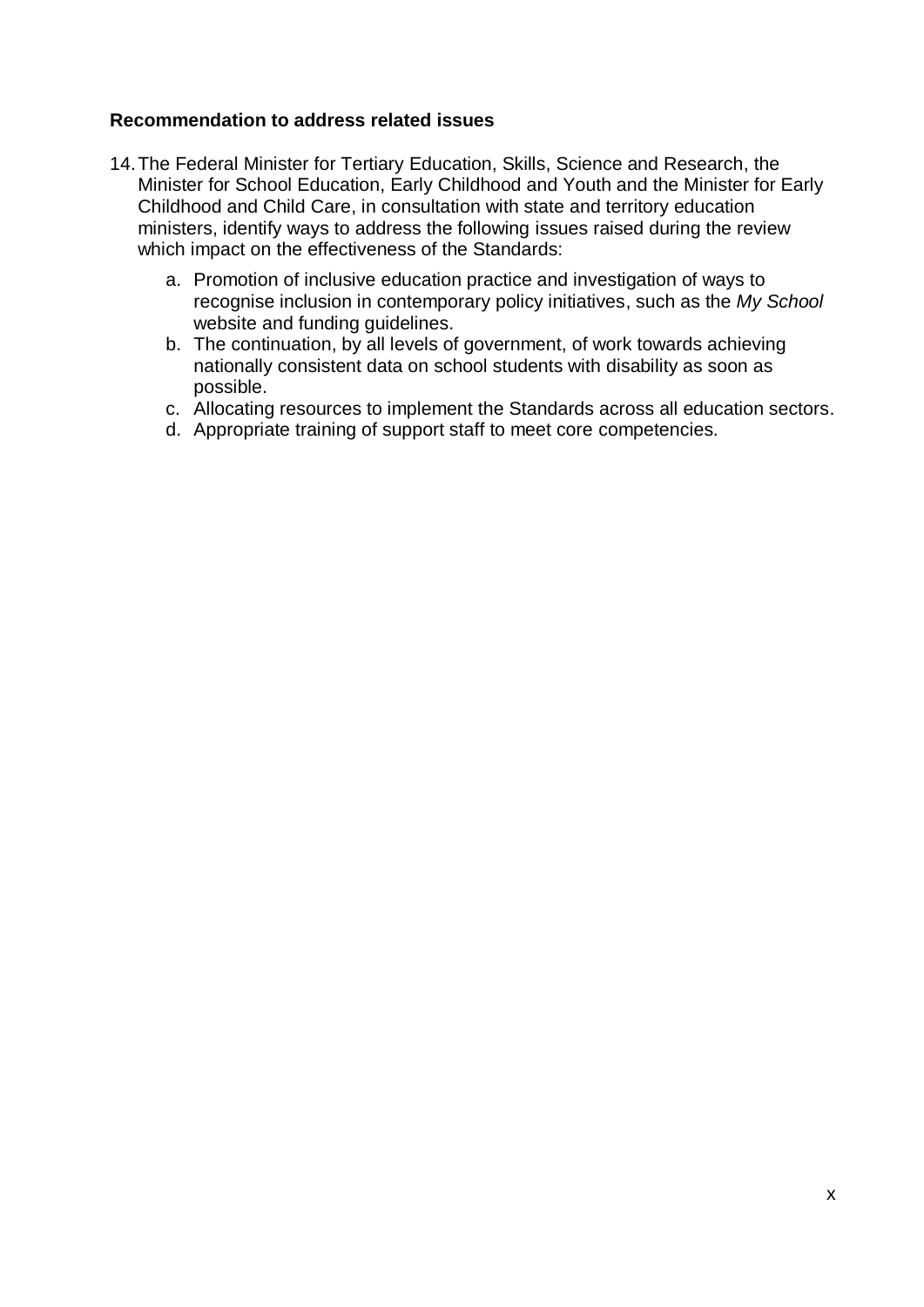# <span id="page-12-0"></span>**1. Introduction**

## <span id="page-12-1"></span>**1.1 Background to the Standards**

The Disability Standards for Education were developed in response to the identification of education as a priority area for the production of Standards under the *Disability Discrimination Act 1992* (DDA). After a decade of consultation with education, training and disability groups and the Human Rights and Equal Opportunity Commission (now called the Australian Human Rights Commission), the Standards came into effect in August 2005. The Standards were designed to clarify the rights of students with disability to access and participate in education and training, and give education providers more guidance on how they can meet their obligations under the DDA. The introduction of the Standards was also intended to raise awareness of the barriers frequently encountered by people with disability in the area of education. The Standards are part of the Australian Government's ongoing commitment to overcome discrimination experienced by people with disability.

Under the Standards, education providers have a positive obligation to make changes to reasonably accommodate the needs of a student with disability. When assessing whether an adjustment is reasonable, the education provider is required to consider the interests of all parties affected, including the student with disability, staff and other students, as well as their own interests. The education provider is also required to consult with the student or their associate to identify and make an adjustment appropriate to the student's disability.

The Standards do not require changes to be made if doing so would impose unjustifiable hardship on the education provider concerned. The exception of unjustifiable hardship does not apply to harassment or victimisation, which is dealt with in Part 8 of the Standards. All relevant circumstances are to be taken into account when assessing unjustifiable hardship. These circumstances include any benefit or detriment to any persons concerned, the disability of the person concerned, and the financial circumstances of the education provider.

The Standards are subordinate legislation made under the DDA and are designed to clarify obligations under the DDA. State laws and the DDA operate concurrently in the area of education and the introduction of the Standards does not affect the continued application of state law. The Standards set out the obligations of education providers in relation to non-discrimination against students with disability in five key areas: enrolment; participation; curriculum development, accreditation and delivery; student support services; and the elimination of harassment and victimisation. All education providers are bound by the Standards including preschools, schools in the public and private sectors, higher education providers, vocational education and training providers and providers of adult and community education.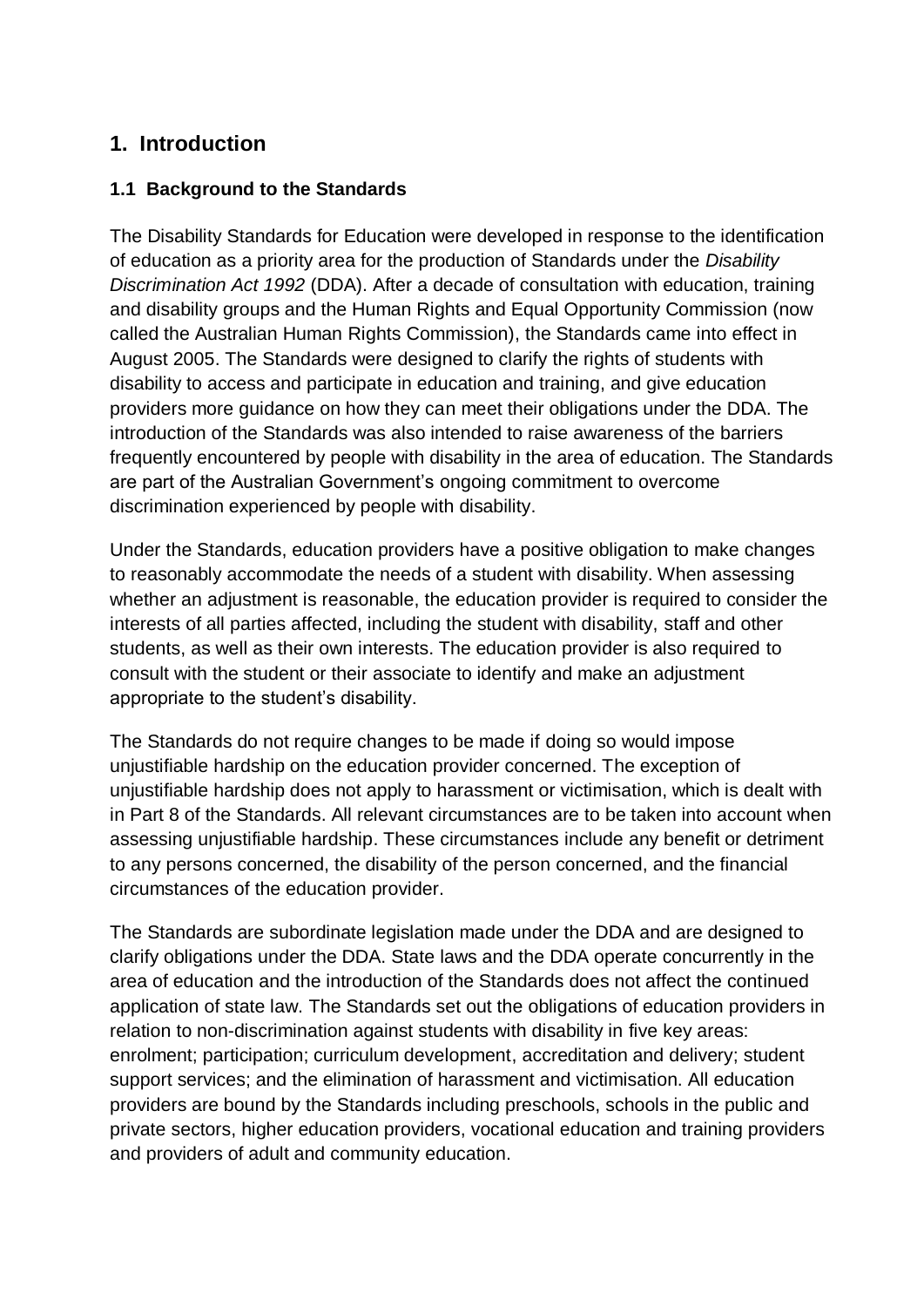# <span id="page-13-0"></span>**1.2 About the review of the Standards**

The Standards seek to ensure that students with disability are able to access and participate in education on the same basis as students without disability. A primary objective of the Standards is to clarify the rights and responsibilities in relation to students with disability in education and training.

In 2010 the Minister for School Education Early Childhood and Youth, in consultation with the Attorney-General, began the first five-year review of the effectiveness of the Standards in achieving their objectives. The review was undertaken by the Department of Education, Employment and Workplace Relations (DEEWR) in collaboration with the Attorney-General's Department (AGD).

#### **Terms of Reference**

In reviewing the effectiveness of the Standards, the review will consider whether the Standards:

- 1. Have provided clarity and specificity for education and training providers and for students with disability and their families in relation to their rights and requirements under the *Disability Discrimination Act 1992.*
- 2. Have assisted people with disability to access and participate in education and training opportunities on the same basis as those without disability.
- 3. Have assisted to eliminate discrimination (including harassment and victimisation) of people with disability in education and training.
- 4. Have promoted recognition and acceptance in the community of the principle that people with disability have the same fundamental rights as the rest of the community.
- 5. Are compatible with Australia's current education and training system.

# **Approach**

The review team adopted a qualitative approach, focused on feedback from a range of stakeholders to determine whether the Standards have been effective against the terms of reference of the review.

The approach involved the following steps:

- Release of an issues paper to promote discussion.
- A set of qualitative structured questions seeking feedback on the effectiveness of the Standards.
- Focused discussions with key stakeholders in each state and territory based on the issues and questions identified in the discussion paper.
- Analysis of complaints made in relation to the Standards and discussions with state and territory anti-discrimination boards and the Australian Human Rights Commission.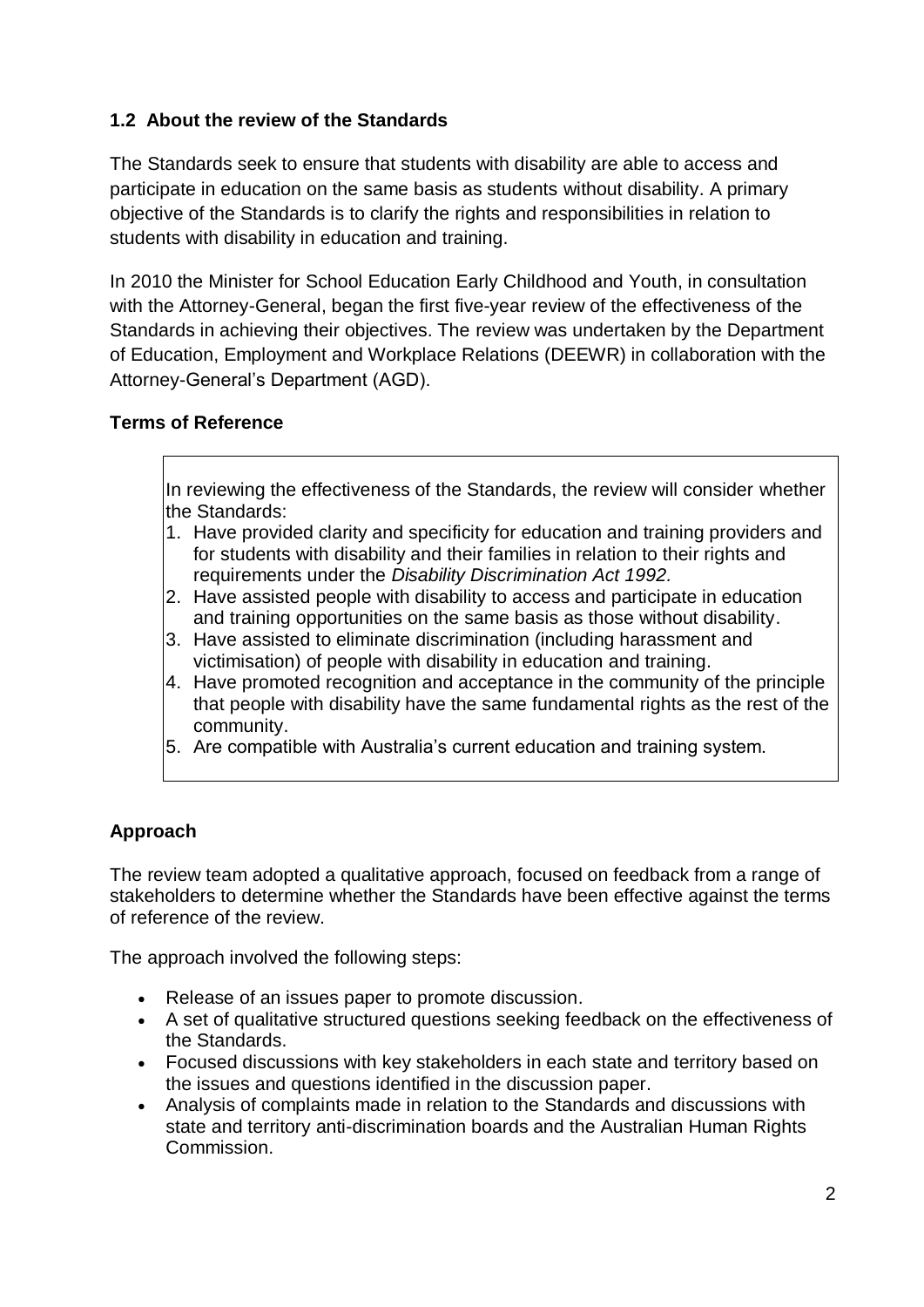- A desktop scan of measures implemented by governments following enactment of the Standards.
- Analysis of written submissions and roundtable discussions by theme to inform the findings and recommendations of the review.

#### **Submissions**

Submissions were the primary means of providing information to the review. In February 2011, a wide range of people and organisations were invited to send submissions to the review on the effectiveness of the Standards in practice and whether any changes were necessary. The submission process closed in April 2011. A total of two hundred submissions were received from education users and providers including students, carers and family members of people with disability, advocates, peak and community organisations, schools, universities and Vocational Education and Training (VET) providers.

#### **Stakeholder discussions**

The review team held roundtable discussions in all state and territory capitals during February and March 2011 to seek advice from key stakeholders on the effectiveness of the Standards.

Nearly 150 people attended the roundtable discussions, representing a wide range of interests and approximately 80 organisations, including:

- people with disability
- state and territory education departments
- independent and catholic schools and Catholic Education Offices
- parents, associates, friends and citizens representatives
- teacher and student unions
- principals' associations
- higher education providers
- discrimination legal services and centres
- non-government disability and community organisations
- user and provider peak bodies.

The review team also met with the National People with Disabilities and Carer Council, the Australian Human Rights Commission and state and territory anti–discrimination boards.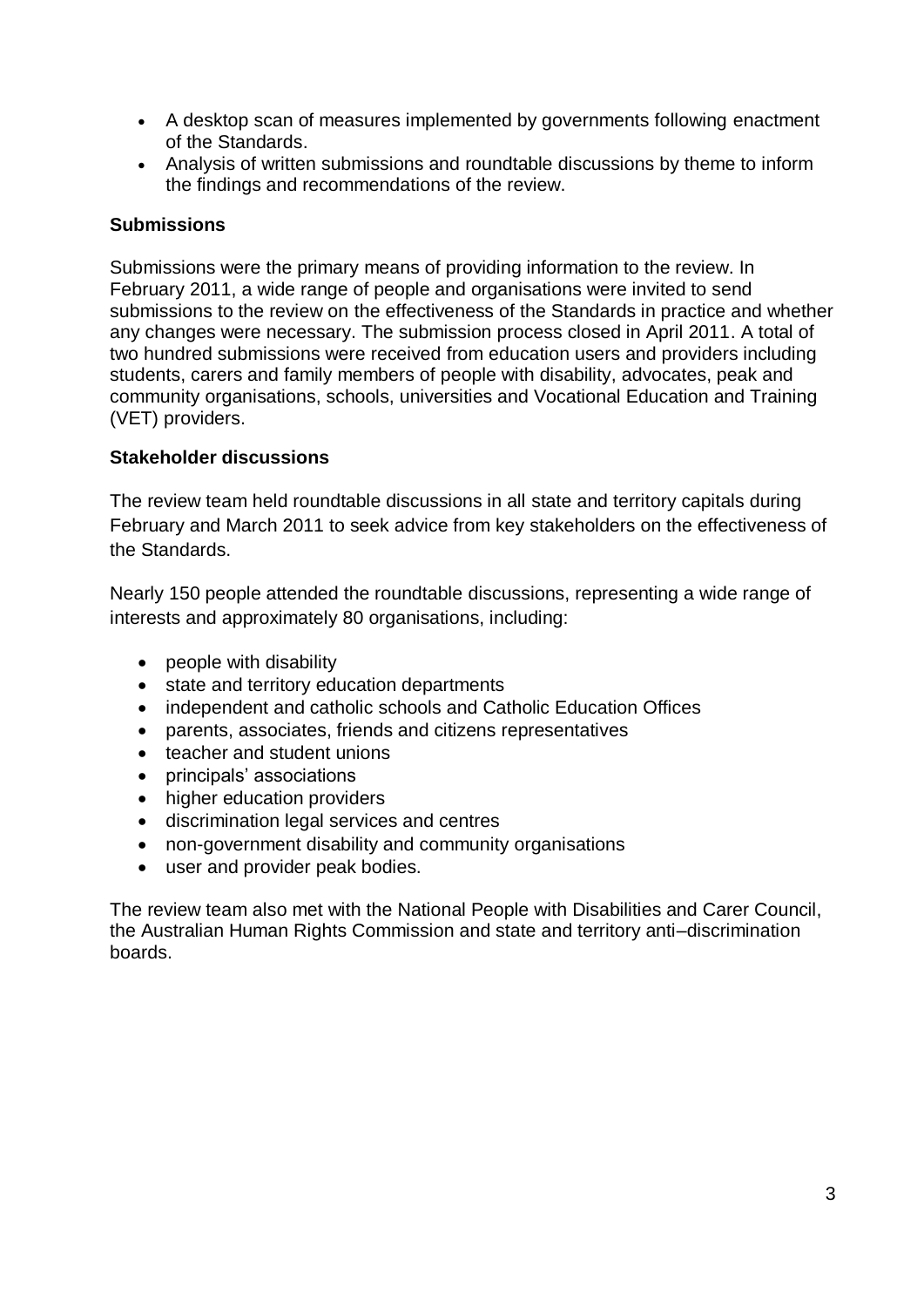# <span id="page-15-0"></span>**2. Themes and issues**

This section reports on the range of issues raised during the stakeholder meetings and submission process. The issues raised in this section reflect the views and perceptions of users and providers of education as reported to the review.

The review was told that overall the Standards have had a positive impact in raising awareness of the educational needs of students with disability from preschool through to non-compulsory adult education. However, an overriding message from the consultation process was that, although the Standards generally provide a good framework, they need to be implemented more effectively. The key issues emerging from the discussions and the submission process have been grouped under the following themes:

- awareness
- clarity and definitions
- access and participation
- discrimination and inclusion
- complaints, accountability and compliance
- contemporary education context
- resources

#### <span id="page-15-1"></span>**2.1 Awareness**

#### **Background**

One of the objectives of the Standards is to:

*Promote recognition and acceptance within the community of the principle that persons with disabilities have the same fundamental rights as the rest of the community (Standards Part 1.3).*

In releasing the Standards, the Australian Government sought to raise public awareness about the barriers frequently encountered by people with disability in education. A key issue for the review is whether the Standards have promoted recognition and acceptance in the community of the principle that people with disability have the same fundamental rights to education as those without disability. The review team sought feedback on whether more work is needed to raise awareness and the most effective ways to promote recognition of the rights of students with disability.

#### **Issues**

The overwhelming feedback from the roundtable discussions and submissions was that there needs to be much greater awareness about the Standards. Users and providers did not have detailed knowledge or understanding of the Standards and how they operate.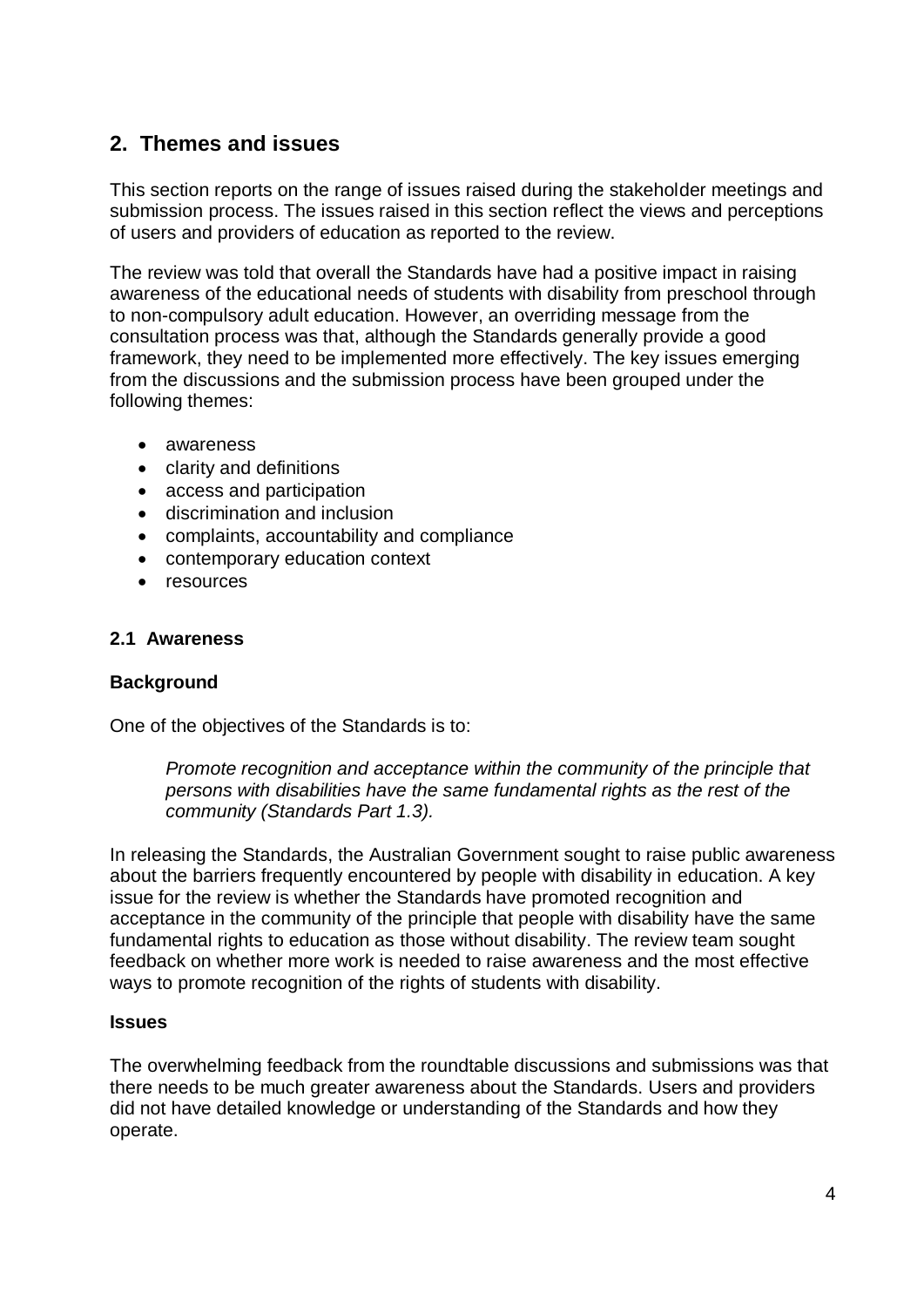The consultation process highlighted that levels of awareness of the Standards amongst education providers was patchy. The review heard that: education providers have little understanding of what the Standards mean; principals may be aware of the Standards but not teachers; disability support officers in the tertiary sector often have to educate teachers/lecturers on the Standards; and there is a lack of recognition of the Standards by some Registered Training Organisations.

The lack of consistent awareness was reflected across the sectors, with some VET providers indicating that references to the Standards in disability action plans have declined.

Awareness of the Standards within the higher education sector is also limited. Submissions indicated that in universities, there has been an inconsistent and sometimes inadequate understanding and/or implementation of the Standards. A perception among providers was that the Standards are understood by a finite section of the community, consisting largely of consumers and providers on whom they directly impact.

A number of submissions emphasised the role of the Standards as an instrument for raising awareness and promoting the rights of students with disability. From the submissions received, the Standards were generally seen as an enabling factor for students with disability to access higher education.

*The main impact of the introduction of the Standards was as a catalyst for further enhancement of accessibility, particularly in the teaching and learning area. The Standards provided a vehicle for staff awareness and continued improvement in the accessibility of courses.* 

– Higher education provider submission

#### **Awareness raising**

The review heard that some steps had been taken to improve awareness of the Standards. For example, resources and guides have been produced by various organisations about the Standards and the needs of people with disability. A number of state governments have also provided information and guidance for education providers (see References).

However, the majority of submissions argued that there needs to be a focus on awareness raising. This includes awareness about the Standards as well as measures to improve understanding of disability, discrimination and the impacts of disability on learning. The submissions made a number of suggestions for increasing awareness of the Standards in the community. These included: activities focused on informing the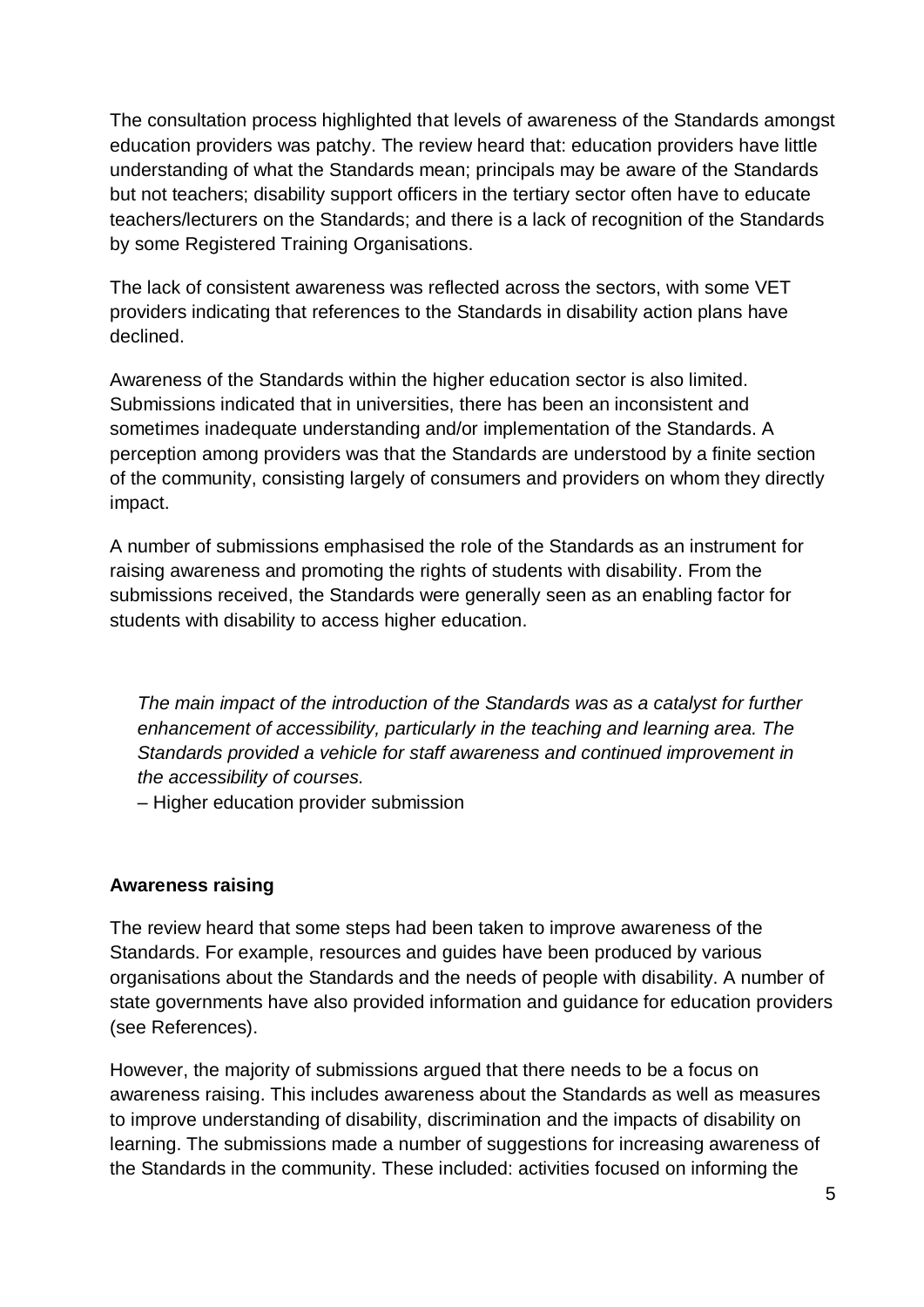whole community about the purpose of the *Disability Discrimination Act* and the Standards; and the introduction of an awareness and training program on the Standards for school communities to improve knowledge amongst all parents, not just those who have children with disability.

*Our school community members have found that when awareness and understanding of disability and familiarity with students with disabilities have increased, the amount of discrimination experienced by our students has decreased.* 

– School provider submission.

Another suggestion was for awareness training focusing on implementation and compliance with the Standards, rights and responsibilities of providers and students with disability, and how to support students to access inclusive education.

The review also received feedback on how to improve awareness of the Standards amongst education providers and other professionals. There was support for a review of pre-service teacher education to enhance graduate teacher understanding of the application of the Standards to early childhood and school settings. It was suggested this could include the introduction of a compulsory subject on inclusion of students with disability. Submissions also recommended that a comprehensive and sustainable professional learning program be developed by the Australian Government to support the understanding and application of the Standards.

*Training courses for teachers and trainers should include information about the Standards, and compulsory subjects that cover the provision of a differentiated curriculum, and inclusion of students with a wide range of special needs.* – School provider submission

# **Targeted information**

A key issue raised throughout the consultation process was the need for practical and targeted information on the Standards. This includes short and simple information for students, parents and the general community, and good practice guides for education providers, in particular teachers and lecturers.

Suggestions for the types of information needed include:

- Pamphlets and other communication products for families of students with and without disability explaining the DDA and the benefits of an inclusive society and education community.
- Support resources, particularly for teachers and lecturers, to significantly improve the application of the Standards in an educational environment and address the lack of understanding of the barriers faced by students with disability.
- Information about the effects of different types of disability on learning to assist educators in making adjustments.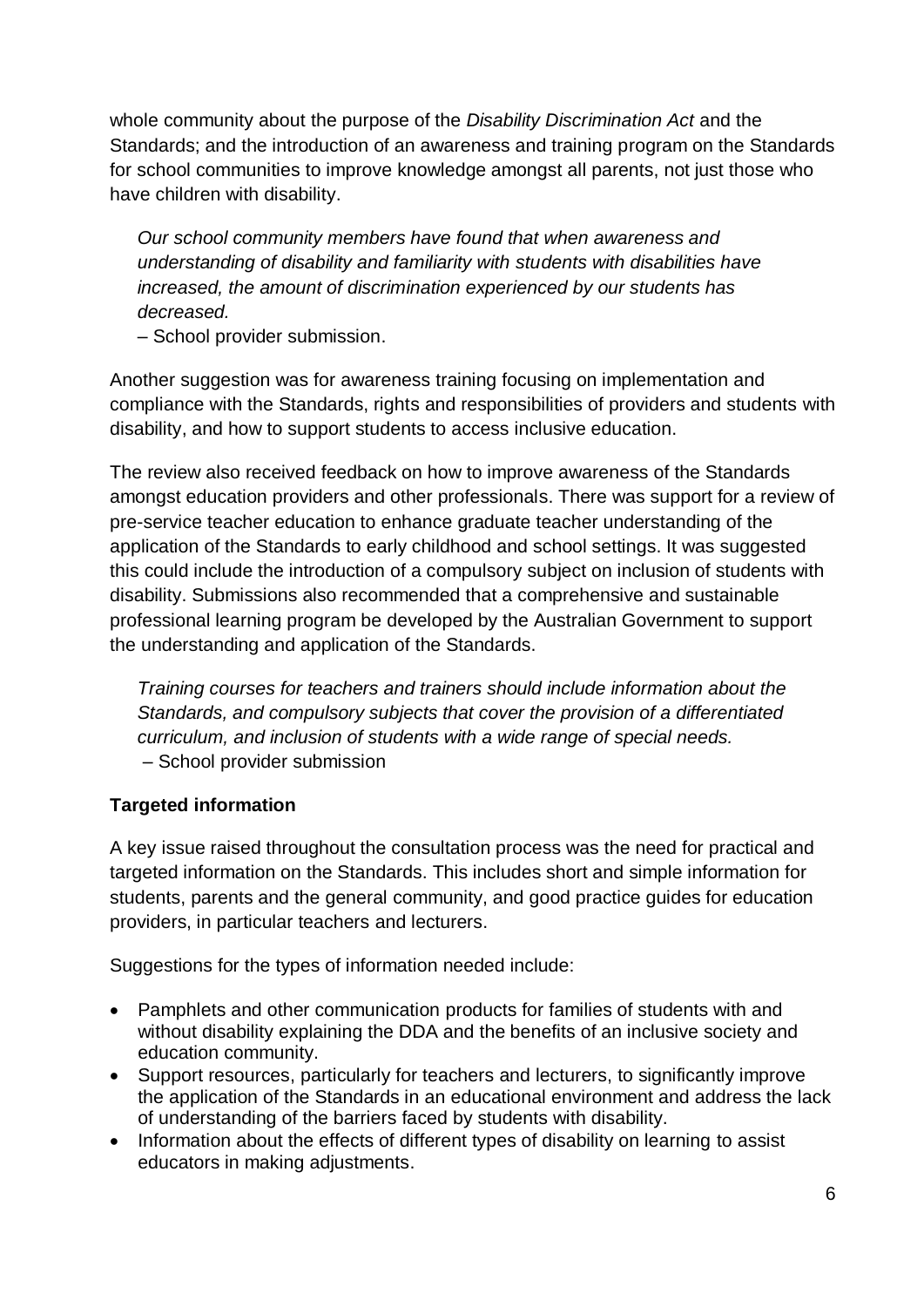- Supporting documents which outline the roles, responsibilities and obligations of providers to support students, as well as more information for parents, carers and students with disability on enrolment.
- Supporting documents and guidelines which provide examples of best practice for reasonable adjustment and consultation agreements for each education sector.
- Information for young people with a disability about assistance available to help them succeed in education.

In addition, there was a range of advice from advocacy organisations on types of issues and support that may affect students with different disabilities. It was argued that access to information about disabilities and the types of support available would assist educators to work with the students to develop effective strategies for learning. The suggestions included information about:

- The impact of specific disabilities on learning such as Acquired Brain Injury and Autism Spectrum Disorder.
- The best way to use multimedia resources so that students who are deaf and hearing impaired are not disadvantaged or excluded, including advice on accessing captioned multimedia materials and links to organisations and related material to aid teacher planning and implementation.

The review heard that tools to provide clarity on the implementation of Standards in various situations would be helpful for education providers. Provider information on the Standards could include consultation, skill development in negotiation, case studies on collaborative planning processes and balancing the interests of all parties affected, as prescribed by the Standards.

#### **Accessible information**

The review heard that although there were awareness raising activities when the Standards were first introduced, it has been more difficult to access the Standards and Guidance Notes in recent years. Stakeholders suggested that the Standards should be available on the websites of key peak organisations like the Australian Council of State School Organisations, Australian Parents Council, Australian Federation of Disability Organisations as well as via direct links to the Standards on the Attorney-General's Department and Australian Human Rights Commission websites.

Further, it was suggested that accessible versions of the Standards be developed with the aim of providing training and awareness and encouraging a culture of excellence to support their implementation. The Disability Services Commission in Western Australian provides an example of how information could be made more accessible by:

- using clear and concise language
- using appropriate font style and size
- providing information in alternative formats
- providing audio loops
- using Auslan sign language interpreters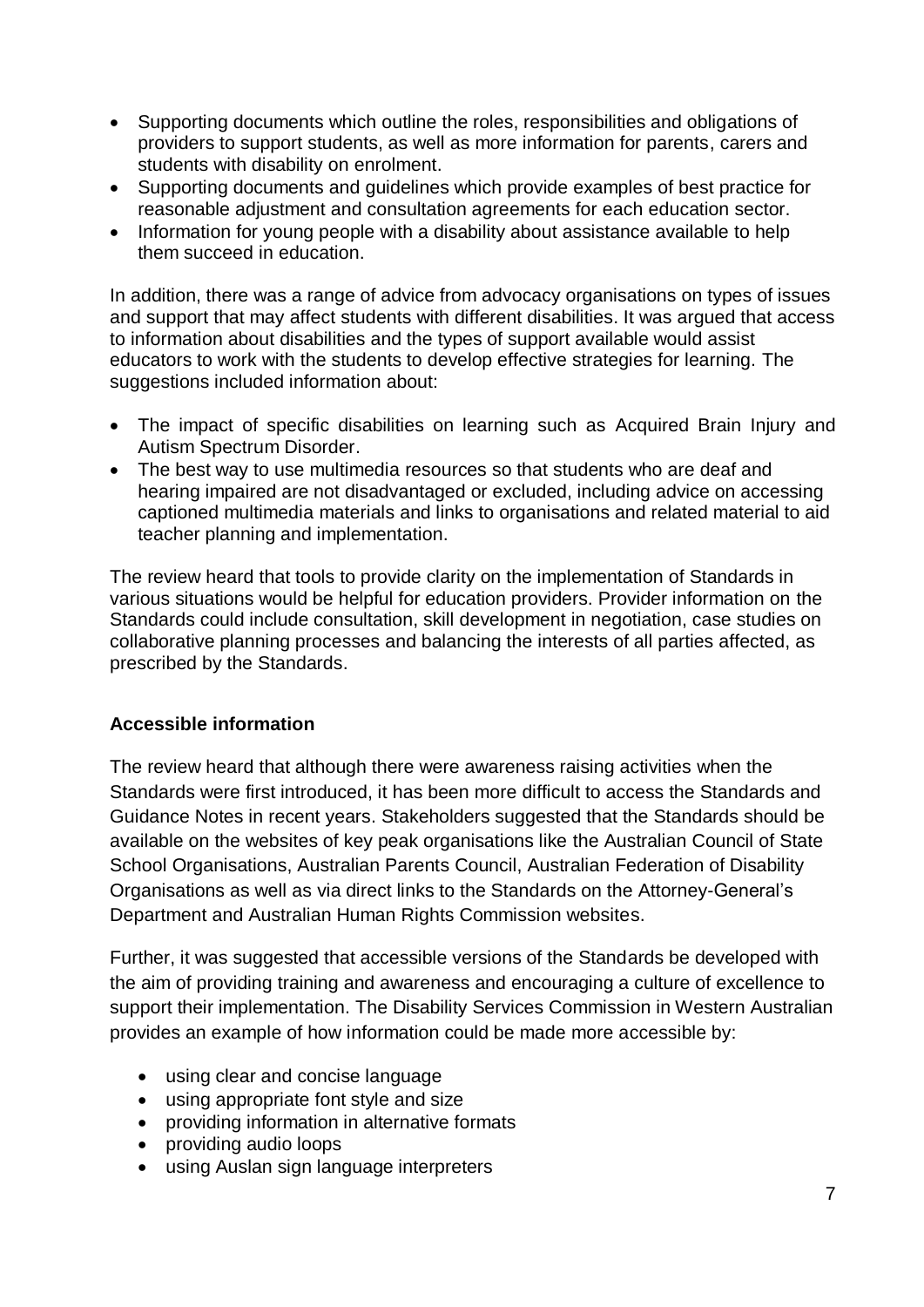- captioning videos
- designing accessible websites
- displaying information in an accessible location. From [Disability Services Commission WA 2011.](http://www.disability.wa.gov.au/aud/accessinfo.html)

A number of submissions argued that information about the Standards should be provided at enrolment. Information about obligations and responsibilities at enrolment could assist students participating in education at a non-compulsory level. Information should also be provided when a student acquires a disability.

Submissions from the higher education sector argued that awareness-raising about the Standards are most successful when information is accessible and appropriately targeted to different audiences. In particular, the Australian Human Rights Commission, DEEWR, Australian Disability Clearinghouse for Education and Training (ADCET), and DDA websites were seen as useful sources of information about the Standards. The Tertiary Education Disability Network, the Australian Tertiary Education Network on Disability and the National Disability Coordination Officer Program were also highlighted as having a positive impact on disability-related issues in higher education.

Some higher education providers argued for a minimum training requirement to be implemented, either in pre-service training or upon employment at a university, to further increase awareness of disability policy and legislation within the sector. In terms of raising awareness amongst students, it was suggested that information brochures on student and provider rights and responsibilities be developed and disseminated to students, advocates and/or parents upon enrolment.

#### **Summary**

The review heard that there is a need for greater awareness across education sectors, users and providers and the general community about the Standards. There is also a need for targeted information addressing particular issues raised in the consultation process. Stakeholders suggested that the information needs to be accessible and located on a central website but also available through other relevant websites.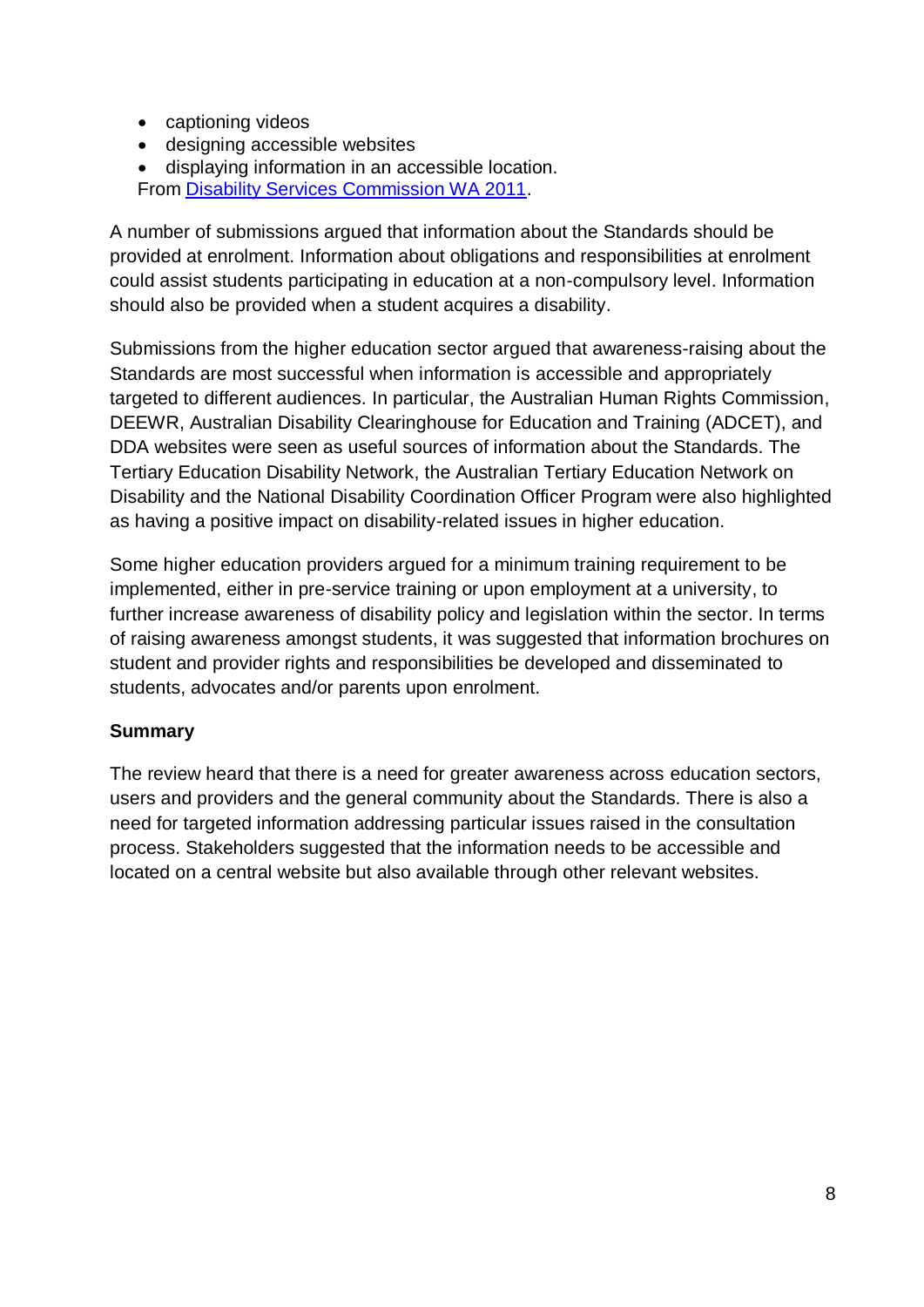# <span id="page-20-0"></span>**2.2 Clarity and definitions**

### **Background**

One of the aims of the Standards is to provide clarity and guidance about the rights of students under the DDA. The Standards do this by specifying how education and training services are to be made accessible to students with disability at all stages of the education and training process. The Standards also explain the meaning of the following important terms:

- On the same basis
- Consultation
- Reasonable adjustment
- Unjustifiable hardship.

There are also measures for compliance included in the Standards, which provide examples of what can be done to comply with the requirements of the Standards.

In addition to the information contained in the Standards and Guidance Notes, other resources have been developed to assist people with disability and education and training providers to understand the provisions of the Standards. This includes guides developed by a number of states and territories to assist education providers in implementing the Standards. The Australian Human Rights Commission has a range of resources in relation to the DDA and the related Standards and Guidelines.

The review sought feedback on whether there is sufficient clarity and guidance about the requirements under the Standards and if not, what type of information is needed to help users and providers of education and training understand their rights and obligations.

#### **Issues**

*The Standards have been a useful tool for us to help providers understand their obligations under the DDA. The Standards are often referred to during discussions between schools and specialist teachers as a reminder to school personnel about their obligations.* 

– School provider submission

*In general the Disability Standards for Education plus Guidance Notes have been of immense assistance in recognising our obligations under the DDA, identifying reasonable adjustments and instituting policies and procedures to assist students. They have also provided guidance in determining the level of support which is generally reasonable and a defence against unreasonable demands by either the student or the provider.* 

– VET provider submission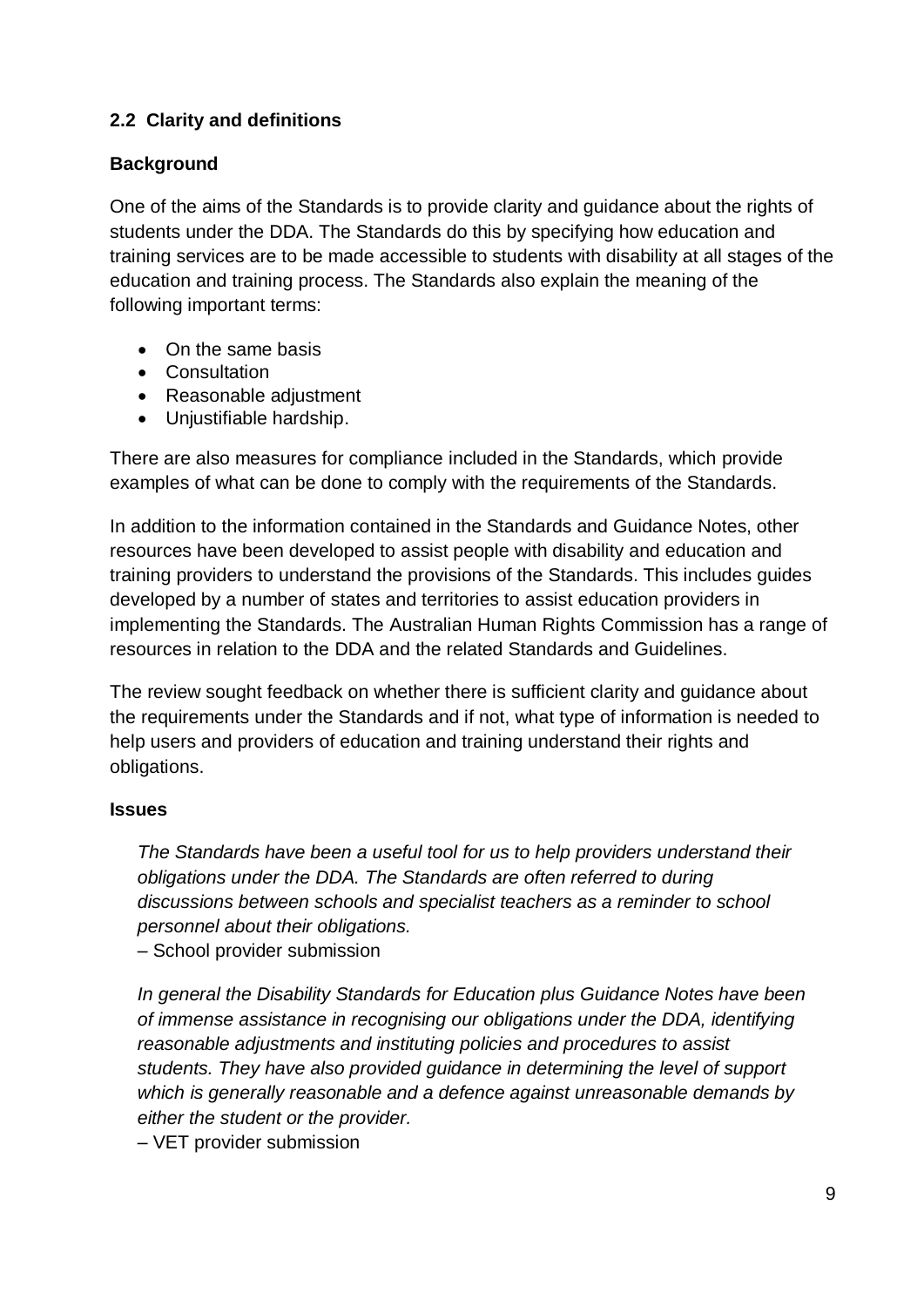The review heard that although the Standards have provided some clarity for education and training providers and students, not all students, parents and users are aware of their rights or have the same understanding of the Standards.

A number of concerns were raised about the overall clarity of the Standards. Some submissions noted that the language of the Standards is not 'user friendly', particularly the use of legal terminology.

*In our experience, the Standards are confusing, repetitive and are directed to processes rather than outcomes. Our clients are often confused as to what constitutes consultation, participation or adjustments.* – Advocacy organisation submission

It was suggested that plain English and easy English versions would make the Standards more accessible. Clarity would be improved by using terminology that is easy to read and understand and the use of pictorial symbols in easy English versions of the Standards.

Education providers argued that the Standards need to acknowledge different stages of learning as well as the different processes involved in consultation with adult students. Submissions noted that the 'voice of the student' is silent in the Standards, particularly for the older student who may have different opinions on their needs to those identified by their parents, and for adult students.

Many submissions raised concerns about the lack of examples in current information relating to the implementation of the Standards in tertiary education settings; and the lack of information available for parents and students on the transition to tertiary education and training. VET providers called for more examples illustrating the implementation of the Standards in tertiary education settings, as well as information for parents and students on the transition to tertiary education and training (VET provider submissions).

# **Key terms**

The review heard that there are a number of areas that require greater clarity in the Standards and a number of terms that need to be explained and discussed in terms of implementation. In particular, information is sought on: consultation; reasonable adjustment; unjustifiable hardship; and guidelines targeted to different education sectors (e.g. schools, higher education and VET). The key issues identified for clarification are summarised below.

#### *Definition of disability*

Differences in interpretation of disability across and between jurisdictions were raised as a major concern. The feedback was that there should be a more consistent approach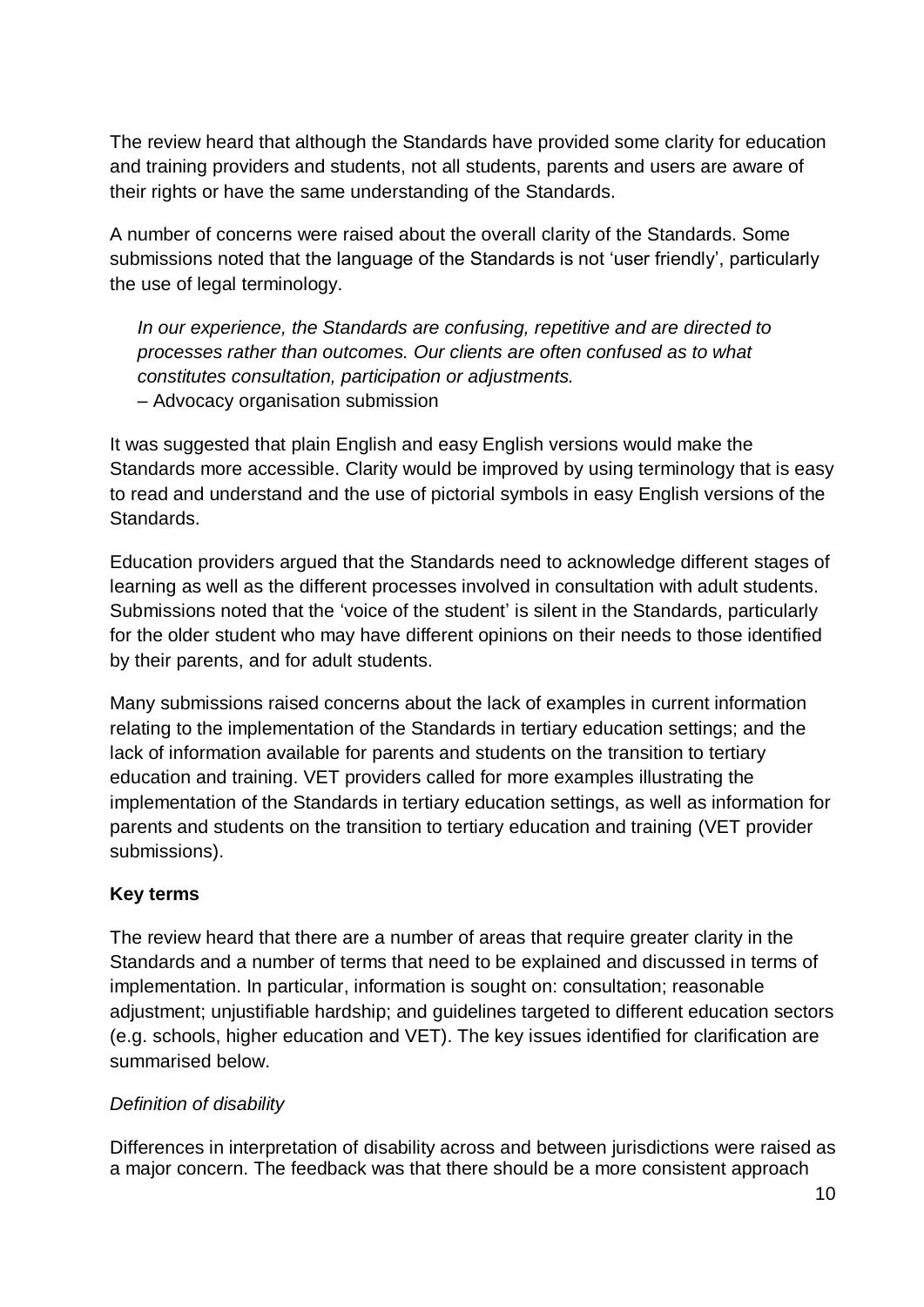taken throughout Australia on the eligibility criteria for students with a disability to be identified as needing additional support.

*Significant inconsistencies in school funding policies and financial arrangements between the states and territories have led to variations in access and quality of education for students with disabilities. Differing eligibility criteria make it very difficult for parents/carers when they move between states and find that the special educational needs of their child which had been recognised and attracted funding in one jurisdiction are not recognised in another.*  – Education sector submission

*The development of a national agreement on the definition of disability is urgently needed to ensure all identifiable cohorts of students are fully included and to overcome differing interpretations of target groups and levels of provision, which is at odds with the obligations in the Standards.*

– Education sector submission

*A number of providers argued that there is uncertainty about whether the state or the Commonwealth definitions of disability should apply in particular circumstances. Across the tertiary sector in particular, providers were concerned that definitions can be more or less prescriptive between jurisdictions. It was also suggested that the information about disability should be made available to students upon enrolment. For example, the inclusion of mental health conditions under the Standards is not well understood by students and providers –* VET provider submission

*Submissions noted that in other countries (such as the UK, USA and Canada), the education legislation which supports disability discrimination legislation includes reference to specific learning disabilities. It was suggested that Australia should do likewise, with specific learning disability, such as dyslexia, being referenced in the Standards*

– Advocacy organisation submission.

#### *Reasonable adjustment*

There were a range of suggestions about improving the understanding and implementation of reasonable adjustment. Some feedback from the consultation process indicated that there is too much flexibility in interpretation and the Standards do not adequately explain what is deemed acceptable in terms of adjustments. There was broad agreement that there needs to be more information about what is considered 'reasonable' for adjustments and who decides whether or not the action taken is sufficient. Clarification was sought by both users and providers of education.

School providers indicated that there are often differences between the expectations of parents and the type of support the school can actually provide. The review also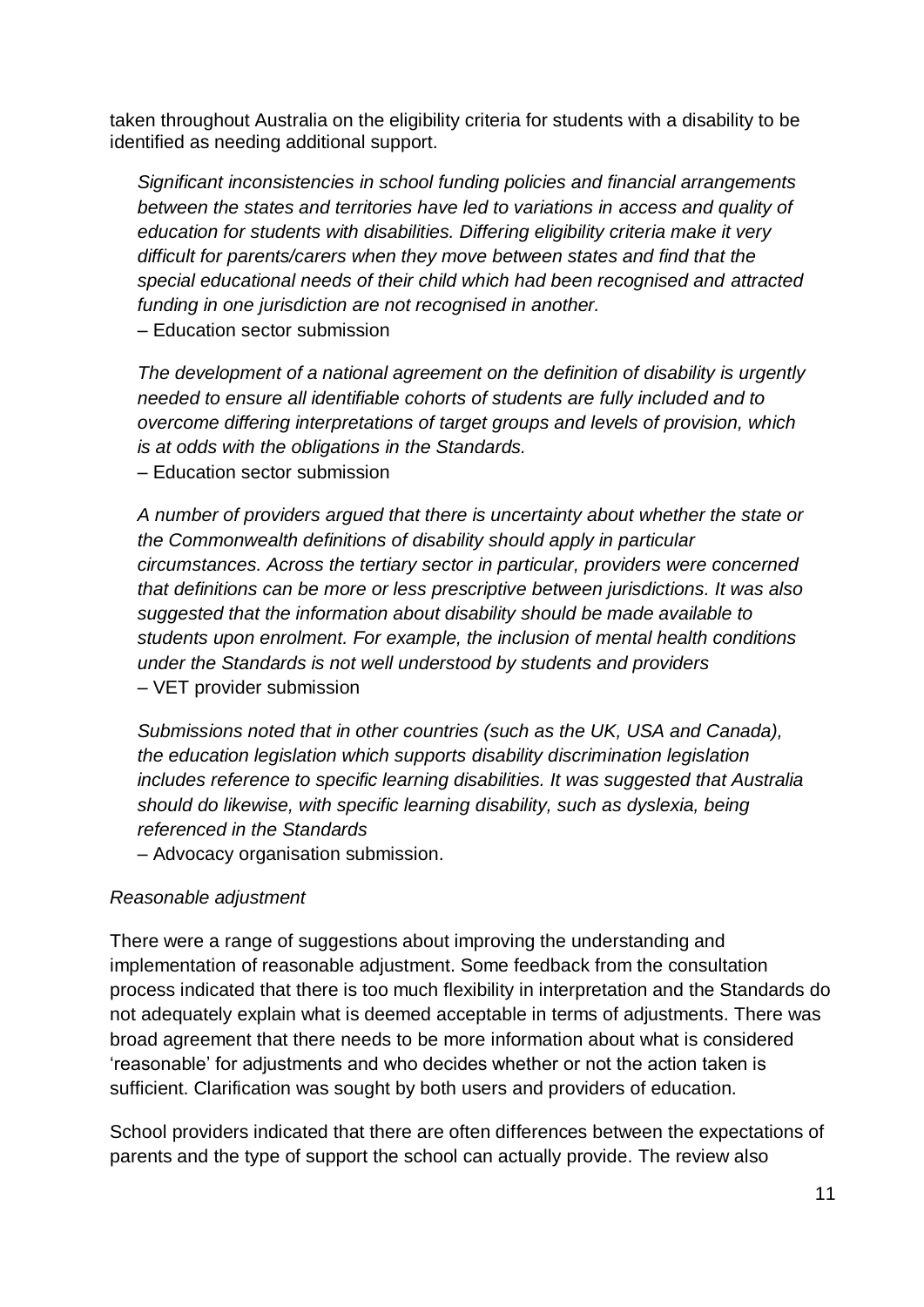highlighted that there was a lack of certainty about how education providers should interpret the Standards and who the final arbiter on decisions was. Education users and providers argued that best practice criteria-based guides on adjustments could provide greater clarity about what is reasonable. These guides should include examples of best practice in making adjustments to help educators determine 'how and what' to do.

*Clearer guidelines would be helpful in preventing a "near enough is good enough" approach which merely gives the impression that an adjustment is being made, without actually providing effective access.* 

– Advocacy organisation submission

*Problems have arisen when parents and caregivers fail to disclose the full details about their child's condition, needs or co-existing issues such as violent or aggressive behaviour. This is also a significant issue for schools that accept students directly from their enrolment in an attached Early Learning Centre, as the full extent of the child's disability may not yet be known. As a result of lack of disclosure by parents about the full extent of the child's needs, school staff discover they are unable to deliver the education program or support services to the student.* 

– School provider submission

Higher education providers expressed uncertainty about the degree to which they were expected to make provisions for accessible materials and assistive technologies. It was suggested that the imperative to make adjustments be made clearer, 'particularly as the human resource and cost implications of making such provisions often contribute to some resistance within institutions' (Higher education provider submission).

Further, the need for greater clarity about the rights and responsibilities of both students and providers was highlighted. It was suggested that a section outlining the rights of the provider and responsibilities of the student be included in the Standards.

The review also heard that context is important in determining the level of adjustment needed. For example:

*... a relatively homogenous group of students in class who don't themselves have a great diversity of learning needs, differs from a class where there is a diversity of behavioural/emotional problems. To ensure that the student with disability is able to participate to the level envisaged in the Standards, very small class sizes may be necessary in particular contexts and this needs to be properly considered in terms of staffing costs.*

– Schools sector submission

There were a number of concerns raised during the consultation process about implementation of reasonable adjustment including: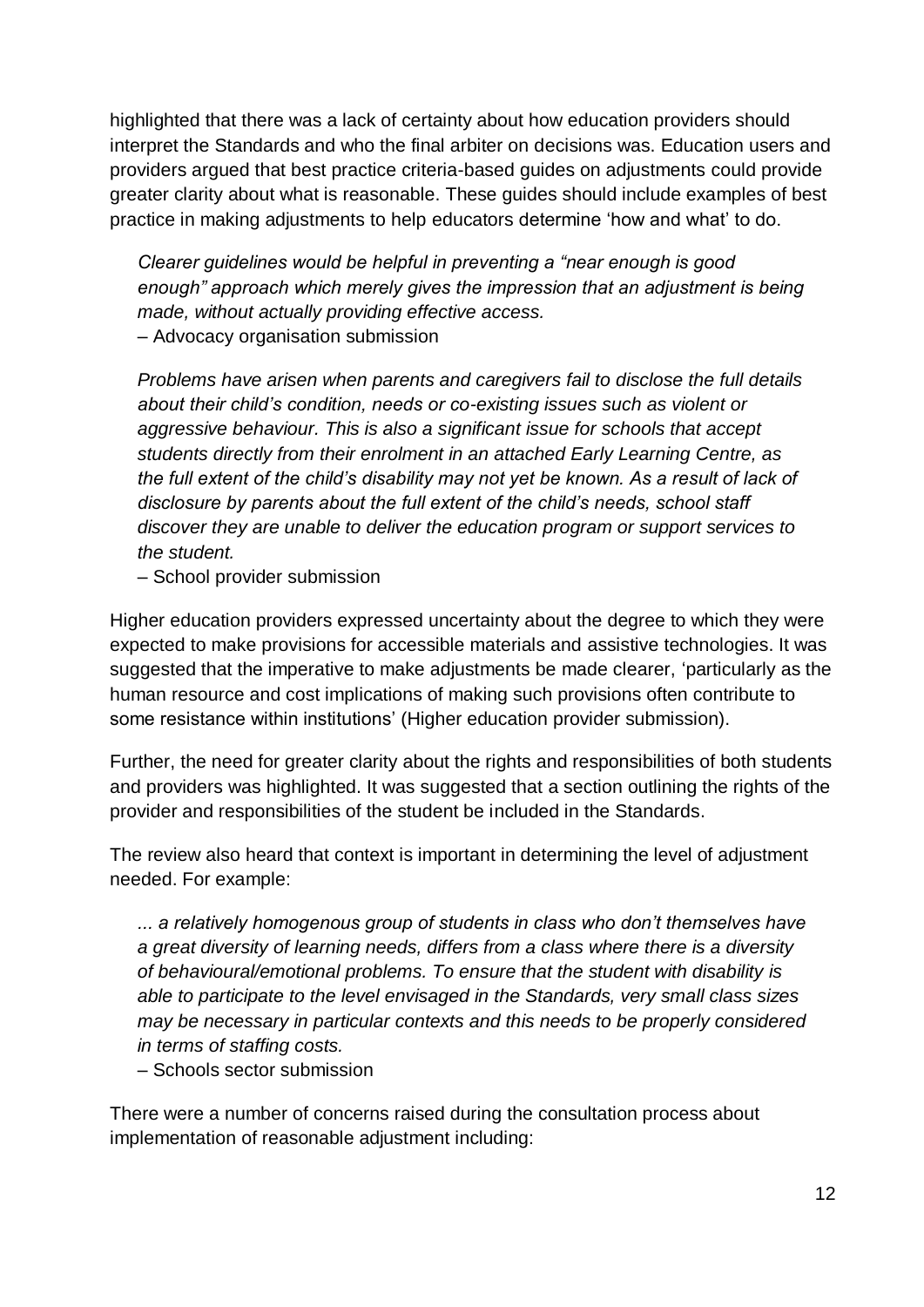- A lack of recognition of the right to adjustment being an ongoing process and the need for more information about what constitutes reasonable adjustment.
- The timeliness of adjustments. For example, there are often lengthy delays (sometimes one to two years) in receiving equipment to assist with access to education.
- The nature of evidence that is required to prove a disability or the adjustments required and who pays for it. For example, some education providers have questioned and not followed medical practitioners' reports, resulting in uncertainty for students with disability and their parents.
- How to reconcile the needs of the individual with resourcing costs in order to make the necessary adjustments that would meet obligations under the Standards.
- How to ensure that providers take into account the interests of everyone affected in the determination of whether an adjustment is reasonable.
- The lack of clear descriptions for implementation of reasonable adjustment and unjustifiable hardship and the use of unjustifiable hardship as the basis for refusing an adjustment.
- The need for greater clarity in relation to reasonable adjustment and the inherent requirements of a course in the tertiary education sector.

## *Unjustifiable hardship*

The review was told that in practice the concept of unjustifiable hardship is often used as a reason for not making an adjustment. Although education providers may be welcoming and supportive of students with disability enrolling and participating in education and training, there is a tendency for providers to cite unjustifiable hardship in terms of the financial costs of making the adjustments required for a particular student. The rationale and justification for making some adjustments and not others is not always clear or transparent. 'There should be clarification of the obligations of education providers in relation to adjustments and unjustifiable hardship' (Advocacy organisation submission). Providers stated that they need to be fully aware of their obligations and the potential costs of meeting these obligations.

The range of interpretations across and between sectors of what constitutes 'unjustifiable hardship' was also cited as a complicating factor. The concept of unjustifiable hardship is particularly problematic in the VET sector as a consequence of the number and diversity of VET providers (VET sector submission).

It was suggested that education providers be required to demonstrate that adjustments have been made and that they are reasonable given the needs of the student and the resources available to the provider. This would offer greater protection for students with disability who might otherwise have to negotiate and argue for their needs to be met.

#### *Consultation*

The review was told that opportunities to access education and training would be improved by protocols for consultation that: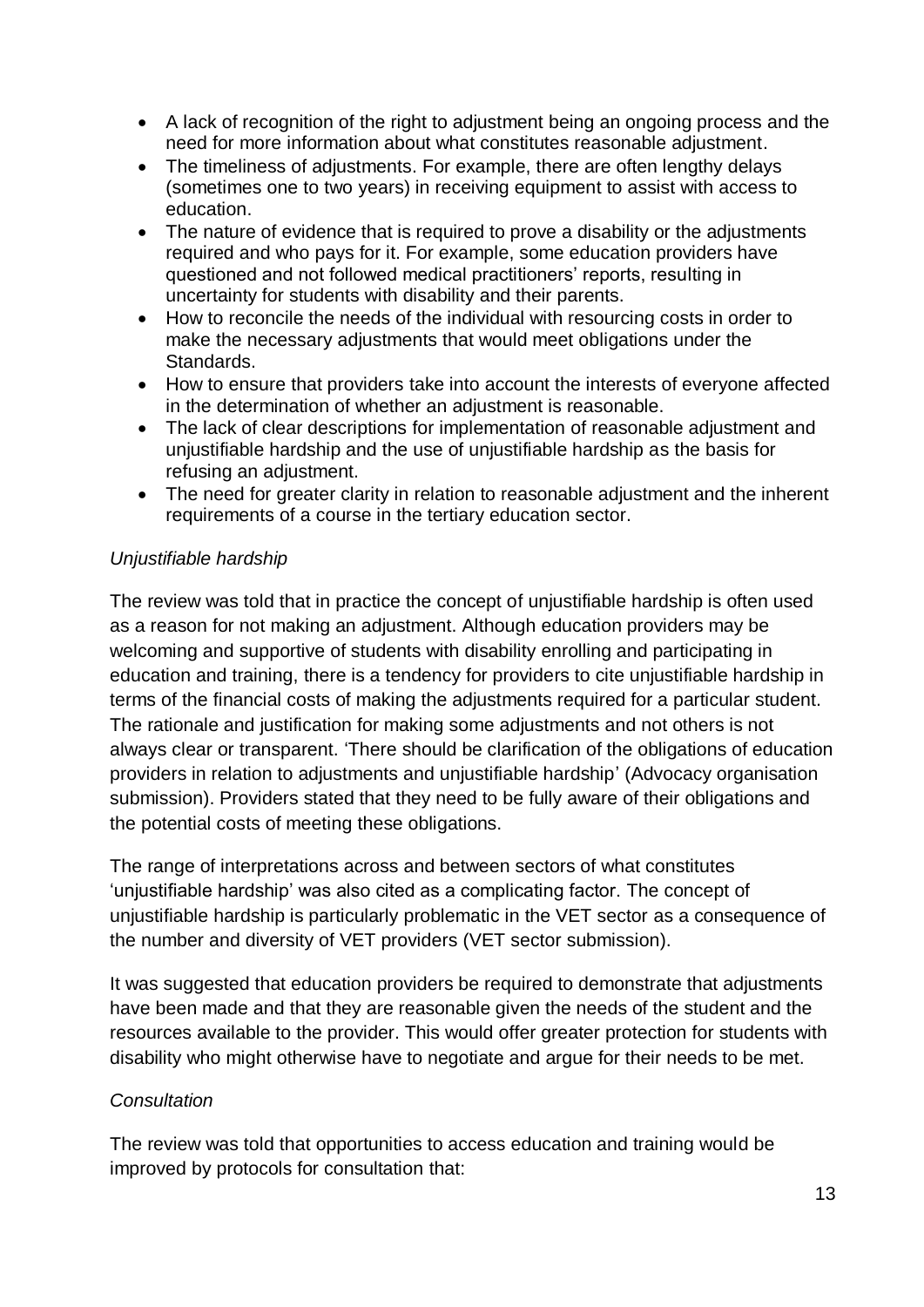- Provide a stronger emphasis on the obligations of education providers to consult with the student, their associate and/or family to determine the student's needs and type of assistance required.
- Emphasise the importance of ongoing consultation with the family and/or associate about how best to meet the needs of the student with disability, particularly in the early school years.
- Encourage direct engagement during the consultation process with older and mature aged students as appropriate.
- Recognise the need for direct engagement in the first instance, where appropriate, with students at tertiary level.

Many higher education providers were unclear about the expectations of the consultation process. Some providers commented that there is a general lack of willingness by students and/or their associates to engage with providers in determining adjustments. They identified a need for greater clarity and accountability to be incorporated into the Standards in relation to the consultation process.

*The consultation provisions should include consultation with external parties (such as allied health therapists) where their expertise directly relates to the assessment of and/or recommendations for reasonable adjustments for a student with a disability. For example, modifications to an education provider's physical facilities/space rely on other external agencies to provide the expertise and recommendations to meet the student's needs; i.e. occupational therapy assessments and reports.* 

– Advocacy organisation submission

#### **Issues requiring clarification**

The submissions to the review consistently argued that there are a range of concepts in the Standards that require clarification.

#### *On the same basis*

Some submissions argued that 'on the same basis' needs discussion as it is sometimes taken to mean all students are provided with the same resources, the same setting and a teacher with the same professional qualification. There were concerns that this assumption undermines the value of specialist knowledge and specialist teachers. There was support for guidance about implementing 'on the same basis' and what should happen in practice. This could promote a better understanding of the fact that *equitable* is different from *the same.*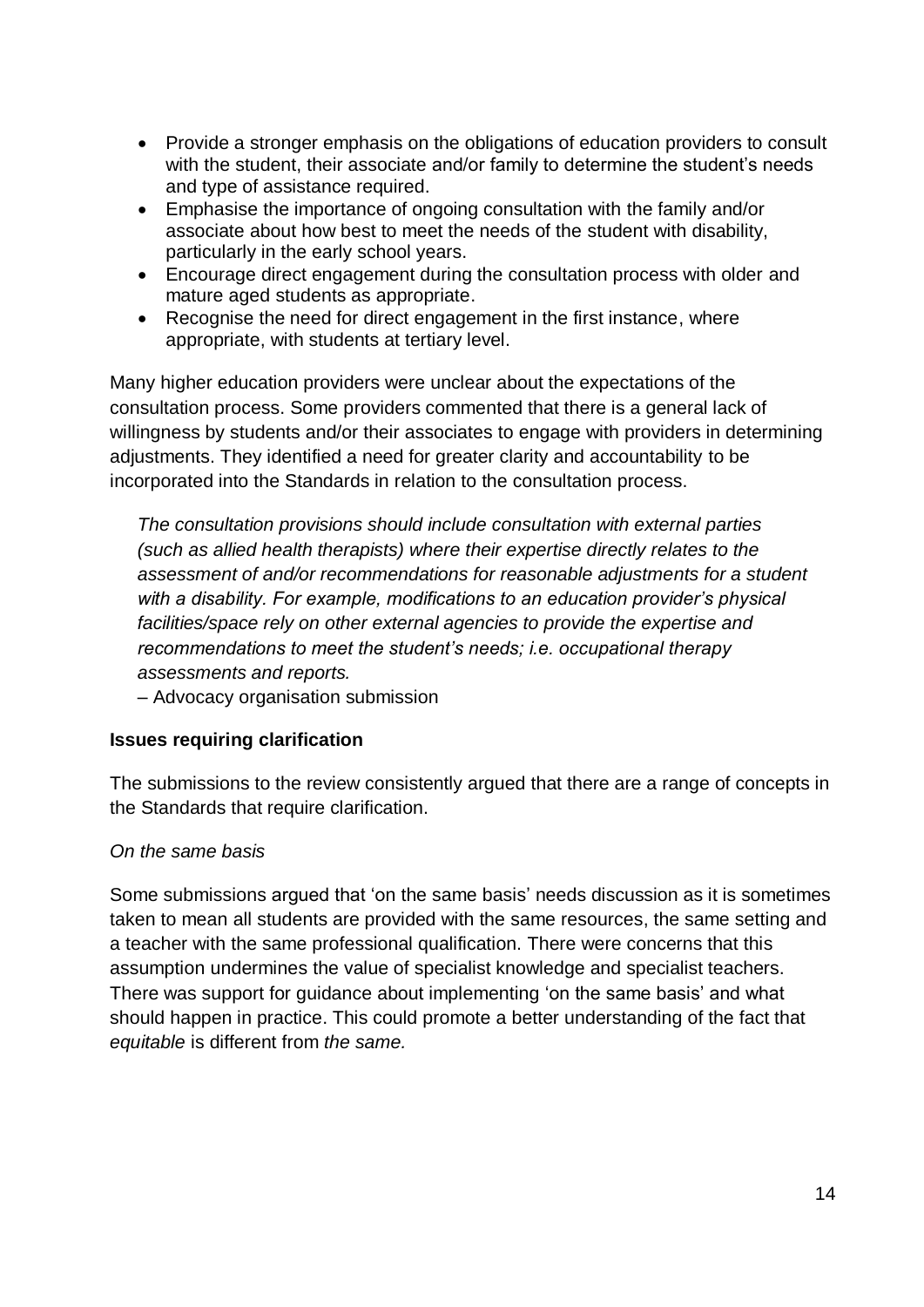*The Standards use the term 'on the same basis' as the yardstick by which to judge a behaviour or practice in the educational context as discriminatory. This can lead to confusion and create an unrealistic expectation that education providers should treat students with and without disability in exactly the same way.*

– Education provider submission

*The Standards would be clarified and strengthened if adjustments and special measures were judged by the extent to which they achieved 'substantive equality', ie the adjustments and special measures must enable students with disability to achieve equality of opportunity. This clarifies the spirit of the DDA indicating that discrimination is not mitigated by treating all students the same way.* 

– Advocacy organisation submission

Further, it was suggested that the term, 'on the same basis', is 'inherently discriminatory' and should be amended to something which indicates a 'strong commitment to civil, economic, social, cultural and inherent human rights for people with disability' (Higher education provider submission).

#### *Levels of support/types of assistance*

Users and providers identified the need for examples of reasonable adjustments that have been made in relation to a range of disabilities and in different sectors.

*There should be greater recognition within the Standards that children in a variety of education settings will require different types and levels of support –* (Education sector submission).

For example, it would be useful to have a consistent set of criteria for determining what is reasonable in terms of assistive technology, for inclusion of deaf students in the classroom (Advocacy organisation submission).

#### *Curriculum*

Providers argued that the obligations relating to curriculum development need greater clarity and prominence within the Standards. Part 8 of the Standards clearly sets out obligations for education providers in relation to the elimination of harassment and victimisation of students with disability. However, it does not make clear the importance of ensuring courses and programs do not discriminate unfairly against students with disability, in terms of delivery, content or language.

#### *Links with other legislation*

The review heard that links between the Education Standards, other Standards (e.g. Access to Premises and Transport Standards) and legislation (e.g. *Work Health and*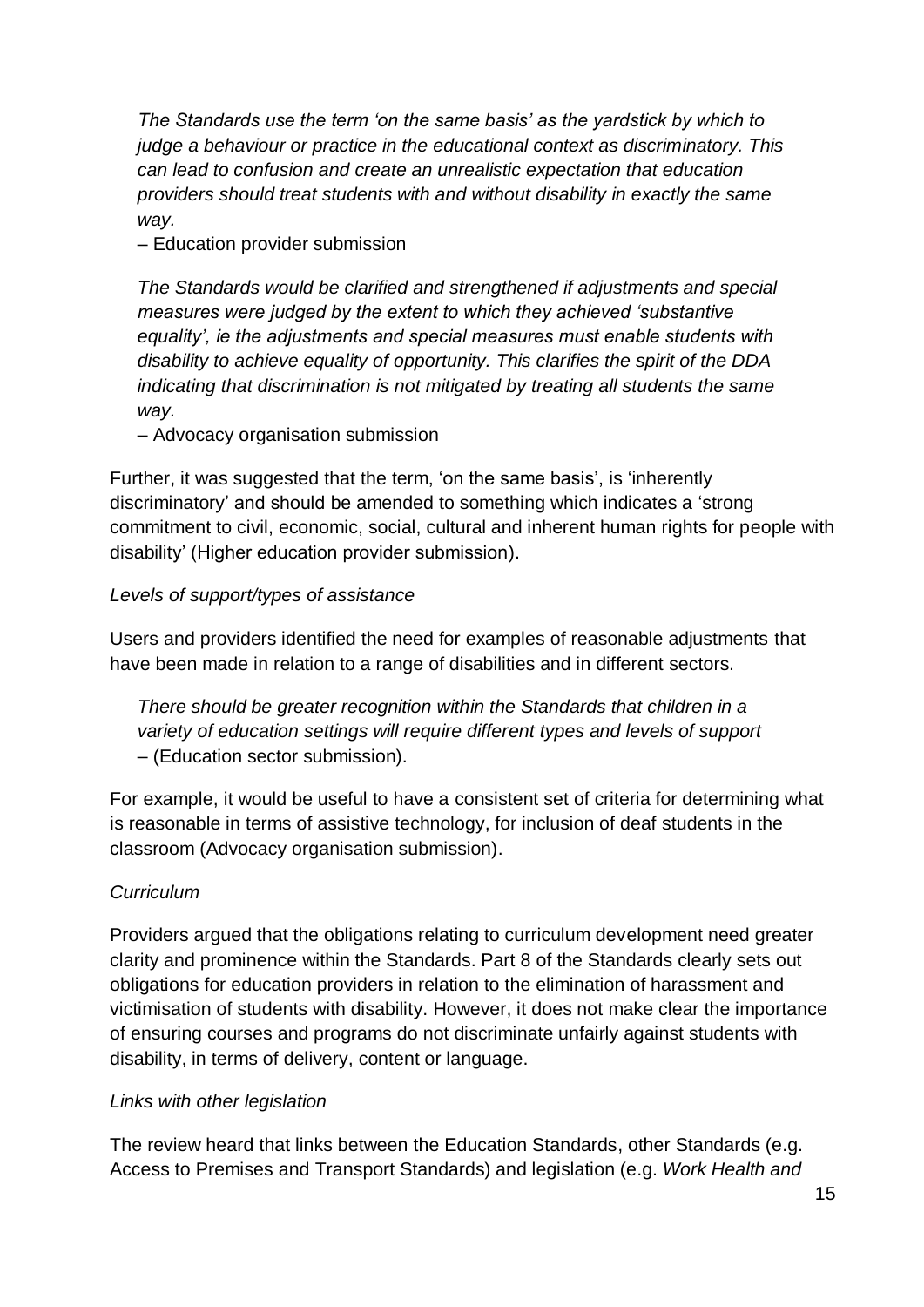*Safety Act 2011*), as well as the definitions contained in each, need to be clarified. There was also a call to explain the difference between state and territory legislation and eligibility criteria for funding of students with disability. For example the definition of disability in the Standards is broad, compared to the categorical eligibility criteria for state funding.

There were also concerns about differences between government and non-government schools in terms of how the needs of students with disability are addressed. There is a tension for providers between what they have to do to meet students' needs and what is required under the legislation. Users identified that not all students who are covered by the Standards satisfy the eligibility for state funding.

## *Inherent course requirements*

The tertiary education sector argued for greater clarity about the interaction of the Standards with inherent course requirements. Within both the higher education and VET sectors there is confusion about inherent course requirements versus professional or trade registration board requirements and how to balance these with reasonable adjustments. The review heard that some academic/teaching staff consider themselves 'gatekeepers' for their professions and as such believe they have a 'duty of care' to ensure only competent students are permitted to seek registration (Higher Education submission). In particular, it was noted that there is confusion between sections 3.4 and 6.2 of the Standards, i.e. between maintaining academic requirements and designing a course or program to ensure that students with disability are able to participate without discrimination.

In order to ensure clarity and consistency at a national level, and across all providers of the same courses and training packages, stakeholders argued that the tertiary sector should be required to develop and publish inherent course requirements, rather than leaving decisions about appropriateness to the discretion of individual providers.

# *Training*

In relation to VET, some submissions noted that there is a general lack of understanding about whether Registered Training Organisations (RTOs) are covered by the Standards. It was recommended that the Standards clearly indicate that RTOs are required to comply with the Standards.

#### *Personal Care*

Another concern was the confusion over the provision of personal care for students with disability. The review was told that:

*... the general consensus has been that this is not a service provided by a post secondary education provider and therefore while we are happy to 'enable' this to*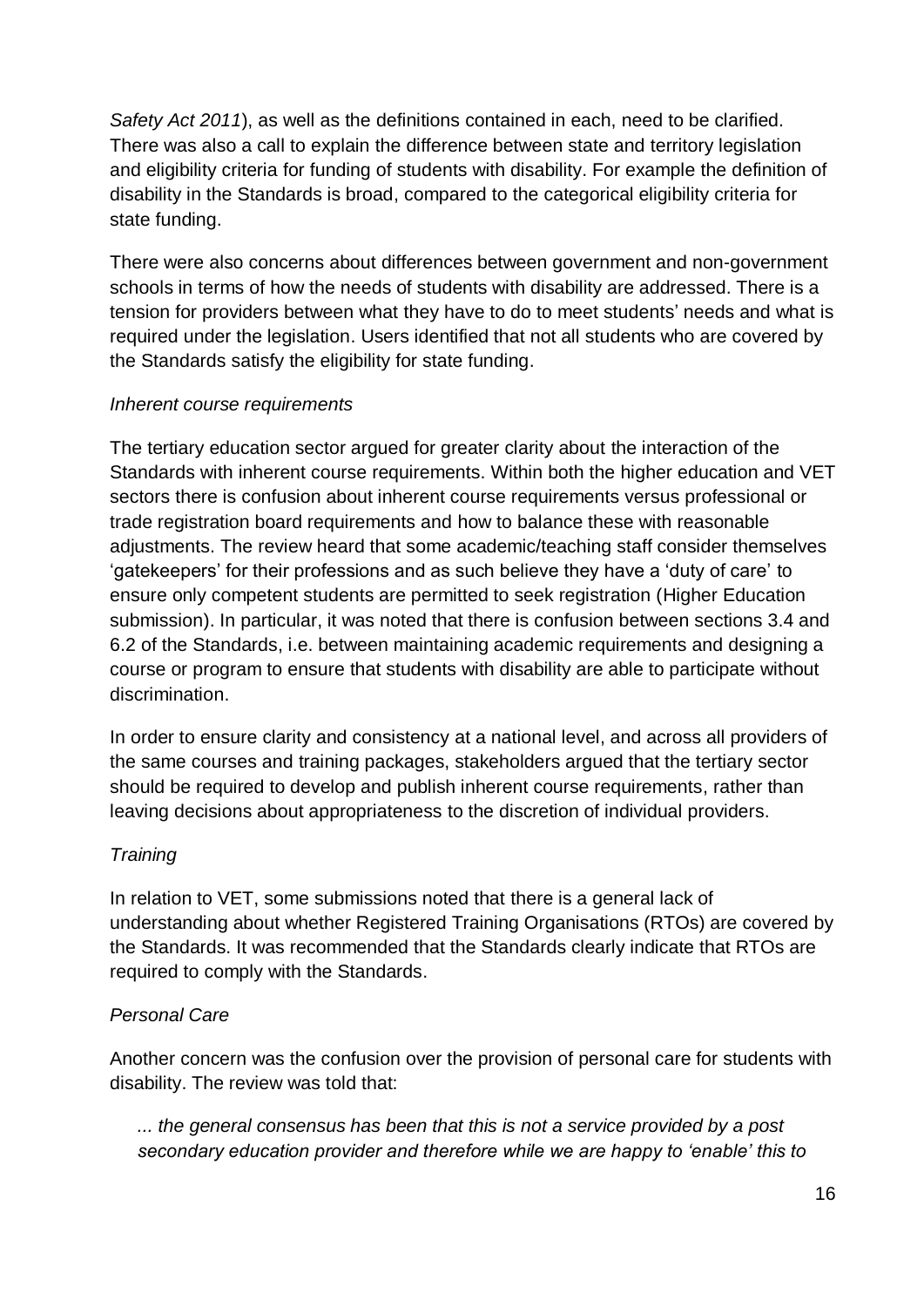*happen, it is not a requirement for the training provider to provide it because it is not their core business. This is a significant issue for the Technical and Further Education (TAFE) sector in particular and TAFE institutes would appreciate some clarification on this issue.* 

– VET provider submission

#### **Summary**

The review heard that amendments and clarification of key terms are needed to improve the effectiveness of the Standards. There was support among stakeholders for the development of accessible, user friendly, sector-specific guidelines. It was also argued that there should be more examples to support consistent interpretation of the terms 'reasonable adjustment', 'unjustifiable hardship' and 'consultation'.

A number of submissions suggested revisions to the Standards to improve their clarity and effectiveness. A full list of these suggestions is included at Appendix A.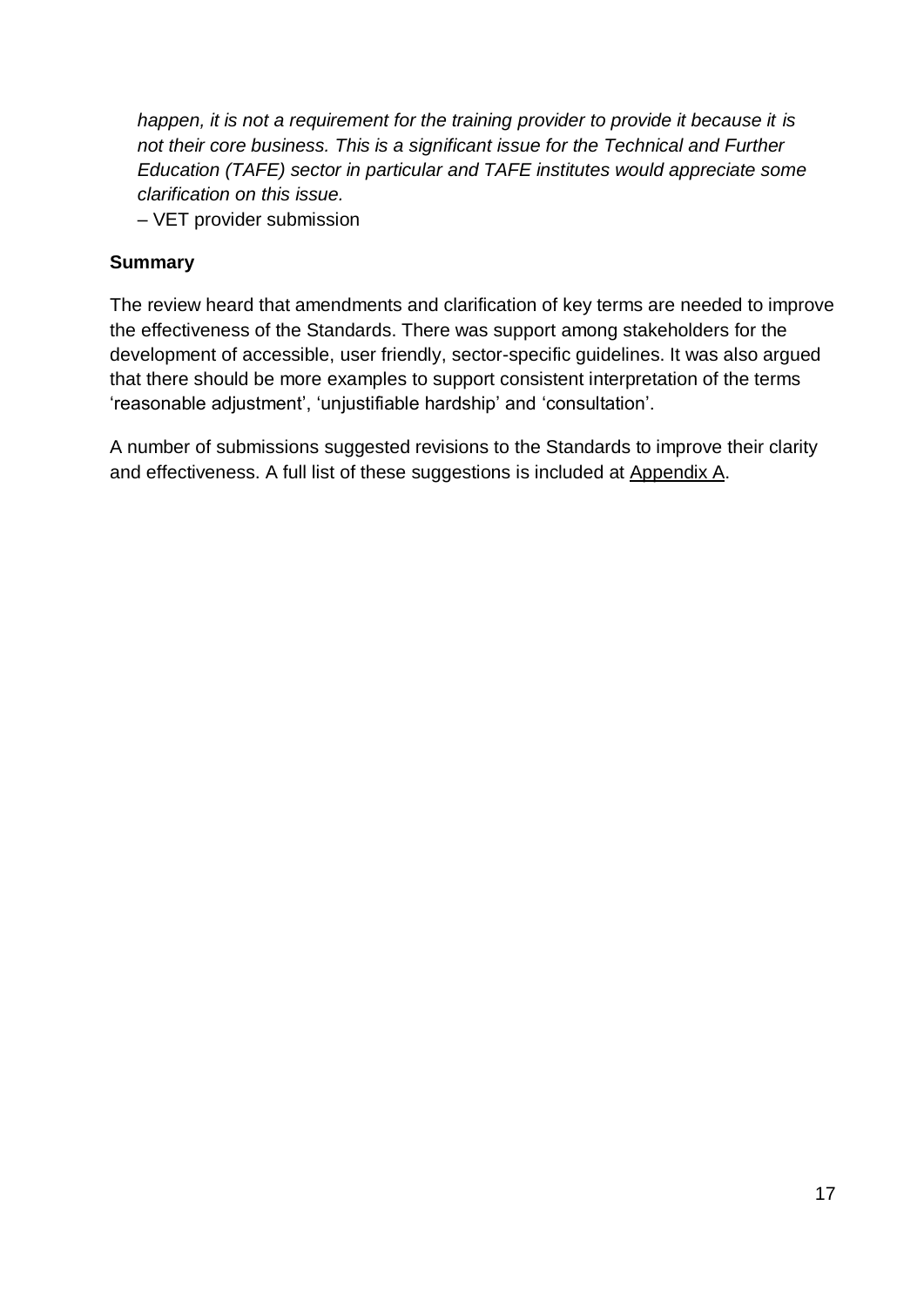# <span id="page-29-0"></span>**2.3 Access and participation**

#### **Background**

The purpose of the Standards is to give students with disability the right to access and participate in education and training on the same basis as students without disability. The Standards include provisions for enrolment, participation, curriculum and support services. Students with disability are entitled to these rights 'on the same basis' as students without disability. This includes the right to comparable access, services and facilities, and the right to participate in education and training without discrimination.

The Standards also set out the obligations of education providers. Education providers are required to take reasonable steps to ensure that students with disability are provided with opportunities to realise their individual potential through their participation in education and training on the same basis as students without disability, and that they are not subject to discrimination.

Under the Standards, education providers have three main types of obligations: they must consult, make reasonable adjustments, and eliminate harassment and victimisation.

Feedback was sought on whether there is sufficient information about the rights of students to access and participate in education and training, and how well the rights operate in practice. This means that people who use or are responsible for implementing the Standards fully understand what is reasonable and what is required.

#### **Issues**

The education of all students should be valued. My own son has thrived with the opportunity to attend school with his friends, to learn and have a range of experiences regardless of the challenges he faces which we tag as disabilities. – *Parent/carer submission*

*Overall, many schools and tertiary education providers appear to be making appropriate efforts to make the reasonable adjustments necessary to enable a student with hearing loss (i.e. one who is deaf, or has a hearing impairment) to participate on an equal basis with their fellow students.*  – Advocacy organisation submission

Notwithstanding some positive developments, there are examples where students with disability have been unable to access and participate in education. Many submissions from users of education show that this has occurred in relation to enrolment, participation, curriculum and support.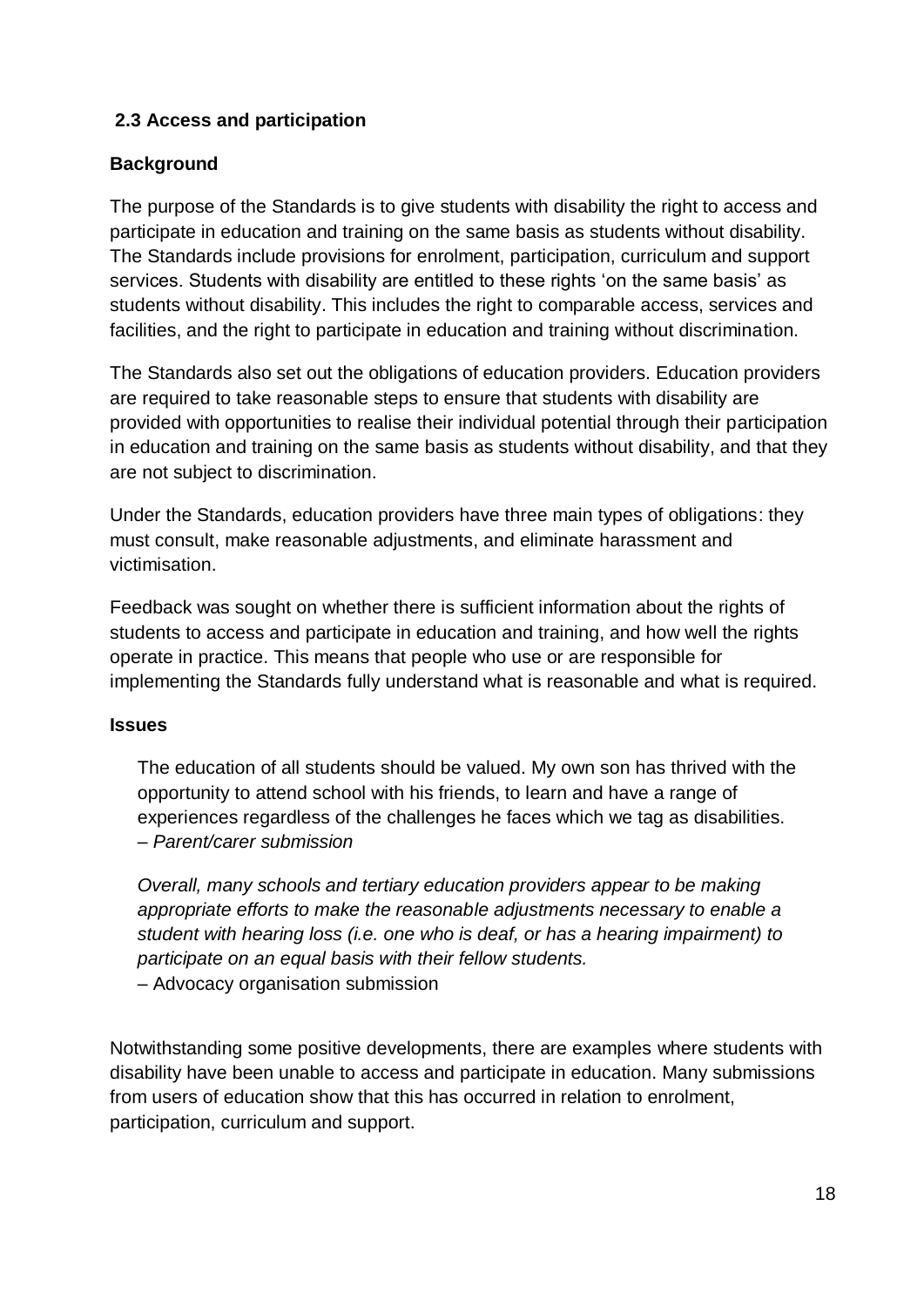A clear message arising from both the submissions and roundtable discussions was that there is a considerable way to go before students are able to access and participate in education on the same basis as other students. Some submissions argued that little has changed since the Standards were introduced.

In contrast, education providers generally believed that the Standards provide clear guidance on what is required, with many indicating that they do their best to meet their obligations under the Standards. The following section covers the range of views expressed in relation to each sector.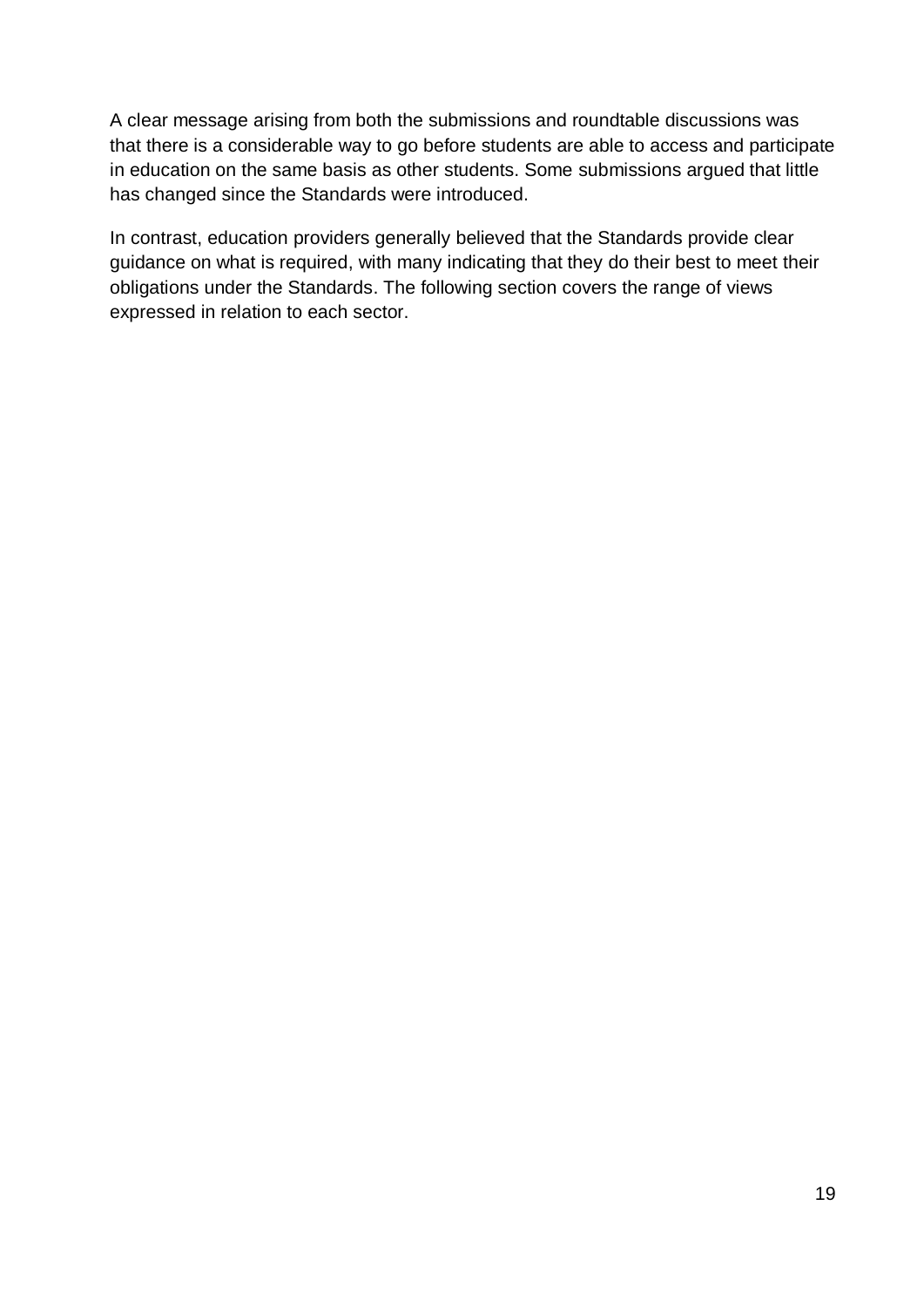## **Schools**

Concerns were raised by parents of students with disability and advocates in relation to access and participation in schools. Advocacy organisations provided numerous examples that highlight problems with implementation of the Standards in the school system. Even though it is clearly contrary to the requirements of the Standards, some schools refuse enrolment of students with disability. In some cases, schools argue that there is a cap on the number of students with learning disability who can be supported.

*Many parents are told by staff at mainstream schools that special schools are a better option for their child. For vulnerable parents, this is rejection. The message can be "we don't want to take your child, but will enrol him if you insist", or "we can only take him for the number of hours per day for which he is funded" or "we are not suitable and will not enrol him". Excuses given for the latter can be "we are not trained", or "we can't guarantee your child's safety". It is a very determined and brave parent who chooses to enrol their child under such circumstances.*

– Advocate submission

*Work was never modified to accommodate his needs. Every individual education plan was negative and never had anything positive to say. All we heard of was how the teachers couldn't cope with other children in the class as well. School camp attendance was discouraged and we were told if he did attend then we would have to attend as well.*

– Advocacy organisation submission

*A mother was advised that her 6-year-old son would need to stay in the prep class for 3 consecutive years at the non government school he was attending. She was told that he would not get anything out of the educational program that was being provided for the children in Grades 1 & 2. It was also stated that he was a distraction to other students' learning time.* 

– Advocacy organisation submission

*Recently a family reported that in a meeting with their son's inclusion support coordinator they were told that their son had no option but to go to a special school for his secondary education as he would not continue to be supported in a mainstream setting.* 

– Advocacy organisation submission

*A mother was recently discussing with a secondary school the additional supports required for her son who would be commencing Year 7 the following year. The school were hesitant to meet until the outcome of a funding application was known. The school believed that the level of funding obtained would dictate what responsibilities they had in relation to the provision of specific or additional*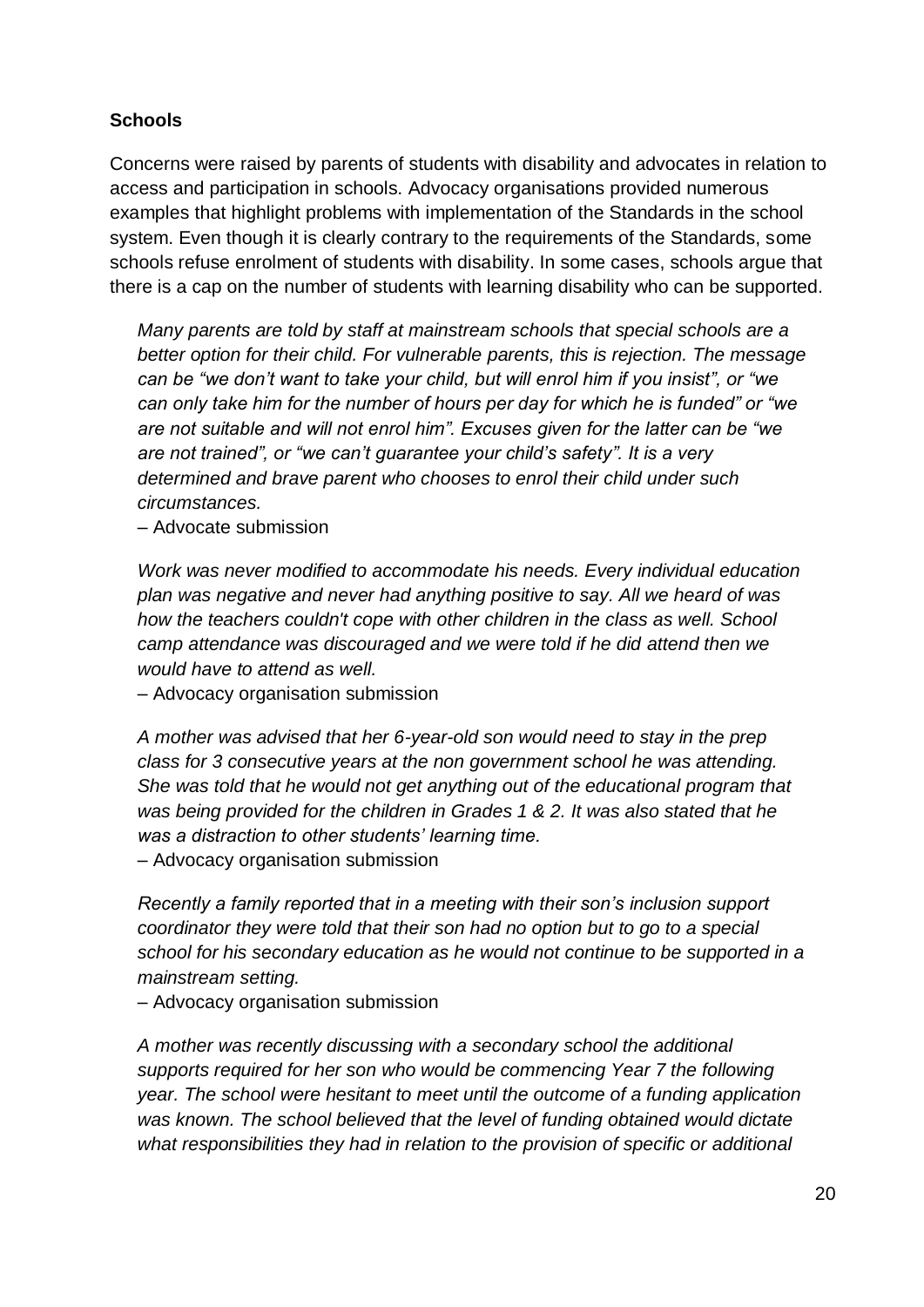*educational supports and strategies.*  – Advocacy organisation submission

Some submissions suggested that access to information about both mainstream and special school settings should be readily available from each jurisdiction to enable parents to make informed choices about their child's education. This would address the perception that the current Standards are heavily biased towards mainstream schools as the only option, rather than focusing on parental choice. It was argued that the Standards should emphasise the right to choose to enrol a child in the program, not just in the location, of choice.

Some submissions argued that the focus of the Standards should be on learning outcomes as well as access to education and the Standards need to make it clear that educational outcomes and achievement are essential for students with disability. It was suggested that the introduction of person-centred planning for all students living with disability would allow parents to work with teachers and principals as a family unit, to support their child's education (Advocacy organisation submission). Advocates argued that person-centred planning would also provide opportunities for teachers to develop an understanding of students living with disability and empower students, families and teachers to work towards a shared goal.

It was also suggested that individual education plans should be developed for each student with disability and that teachers be provided with the skills and resources to develop flexible classroom environments.

#### *Access to co-curricula activities*

Advocates and parents were concerned that provisions made to accommodate students with disability often result in the child being excluded from non-classroom activities such as being denied the opportunity to attend school excursions and camps (Advocacy organisation submission). The review heard that adjustments are not always made for extracurricular activities such as sports and camps. Inclusion of students with disability in excursions and camps is often a source of tension between parents/students with disability and schools. It was argued that students with disability should be encouraged to participate in all aspects of the learning experience, and where possible, adjustments need to facilitate this participation. As these activities form an important part of the curriculum, students with disability are further disadvantaged if they are unable to participate.

The review was told that often students with disability are not offered the opportunity for work experience placements. It was suggested that it is unclear whether participation in student societies at university or work experience at school is deemed to be participation in education for the purpose of the Standards. Therefore, guidance is sought on the definition of curriculum and co-curricula activities.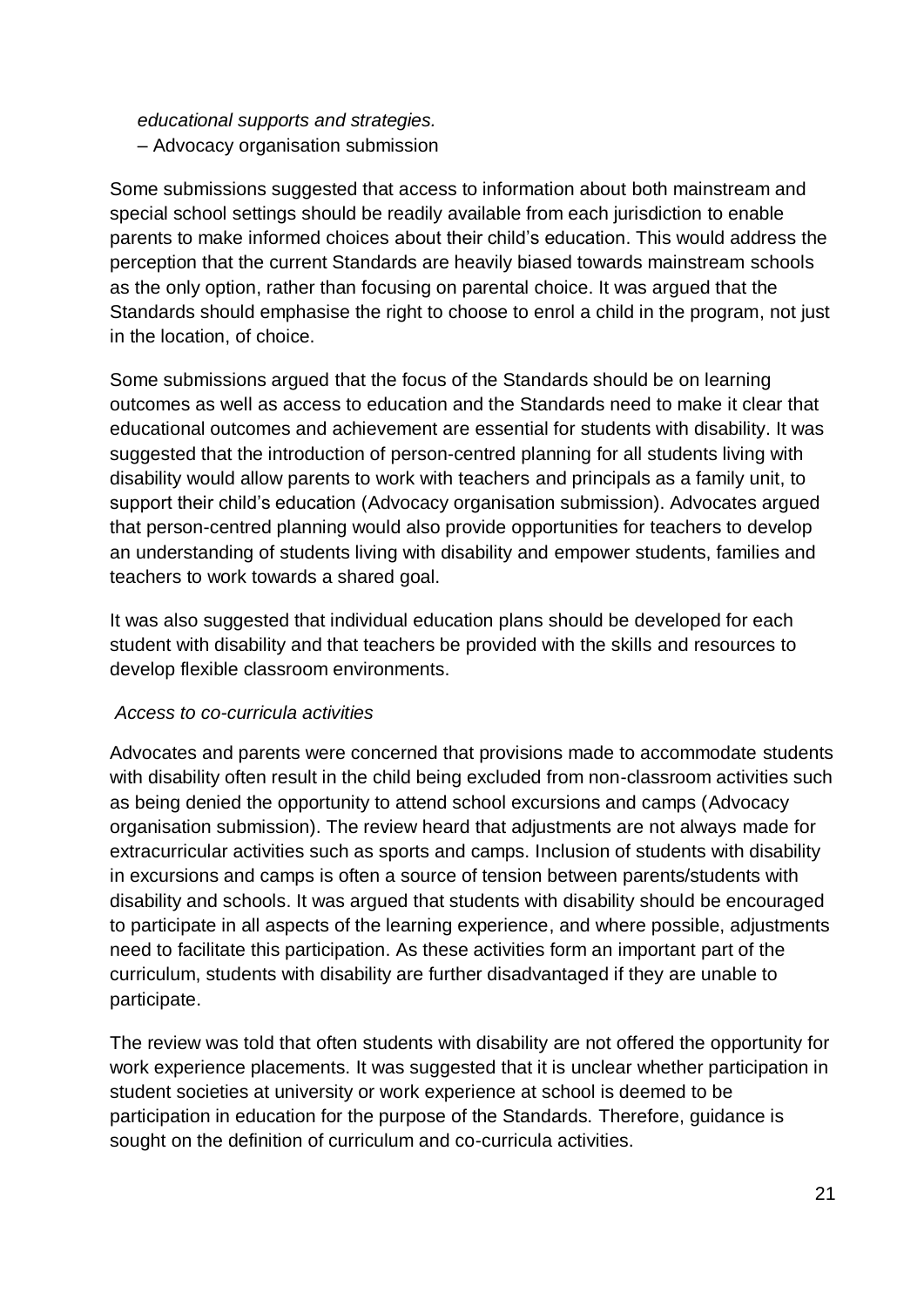#### *Access to support services*

There were a number of issues raised in relation to student support services. This included the need for assessment, consultation about the types of support and resources available and the standard of support given.

The review was told that early intervention and formal assessment programs help to identify the types of support children may need to transition into school and between year levels. Early intervention programs can assist parents to understand their rights and negotiate agreements with providers to ensure the ongoing needs of students with disability are met. Some submissions noted that agreement about support should be updated on a routine basis and an independent third party should be involved in all consultations to ensure that agreements reached satisfy all parties involved, i.e. parents, associates, teachers and principals.

*There is insufficient consultation with families about appropriate and acceptable support services. Generally families are told what the school can provide and they are expected to take that or leave it. Support services are not studentcentred; they are bureaucratically system-centred. If parents want to propose a different solution that would be more effective, the response is "if we do that for one, we would have to do it for all; if one student is allowed to do that and others aren't where is the justice?"* 

– Advocacy organisation submission

Advocates argued that the Standards should be more explicit about the rights of children and students with disability to have appropriate access to qualified professionals, such as speech therapists (Advocacy organisation submission). Education providers noted that access to appropriate support services and qualified staff can be particularly difficult for rural and remote students (Education sector submission).

Further, there are difficulties in determining what services students need. The review heard that there is often disparity between medical and educational opinions about what is best for the student. This can cause practical difficulties for both parents and teachers. For example, parents are given advice from a paediatrician or other specialists who may issue a certificate stating what the child needs, for example access to a paraprofessional for 90 per cent of in-class time. It was the view of schools that, although well-intentioned, these specialists are unlikely to understand the education requirements of the child. It was suggested that medical certificates should describe the functional requirements of the student, not the types of educational support to be provided.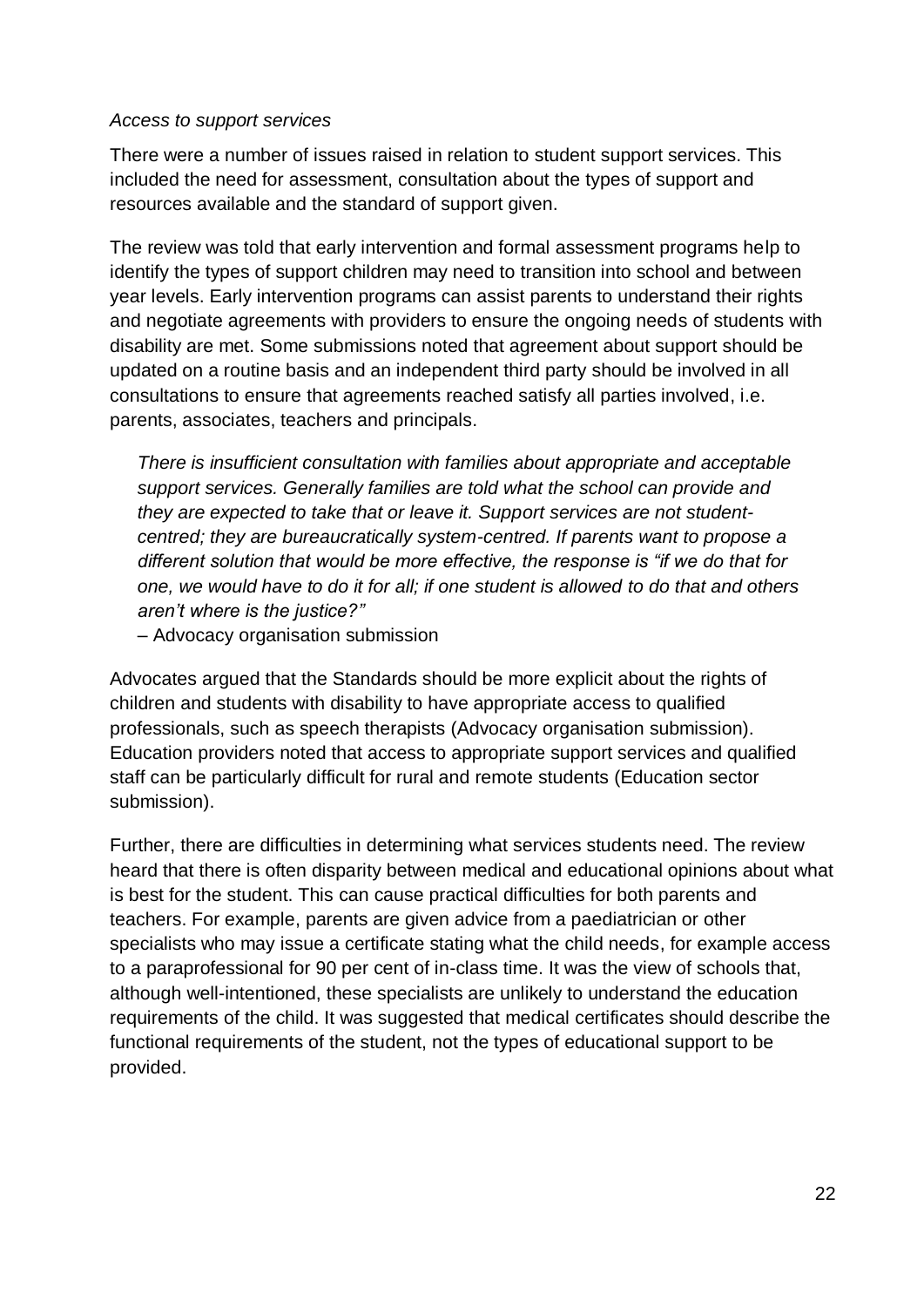#### *Professional development*

Access to professional development was a widespread concern: 'it often seems that the most vulnerable students are being taught by the least trained and experienced staff' (Advocacy organisation submission).

*In the schooling sector many educators, both school and non-school based, including managers and staff in state, regional and district offices, are unaware of the Standards and their practical implications. There is an urgent need for training/professional development for all educators in all areas, including refresher courses with updated information available on a regular basis for all employees. This would assist in ensuring that information from the Standards is incorporated into system and site planning and training priorities.*  – Education provider submission

It was suggested that the reference in the Guidance Notes to access to ongoing professional development in inclusive education be strengthened. It was also recommended that reference to this should be included in the Standards document, not just the Guidance Notes, to place a stronger focus on the requirement for education and training institutions to commit to ongoing professional development in inclusive education for all staff:

*... teachers and the parents and/or carers of children with disability want a stronger focus on educational staff having access to ongoing professional development in inclusive education. Inclusive education is a wide-ranging field of study that looks at the types and causes of direct and indirect discrimination that various students, including those with disability, may encounter. This aspect of inclusive education is one way that educators can be challenged to reflect on the way their own attitudes and lack of knowledge may, inadvertently, contribute to discrimination.* 

– Advocacy organisation submission

*Another aspect of inclusive education relates more specifically to the nature of particular disabilities and focuses on the latest research on teaching skills and methods available to best support students with disability. The educational knowledge and skills required for teaching students with disability is not a static body of knowledge and will develop and improve over time as new research is available. Therefore, teachers need to have access to the most current information through ongoing professional development.* – Advocacy organisation submission

Another suggestion from stakeholders was to review and update teacher role descriptions to include reference to the requirements of the Standards. This would give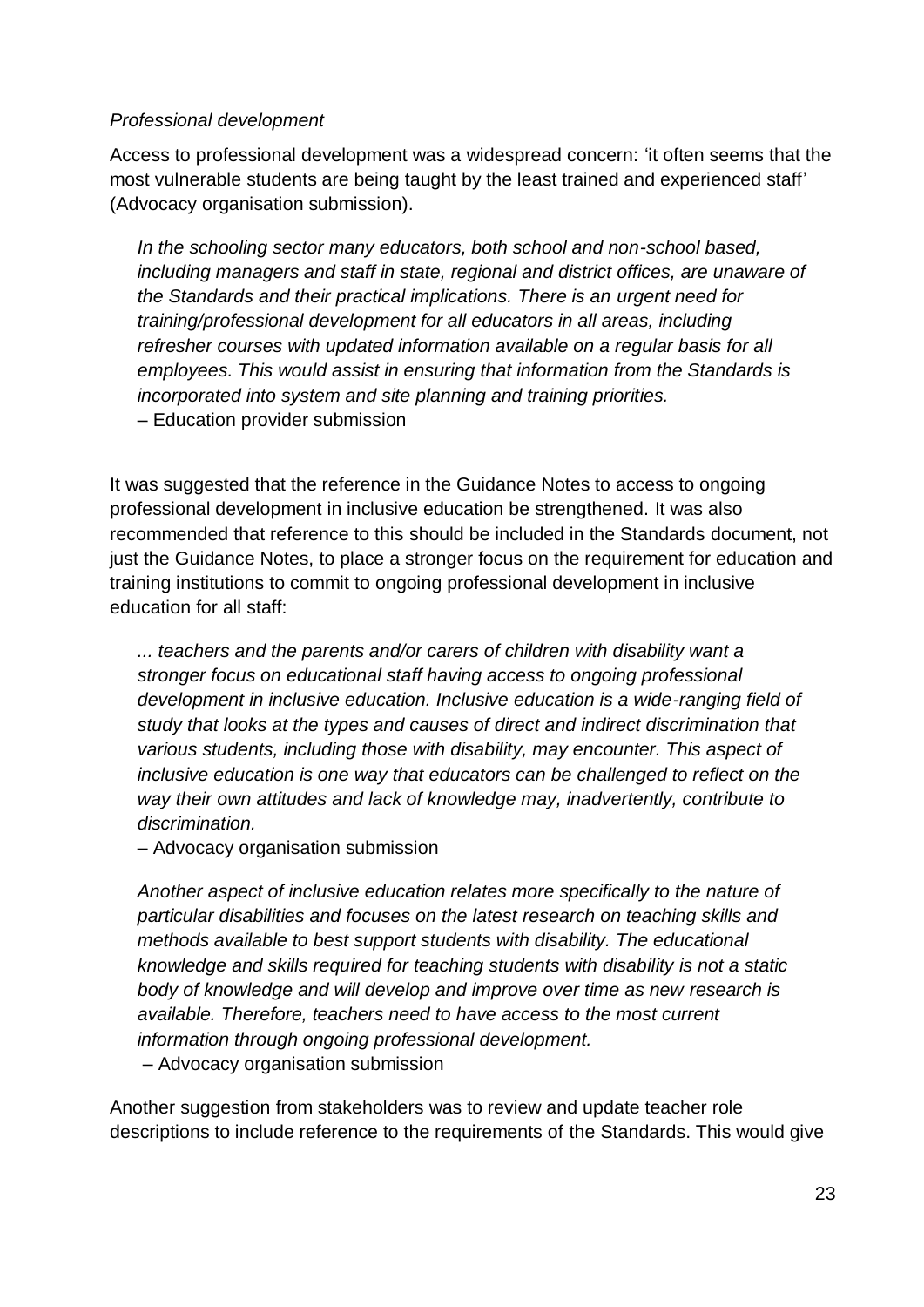schools greater accountability when recruiting new staff to ensure that they have knowledge of, and will diligently apply, the Standards.

The review heard that ongoing professional development of education and training staff should be run in collaboration with the special education departments in tertiary institutions. This would mean that best practice developments from research for supporting students with disability in education could be incorporated into current practice for teaching staff (Advocacy organisation submission).

Staff require access to specific professional development support based on the identified student's needs, access to specialist staff, time and assistance with frameworks for individual education plans, skills and resources for the development of flexible classroom environments and reduced administrative tasks.

*It is a challenge ensuring special needs students can participate as much as possible with their cohorts, yet still have their individual learning needs met.*  – Education sector submission

There was support for the Standards to include a requirement that education providers, such as the relevant state and territory authorities, provide mandatory professional development for all employees. Professional development should ensure that providers are familiar with the Standards and the relevant compliance and implementation measures required under the Standards. Expert leadership, additional resources and designated leadership positions are needed to ensure that the objectives of the Standards are met (Education provider submission).

#### *Qualifications of teachers and paraprofessionals*

Advocates were concerned that the Standards do not provide enough clarity about the competencies of professionals providing access and support services to students. 'Well intentioned assistance is not a substitute for specialist knowledge and expertise' (Education provider submission). A number of submissions argued that there are not enough trained teachers and paraprofessionals to ensure that education is provided to all students on the same basis. Conversely, there are cases where teachers may be able to work with their students but are not supported by the school to do so. Lack of time and resources were identified as constraints on meeting the needs of students with disability.

There was a concern that teachers are not well equipped to deal with the challenges associated with students who have complex needs. The review heard that this is increasingly leading to the use of restrictive practices such as the unplanned use of medications, physical, mechanical and social restraints. However, 'there are no clear Standards and guidelines about the use of restrictive practices – there is no clear statement about restrictive practices being ... the last option after all other proactive strategies and adaptations have been made' (Advocacy organisation submission).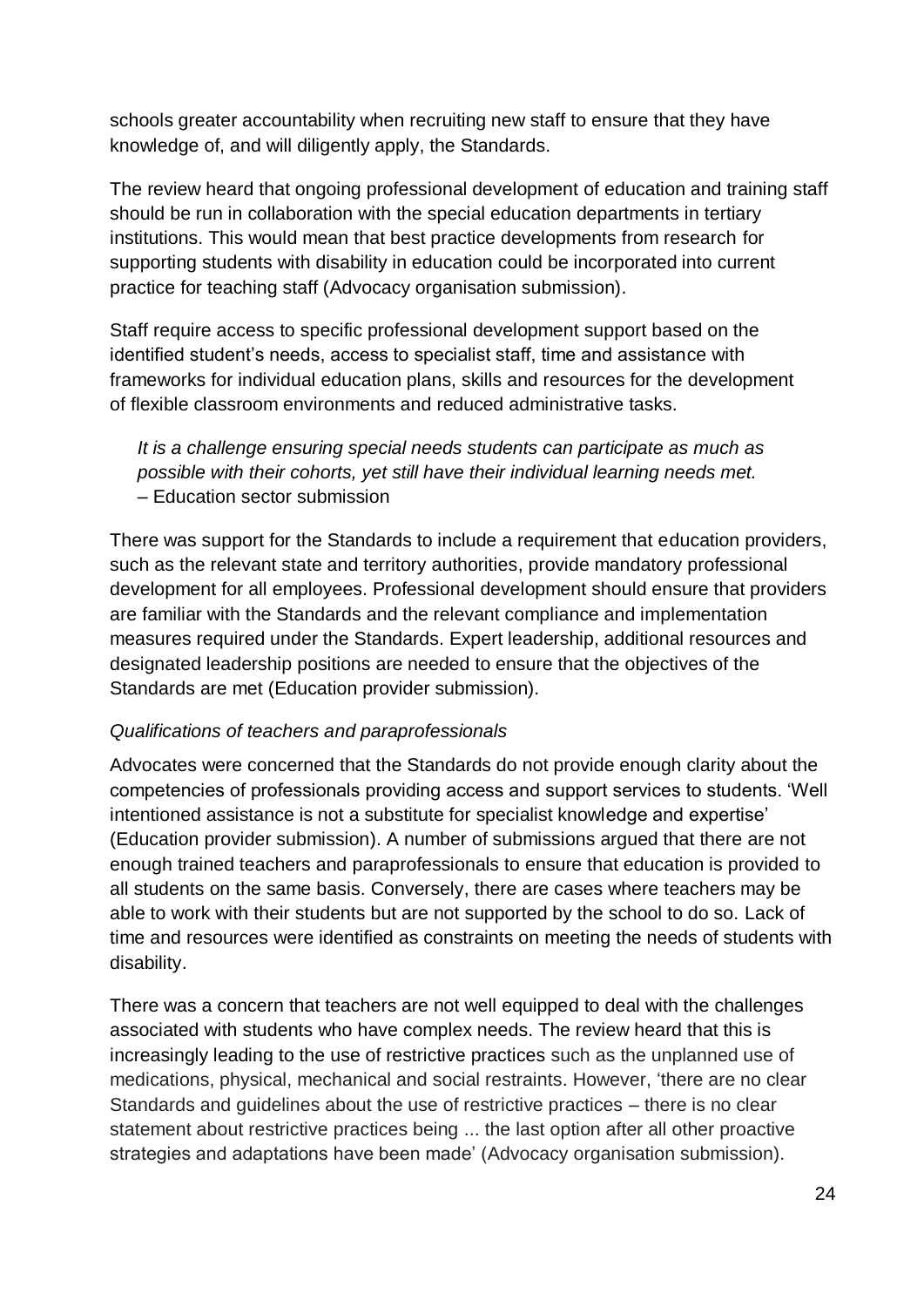*Many students are being suspended as a result of lack of appropriate support. Following suspension they return to an environment in which no further adjustments have been made. Difficulties remain attributed to the individual and are often labelled "challenging behaviour" when the problem remains the learning environment.*

– Advocacy organisation submission

Another issue relates to the roles of teachers and paraprofessionals in supporting students with disability. The review heard that existing teacher-training arrangements do not adequately equip student teachers with the knowledge and skills to teach students with disability in mainstream schools. Additional training could help teachers understand various disabilities and how these impact on learning ability and how to set realistic learning goals for students with disability. It was also argued that 'additional resources must be made available by each provider to ensure adequate training and professional development of support staff to ensure that they meet agreed national Standards' (Advocacy organisation submission).

There is considerable variation in the skills, knowledge and qualifications of teachers' aides and paraprofessionals. The review heard that the role of teachers' aides varies according to student need and may involve assisting classroom teachers by teaching students with disability. There were concerns that there is no benchmarking of training for teacher aides and that the standard of training does not provide staff/teachers with sufficient information to develop tailored learning programs and build effective working relationships with staff and parents. The shortage of trained staff is particularly acute in rural and regional areas. The review was also told that this issue is exacerbated by the decline in the availability of special education courses for teacher training in Australian universities.

In summary the factors that enhance the educational opportunities of students with disability in schools that were raised in Submissions are:

# **Quality teaching**

- Changes in requirements for the accreditation of teacher education programs to ensure graduates have the requisite competence for teaching mixed ability classes.
- The availability of specialist support in all schools to assist teachers to adjust teaching, learning and assessment processes.
- Provision of ongoing professional development for teachers.
- The implementation of competency standards in relation to teaching mixed ability classes.

#### **Inclusive curricula**

- The development of a national inclusive curriculum framework.
- Educational culture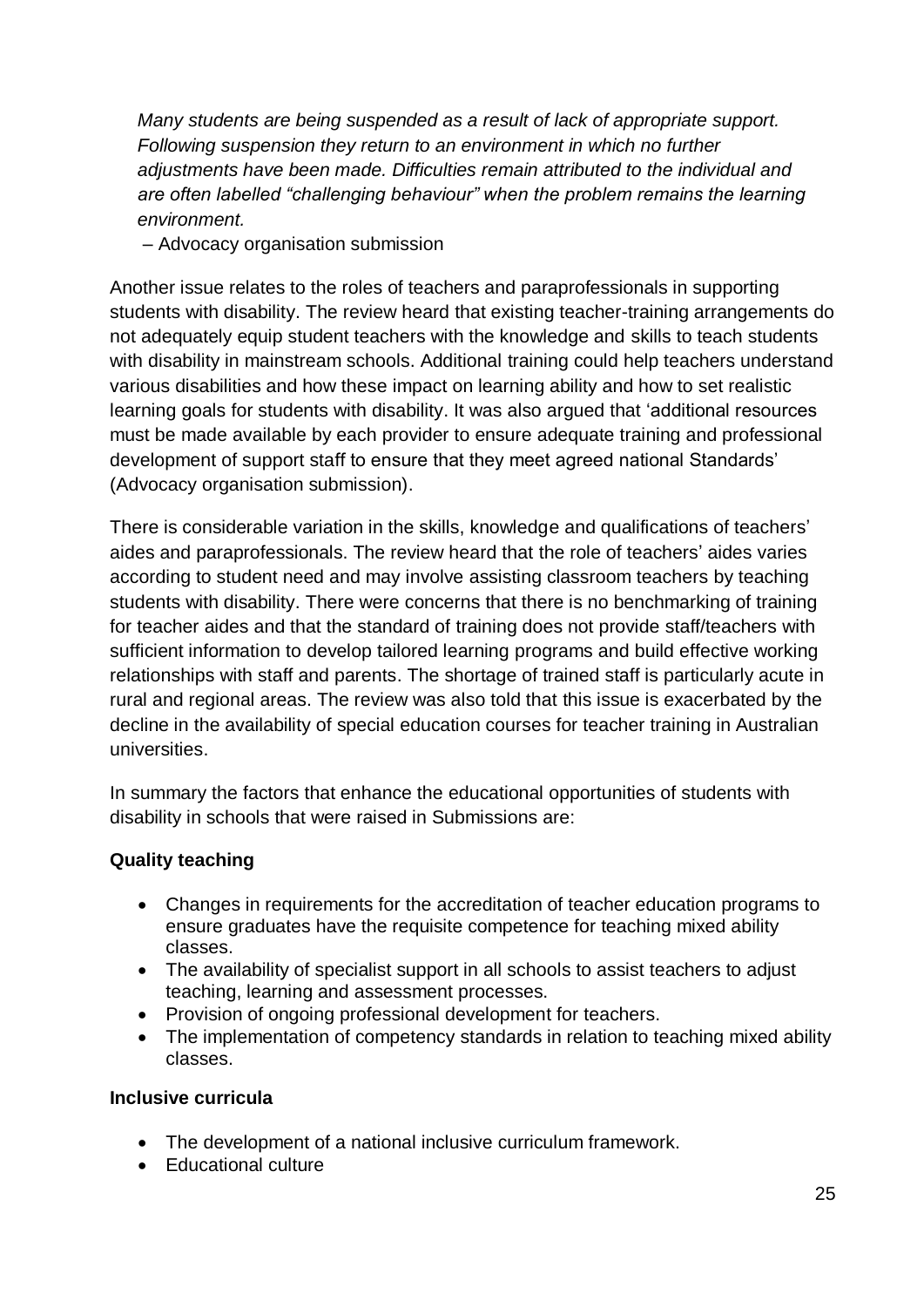Recognition and promotion of the importance of diversity and meeting the learning needs of all students.

### **Equitable funding**

• Increased funding levels and portability between education systems and across education sectors.

#### **Student support**

• Increased systemic and school capacity to meet the learning needs of all students.

#### **Environment**

 Not all schools are accessible for students with disability and in some instances these buildings need to be upgraded.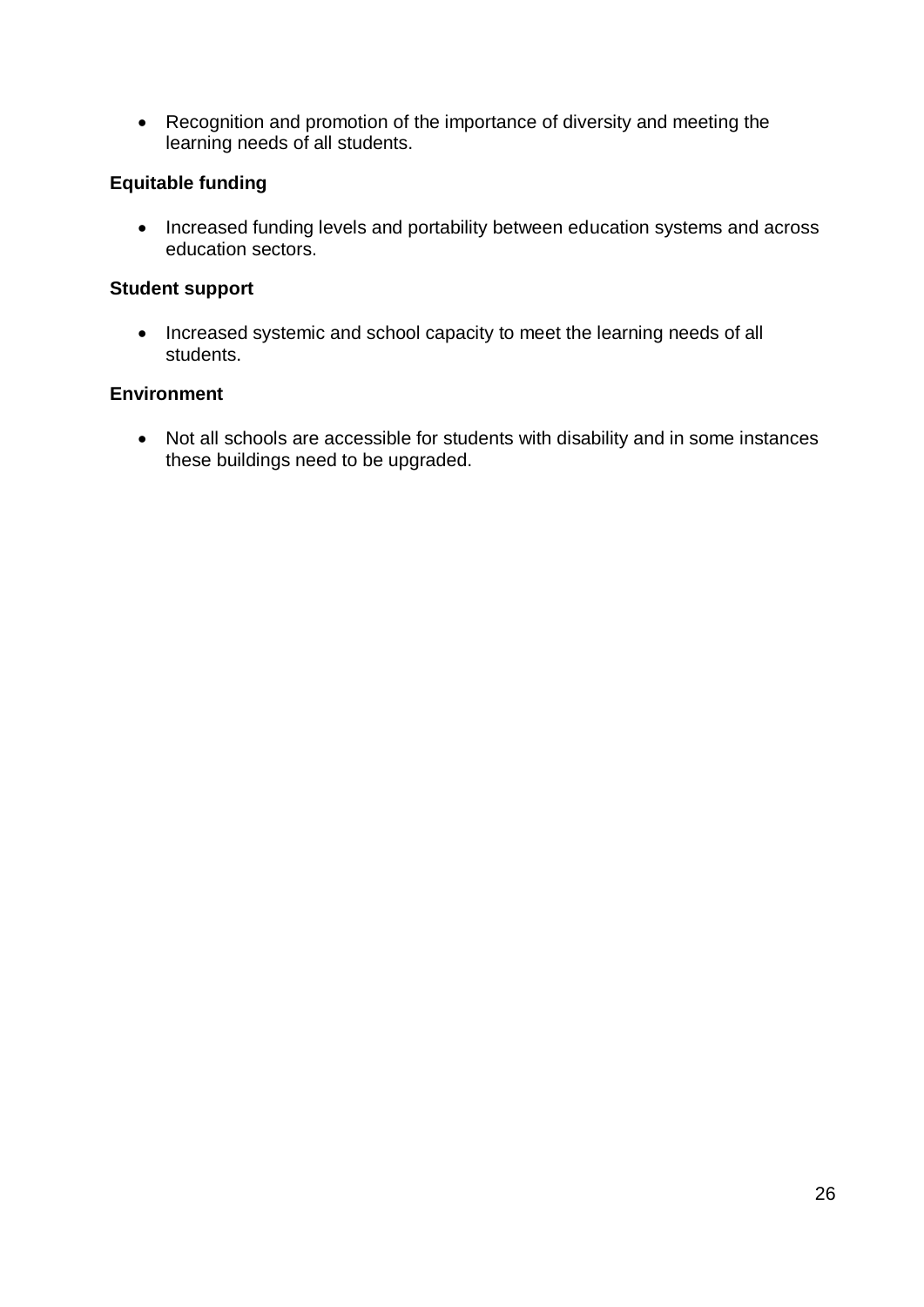# **Vocational Education and Training (VET)**

Some TAFE providers stated that the numbers of students with disability successfully completing VET courses demonstrates that the Standards have had a positive impact in this sector.

Many TAFE institutions have implemented strategies to meet the requirements of the Standards. For example, in South Australia the following strategies have been implemented (VET sector submission):

- appointment of specific disability practitioners
- updating Disability Action Plans
- development of an online Disability Access Plan tool for all students with disability
- staff development in disability awareness, specific disability areas, flexible delivery, understanding reasonable adjustments and inherent course requirements
- development of specific resources for staff and students
- provision of alternate formats, adaptive technologies, interpreting and transcription services
- learning support and adjustments to teaching and assessment practices.

However, it was also noted in submissions that students with disability are underrepresented in the VET sector and have limited opportunities for employment after education and training.

*Within the VET sector people with disability are the least proportionally represented of all the equity groups. Their course completion rates are significantly lower than people without disability (68.9% compared to 78.5%) and they are more likely to be studying at a Certificate I or II or lower level, than other students.* 

 $-$  Advocacy organisation submission<sup>2</sup>.

1

A number of suggestions were made to better meet the needs of students with disability and improve their access to, and participation in, the tertiary sector. For example, there needs to be flexibility in communication for services such as enrolment queries, and access to student services staff for tertiary level students. Rather than relying on telephone, alternative communication options could include access to video-calling conversations (supporting lip reading) for students who are deaf or face-to-face meetings (Advocacy organisation submission).

<sup>&</sup>lt;sup>2</sup> Submission refers to National VET Disability Advisory Taskforce Final Report and Recommendations 2008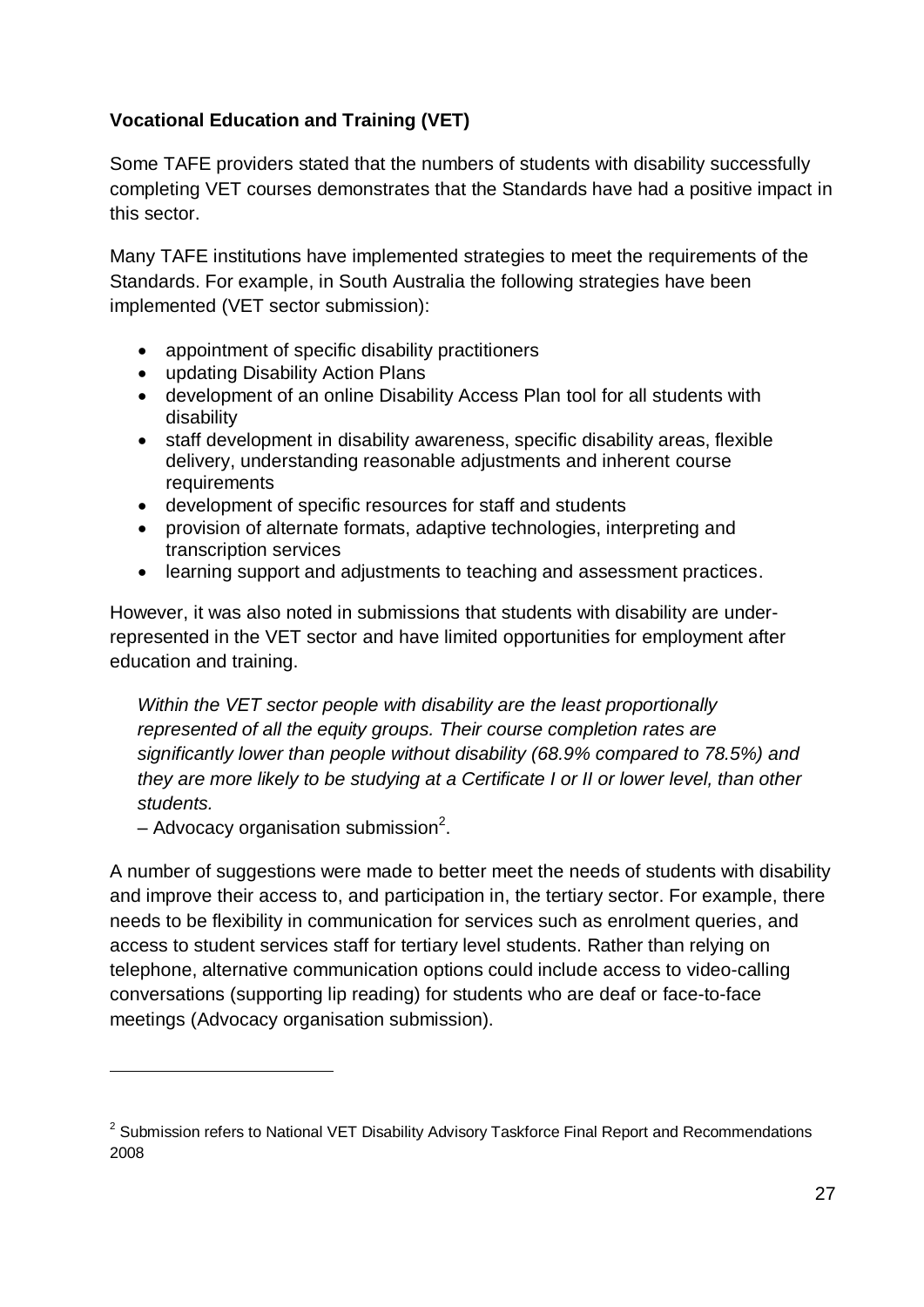Advocacy organisations also called for improved access to assistive technologies to improve learning outcomes and suggested that the Standards should refer to the 'effectiveness' of training provided.

Finally, it was argued that there needs to be a positive strategy to ensure that people with disability are included in tertiary education:

*... people with disability should be regarded as a cohort worthy of strategic prioritisation in equity planning with education providers having a positive duty to increase tertiary participation rates. This should be promoted through the use of financial incentives, similar to Abstudy for Indigenous Australians.*  – Advocacy organisation submission

#### **Higher education**

Submissions noted that under the Standards education providers must consult with a student with disability and/or their associate about whether the disability will affect the student's ability to participate in the course in which they are enrolled, including their use of associated facilities and services. A number of issues were highlighted in relation to the consultation process and the evidence needed for determining and/or substantiating particular adjustments for students with disability.

The majority of higher education submissions suggested that in order to ensure greater accountability of all parties involved, the Standards incorporate a formal mechanism for compliance in relation to consultation with students and making adjustments. This could take the form of a formal signed agreement that sets out student's rights, the provider's responsibilities and the agreed adjustments and mechanisms for review and support.

There was also feedback that greater clarity is needed about the evidence to be provided in the consultation process for education providers to determine appropriate adjustments for students.

*For education providers to be able to determine supports that are fair and reasonable it is recommended that the Standards be clarified to ensure that where it is required, objective material is provided by students or can be sought by education providers, to underpin a fair consultation process, leading to an appropriate decision to support a student.*  – Higher education provider submission

*A university had a student with a hearing loss who was "entitled to a note taker". Each term they would send a note out to the students taking the same course as this student and ask if someone would be a note taker. If no-one volunteered the student didn't get a note taker! This is a far cry from equity of access!*  – Advocacy organisation submission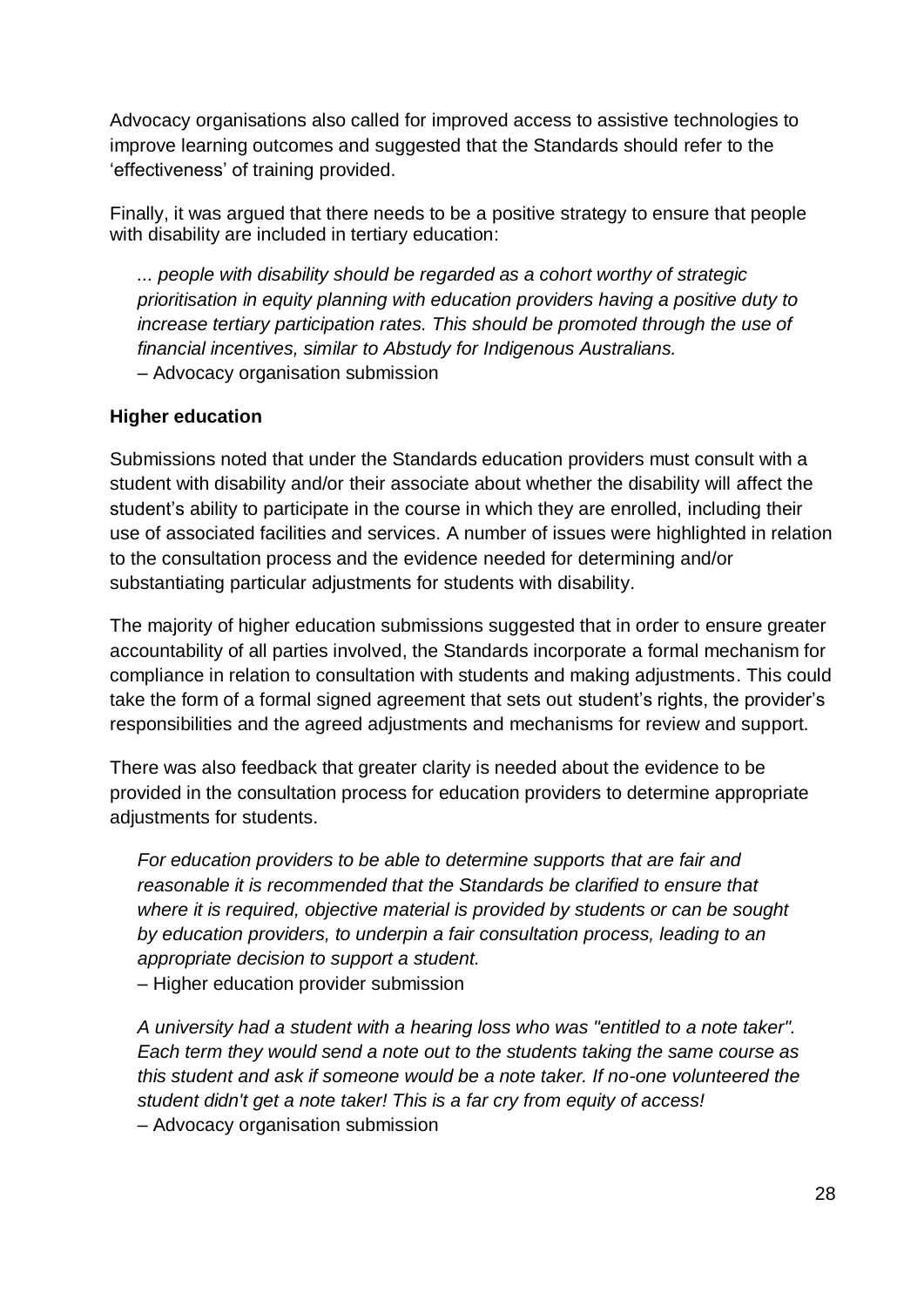Higher education providers noted that there is disparity between institutions in the levels of assistance provided to students with the same disability. One suggestion was for the revised Standards to be targeted to senior management across the sector to promote more equitable support in relation to teaching modes and administrative practices. Although the 'measures for compliance within the Standards' (section 6.2) were considered useful in understanding minimum requirements for curriculum development and delivery, it was suggested that the Standards include greater responsibility for institutions, curriculum developers and accreditation bodies to take active measures to remove systemic barriers to participation, rather than only focussing on adjustments (Higher education provider submission).

### **Summary**

Although it was acknowledged during the consultation process that some progress has been made, the review heard examples of students with disability being unable to access and participate in education on the same basis as other students. It was suggested that practical advice and training on how to meet the requirements of the Standards would help educators. The suggested focus of this training would be on identifying individual needs and providing appropriate supports to achieve learning outcomes.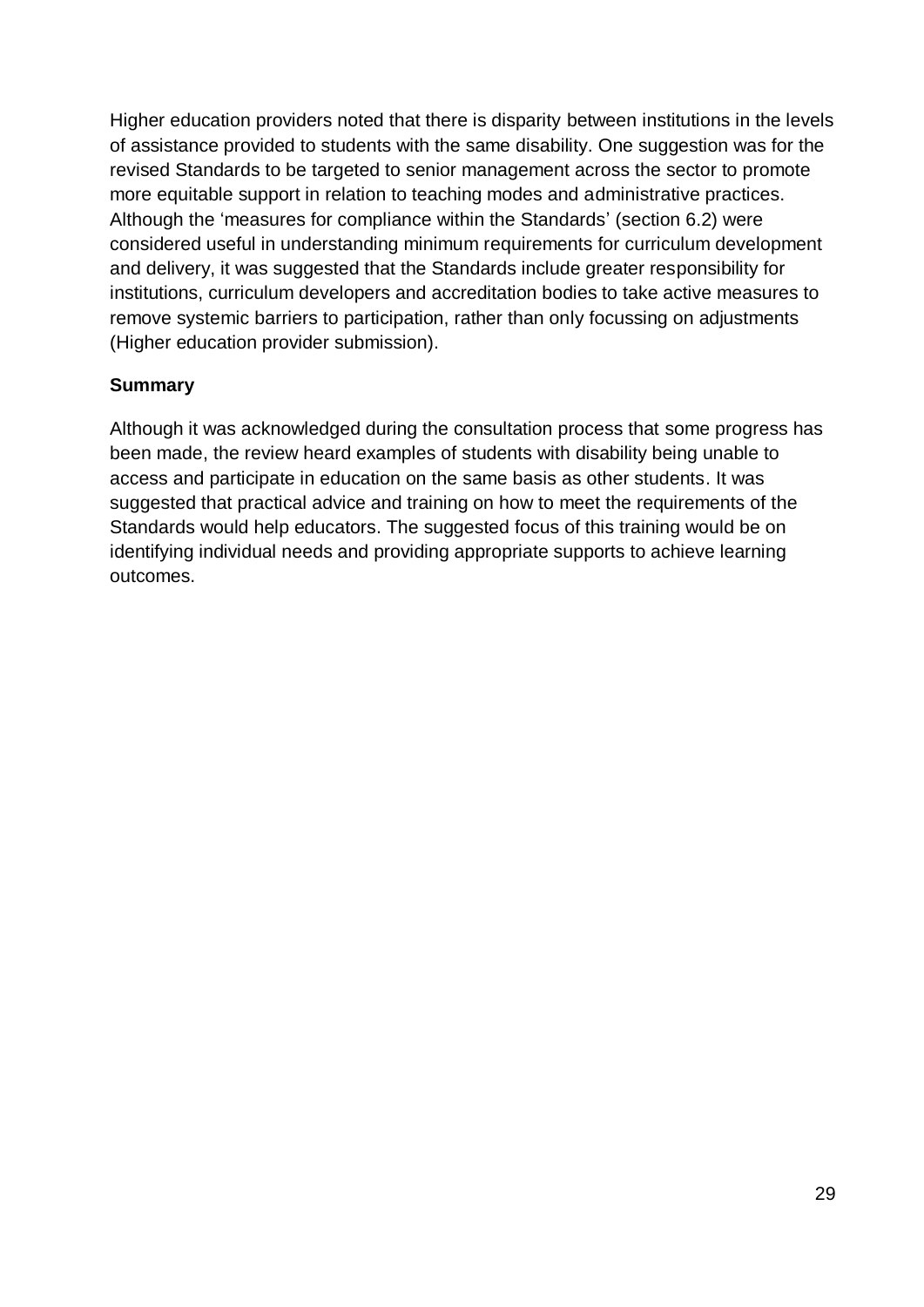# **2.4 Discrimination and inclusion**

#### **Background**

The Standards require that education providers develop and implement strategies and programs to prevent harassment and victimisation of people with disability. Harassment and victimisation of students with disability is unlawful and education providers must take all reasonable steps to prevent this from happening.

Education providers should also take steps to raise awareness of disability issues amongst staff. The review heard that attitude is one of the main barriers to nondiscriminatory access to education and training for people with disability. To counter any inherent discrimination in the provision of education and training, it was recommended that staff induction and professional development programs should include information on disability awareness and rights and the obligations of education and training providers under the Standards.

The Guidance Notes suggest that disability awareness training can assist staff in their interaction with students with disability. Through disability awareness training, staff can develop a better understanding of how disability affects an individual and how best to assist the student to access and participate in education and training. Ongoing professional and pre-service training can also assist staff in meeting their obligations under the Standards (Section 7 Guidance Notes).

#### **Issues**

#### **Schools**

In spite of the intent of the Standards, some submissions reported that ongoing discrimination and a lack of awareness across all areas in education continues to be an extremely significant area of concern for students with disability and their families. Many families reported that, through their education experiences, their children are subjected to: limited opportunities; low expectations; exclusion; bullying; discrimination; assault and violation of human rights.

*Every promise of support and modification has yet to be delivered.*

*My son was never given the opportunity to reach his full potential.*

*My child is clearly not quite as entitled to education as the kid next door.*

*Sometimes the hardest thing about disability is expecting support but ending up with yet another time consuming fight.*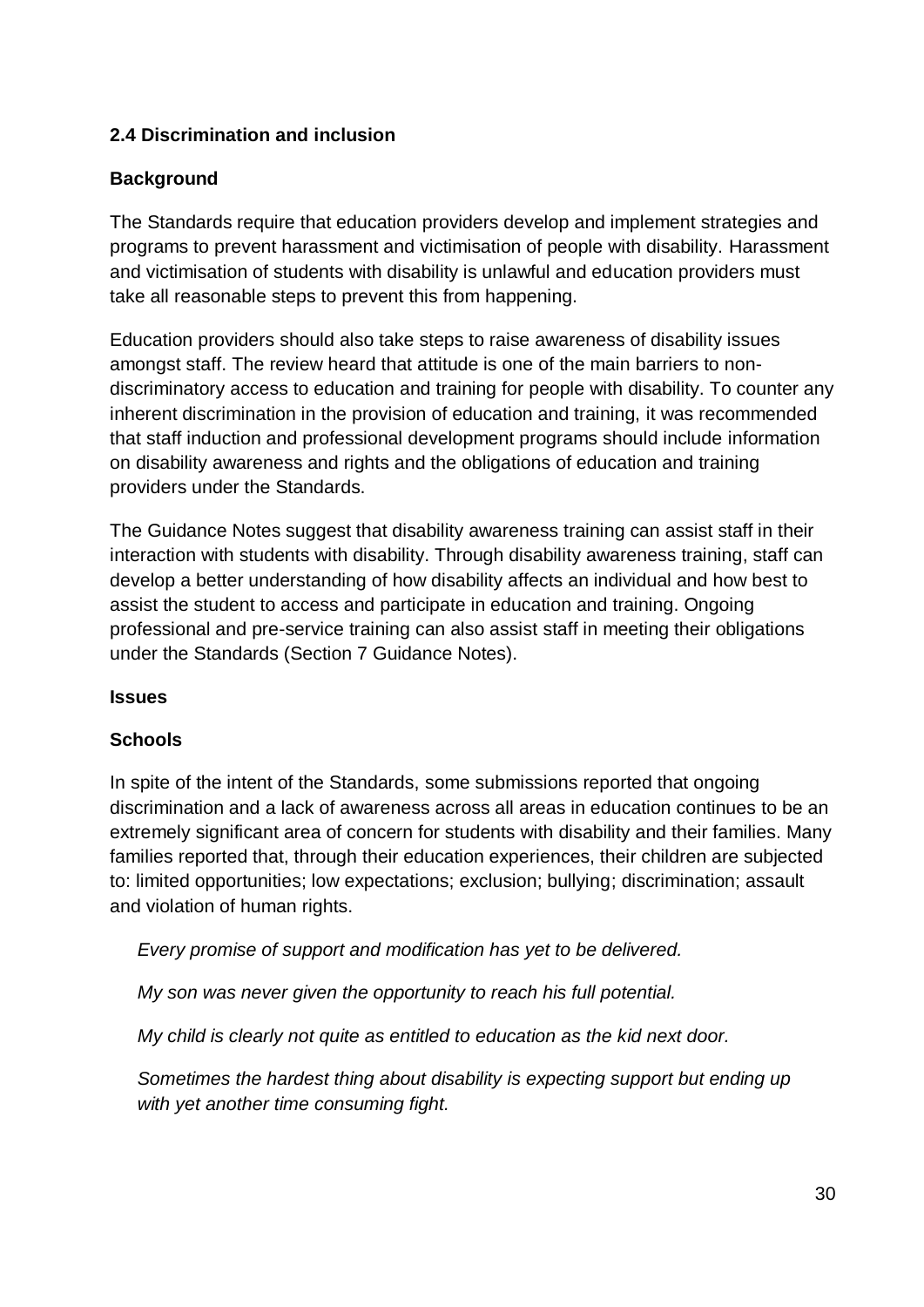*I don't have anything good to say about our son's education except it gave the family "free child care".*  – Advocacy organisation submission

The review also heard that education providers are also genuinely concerned that they are unable to meet the needs of children with disability due to the lack of funding, inadequately trained teachers and limited support provided by education authorities.

are many mixed campus schools with excessive enrolments that are bursting at the seams. This puts a big strain on staffing, resources and facilities. – School sector submission.

The review was told that people with a disability still regularly face discrimination in education and training and still have to fight to have their basic rights met. Students and parents indicated that they do not have the energy, resources or capacity to keep having this battle from preschool through to adulthood. Both users and providers reported that this can lead to reluctance to disclose learning disability.

*Despite the ongoing attempts to encourage people to identify and seek support for their learning needs based on confirmed disabilities, there remains a level of stigmatism which discourages individuals from identifying their needs. The younger the student, the more likely the family will be to seek support but as a student matures, the less likely they are to seek assistance. Part of this is a social/ peer relationship issue, but there are also examples of students who have negative experiences upon which to base their decision.*  – Advocacy organisation submission

*My daughter has experienced a wide range of discrimination over her school life. Excursions were often planned with no thought to accessibility of venues or even transport needs. She has been asked not to use the toilet whilst on excursions. Family members were asked to attend camps to assist with care and had to pay full cost to attend for the privilege.* 

– Parent/Carer submission

Disclosure of disability is a matter of choice. However, if education providers are not aware of the effects of disability on learning ability, students with disability can miss out on receiving adequate support and assistance to achieve their educational goals.

Education providers also expressed concerned that they were not advised of a student's disability on enrolment. This may be because students with disability and/or their parents fear that they will be refused access to an education setting because of their disability.

Submissions from users and advocacy groups supported the concept of awarenessraising about disability discrimination with the broader community as well as information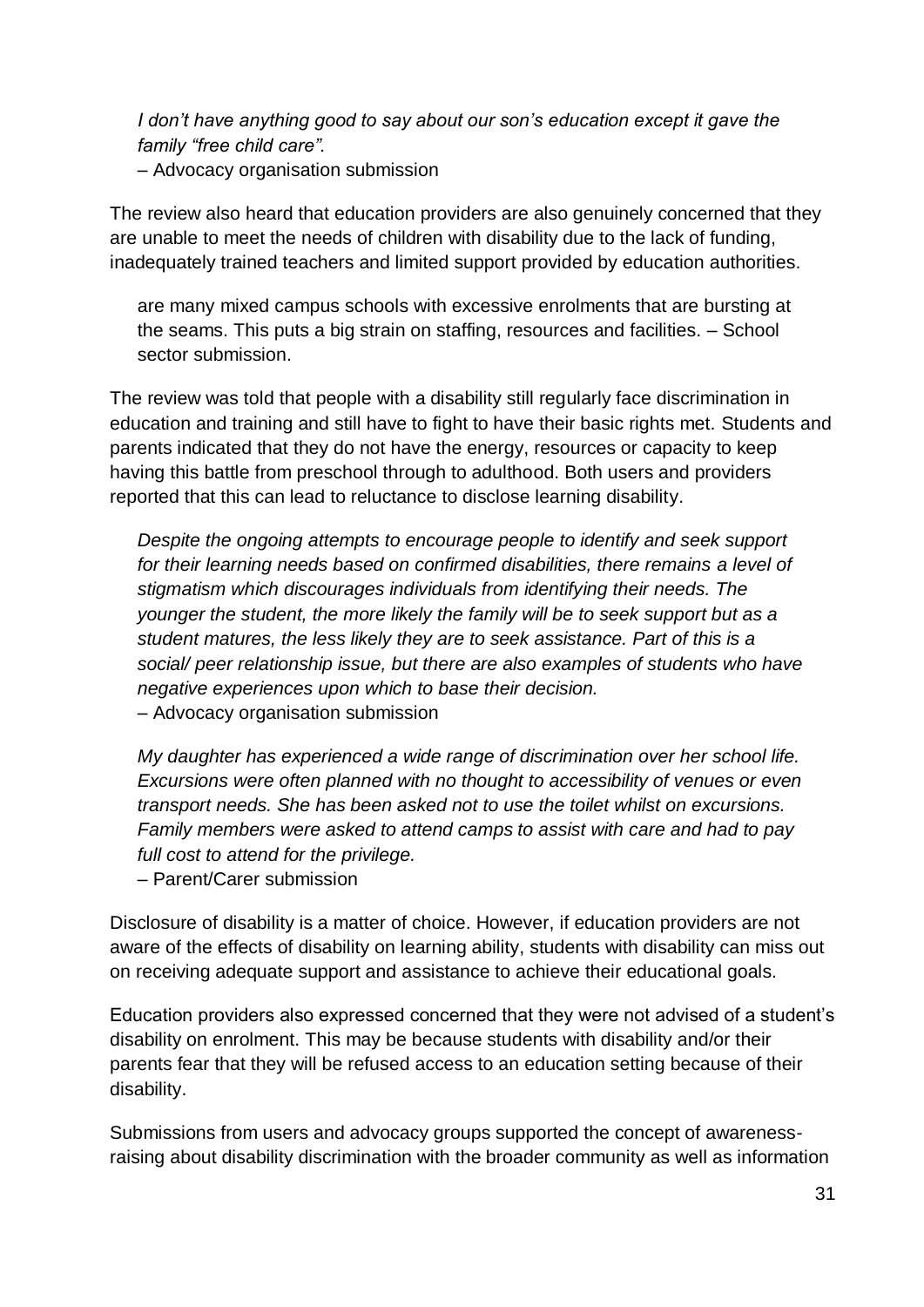targeted to different settings. Greater understanding of these issues would assist in addressing discriminatory attitudes and make it easier for students with disability to talk about their needs. This was considered particularly important in the school setting where examples of conflict between children's parents were reported. For example, class members' parents have raised concerns that assistance for children with disability constitutes 'preferential treatment' and has the effect of disadvantaging the level of support given to their children. The situation is exacerbated when resources are limited and the rights of students with disability are not well understood. In this context, the concept of inclusive education practice to meet the needs of all students was seen as a way to reduce conflict.

#### *Inclusive education*

The review heard that subtle social discrimination still occurs. It was recommended that this needs to be addressed in an inclusive curriculum by schools that value diversity. To support tolerance in schools, it was suggested that awareness-raising activities be extended to the broader community. This would help to promote a greater understanding about the rights of students with disability and also the rationale for adopting inclusive education practices.

There was considerable support for the concept of inclusive education from education users as well as providers. However, some providers were concerned that inclusion in mainstream education may not be the best option for some students with multiple and complex disabilities. Therefore, it was argued that students with disability and/or their parents should have a choice in the types of education that will best meet the needs of their child.

*It is the delivery of national consistent definitions and consistent and appropriate funding for special needs education, along with future planning for specialist teacher education and employment of specialist support aides, that will deliver Australia's intended goals of enabling people with disabilities to fulfil their potential as equal citizens.* 

– Education sector submission

#### *Professional training and development*

Advocates argued that parents are not given the tools to take issues further and deal with discrimination and harassment. Parents and students need to be well versed in advocacy skills to use the Standards. As children with disability are not always able to articulate needs and difficulties, schools need to be proactive in identifying issues and involving parents. Without a program of continuous training for principals and teachers about the Standards and the provision of information to parents this will not occur.

*Schools often consider children who display challenging behaviour in the context of safety frameworks. This leads to risk management for the school and suspension and exclusion for the student. An emphasis on a human rights,*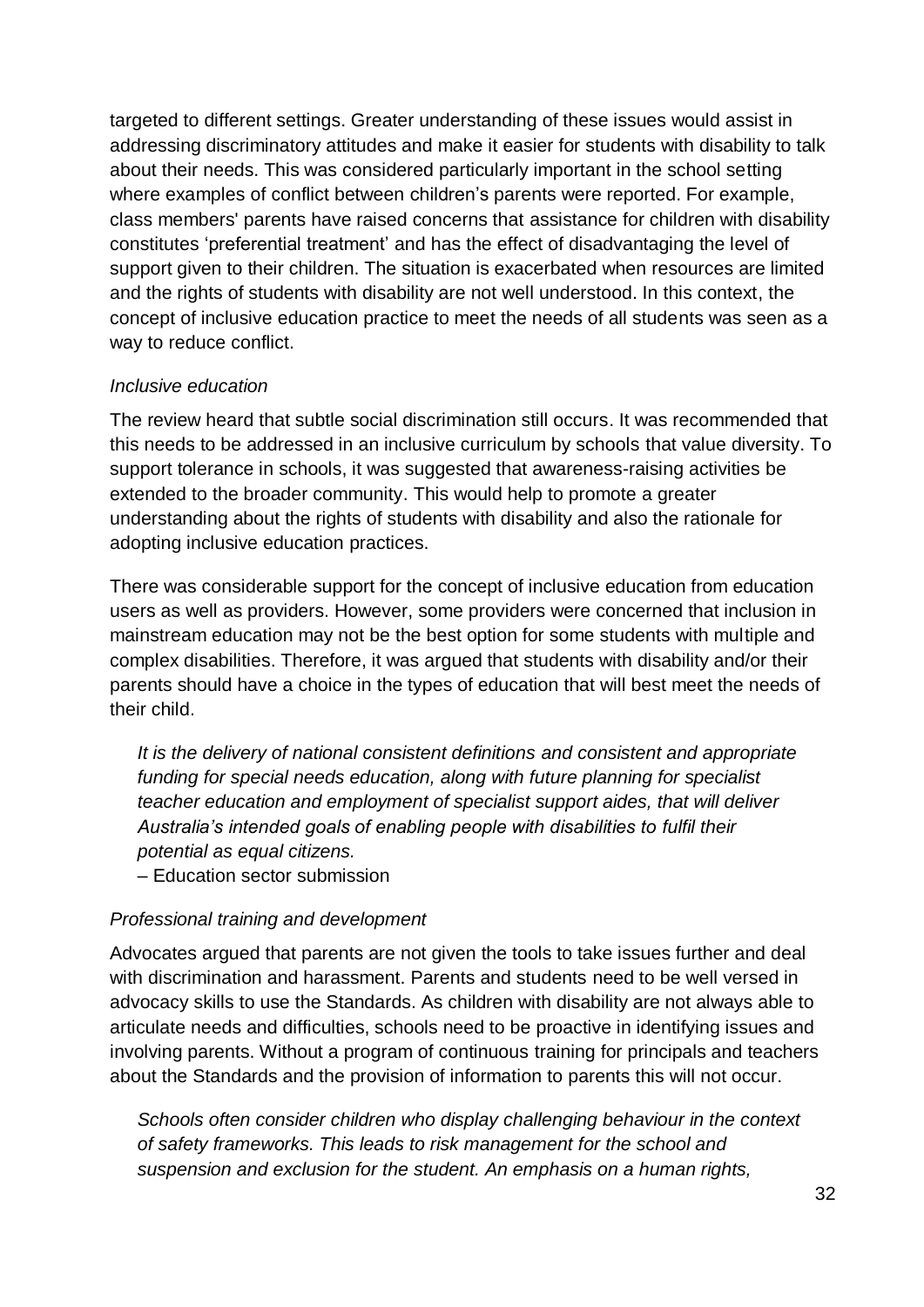*disability and ethics framework would lead to responses that are proactive, planned and adapted, with the risks for the child acknowledged and addressed.*  – Advocacy organisation submission

It was suggested that the Standards place a stronger focus on the requirement for education and training institutions to commit to ongoing professional development in inclusive education for all staff. This includes the importance of establishing and maintaining positive relationships and effective communication between parents and/or carers and educational personnel.

*The Standards are not able to be readily accessed, read or understood. When they are used in adverse circumstances they naturally become less effective and schools are more ad-hoc and inconsistent in their process of implementing them. It is less an issue of the Standards themselves, but rather how they are used. The Standards need to be integrated more effectively with education practice.*  – Advocacy organisation submission

The following factors were identified as enabling students with disability to access and participate in education and training opportunities (Advocacy organisation submission):

- the education provider understands their obligations and is committed and *adequately resourced* to make the required adjustments for the student to fully participate
- education providers who understand the student's needs, have staff with the right attitudes and values who are trained in supporting students with additional needs
- sufficient support and resources are available (e.g. paraprofessional time, access to allied health therapists, financial ability to make building modifications, access to assistive technology etc.)
- development of a student culture of 'inclusion'.

#### **Vocational Education and Training**

The review was told that TAFE providers have implemented frameworks and Standards to ensure that students with disability are not discriminated against. It was noted in the submissions that many providers believe the conciliation settlements agreed between providers and students work well. Submissions suggested that inclusive education teaching methods should be enshrined in the Standards and Guidance Notes to ensure that students with disability participate in education on the same basis as other students.

However, there were concerns that the Standards provide a framework that is deficit- or complaints-based, rather than a positive, strengths-based framework.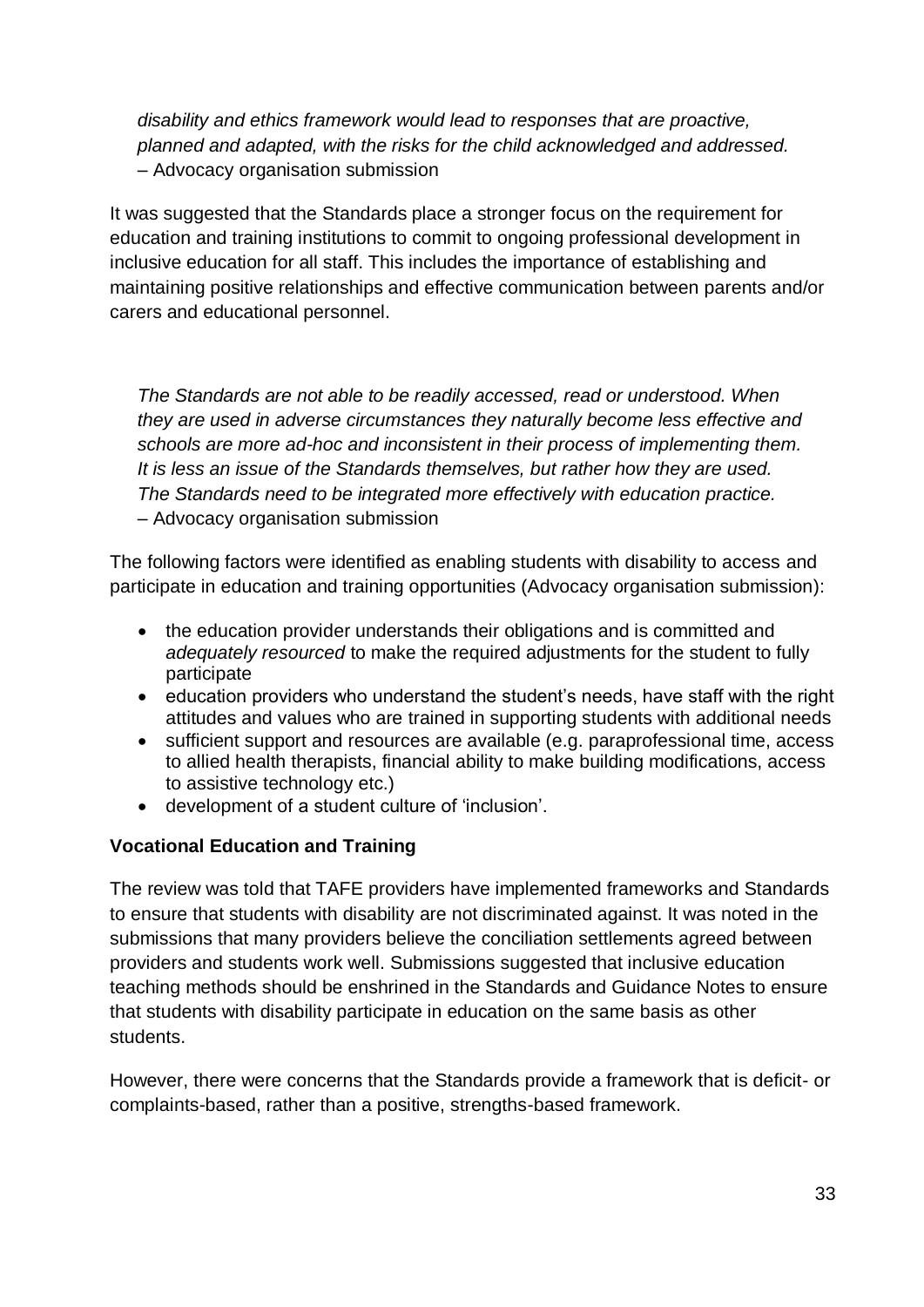*A 'rights' based approach is inherently limited as a means of eliminating discrimination and increasing access and participation within education and training for people with disability. Future reform of the Standards requires a new approach, namely a policy backed 'integration' approach as reflected in the National VET Equity Advisory Council's 'Equity Blueprint'. This calls for joined up initiatives across a number of areas such as improved service delivery, removal of infrastructure barriers, raising of personal and community expectations and engaging employers industry.*

– VET provider submission

The review heard that within the tertiary sector, there is a culture of minimum compliance. It was also heard that the Standards are not adequately incorporated into existing regulatory frameworks. This is in stark contrast to the externally-audited and certified Disability Services Standards where consumer input continues to drive service improvements (Advocacy organisation submission).

### **Higher Education**

### *Discrimination policies and complaints*

To protect students from discrimination at the institutional level, many institutions have Disability Action Plans which have clear policies on equal opportunity, codes of conduct for students and staff, discrimination, learning and teaching, information access, the physical environment and disability disclosure. Professional development and training activities have also been implemented at a number of institutions to ensure that teaching and non-teaching staff are aware of their responsibilities and rights, and the rights of students under the Standards. Although direct discrimination was not cited as a common problem in universities, a number of submissions argued that the Standards need to be strengthened to deal with indirect discrimination in higher education.

Many universities have formal grievance policies and processes that apply when there is a concern that the rights of a student with a disability may have been breached. The approach to dispute resolution at the university level varies between institutions. For example, the University of Western Australia has a grievance policy available on the internet and there is an appeals process for students who are dissatisfied with a university decision. The University of Canberra has a Student Grievance Resolution Policy and a Student Equity and Access Office that provides advice and support to students regarding grievances; while the University of New England provides equity advisers to deal with complaints.

Some higher education providers conduct disability awareness training during induction or offer such education and training on an annual basis, to ensure that staff are aware of their rights and responsibilities under the DDA. However, often training is not provided during induction and if it is provided, it is generally not mandatory to attend.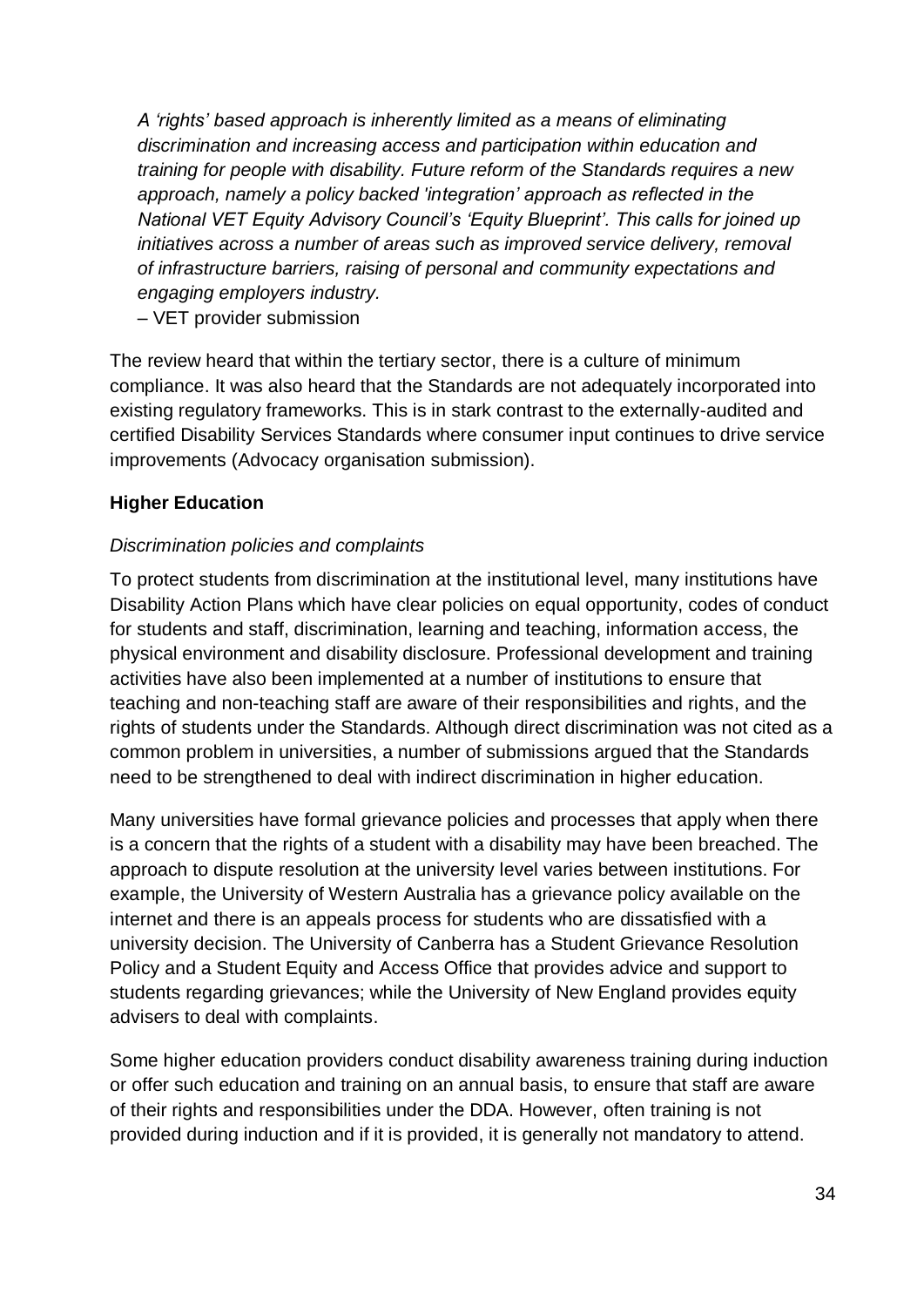The review was told that awareness by university staff is a major factor affecting provider compliance with the Standards.

Actions taken by providers include: improved enrolment processes through adoption of online administration processes; implementation of universal design in classrooms through systems such as *Blackboard* and *Elluminate Live* virtual classroom; undertaking needs assessments and implementing access plans; and the recording of lectures.

While the number of complaints relating to discrimination of students with disability at university is relatively low, submissions suggest that discrimination still occurs. Feedback was that institutional-level complaints of discrimination have largely been for indirect, rather than direct, discrimination. Examples of these complaints include untimely provision of alternate format study materials, non-compliance with web standards for students with disability, and a lack of available staff for consultation with students regarding adjustment arrangements.

According to a number of submissions, issues of discrimination also arose where work placements formed part of the inherent requirements of a course. Frequently, students who undertake work placements were required to disclose their disability before commencing. This has meant that many students have been discriminated against on the basis of disability (Higher education provider submission). Accordingly, it was recommended that the Standards include clarification of the responsibilities of providers to inform registration bodies and other relevant organisations of issues related to a student's fitness to practice both during their study and after graduation in professionalrelated qualifications.

#### *Inclusive practices and universal design*

The Standards have been praised as 'giving weight to the principles and promotion of universal design'. However, compliance with Part 6 of the Standards (curriculum development, accreditation and delivery), particularly the development and implementation of inclusive educational practices, was highlighted as an area of major concern (Higher education provider submission). Providers indicated that, since the introduction of the Standards, only a small proportion of universities have implemented universal design policies for teaching and learning, and the development and delivery of course curricula. This was attributed to a general lack of awareness concerning legal obligations and a resistance to applying these approaches to teaching and the development of course curricula. To enable greater accessibility across and between institutions by all students (with or without a disability), it was suggested that the government impose obligations on providers to implement universal design practices for curriculum development, teaching and learning.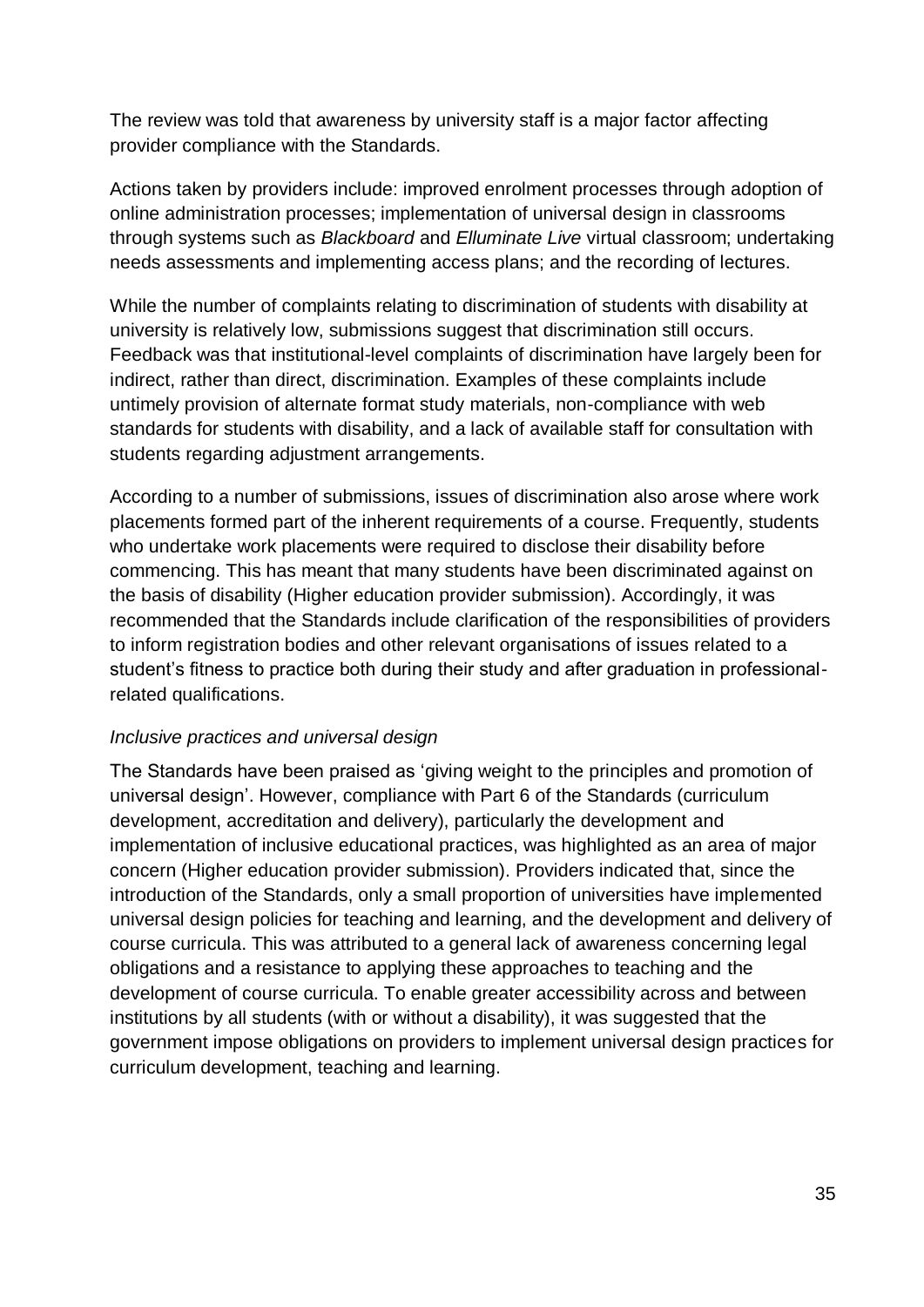#### **Summary**

The review was told that measures for promoting greater inclusion and removing subtle and indirect discrimination are needed to improve the effectiveness of the Standards. There was a clear message that the obligations and requirements under the Standards need to be strengthened to improve accountability and reduce discrimination.

Stakeholders suggested that inclusive education teaching methods should be enshrined in the Standards and Guidance Notes to ensure that students with disability are able to participate in education on the same basis as other students. It was also suggested that the Standards need to be strengthened to deal with indirect discrimination. A summary of the suggestions relating to inclusion and discrimination is included at Appendix A.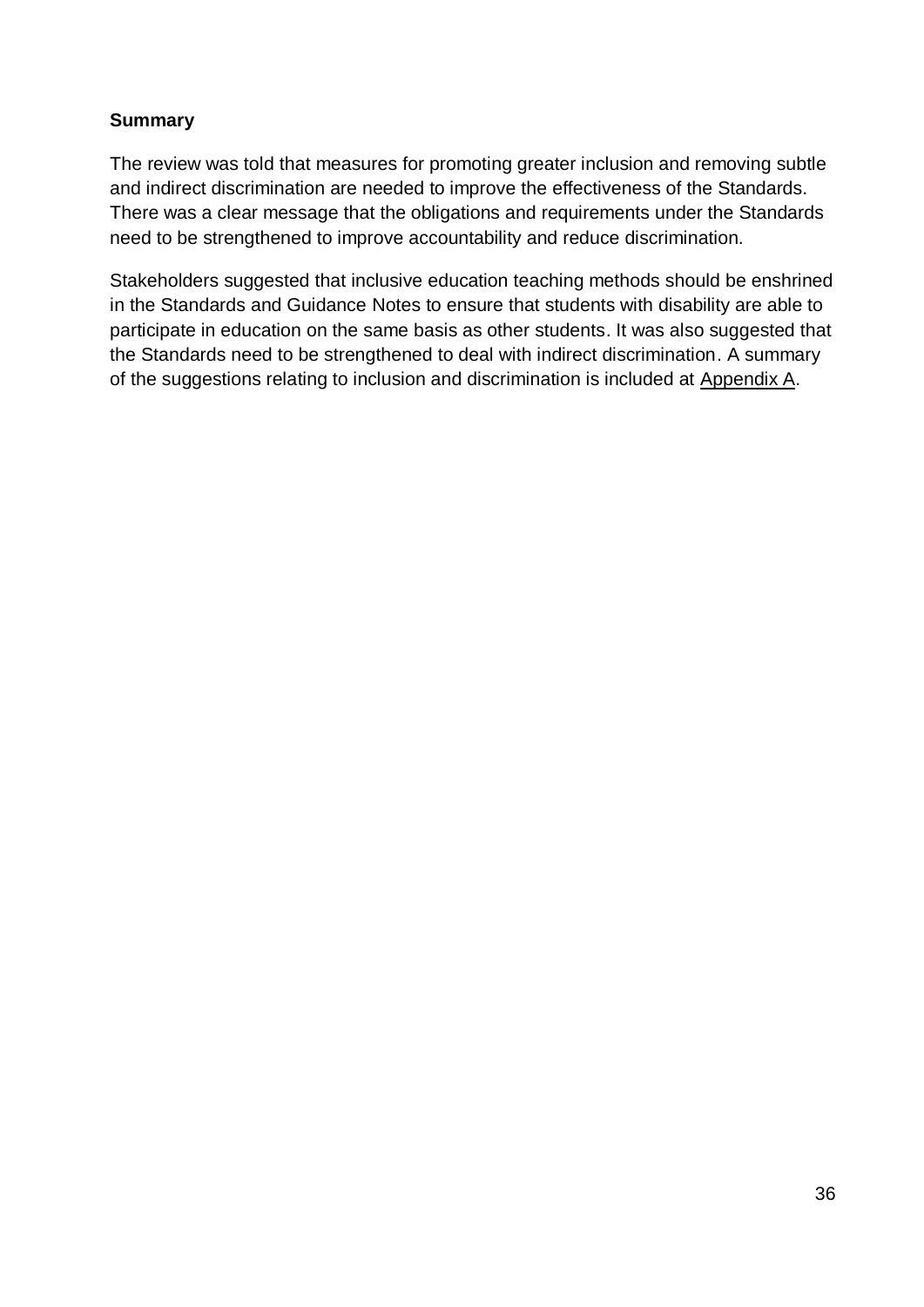### **2.5 Complaints, accountability and compliance**

### **Background**

Under section 32 of the *Disability Discrimination Act 1992(DDA)*, it is unlawful for a person to contravene a Disability Standard. An aggrieved person or someone on their behalf can make a complaint to the Australian Human Rights Commission about noncompliance with the DDA. This includes complaints about non-compliance with a Disability Standard. If conciliation by the Commission is unsuccessful, an aggrieved person may commence legal proceedings in the Federal Court or Federal Magistrates Court.

Since 2005, approximately seven per cent of complaints made under the DDA relate to disability discrimination in the area of education (Australian Human Rights Commission 2011).

In addition, most states and territories have Equal Opportunity legislation. People who wish to lodge a complaint about discrimination can choose to complain under the Commonwealth's *Australian Human Rights Commission Act 1986* or relevant state/territory legislation.

#### **Issues**

Submissions argued that measures for accountability and compliance, and reporting and monitoring of complaints in the Standards, need to be improved. One Advocacy organisation submission stated that 'the effectiveness of the Standards is reduced by the lack of funding, resources and enforceable compliance.'

Users argued that there has been very little cultural change as a result of the Standards. The general perception of user groups was that education providers were not held accountable for implementing the Standards. In contrast, many education providers believe that the Standards have brought about greater awareness and understanding of the rights of students with disability. Providers indicated that the Standards had also increased awareness and understanding of the responsibilities and obligations of education providers to students with disability, however there are still some of the barriers to meeting them.

#### *Complaints process*

The review was told that the structure of the complaints process means that some people, parents in particular, are reluctant to make a complaint to the relevant authority due to time, energy and financial constraints, as well as fear of potential adverse impacts on the student with disability. It was also considered that the nature of the complaints system and its reliance on individuals to pursue complaints has made systemic change difficult. The outcomes of many grievances are suppressed as part of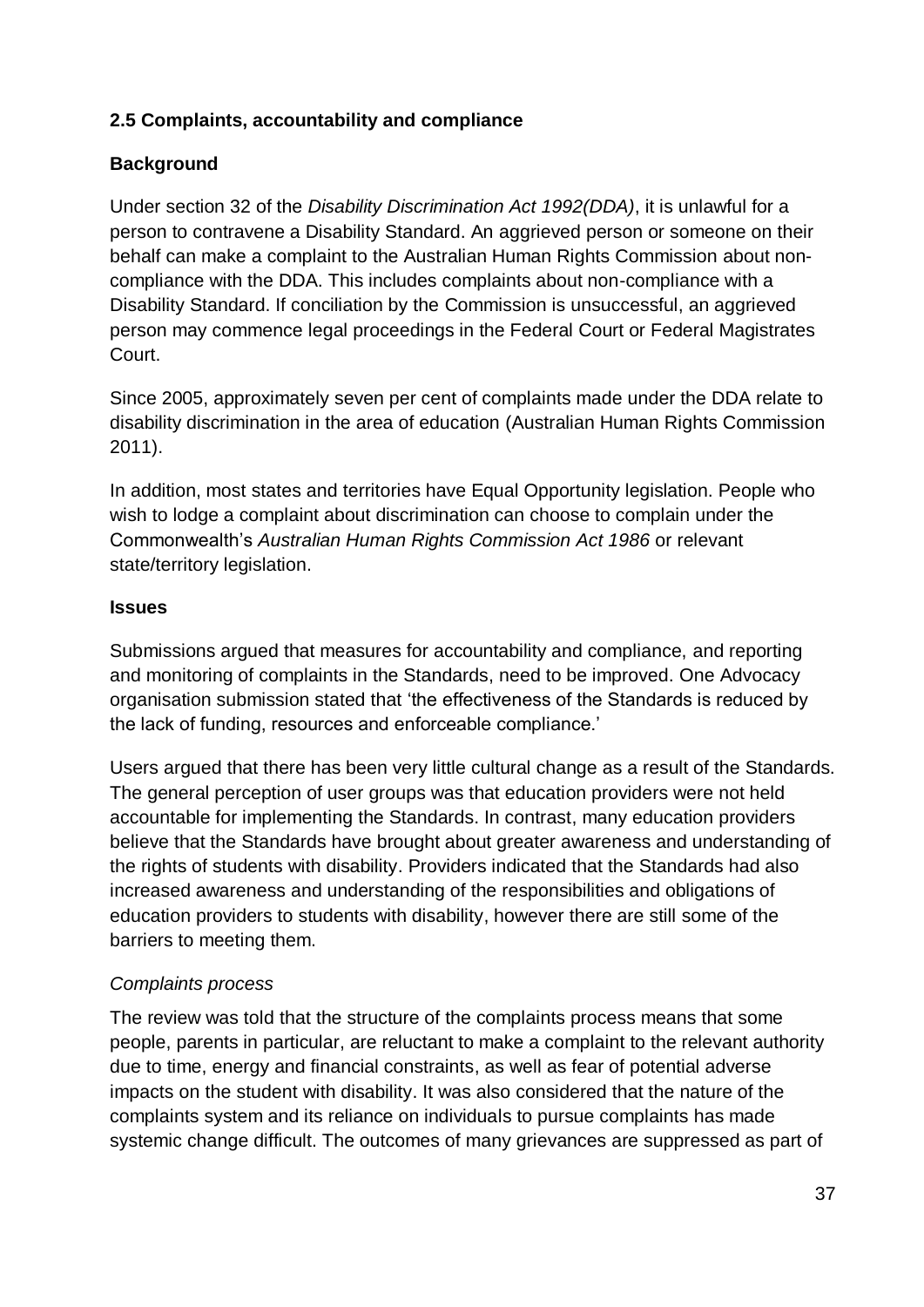settlement, making it difficult for advocates and other legal bodies to use these cases as precedents.

The review heard that there are difficulties with complaints relating to access and participation in schools:

*The complaint process is often hampered by inappropriately long time considerations. The parents are already stressed if the situation has led to a complaint process being undertaken and there should be a ruling as to what is an acceptable and timely resolution for the sake of the child, the parents and the school. The complaint process also needs greater articulation and clarification for parents. Simply telling them that they can make a complaint without supporting them as to how, and with whom and what they need to know and do is unhelpful, and indeed sometimes it is detrimental to them accessing their rights in a respectful manner.*

– Advocacy organisation submission

While there is evidence that the introduction of conciliation has improved the process for handling complaints under the DDA, the process to be undertaken if conciliation is unsuccessful remains very long and expensive (VET provider submission). The review was told that a reliance on the complaints process can often lead to poorer educational outcomes for students with disability. Having to take issues to the Federal court is often considered prohibitive in terms of cost and the associated stress and time commitments can have adverse consequences for the student's education.

The complaints process was not considered accessible for a number of reasons. Firstly, it was deemed to place the onus on the complainant. Considering that complaints often eventuate when the situation has become untenable, complainants worry that the aggrieved will face further victimisation if they choose to pursue a formal complaint. Secondly, it was argued that negotiations increasingly involve the state bureaucracy rather than teachers and principals at the local level; this can make the process more complicated for the complainant. Thirdly, the review heard that most complaints can take 12-18 months to progress. The lack of timeliness can mean that a student has missed a considerable portion of the school year. At worst, by the time an issue is resolved it is too late for students to catch up. It is usually only when parties are at crisis point, positions are entrenched and communication has broken down that complaints are taken to state anti-discrimination boards or the Australian Human Rights Commission. If conciliation fails, the complainant is required to make a fresh application to the Federal Court. This process is considered complex and potentially costly for complainants. There was significant support for the Standards to specify a complaints process that is more accessible to parents and students with disability.

It was suggested that clear guidelines be developed under the Standards to articulate effective complaints pathways to parents, associates and students. It is not clear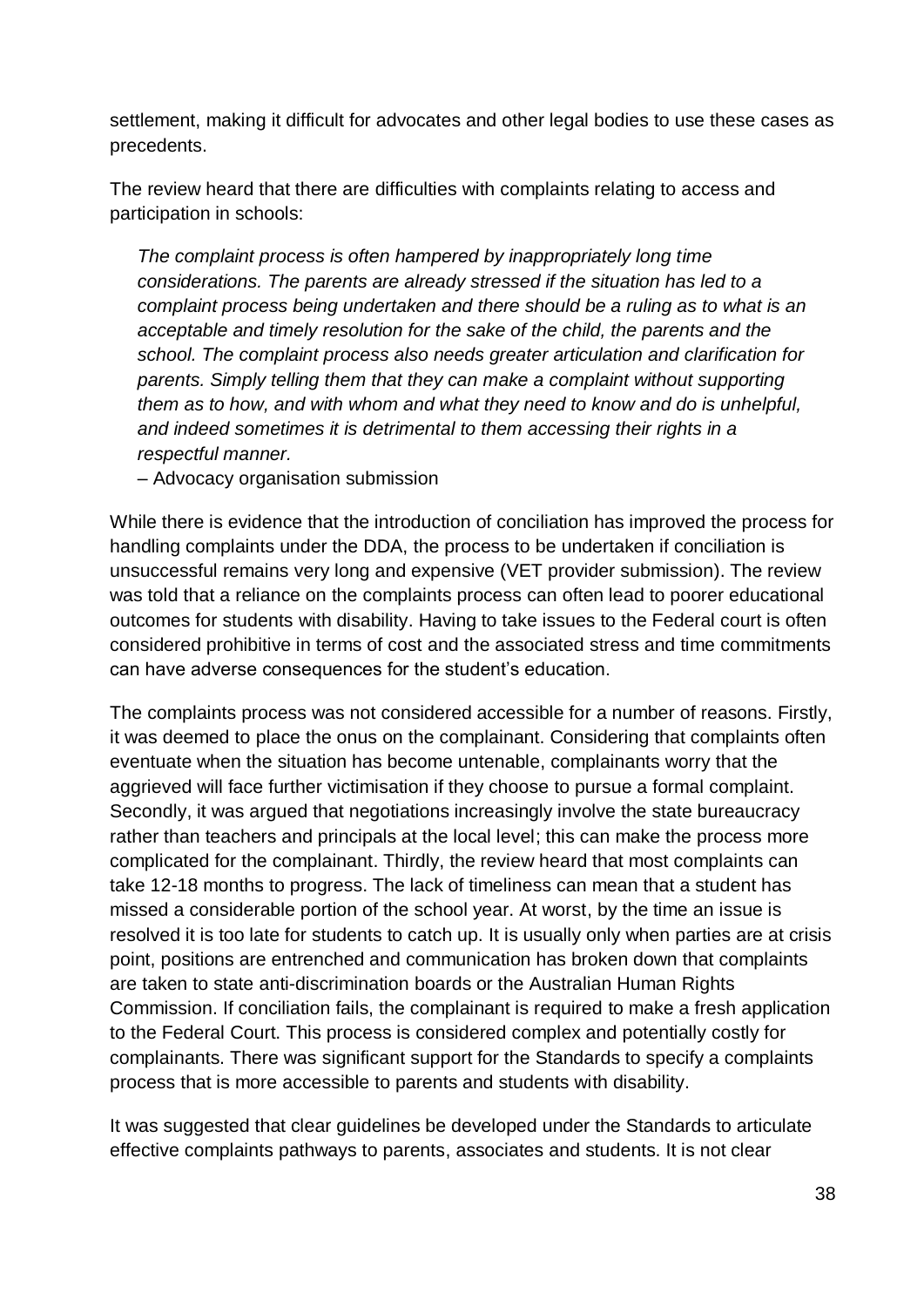whether there is any intermediate step between a complaint made to the provider and a complaint made to the Australian Human Rights Commission. Currently, before any action can be taken in relation to appealing a provider's decision, a complaint must be lodged with the Commission. While there have been many cases where the complaints process has led to positive outcomes, it was more often seen as a barrier to preventing discrimination. There was support for giving the Commission the authority to take action where there are breaches of Standards without a student or parent having to take the action as a mechanism to strengthen the onus on education providers to prevent discrimination. This could be similar to the 'own motion' role of the Ombudsman. $3$ 

The review was told that a more effective complaints process could have educative value in improving understanding of the principles of the DDA and promoting systemic change. A number of submissions argued that there is no publicly available data on complaints in state education departments and no reporting requirements under the Standards. It was recommended that there should be accountability, transparency and access to useful data such as numbers of students with disability and numbers of complaints by type and sector.

#### *Accountability*

A significant concern from advocates and users of education was that there is no immediate consequence for education providers who do not comply with the Standards unless a complaint is lodged. Submissions argued for processes and penalties to be introduced to address non-compliance with the Standards. Submissions also suggested that the Departments of Education should be required to ensure that all schools comply with the standards, to record and publish complaints relating to non-compliance, and to ensure that individual schools that do not comply are called to account.

It was argued that all education jurisdictions should be accountable for ensuring that all new initiatives and systems are inclusive of all students, especially students with severe and complex needs:

*While there are national/state and school accountabilities for the learning of students who sit above the Foundation or Early Stage One level of education, there is no equivalent National/State and School accountability for the learning of this small percentage of students who sit below the threshold. Consequently students with severe learning disabilities are relegated to students who do not learn or do not matter.*

– School provider submission

1

 $^3$  The Ombudsman can conduct an investigation as a result of a complaint to the office or on his own motion. http://www.ombudsman.gov.au/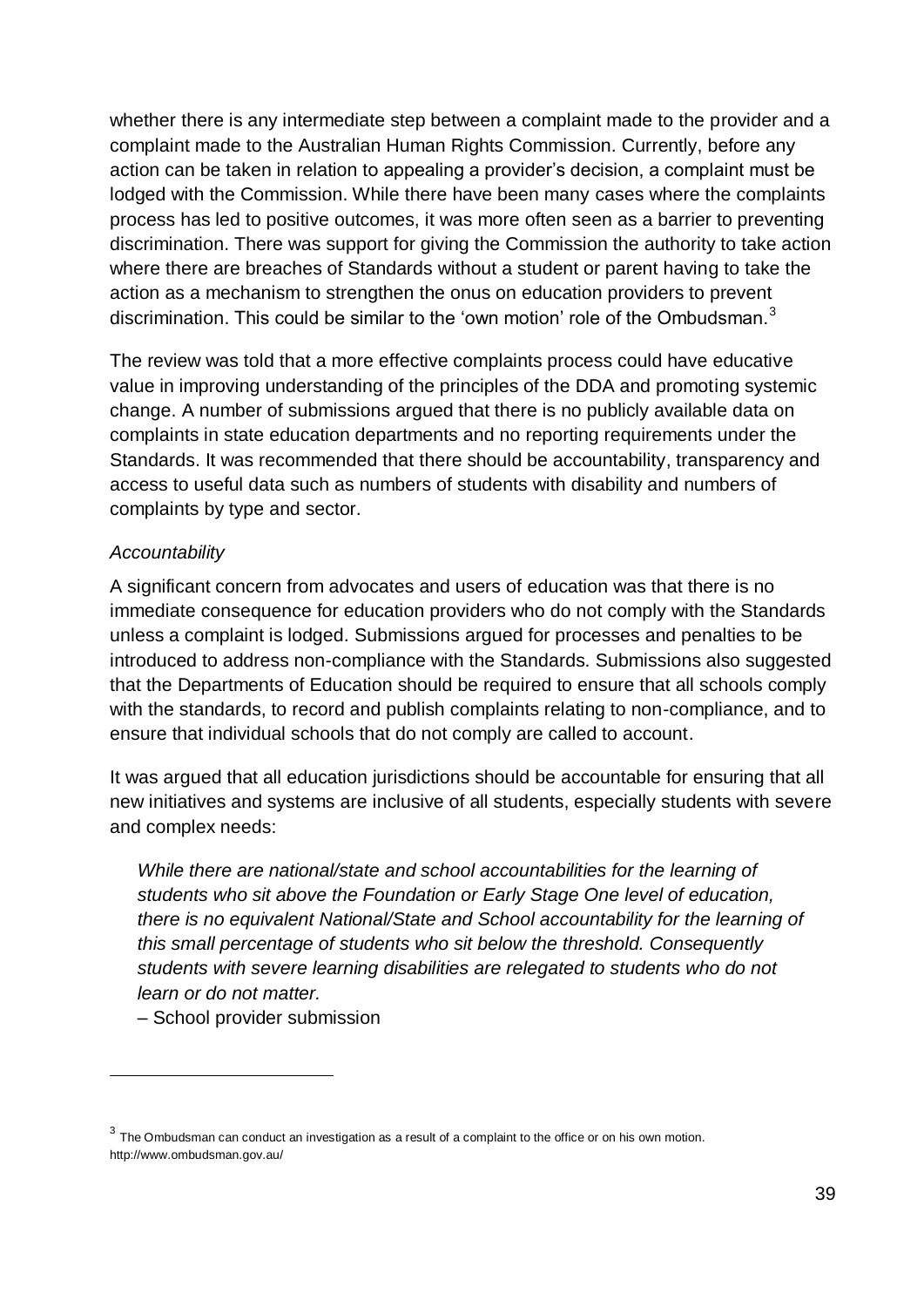It was also suggested that a regulatory body was needed to oversee the development of individual education plans. There was a concern that, within the school sector, individual education plans are prepared by teachers and the parents have little or no say in either their construction or the assessment of their success or suitability for the individual child (School sector submission).

#### *Monitoring and compliance*

One of the most significant reasons that the Standards are not meeting their aims is that the onus of monitoring and enforcing them relies on the student with a disability....We need something like an education information service and ombudsman service to pursue complaints for parents and students with disability. *– Advocacy organisation submission*

There were clear concerns from advocates, users and some peak bodies about the lack of monitoring on the impact of the Standards. It was argued that a monitoring and reporting mechanism for implementation of the Standards should be established. Accountability needs to be increased at the provider level with implementation of the Standards driven by governments to ensure they are implemented at every educational institution. There were a number of suggestions for improving compliance and monitoring of implementation of the Standards.

It was suggested that compliance measures should be implemented by state and territory education authorities to determine the impact of the Standards on the ground.

*Departments of Education have a responsibility to monitor compliance with the Standards. Departments of Education should be required to ensure that all schools comply with the Standards, to record and publish complaints relating to non compliance, to ensure that individual schools that do not comply are called to account. Departments of Education should be asked to report on compliance with the Standards.*

– Advocate submission

The review was told that changing the focus of the Standards from complaints to compliance would provide a mechanism for systemic change to ensure students with disability are treated on the same basis as other students. Improving the availability of data on compliance would also support systemic change.

The submissions highlighted the need for the compliance measures in the Standards to be enforced in a manner similar to Occupational Health and Safety legislation. It was argued that:

The current suggested measures of compliance should be converted to more definitive and accountable key performance indicators to ensure compliance of education providers' ... whilst the measures for compliance contained in each of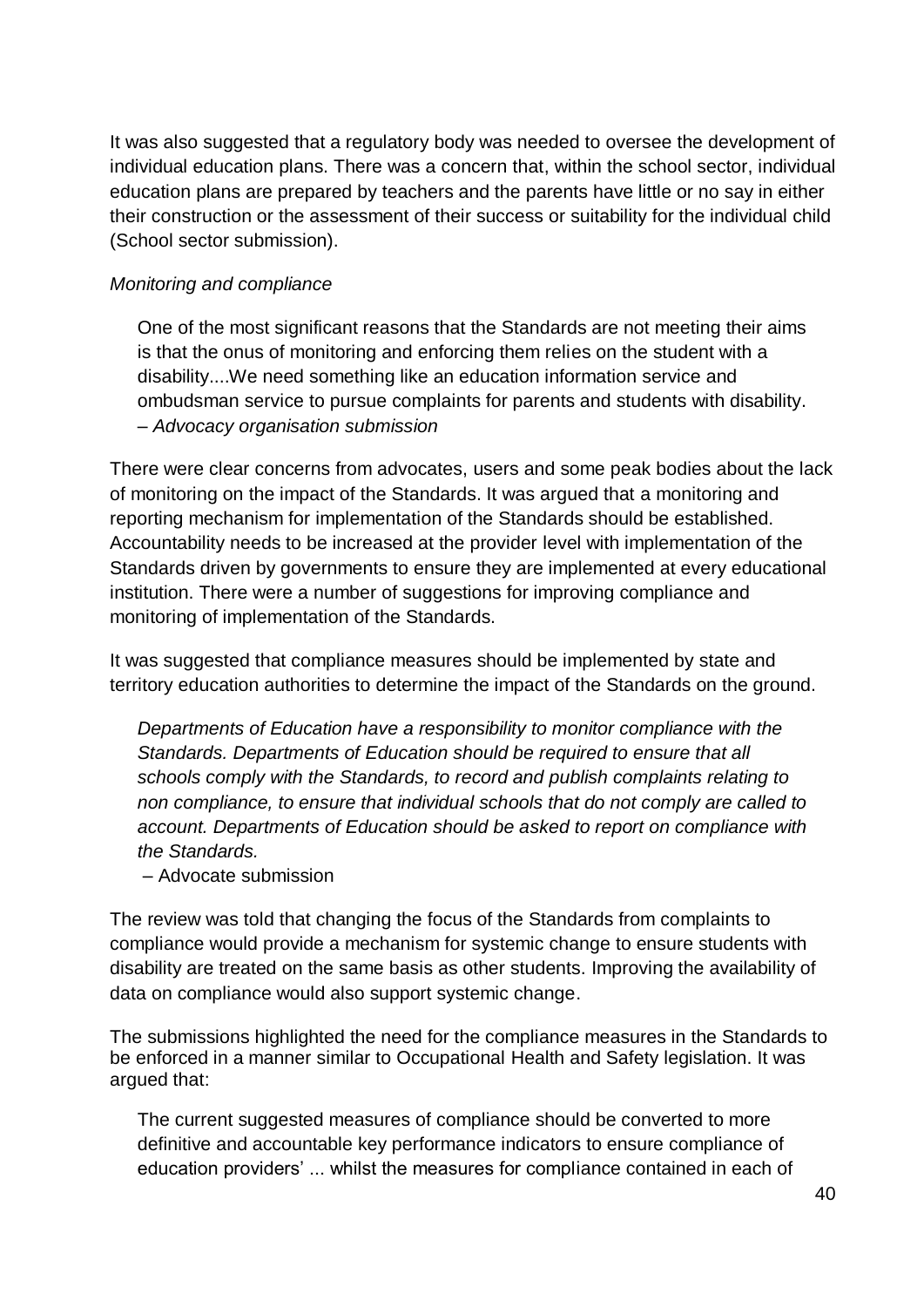the parts of the Standards are reasonable and helpful, their status as suggestions rather than requirements for providers undermines their effectiveness in supporting the Standards.

– Tertiary sector submission

The review was told that strong, enforceable compliance measures would be especially helpful in the VET sector. It was considered that the effectiveness of the Standards in protecting the rights of students and ensuring providers meet their obligations in the VET sector is compromised by the:

... established culture of minimum compliance and large number of providers operating on a commercial basis, the lack of prescription in the measures and the lack of an effective mechanism for monitoring and enforcing provider compliance. – Tertiary sector submission

#### *Independent intermediary role*

There was significant support amongst users and advocates for an alternative enforcement mechanism to ensure compliance with the Standards. In addition to the problems with the complaints process noted above, stakeholders argued that the current arrangements do not address systemic discrimination. Therefore there was support for establishing an independent arbiter or a separate enforcement agency to work with providers to ensure the requirements of the Standards are met.

*There is a need for an easier, solution-focused process for parents and individuals to make a complaint with support of an independent body if there is a breach of the Disability Standards for Education.*  – Advocacy organisation submission

It was suggested that a more effective process:

*... would see a complaint as an opportunity to discover new ways of working rather than a nuisance that needs a defensive response. One way to achieve this is to have an independent body which parents can access through the school, and which the school can also access as a resource, to assist with mediation and awareness raising in relation to the Standards. An independent body could also assist with determining appropriate adjustments to accommodate students with disability in the school of their choice.* 

– Advocacy organisation submission

There were a number of submissions that recommended the establishment of a national independent intermediary role such as an Ombudsman to:

*raise awareness amongst education providers about their specific obligations under the Standards; mediate to ensure that there is no negative impact on the student/family in the consultation process; and if necessary, assist with a*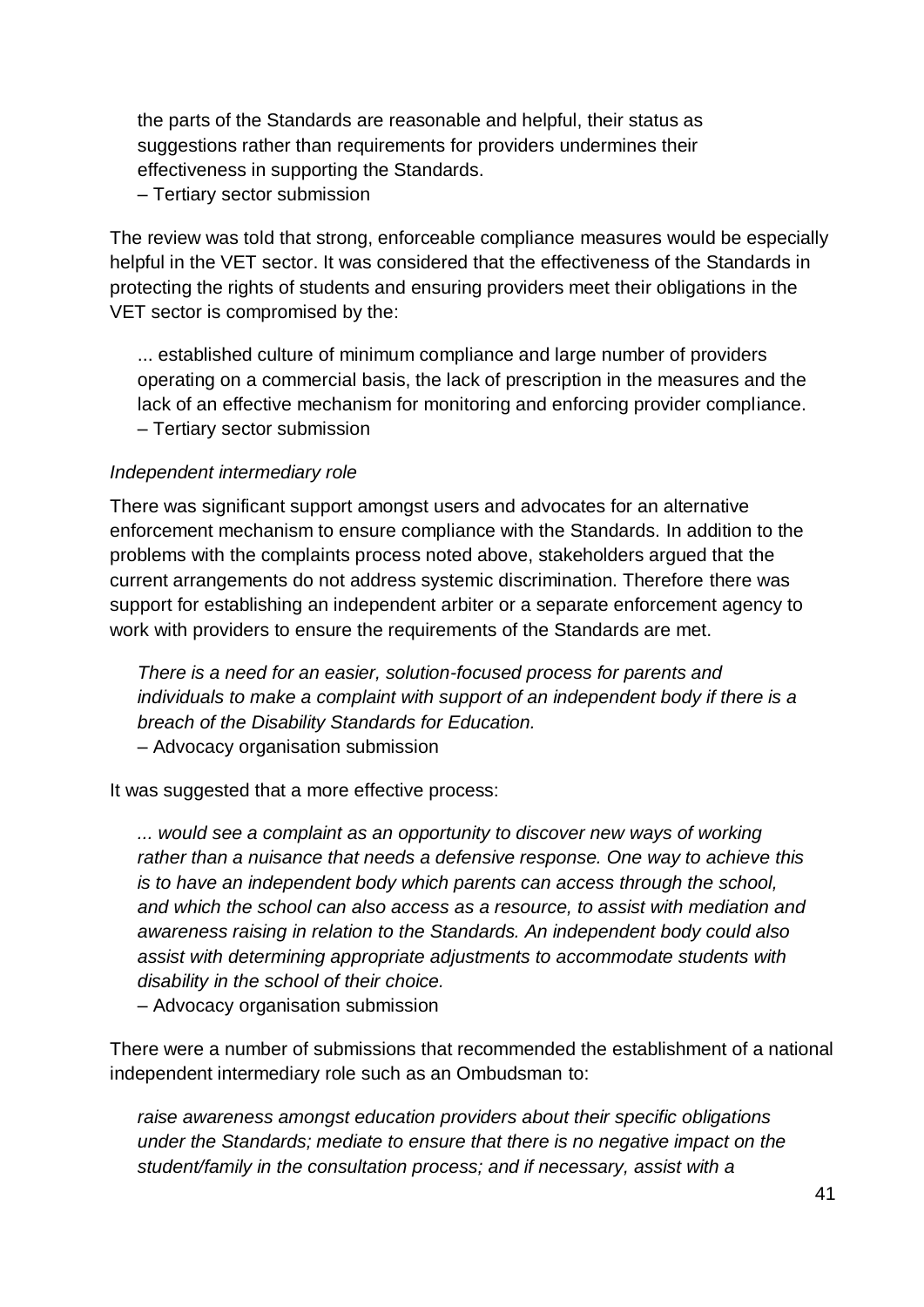*complaint to the Australian Human Rights Commission. ...There should also be the capacity to use a 'show cause' power to ask an education authority why action should not be started for breach of the Standards.* – Advocacy organisation submissions

It was also suggested that an independent body could improve accountability, through oversight of reasonable adjustments and unjustifiable hardship, and audits of education providers to assess compliance with the Standards. An independent review body could also assist in addressing issues relating to equal access to education and training at a systemic level and reduce the need for students with disability to proceed with a formal complaint (Advocacy organisation submission).

Finally, it was argued that an independent body or person could be responsible for a system of centralised reporting of conciliated and monitoring implementation of the Standards. An independent body could contribute to assessing whether Australia's obligations as a signatory State Party of the United Nations Convention on the Rights of People with Disability are being upheld.

### *Measures of compliance at the institutional level*

There is great variation in measures for compliance implemented across the education sector to meet the needs of students with disability. For example, concerns were raised about both under- and over-servicing of students with disability in order to meet compliance requirements. Under-servicing was criticised for creating barriers to access and participation for current and prospective students with disability and undermining their capacity to engage as learners. On the other hand, some providers indicated that the tendency to 'over-service due to a fear of non compliance or litigation ...leads to a welfare approach as opposed to an approach which builds independence' (Higher education submission). Over-servicing was also criticised for setting up unrealistic expectations for students with disability wishing to enter the workforce.

From the feedback received, there was overwhelming consensus that the 'measures for compliance' section in each part of the Standards should be contextualised for each level of education (e.g. early childhood, schools, tertiary). It was also recommended that, in order to ensure greater levels of comparability across the higher education sector, requirements be developed and clearly articulated in each of the Standards for: enrolment; participation; curriculum development, accreditation and delivery; student support services; and preventing harassment and victimisation.

#### *Interaction with other legislation*

The interaction of the Standards with other legislation, such as Occupational Health and Safety, Copyright and Privacy legislation was cited as an area of concern. Providers indicated that it was often difficult to determine when and how to apply the Standards in relation to other legislation, including state-level legislation. It was recommended that greater emphasis be placed on the fact that the Standards do not operate in isolation. It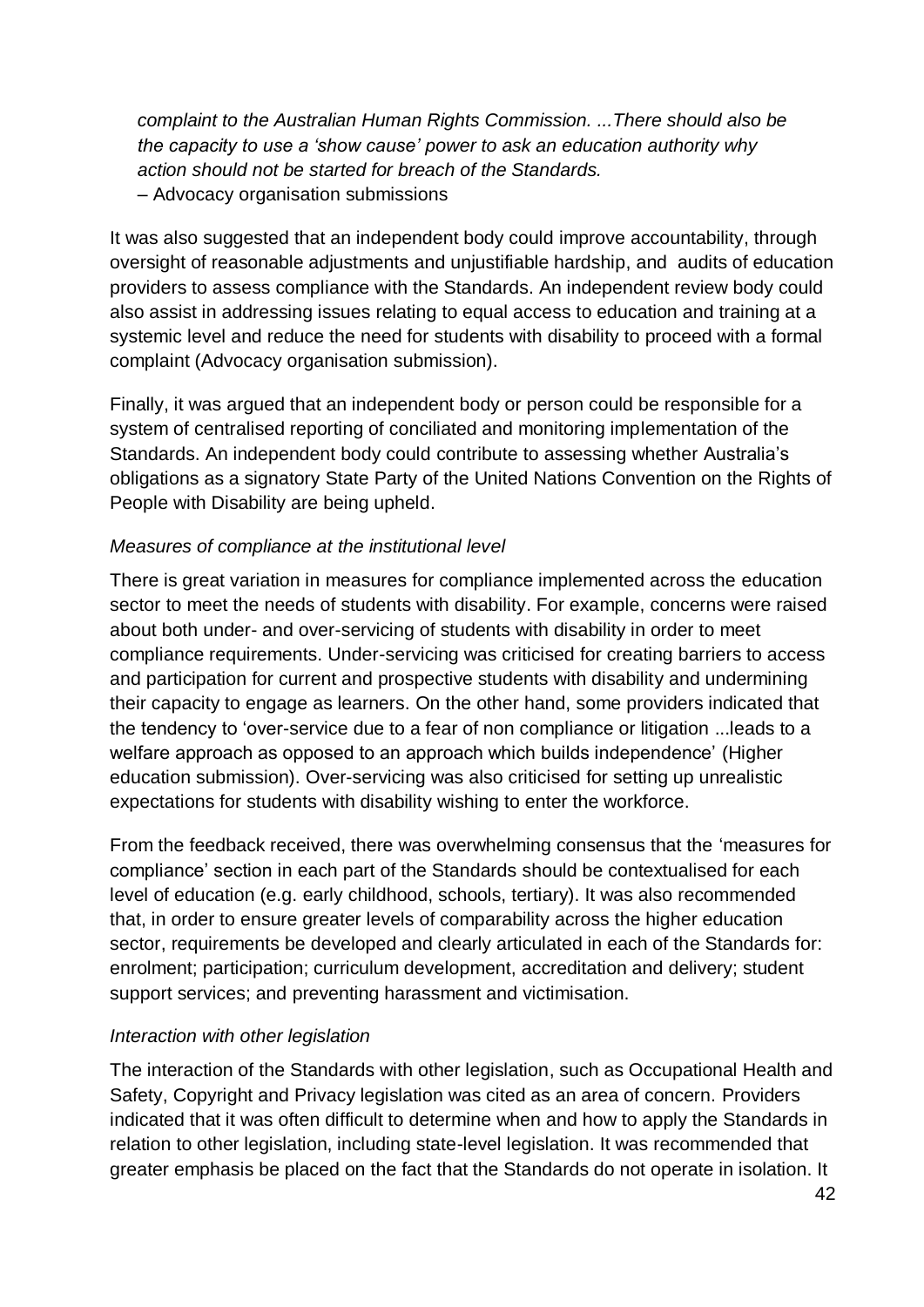was also suggested that the extent to which Commonwealth legislation takes precedence over state legislation be made clear.

# *Accountability and monitoring*

Many providers criticised the inherent lack of accountability for compliance contained in the Standards. In the feedback received, it was stated that the consequences of not complying 'do not encourage providers to pro-actively achieve the Standards' (Higher education submission).

To further increase accountability for providers, it was recommended that an annual reporting requirement, with associated penalties for non-compliance, be adopted. It was felt that reporting requirements would encourage greater consistency and compliance with the Standards across the higher education sector (Higher education submission).

# **Summary**

There was a very clear view from the consultation process that the lack of accountability for compliance with the Standards is a significant impediment to their overall effectiveness. It was argued by stakeholders that a lack of accountability combined with the complexity of the complaints process, results in few consequences for providers who breach the Standards and/or fail to act on complaints. Stakeholders also argued that there is no accurate way to identify systemic barriers to access and participation across the education sectors.

Stakeholders suggested government consider the following issues relating to complaints, accountability and compliance:

- Specify a more accessible complaints process for parents, associates and students with disability under the Standards.
- Give the Australian Human Rights Commission the authority to act where there are breaches of Standards without a student, associate or parent having to take the action.
- Introduce processes to address non-compliance with the Standards.
- Contextualise the measures for compliance section in each part of the Standards for each level of education (e.g. early childhood, schools, tertiary) and identify requirements in each of the Standards for: enrolment; participation; curriculum development, accreditation and delivery; student support services; and preventing harassment and victimisation.
- Clarify the interaction of the Standards with other legislation, such as Occupational Health and Safety, Copyright, and Privacy legislation and state legislation.
- Include an annual reporting requirement, to monitor compliance with the Standards.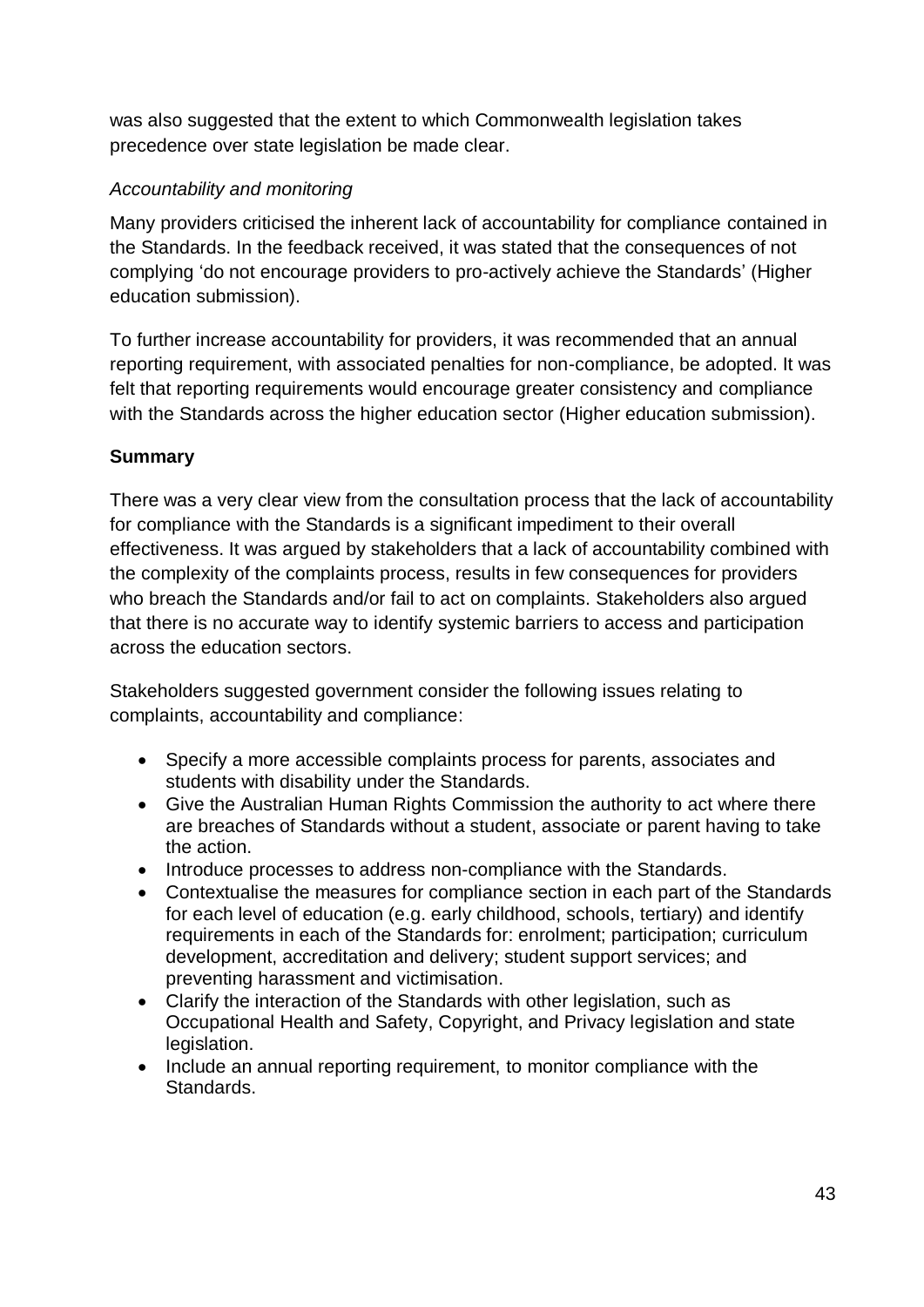### **2.6 Contemporary education context and practice**

#### **Background**

The Guidance Notes state that the five-year review should consider whether "*the Standards continue to be compatible with contemporary practices in education and training"* (2005: paragraph [10]).

The review sought feedback on:

- the impact of technological change on enrolment processes, learning options, online and blended course delivery, reasonable adjustment options and cyber-bullying
- whether the types of education and training providers listed in Part 1.5 of the Standards who must comply needs to be updated.

#### **Issues**

#### *Early intervention*

Both users and providers suggested that early intervention needs greater recognition and funding. For example, there can be long waiting periods in some states for families to gain a diagnosis for some medical conditions, such as autism spectrum disorder. Delays in diagnosis and the funding process can result in students missing out on opportunities for early intervention which could assist in improving educational outcomes.

Another concern was that specific learning disabilities, such as dyslexia, are not systematically recognised in state education systems in Australia. Many students and their parents are not aware they have the disability. Students with these disabilities are likely to need support to enable participation.

*Early intervention (birth to school age) is not covered in the Standards but should be. Early intervention is often seen as a health or allied health issue. For deaf students it is also an education issue. Some educational institutions provide early intervention programs but this is not consistent, most do not generally see early intervention as part of their brief, they see their responsibilities as starting at preschool age – but this is too late for deaf students.* – Advocacy organisation submission

Users felt that the importance of early intervention is not recognised by the Standards and that greater emphasis could be placed on formal assessment programs, with more resources allocated in order to reduce waiting periods. They saw this as especially relevant in the contemporary context where many child care providers are offering educational programs.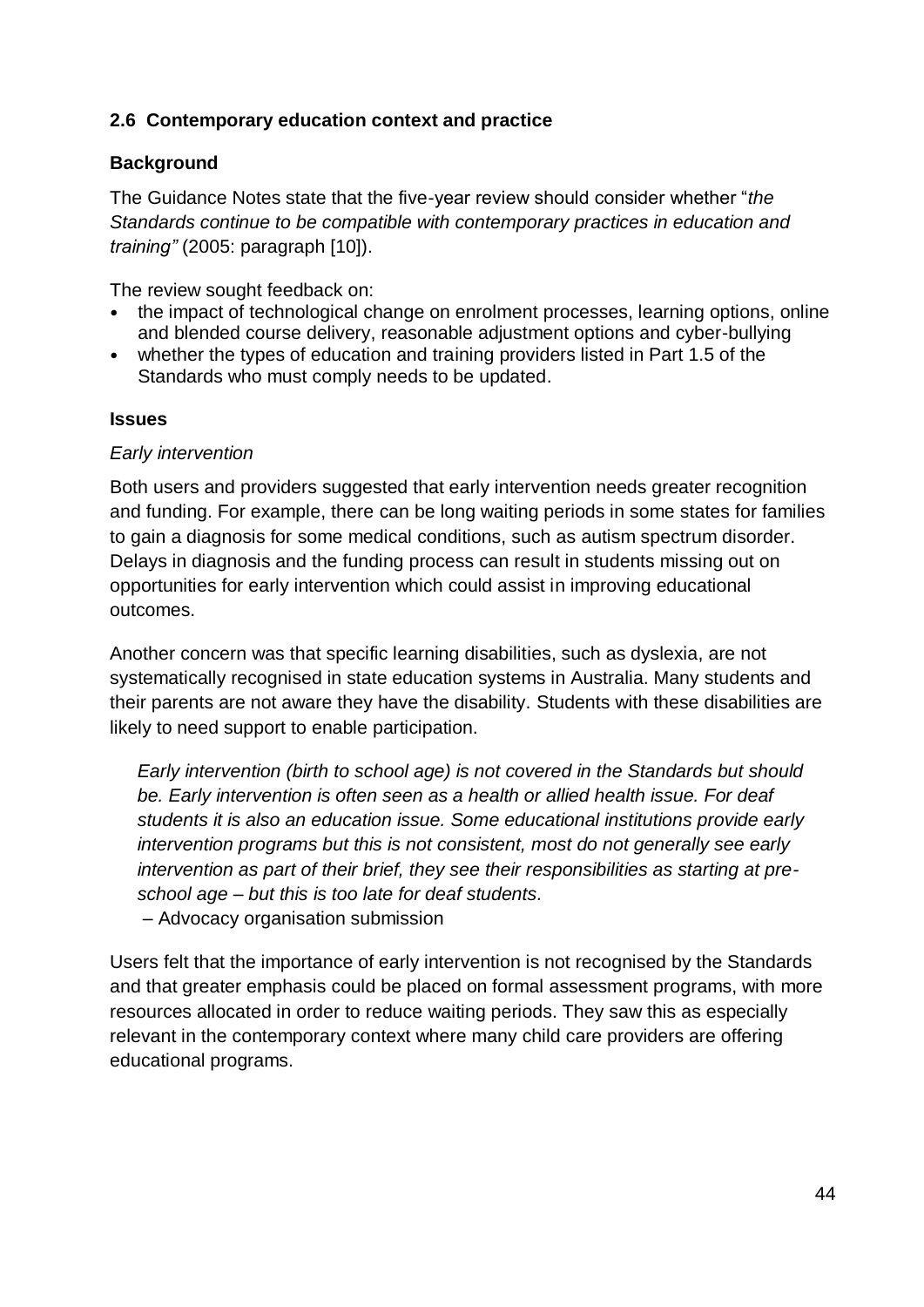### *Early childhood*

The review was told that there is a great deal of confusion in early childhood settings that provide both child care and part-time preschool programs. Providers are bound by the Standards for the duration of preschool programs, but not during periods when child care programs are in place. It was argued that all providers of early childhood programs should be bound by the Disability Standards for Education 2005. It was suggested that changes in the early childhood sector through the National Quality Framework for Early Childhood Education and Care provide an opportunity for this to be implemented. (Education provider submission)

Submissions argued that the inclusion of 'child-care' providers in the Standards would allow for greater consistency between 'child-care' providers and pre-schools. This would also provide for coverage of all providers at each level of education. If the Standards were amended there would need to be a concerted effort to inform all early childhood education providers of their obligations.

#### *Special and mainstream schools*

The review heard that since the introduction of the Standards, there has been a broadening of the range of students with disability in mainstream schools and an overall change in students attending special schools.

*Students who now enrol in special schools generally have higher medical needs and more complex and significant challenging and injurious behaviours directed at themselves, other students and/or staff. Some students who would have previously attended Special Schools are now accessing a variety of settings from mainstream with support to Support Classes in mainstream schools.*  – School provider submission

However, there were concerns about whether the trend towards mainstream settings is the best way to meet the support needs of all students with disability. Some providers argued that the idea that all staff across all settings are able to meet the needs of all students ignores the specialist knowledge and skills required to assist some students to learn. The lack of specialist training and resources in mainstream schools means that some students with disability have access to 'locational or social inclusion rather than educational inclusion' (Education provider submission).

Further, it was suggested that:

*Special schools are now seen as a second-rate option for the education of students with disability rather than acknowledging the high quality of educational programs and teaching expertise (and sometimes facilities) available in these settings. When a parent apologises for selecting a special school as the school of*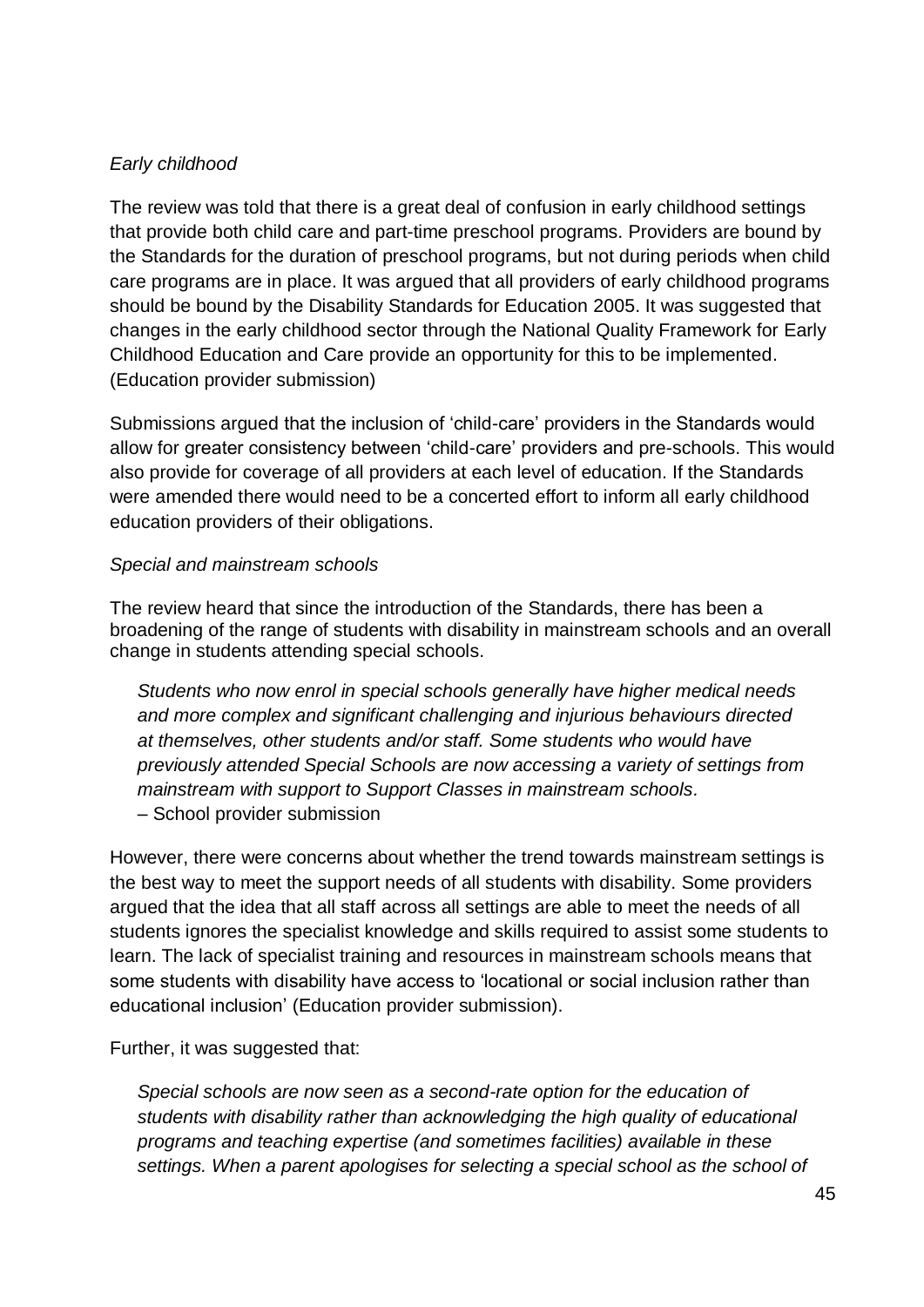*choice for their child, one wonders at the 'value-lost' from rigorous implementation of the Standards for all children. All parents have a right to feel they have made the best choice in education for their child".* – School provider submission

The review was also told that the distance education sector has noticed a significant increase in the 'social and emotional' needs of new student enrolments – for example students with Asperger's Syndrome. Stakeholders reported that this was a consequence of students with disability not receiving appropriate support at other schools. However, distance education was set up to meet the needs of geographically isolated students and is not necessarily best placed to meet the needs of students with disability.

#### *National curriculum, assessment and reporting*

There were significant concerns raised about the move towards a national curriculum and the challenges this may pose for students with disability. Some users and providers felt that the current national curriculum does not meet the needs of any student who is outside 'the norm', such as gifted and talented students or students with disability. Depending on the type and severity of the disability, some students may struggle to meet the basic curriculum competencies. This may set these students up for failure. Parents and advocates argued that systems for ranking students can have an adverse impact on students with disability, in that while a student may be progressing, they may never reach the same level as their peers. There was also concern that the Australian Curriculum, Assessment and Reporting Authority (ACARA) had failed to take account of the needs of students with disability in curriculum documents (Education provider submission).

The impact of the National Assessment Program – Literacy and Numeracy (NAPLAN) testing on students with disability was raised during the consultation process. Advocates felt that the NAPLAN tests had the effect of excluding and devaluing students with disability as these students may not be able to perform as well as their peers. The review heard that schools encouraged parents of students with disability to keep their child at home on the day NAPLAN testing was to take place. The review heard that some students and parents sometimes perceived additional support provided to students with disability as 'cheating'.

Further, advocates argued that the reporting of NAPLAN results on the *My School* website should seek to include students with disability. It was suggested that the *My School* website could note the proportion of students with disability along with other identified groups attending each school. Information about students with disability on the website could help parents to know whether (Submission from parent of students with disability):

• the school has a special education program (SEP)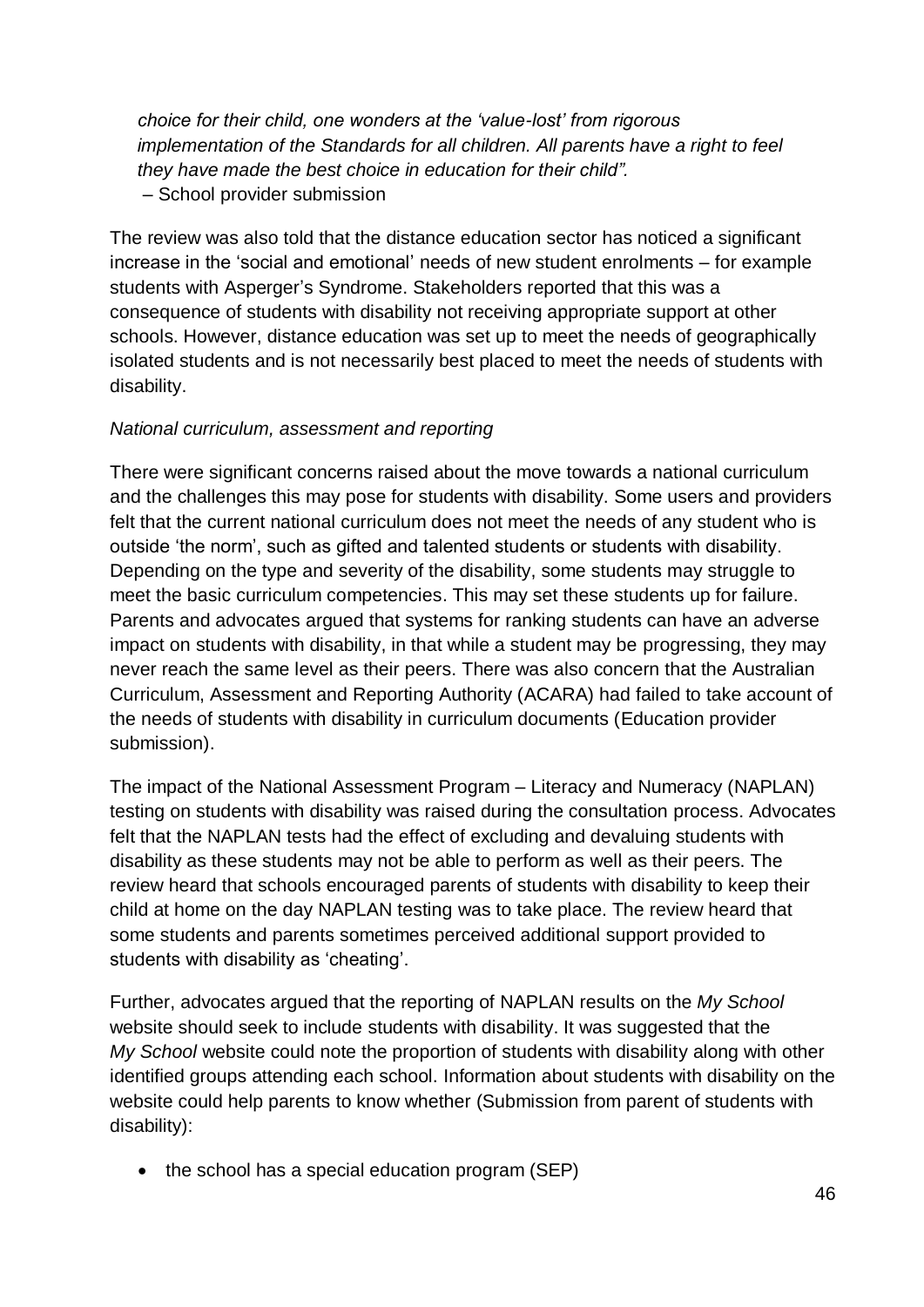- what is the staffing of the SEP
- how many children are enrolled in the SEP
- funding per SEP student.

#### *Transitions in education*

It was suggested that the Standards should reflect the contemporary focus on transitions between different education stages. The review heard that in-school programs and transition programs did not always adequately prepare students for post school education. For example, students with disability wishing to pursue VET learning options did not always have access to VET-based courses in school. Similarly, students with disability wishing to pursue higher education were not always supported to make this transition smoothly. In addition, movement between schools and between levels of education can mean that resources and support need to be renegotiated at each transition point. This means that personal histories have to be told numerous times and new medical evidence and assessments provided. Mandatory individual education plans could be used to assist in making this process easier.

#### *Work experience and placements*

A number of submissions noted that the Standards do not adequately support equal access for students with disability in the context of workplace-based delivery of VET, or work placements for school and tertiary students. In order to ensure the relevance and effectiveness of the Standards to meet the contemporary education context, it was suggested there could be greater integration of the Standards in VET regulatory frameworks.

#### *Higher education*

The majority of submissions indicated that, since the introduction of the Standards, there has been a substantial growth in the use of e-learning environments. Although this can assist in making educational practice more inclusive and presents opportunities for students with disability, inconsistent access to technology is problematic. The majority of submissions indicated that the Standards do not reflect the current technologies being used within universities and need to be updated to take greater account of technological advances. Overall, providers were of the view that the Standards have assisted in bringing about a cultural change in attitudes toward students with disability and acceptance of a more 'learner-centred' approach to education. However, these practices need to be reinforced as the Standards continue to promote adjustment, rather than universal design.

#### *Students with mental illness*

Over the past five years, there has been a higher incidence of students with mental illness presenting at student services within universities. A number of providers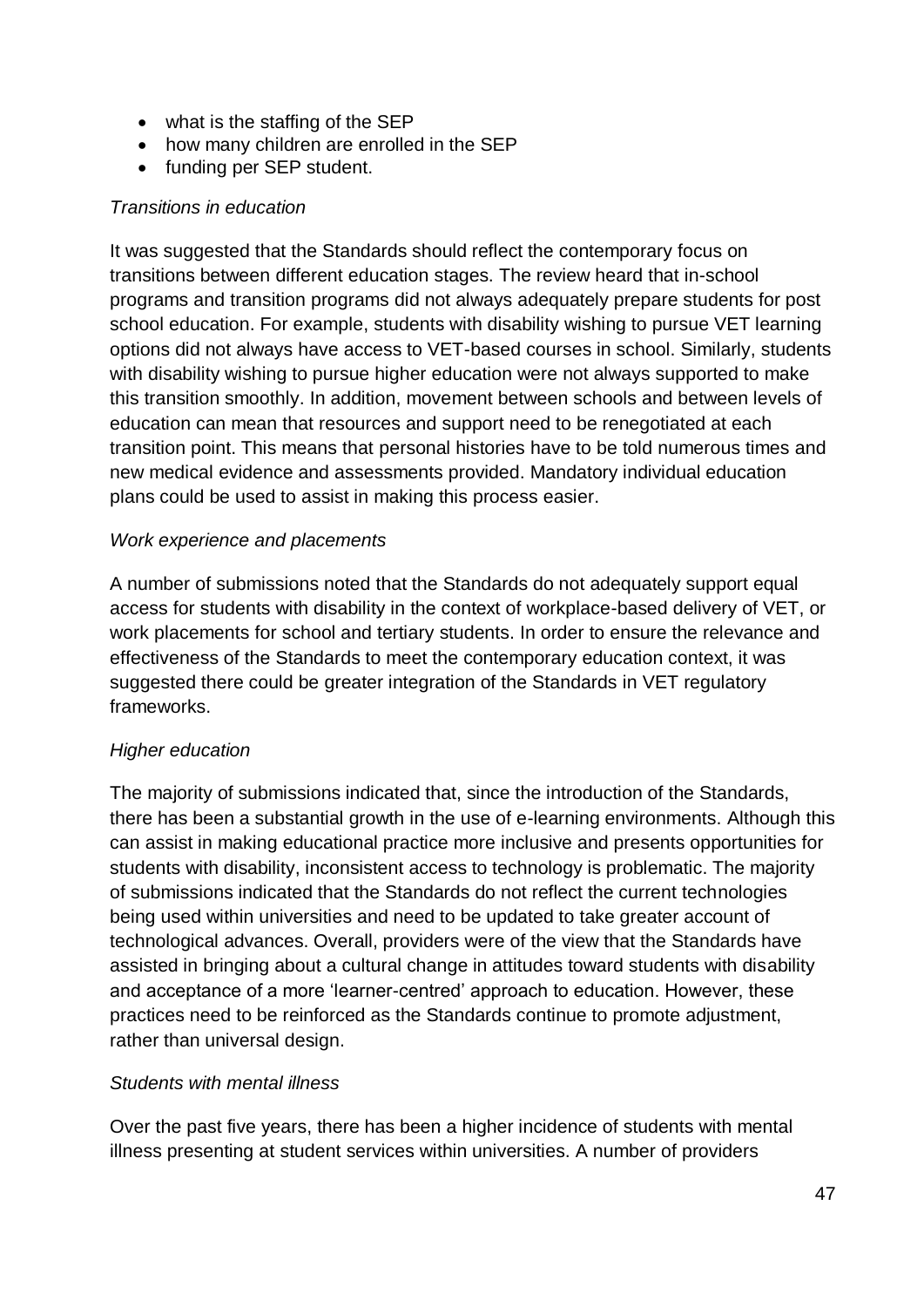highlighted that the Standards have the effect of covering students with mental illness but do not make this explicit. To ensure students with mental illness are adequately supported and aware of their rights, it was suggested that the Standards clearly state that students with mental illness are covered by the DDA.

### *International students*

While many universities are aware of their obligation under the DDA to provide support and reasonable adjustments to international students with disability, where necessary, the Standards have been criticised for the lack of guidance provided in relation to international students. It was recommended that the Standards clarify coverage of all students with disability, regardless of their enrolment status.

### **Summary**

From the issues raised it is clear that there have been a number of changes in contemporary education policy and practice across all levels that are impacting on the application and operation of the Standards. A range of suggestions were made to the review about addressing these issues including proposed amendments to the Standards as well as the provision of guidance and assistance for education providers.

The review heard that guidance should reflect the contemporary focus on transitions between education stages and be updated to reflect the current technologies being used within universities and take greater account of technological advances

Stakeholders suggested government consider the following issues relating to the contemporary education context:

- As part of the National Quality Framework, ensure all child-care providers that are now covered by the *Education and Care Services National Law Act 2010* are included in the list of education providers bound by the Standards.
- Amend the Standards to clearly state that students with mental illness are covered by the *Disability Discrimination Act 1992*.
- Clarify the coverage of all students with disability including international students, regardless of their enrolment status under the Standards.
- Make individual learning plans a requirement under the Standards across all sectors to assist with transitions in education.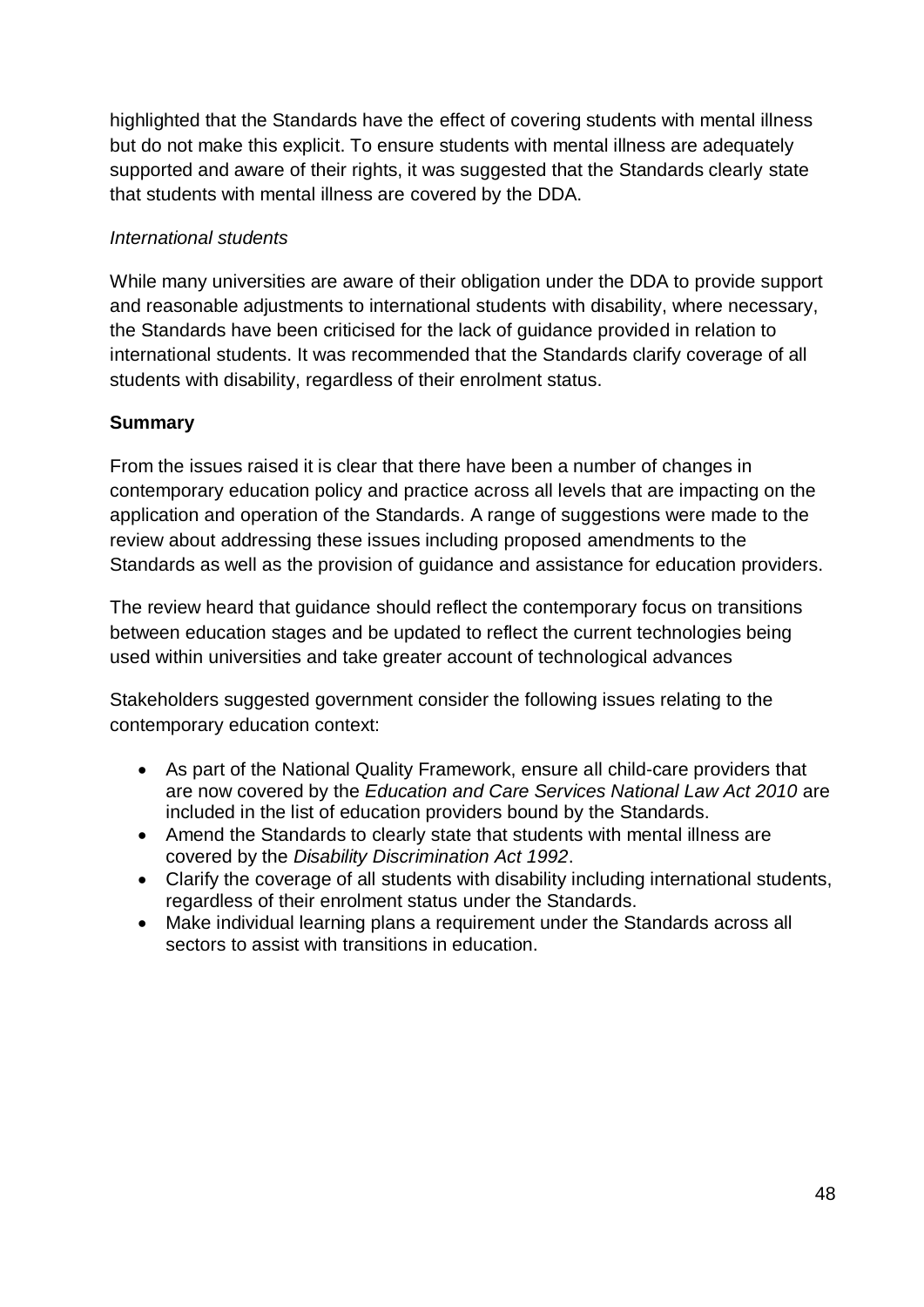#### **2.7 Resources**

### **Background**

The Standards indicate that when assessing whether a particular adjustment for a student is reasonable, providers must consider a range of factors including the costs and benefits of making the adjustment.

An education provider is not required to make adjustments if this would result in unjustifiable hardship. A claim of unjustifiable hardship should take into account all the financial and other resources (such as infrastructure and access to trained staff) that are reasonably available for the purpose of making any necessary adjustments for the student, and the impact of those adjustments on the provider's capacity to provide high quality education to all students while remaining financially viable.

The provider should consider all costs and benefits, both direct and indirect, that are likely to result for the provider, the student and any associates of the student, and any other persons in the learning or wider community, including:

- costs associated with additional staffing, the provision of special resources or modification of the curriculum
- costs resulting from the student's participation in the learning environment, including any adverse impact on learning and social outcomes for the student, other students and teachers
- benefits deriving from the student's participation in the learning environment, including positive learning and social outcomes for the student, other students and teachers, and any financial incentives, such as subsidies or grants, available to the provider as a result of the student's participation.
- (Disability Standards for Education Guidance Notes pp 47-48).

#### **Issues**

#### **Schools**

Funding and resourcing were raised as issues at every consultation and in the majority of submissions. Both user and provider representatives argued that there is not enough funding to effectively accommodate the needs of students with disability, even when there is a commitment to do so.

*Without consistent and appropriate funding mechanisms, support for students with special needs in terms of enrolment, participation, curriculum development, student support services and the elimination of harassment and victimisation, will always be difficult to achieve, regardless of the quality and clarity of Disability Standards and Guidance Notes.* 

– Education sector submission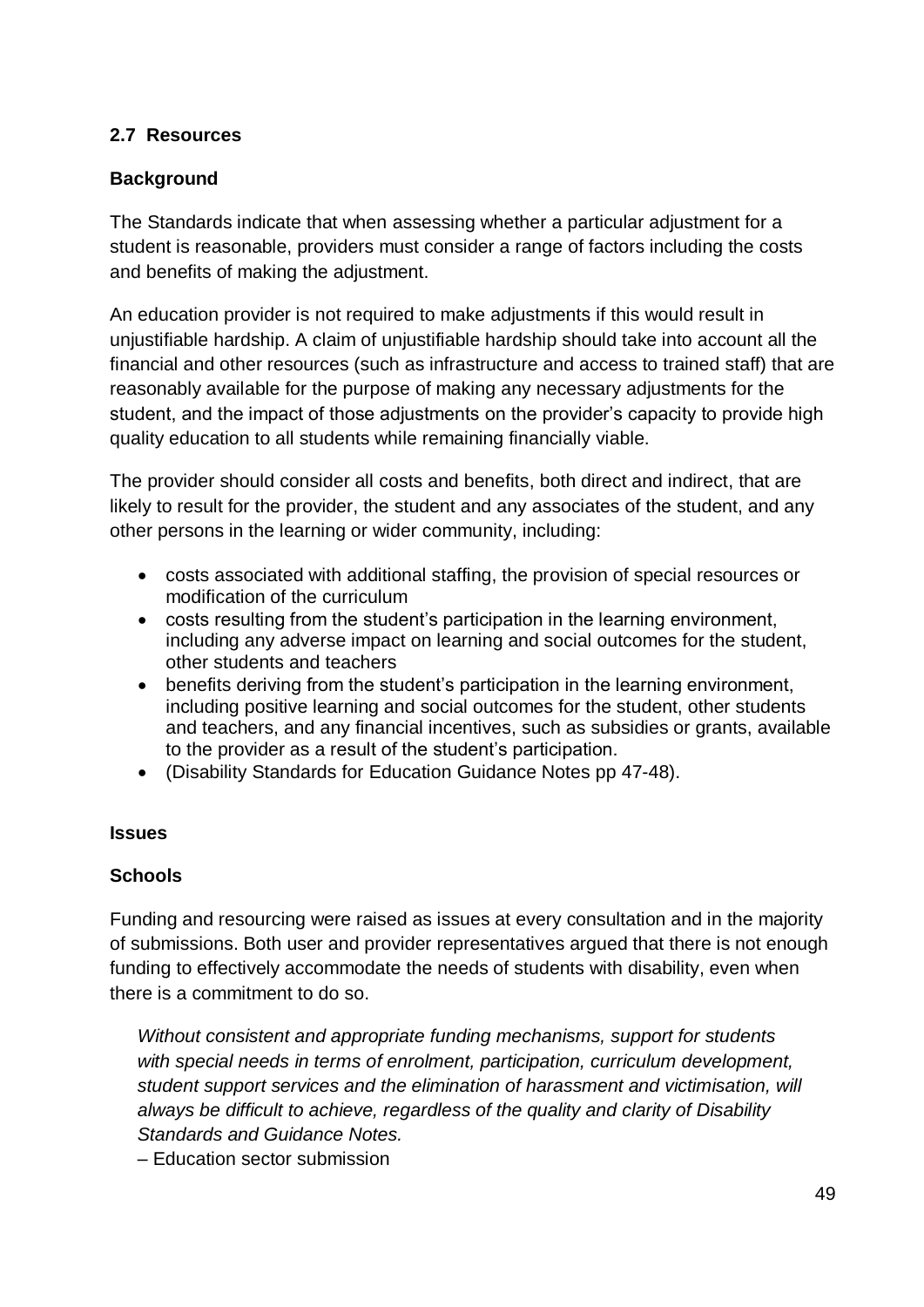*...students with disability enrolling in a state school, do not automatically receive the support that their diagnosis requires nor the resources the school needs to make the adjustment. Whilst the Standards suggest that appropriate support is a right, the reality is that the high levels aspired to in the Standards, are not matched by high levels of resourcing from government.*

– Education sector submission

There were a range of concerns raised about the lack of resources to adequately meet the needs of students with disability, including the following:

- Schools argued that they do not have the necessary resources to accommodate students with complex needs and that adequate financial resources need to be allocated to educational institutions to make reasonable adjustments.
- There is a perception amongst education authorities that if a request by parent exceeds allocated funding then this constitutes 'unjustifiable hardship' and excuses the school from making the required adjustments.
- Advocacy organisations provided examples of funding models that are not based on needs and are often fixed and inflexible.
- It was argued that funding should assist teachers, schools, universities and VET providers to keep up to date with new technologies to assist students and make the most appropriate adjustments.

#### *Access to appropriate skills*

The review heard that since the introduction of the DDA, the number of students with disability participating in mainstream settings has increased. As a consequence, this has generated a demand for facilities, staff and expertise.

The review heard that as a result of the broad acceptance of inclusion policies, there is now an expectation that classroom teachers and other educators will develop skills in areas that were once the domain of specialists. There were concerns that this has the potential to undermine the specialised skills, knowledge and experience required to meet the needs of students with disability. The review heard that at present, approximately 10 per cent of teachers have received training in teaching methodologies for students with disability or learning difficulties.

*While the obligations outlined in the Standards are clear, it is difficult, if not impossible, to see how they can be achieved when many teachers are teaching classes of up to 30 (in some cases more) students while also dealing with students with disabilities and mental health problems (which are frequently combined with learning difficulties or intellectual disability). The provision of some supplementary funding for a few hours of support barely begins to address the real problems facing schools, teachers and students.* 

– Education provider submission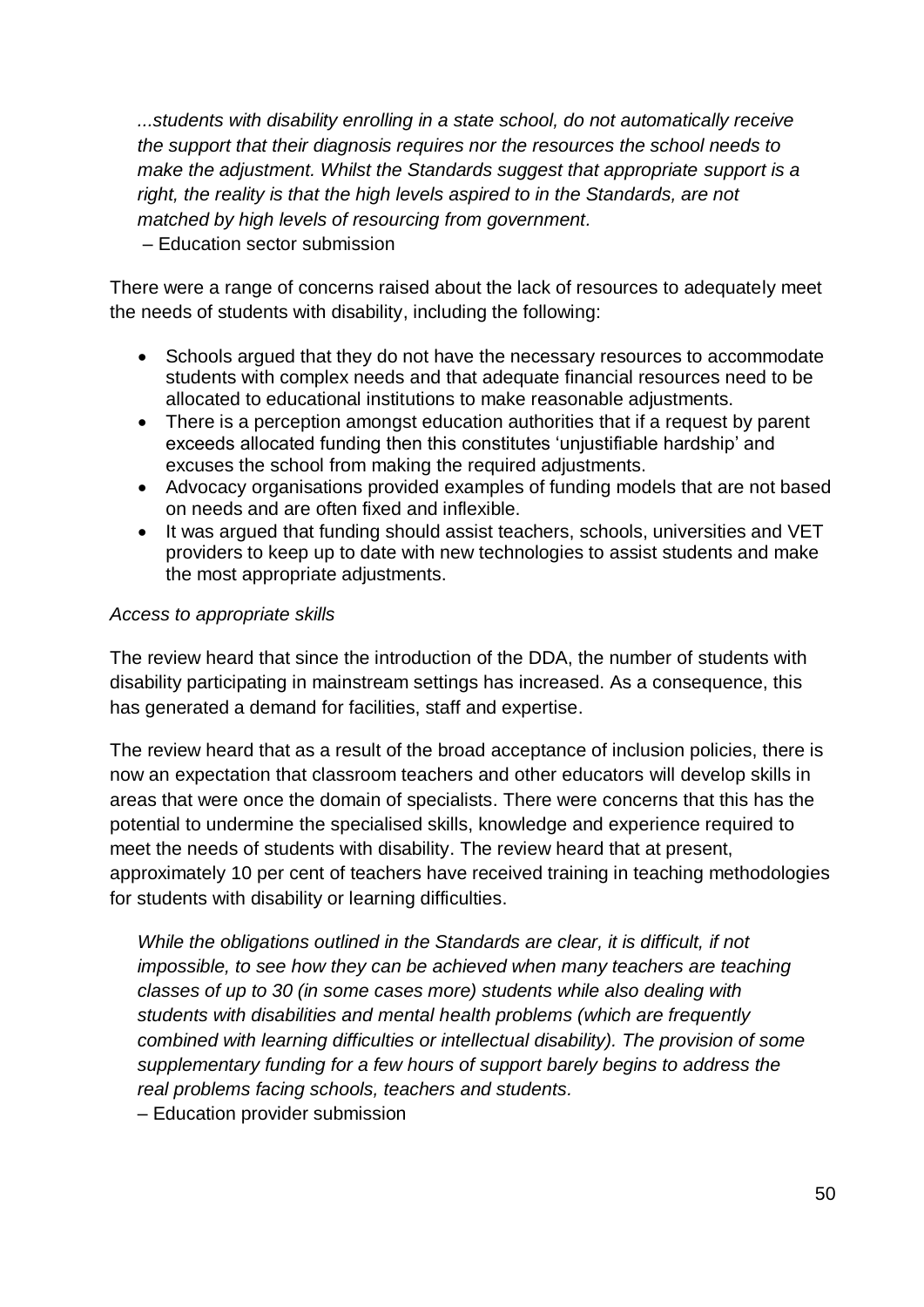Other concerns about funding arrangements related to the lack of transparency about funding decisions and allocations by state governments.

*It is difficult to advocate for more funding if there is a lack of information about how much money has been allocated. National resources would create momentum and assist with implementation of the Standards.*  – Advocacy organisation submission

Submissions argued that national consistency in defining students with disability could assist in providing more equitable access to targeted funding. A number of submissions acknowledged the current 'National Trial of the Model for Identifying Students with Disabilities'. However, there were concerns that the trial is limited to national data collection and avoids consideration of eligibility criteria for funding. One submission argued that the trial would be more effective if it also considered eligibility criteria to achieve an equitable distribution of targeted funding across states and sectors (Education sector submission).

### *Funding eligibility*

State and territory funding eligibility criteria affect the type of support students can access. There were significant concerns from advocates about the funding allocation mechanisms used by state/territory education departments. Advocates argued that inconsistency between states and territories in levels of support is inequitable. There was support for a 'national classification of learning disability so that it does not matter which state or territory you reside, your child will receive the same level of support and assistance in the classroom' (Parent of student with disability submission).

Parents argued for regular reviews with teachers and principals to discuss the best ways to spend any special funding made available to the school to assist with the education of students with disability. Parents stated that they do not know whether funding had been made available or how the funding was being spent for their child.

Another significant concern was that funding allocations are inequitable between schools, with non-government and special schools receiving different funding to mainstream government schools. For example:

*Ironically, it is the students in Special Schools, especially those schools catering* for students with multiple and complex learning needs who are increasingly being *excluded from access to programs only available in mainstream settings. In NSW, students in Special Schools cannot access Reading Recovery, National Partnerships: Literacy Numeracy, Speech Therapy in Schools Program, Best Start, Student Learning Assistance Program.* 

– School sector submission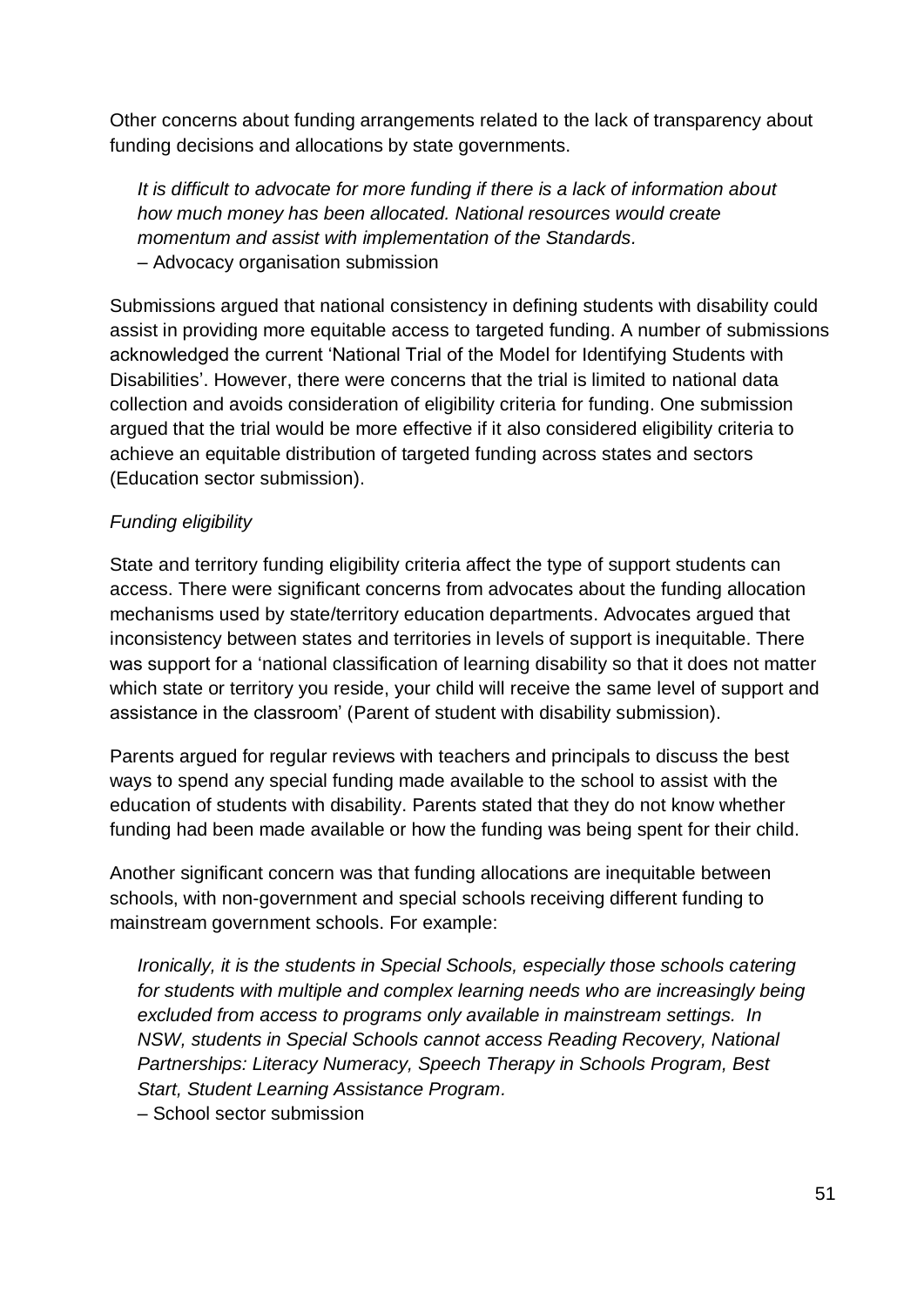It was suggested that there are insufficient funds overall to meet the needs of all students with disability, especially those with more severe disabilities. It was also felt that already inadequate resources were being stretched as a result of increases in enrolment of students with disability (Education sector submission).

### *Alternative funding approaches*

Some advocacy groups argued that the introduction of individualised (self directed) funding for students with disability would allow students and their parents and guardians to identify the support that is most appropriate to meet the education needs of the student. It was argued that individualised funding would also provide parents with the opportunity to arrange and administer the most appropriate professional support arrangements for their child in consultation with the school.

In order to improve implementation of the Standards in schools, it was suggested that education consultancy support services (similar to that offered by the Down Syndrome Society of SA or Scope in Victoria<sup>4</sup>) should be available.

*These services could negotiate the arrangements to support participation, access to student support services and access to curriculum. In primary schools this could include in-service training for all school staff and extra-curricular teachers, observing, advising and modelling appropriate support strategies and learning methodologies and assisting families to connect to existing agencies for additional support. Education consultants could also participate as a member of the Negotiated Curriculum Plan. For secondary education the consultants can provide advice and support on curriculum modification, peer awareness programs, sexuality and human relationships programs, friendships, SACE, post school options and work experience.* 

– Advocacy organisation submission

# **Tertiary education**

1

The review heard that increasing student numbers and static financial resourcing has put a strain on disability support units in universities. Since the introduction of the Standards, the number of students with disability seeking support in higher education has increased. Although the number of students identifying as having a disability has also increased, providers stated that the actual number of students with disability being supported is far greater. Providers raised concerns about under-identification of disability, particularly as funding is based on those students that identify as having a

<sup>&</sup>lt;sup>4</sup> Scope is a not-for-profit organisation providing disability services throughout Victoria to children and adults with physical and multiple disabilities. Regional representatives assist clients by talking about the best supports and services available in their communities [\(http://www.scopevic.org.au](http://www.scopevic.org.au/) website accessed 19/10/11).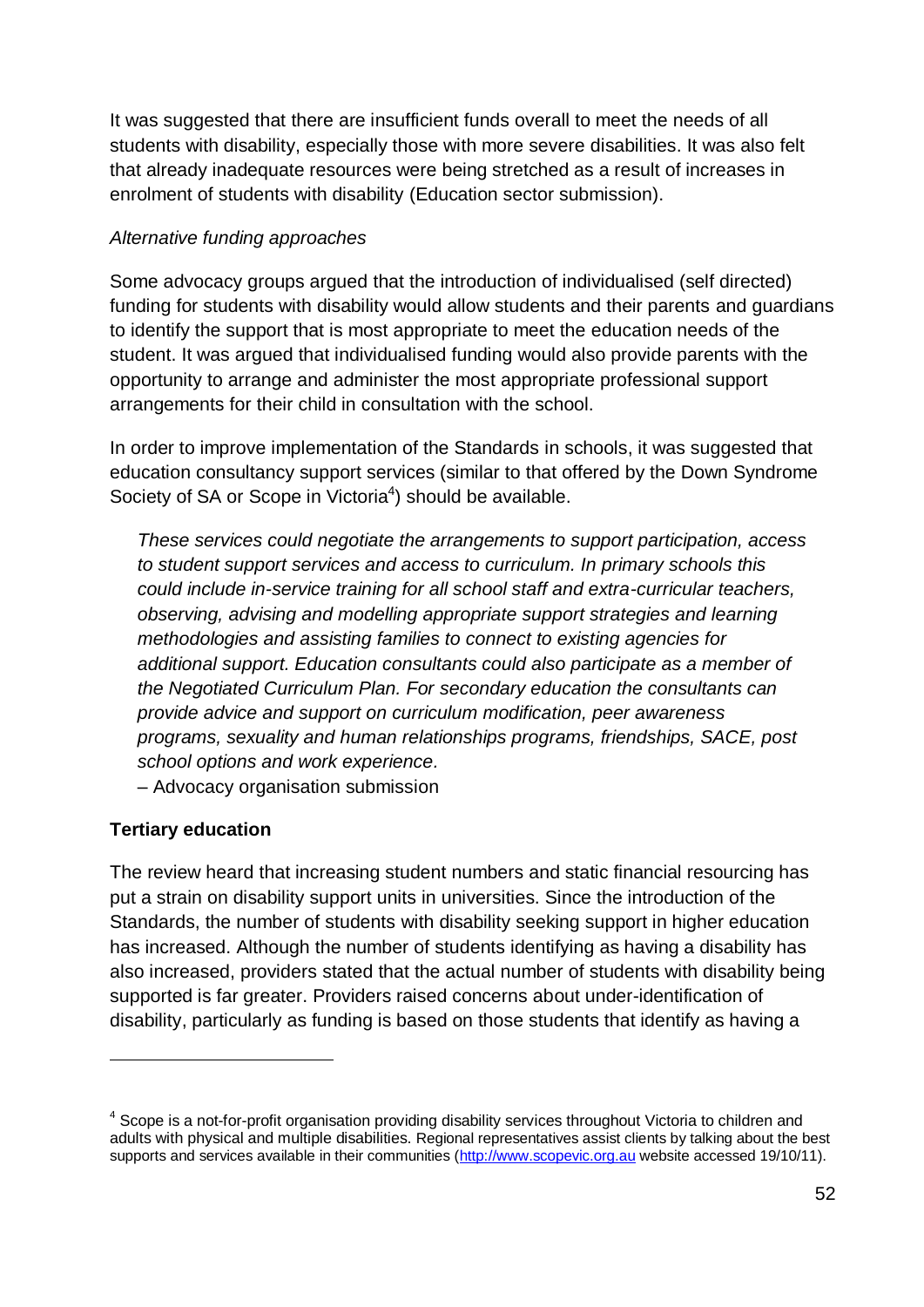disability upon enrolment. A number of submissions indicated that, whilst there has been greater acceptance of the inclusion of students with a disability, there continues to be some reluctance for students with disability and mental illness to identify disability when commencing at university.

Further concerns were raised in relation to the increasing complexity of needs of students enrolling at university, the lack of support for students with mental illness and the static nature of funding, through the Disability Support Program, to support these students.

University providers expressed concern that the current funding model, implemented through the Disability Support Program, is not commensurate with the increasing cost and number of students with disability participating in higher education and does not fund universities for costs incurred by international students. Some providers recommended that the Disability Support Program be resourced in line with the Bradley Review recommendations and restructured to more effectively target the real costs associated with the provision of disability support services in the university context (Higher education submissions). There were also concerns from those universities that are not eligible for Disability Support Program funding (Table B providers<sup>5</sup>) about their capacity to accommodate students with disability without government assistance.

The Disability Support Program assists providers with the costs of domestic students with disability. Provider obligations under the Standards extend to all students with disability, including international students. Universities argued that increases in the number of international students with disability enrolling and participating in higher education place further strain on their financial resources.

The review also heard that cost and resourcing is a serious issue for smaller providers in the VET sector.

# *Universal design*

1

There was general consensus among providers that the Standards have had a positive impact on universities. In particular, the Standards were credited with having:

*...an impact on the degree to which institutions have understood the necessity to resource specialised services, invest in equipment and modify infrastructure to ensure compliance.* 

– Higher education provider submission

<sup>&</sup>lt;sup>5</sup> Providers listed in Table B of the Higher Education Support Act 2003 are only eligible for some grants for particular purposes as outlined under Section 41-10.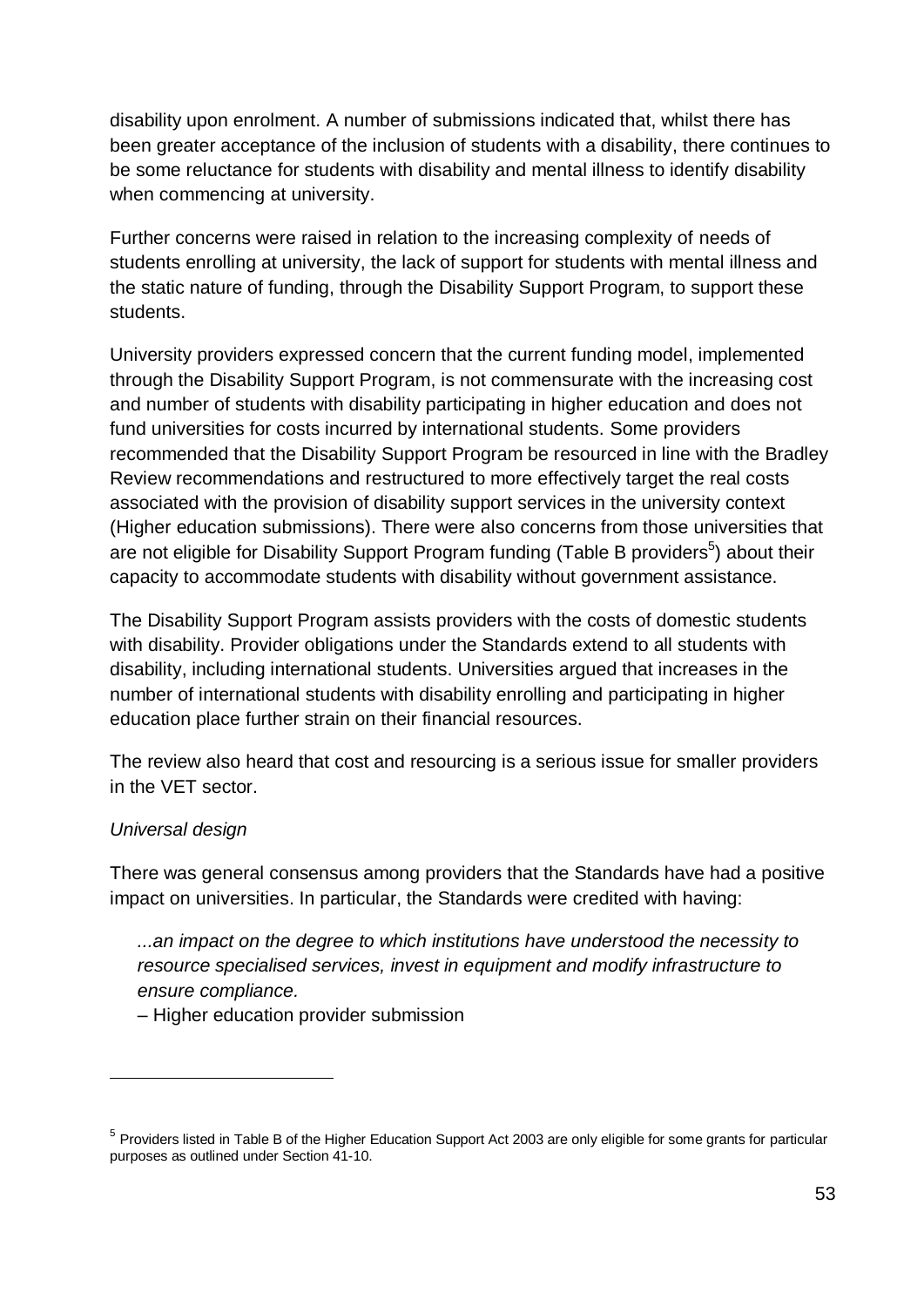Although a range of factors contributed to a stronger commitment to the principles of universal design, providers indicated that:

*it would be reasonable to assume that the sector would not have invested as heavily in specialised services for students with disability without the introduction of the Standards.*

– Higher education provider submission.

Despite the increase in investment by universities in inclusive educational practices, there continues to be concerns about the quality and timeliness associated with the implementation and delivery of appropriate educational adjustments and resources. For example, transcription of print materials, access to assistive technology, access to webbased materials and physical access were highlighted as areas where large disparities exist between and within universities. It was suggested that requirements for educational resources be prescribed within the Standards in order to reduce discrepancies within and between institutions (Higher education provider submissions).

It was suggested that guidance materials with relevant links and useful references be developed to assist those using the Standards. In particular, providers highlighted the usefulness of the Australian Disability Clearinghouse for Education and Training  $(ADCET)^6$  and the Australian Human Rights Commission websites. Many providers indicated that ADCET, the Commission, and National Disability Coordination Officers (NDCOs) are particularly useful and valuable resources.

#### **Summary**

Education users and providers argued that resource constraints were an impediment to the implementation of the Standards and to the levels of support and types of adjustments provided to students with disability. There were also concerns about the availability of appropriately qualified staff and the adequacy of resources to support students with complex needs in line with the Standards.

1

<sup>6</sup> Refer [www.adcet.edu.au](http://www.adcet.edu.au/)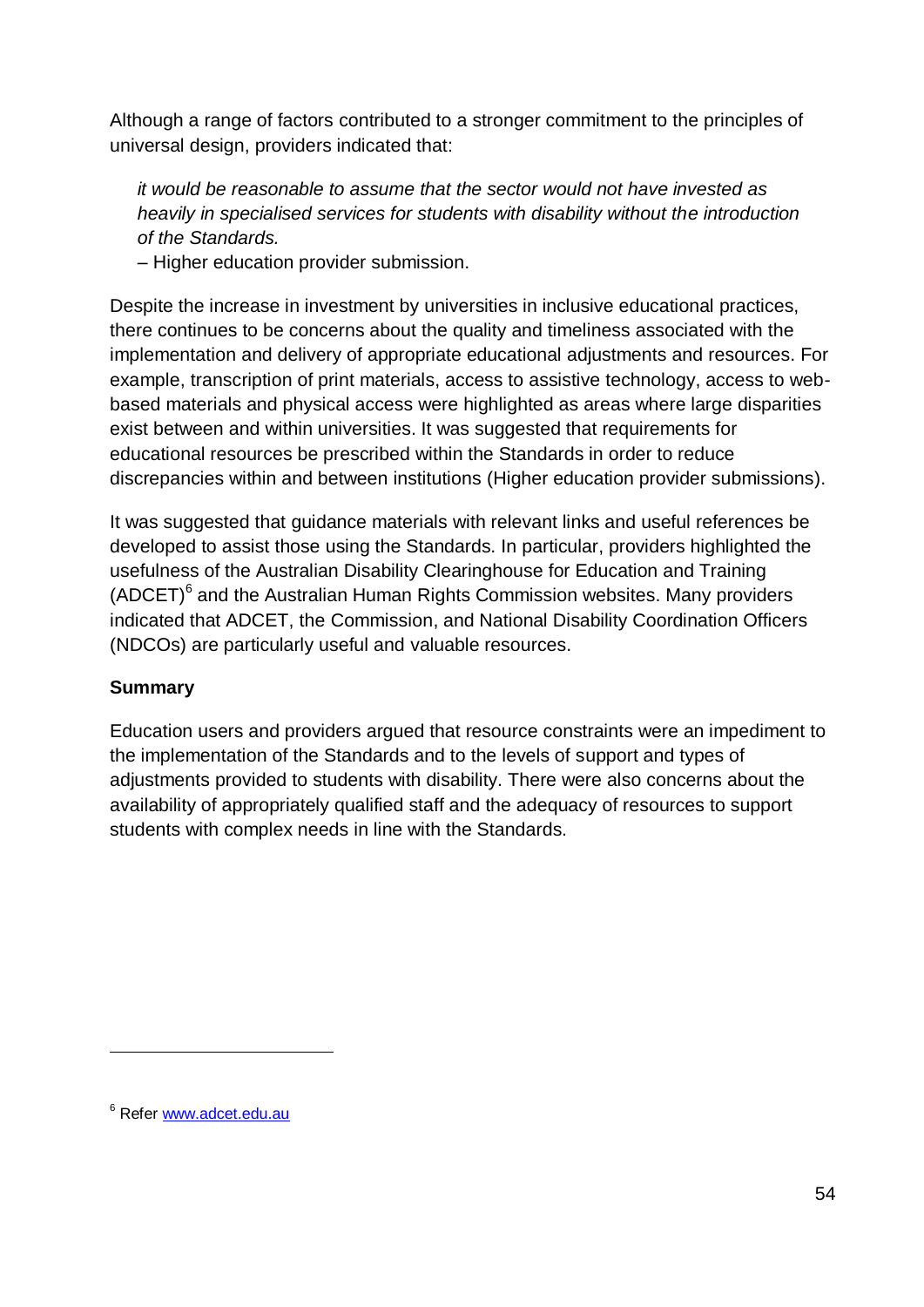# **3. Findings and recommendations**

In this section, the issues raised during the consultation process are consolidated into the key findings and recommendations of the review. As summarised in the previous section, there were a range of issues raised in the consultation and submission process. These issues can be addressed by amendments and additions to the Standards and awareness raising and guidance materials.

There is another set of issues that affect the way the Standards have been implemented or operate in practice. These issues are affected by policy and program arrangements across education sectors and jurisdictions.

The review team identified 14 recommendations to be addressed through amendment to, guidance on and awareness of the Standards and a set of related issues to be referred to relevant policy and program areas across education sectors to identify ways to address the concerns raised during the consultation process about the implementation of the Standards.

### **3.1 Awareness**

Since their inception in 2005, the Standards have provided clarity and elaboration of the legal obligations under *the Disability Discrimination Act 1992* in relation to education and training. However, the effectiveness of the Standards has been somewhat undermined by a lack of awareness of them and the need for greater clarification of key terms relating to the implementation of the Standards. There are also some gaps to be addressed and additional information needed to effectively apply the rights and requirements in the Standards.

It is clear from the consultation process that the level of awareness is patchy, with some education providers and organisations well aware of the Standards and others indicating that the Standards are not well understood. Therefore, the review finds that there is a need for greater awareness-raising efforts and practical information about the Standards and how they can be implemented. This applies across all levels of education as well as the broader community. There were a number of suggestions about how awareness could be improved including the types of information and accessibility of information. It was suggested that the Standards should be available in alternative formats with information easily accessible from one website; as well as links from peak organisations.

Based on the issues identified by stakeholders, the review recommends that Government consider the following 2 recommendations to raise awareness about the Standards.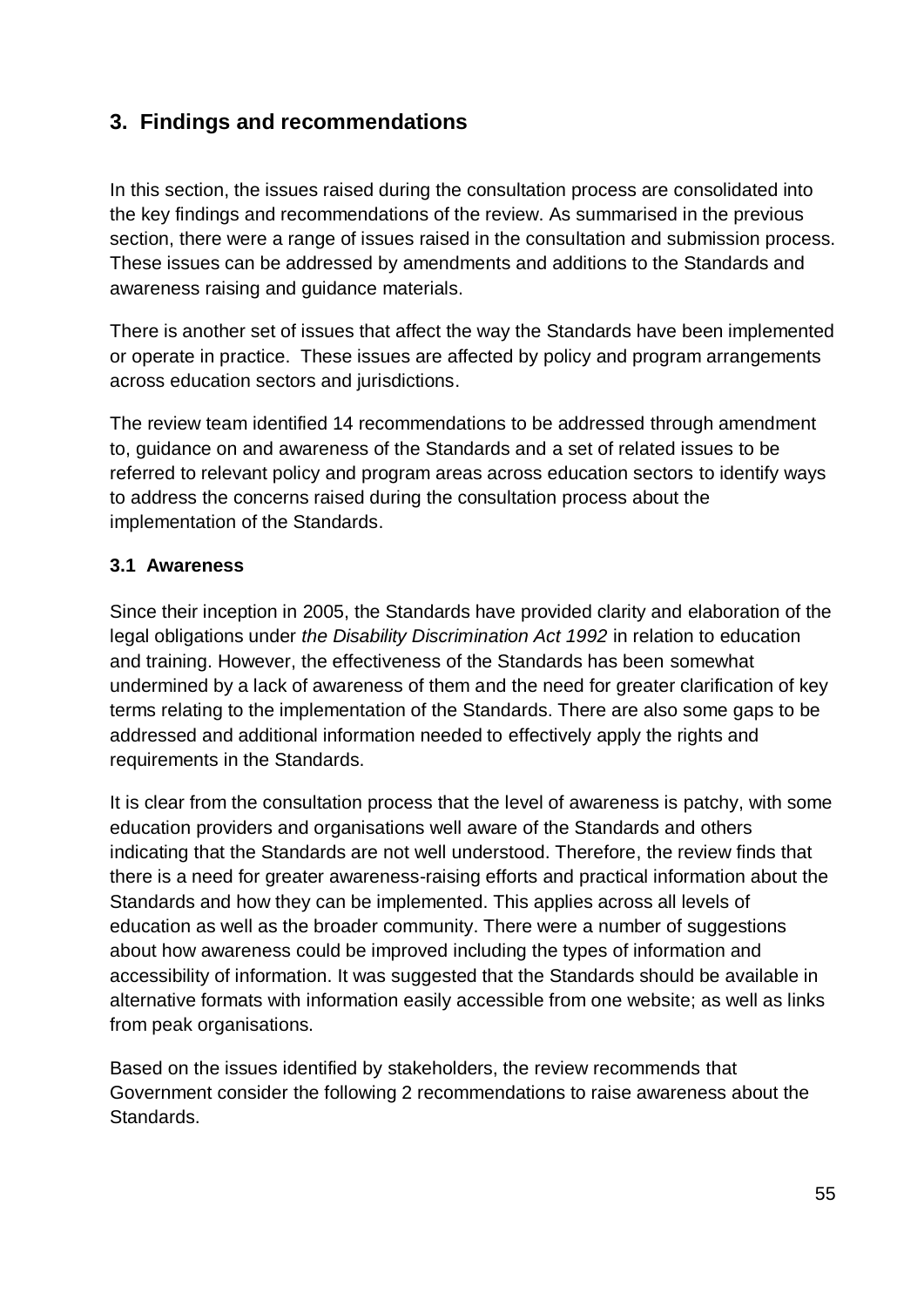### **Recommendations for raising awareness**

### *Recommendation 1*

The Federal Minister for Tertiary Education, Skills, Science and Research, the Minister for School Education, Early Childhood and Youth and the Minister for Early Childhood and Child Care, in consultation with state and territory education ministers for early childhood and child care, schools, tertiary education and skills, develop a range of targeted information resources for education users and providers to promote awareness of the Standards including:

- a. User-specific information including information on developing advocacy and negotiation skills.
- b. Information specific to early childhood, schools, tertiary and registered training organisations.
- c. Handouts outlining user and provider rights and responsibilities, to be included in all enrolment kits for each level of education and given to parents, associates and students on enrolment.
- d. A disability and education website to make accessible online information on implementing the Standards.

# *Recommendation 2*

The Australian Human Rights Commission, in consultation with the Attorney-General and the Federal Minister for Tertiary Education, Skills, Science and Research, the Minister for School Education, Early Childhood and Youth and the Minister for Early Childhood and Child Care, undertake an awareness-raising campaign about the *Disability Discrimination Act 1992* and subordinate legislation including the Disability Standards for Education 2005.

# **3.2 Clarity**

Although a large number of education providers said that the Standards provide a clear outline of the rights and requirements for students with disability to access education, there is a need for practical information on implementation. This includes clarification about how to apply terms such as 'on the same basis', 'reasonable adjustment', 'unjustifiable hardship', and 'consultation'. The issues are as follows:

#### *On the same basis*

Users and providers suggest that this term needs further discussion as it is sometimes taken to mean everyone gets the same things, same place and same teacher. This is inconsistent with the notion of reasonable adjustment, i.e. ensuring students with disability can achieve their learning aspirations and potential. It can also undermine the value of specialist knowledge and specialist teachers. Guidance about 'how on the same basis' can be implemented and what should happen in practice will promote a better understanding of the fact that the definition of *equitable* is different from *the same.*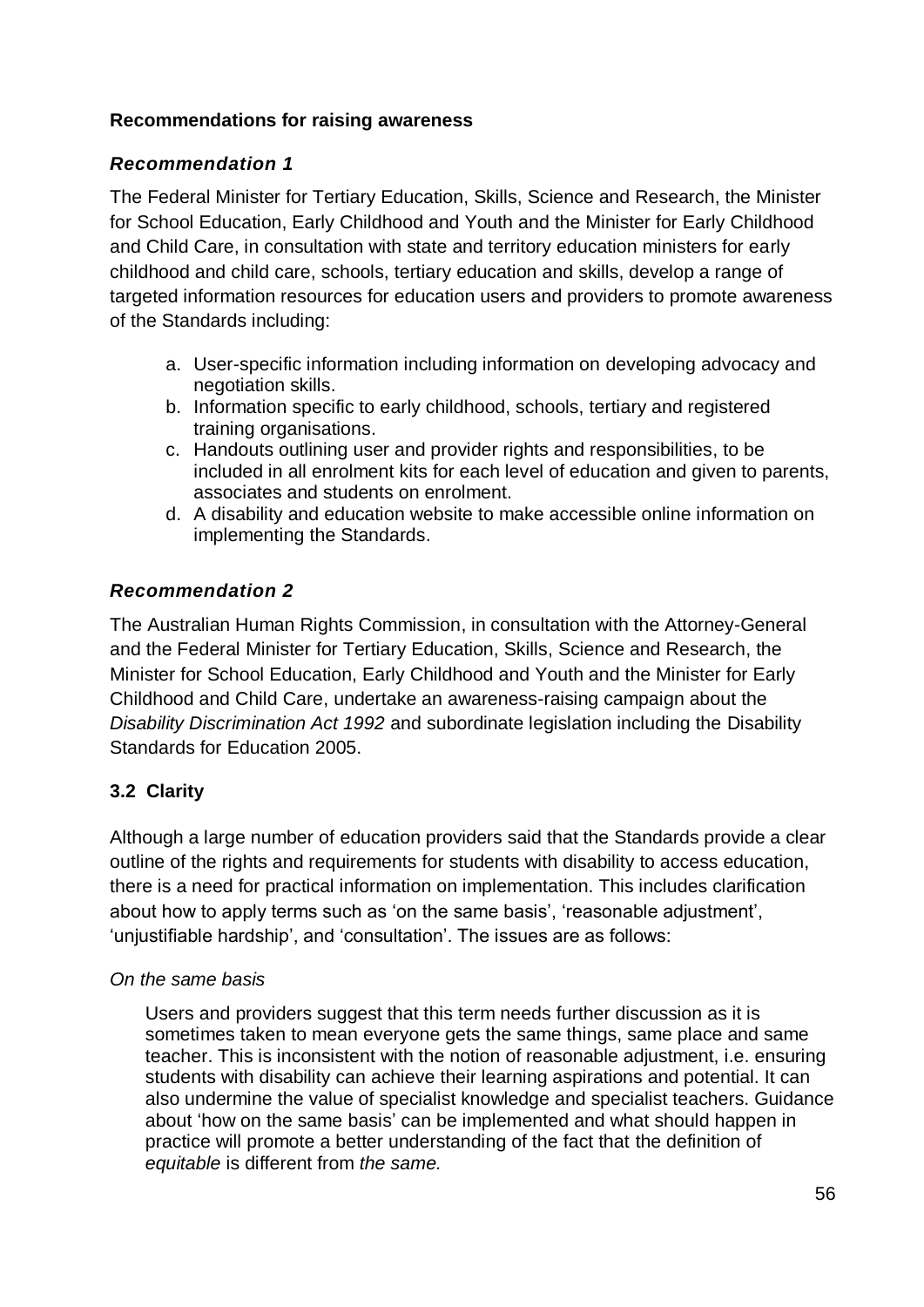#### *Reasonable adjustment*

Clarification of the term 'reasonable' was sought by both users and providers. The majority of submissions indicated that more clarity was needed in relation to the limits of what is *reasonable* and for balancing the interests of all parties in determining adjustments. Sector-specific examples of best practice reasonable adjustments would assist providers in meeting the needs of students.

#### *Unjustifiable hardship*

There is a perception that the concept of 'unjustifiable hardship' for education providers can be used as a reason for not making adjustments for students. The decision-making process and the rationale for making particular adjustments instead of others are not always clear to many parents of students with disability. Greater clarity around the term could offer better protection for students with disability and more certainty for education providers.

#### *Consultation*

Opportunities to access education and training would be improved by strengthening the protocols for consultation. Clearer guidelines on the expectations of consultation in each education sector would be useful for both education users and providers.

There is support for a single, accessible, authoritative, plain-English version of the Standards. This should be supported by information and examples for each education sector to make the Standards clearer.

There was feedback that the Standards should be simplified and rewritten to reduce repetition, use plainer English and address identified gaps. Gaps include: coverage of child care providers; clarification of the role of parents and carers as opposed to 'associates'; and reference to the UN Convention on the Rights of Persons with Disabilities, in particular the concept of 'substantive equality'. A summary of suggestions is at Appendix A.

In the tertiary sector a number of issues need to be addressed. Firstly, specific reference to the coverage of Registered Training Organisations and work-based training organisations is needed. Inclusion of training in the title would clearly identify that the Standards apply to the VET sector. Secondly, guidance is needed on the relationship between the Standards and inherent course requirements either in the Standards or in sector-specific guides. Thirdly, the responsibilities of tertiary students to let providers know about their needs should be clearly articulated. Finally, the term 'associate' needs to be reviewed to clarify that associates cannot make decisions for students in the postcompulsory tertiary sector without their consent.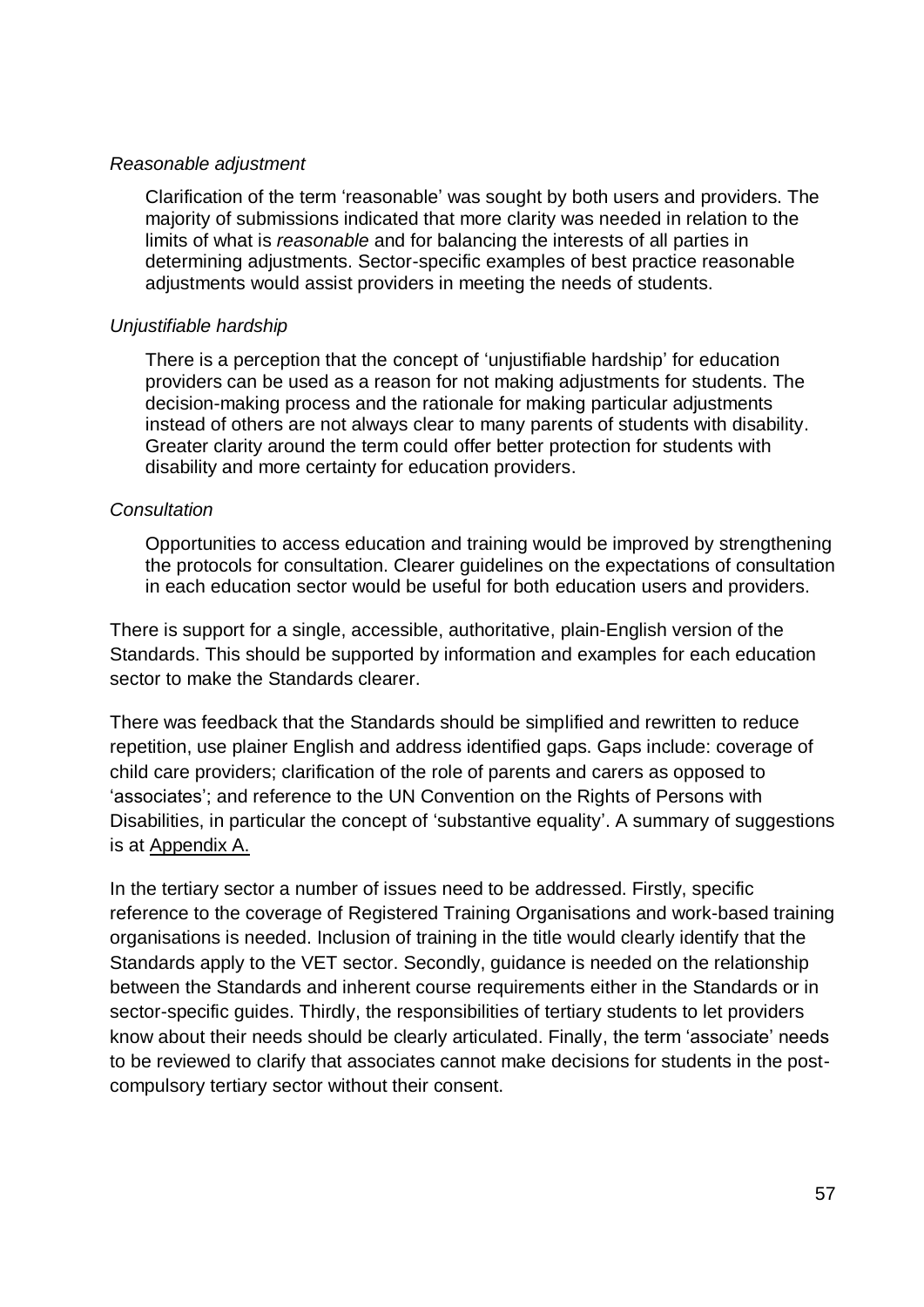Based on the issues identified by stakeholders, the review recommends that Government consider the following 2 recommendations to improve the clarity of the Standards.

### **Recommendations to improve clarity**

# *Recommendation 3*

The Attorney-General, in consultation with the Federal Minister for Tertiary Education, Skills, Science and Research, the Minister for School Education, Early Childhood and Youth and the Minister for Early Childhood and Child Care, revise the Standards to include child care providers and to clarify that Registered Training Organisations are covered by the Standards.

# *Recommendation 4*

The Federal Minister for Tertiary Education, Skills, Science and Research, the Minister for School Education, Early Childhood and Youth and the Minister for Early Childhood and Child Care, in consultation with the Attorney-General, develop user-friendly, sectorspecific guidance materials in appropriate formats, which include practical examples to support consistent interpretation and application of the terms 'reasonable adjustment', 'unjustifiable hardship', 'consultation' and 'on the same basis'.

# **3.3 Access and participation**

Overall, the review found that the Standards have assisted people to access and participate in education to varying degrees. Some education providers and peak education bodies stated that they use the Standards to improve disability action plans and to educate their staff about students with disability. In particular, the explicit requirement that students with disability are entitled to education on the same basis as all students was cited as a driving force for action and change.

However, more needs to be done to secure equality for students with disability to access and participate in education on the same basis as students without disability. As argued at the roundtable meetings: 'the Standards provide a good framework – they just need to be implemented effectively'*.* Specific issues relating to access and participation for each sector are discussed below.

# **Schools**

Examples were provided during the consultation process of difficulties faced by parents, carers and students with disability in accessing schools. This includes a perceived disparity in resources between government and non-government schools, and lack of choice for parents, families unable to enrol siblings at the same school, or to travel long distances to access schools that offered appropriate supports. Some families were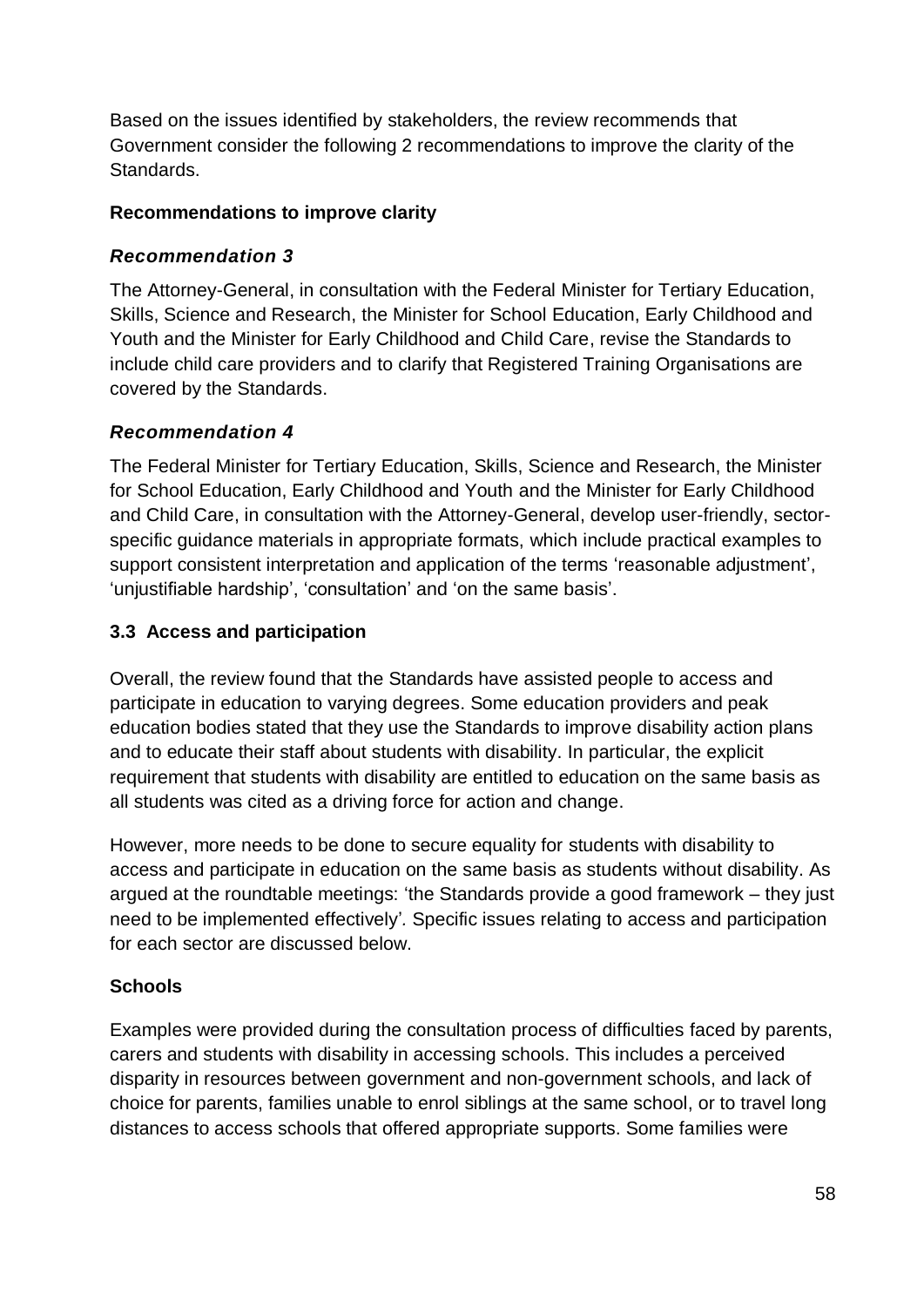reluctant to disclose their child's disability on enrolment for fear they would be refused a place in the school or discouraged from proceeding with enrolment.

With an increasing number of students with disability attending mainstream settings, schools were concerned about the ability to provide appropriate support to students with disability and access to resources to do so. Other concerns were the availability of appropriately qualified staff; and the adjustment of teacher workloads to allow teachers to provide additional support to students with disability in their classes.

Advocacy organisations provided examples where the requirements of the Standards were not being met. In addition to improvements in the complaints, monitoring and compliance process (see Recommendations 9-11 below), there are a number of ways that access to, and participation in education for students with disability can be improved:

- Greater awareness of the rights and responsibilities under the Standards for parents, students and education providers can assist in the consultation process.
- Practical and accessible information and resources for teachers can assist them to provide support to students with disability. This includes access to information about particular disability supports and examples of what works.
- Greater support and adequate resources can be provided to schools to ensure they can provide reasonable adjustments for all students with disability (the issue of resources is discussed below).

The development of individual education plans to meet individual student's needs, and access to support, are critical factors to enabling the participation of students with disability in schools.

In terms of participation, a number of issues were raised. For education providers there are difficulties in determining when an adjustment is reasonable and meeting the expectations of parents and students. There are often problems in negotiating between professions – health specialists can provide a medical assessment but do not necessarily have expertise in educational needs. There are concerns about the competencies of some professionals providing access and support services to students. There are also concerns about the adequacy of training and skills of support staff, such as teachers' aides, and the gaps in access to specialist skills, such as Auslan interpreters.

For parents and students with disability, reaching agreement with schools about reasonable adjustment is often problematic. There were examples of students with disability being excluded from co-curricula activities such as sports, camps and excursions. Consultation about adjustments was often limited and one-sided – a 'take it or leave it' approach. In some cases, parents were not consulted until issues became critical, resulting in suspension or exclusion of students with disability. A number of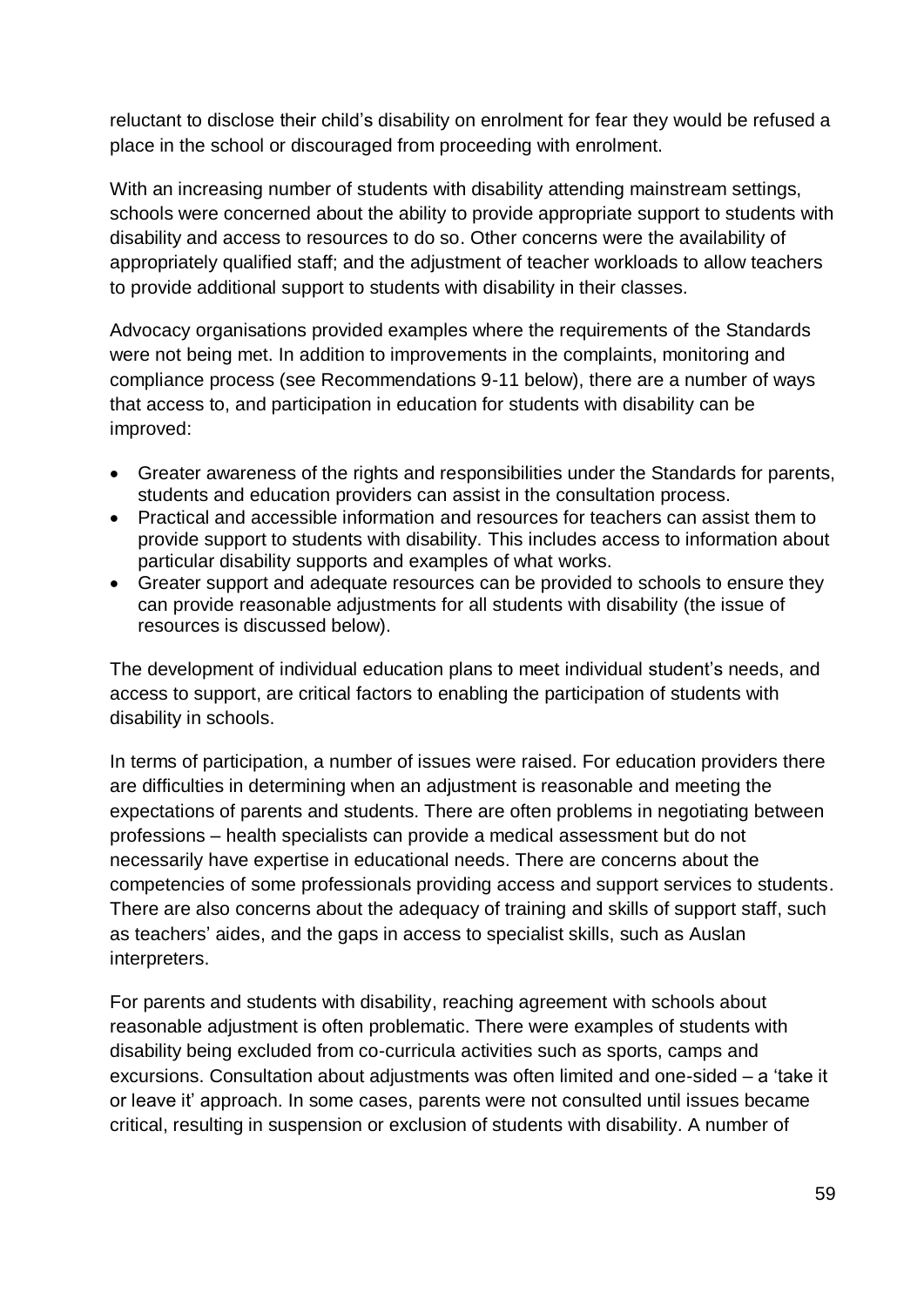submissions reported that students with disability may only be offered part day/part week attendance as a result of inadequate resources or limited access to support staff.

For students with complex needs these problems were exacerbated. Some providers argued that special schools are equipped to address complex needs but are unable to access some of the programs and supports available to mainstream schools. Similarly, some non-government schools are good at including students with disability but feel they do not receive the same resources as government schools. There were concerns that, while mainstream schools can meet the social and locational needs of students with disability, they were not always equipped to meet educational needs due to lack of specialist training. Families are, therefore, faced with difficult decisions about which school best meets the needs of their child, and are then required to negotiate support with the school through the enrolment process.

Across provider and user groups there were concerns that developments in the national education context, that is, national curriculum, national assessment and national reporting on the *My School* website, fail to take into account the needs of students with disability, particularly in mainstream school settings. Some users and providers feel that the current national curriculum does not meet the needs of any student who is outside 'the norm', such as gifted and talented students or students with disability. These are discussed below under the headings 'Discrimination and inclusion' and 'Contemporary policy context and education practice'.

Given the often divergent views about participation, a number of changes need to be considered. There was considerable support for individual education plans to be a requirement under the Standards as a way of ensuring that students with disability can participate in education on the same basis. Guidance on the format of the plans and the process for developing them should be provided to users and providers. This would allow parents, students and schools to work out and agree on how student's education needs will be met. Individual education plans can also be used to monitor the effectiveness of interventions for students with disability. According to the Australian Council for Educational Research (2011), state education authorities can implement processes to monitor the quality of individual education plans and track the individual assessment of progress against the plans.

There is a need for more comprehensive training, professional development and access to support to assist all teachers to meet the needs of students with disability. This includes training to ensure the competencies of teacher aides and other specialist support staff. Finally, there is a need for improvements in allocation of resources and accountability for implementation.

#### **Tertiary Sector**

Levels of participation and access to appropriate support and assistance for students with disability across the VET sector are varied.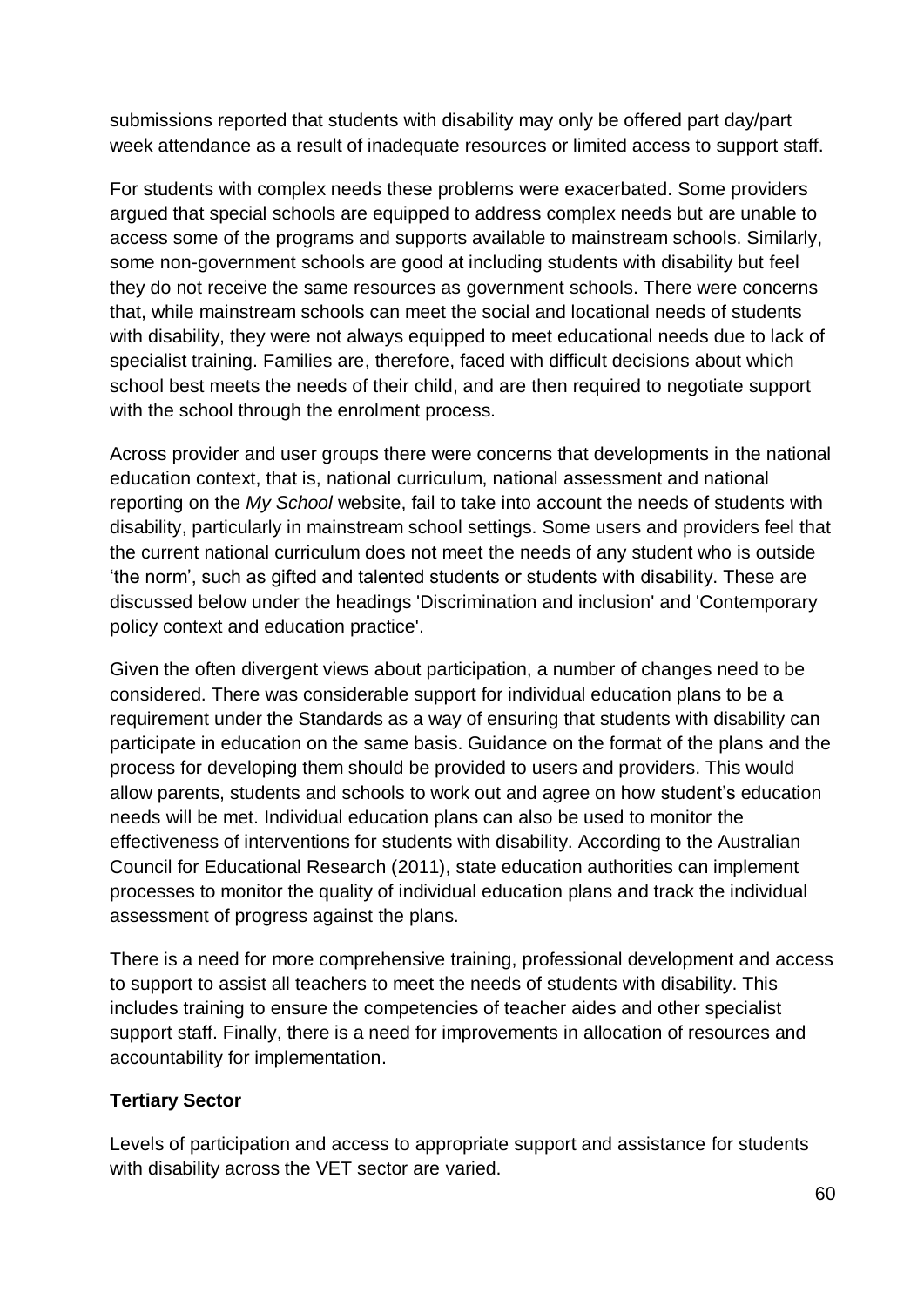TAFE institutes have implemented a range of measures including strategies to support students with disability through the use of disability action plans, and have used the Standards for professional development and training. However, the review heard that the Standards do not adequately support access for students with disability in the context of workplace-based delivery of VET, or work placements for institution-based students.

From the consultation process it is clear that the coverage of Registered Training Organisations is an area that needs to be improved. A concerted effort across awareness, training and practice is required to ensure that Registered Training Organisations comply with the Standards.

Similarly, universities have implemented a range of measures to give effect to the Standards. It was reported that the numbers of students with disability attending university has increased significantly over the last decade. It was also noted that improvements in the processes of consultation and reasonable adjustment could increase participation of students with disability in higher education.

#### **3.4 Discrimination and inclusion**

A number of positive steps have been taken by education providers to implement the Standards and to eliminate discrimination against people with disability in education. This includes adoption of inclusive education policies and using the Standards to educate staff and the community about disability. However, a consistent message throughout the review is that more needs to be done to assist students with disability to access and participate in education. As noted above, exclusion, lack of choice and lack of understanding continue to be issues for students with disability. Bullying (including cyber-bullying), indirect discrimination and the lack of awareness of educators and other students and/or their families about the rights of students with disability were also highlighted as issues of ongoing concern. There is a need for more information on harassment, victimisation and bullying, as well as examples of, and practical support for, how these can be mitigated in the education sector.

Some advocacy organisations argued that the Standards have largely failed to reduce discrimination against students with disability and that education providers often failed to meet their obligations. There was support from these organisations for the Standards to be more prescriptive and include measures for accountability and penalties for noncompliance. There was also considerable support for a systematic process for monitoring complaints about discrimination as well as independent advocates being able to raise issues of discrimination on behalf of students with disability. These suggestions are discussed below under accountability and compliance.

The Standards sought to promote recognition and acceptance. This has recently been understood in terms of inclusion in education. There were a number of suggestions for improving inclusion and reducing discrimination against students with disability. Greater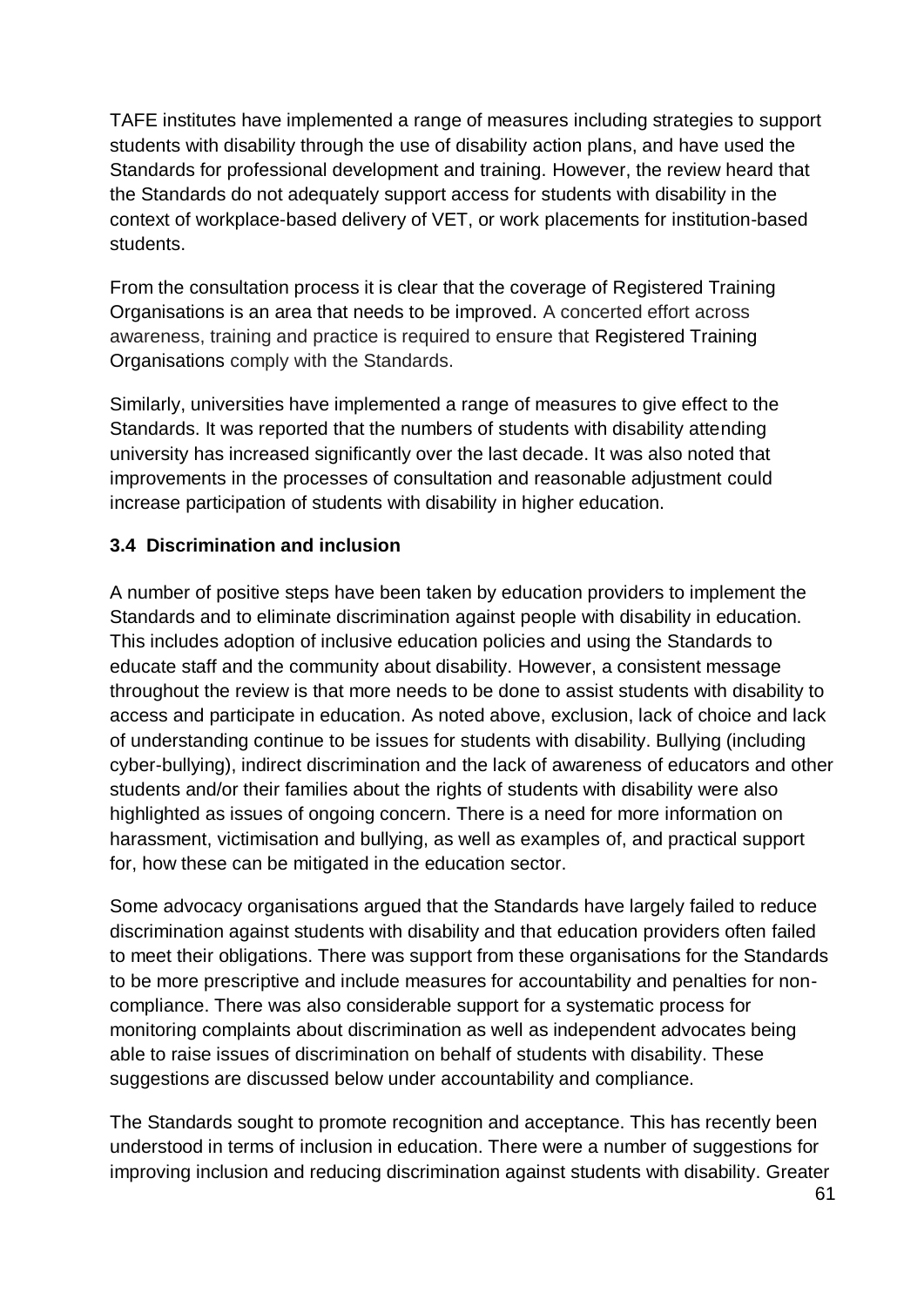community awareness about the rights of students with disability and discrimination could promote greater recognition and acceptance. Leadership and policies supporting inclusion are important in creating an inclusive education culture.

Submissions noted that inclusion is most successful when there is commitment, resources and knowledge to support inclusive practice. It was also argued that consistent assessment and eligibility criteria for accessing special needs education and specialist support are important to inclusive practice.

Based on the issues identified by stakeholders, the review recommends that Government consider the following 3 recommendations to address access, participation discrimination and inclusion.

## **Recommendations to address access, participation, discrimination and inclusion**

#### *Recommendation 5*

The Attorney-General, in consultation with the Federal Minister for School Education, Early Childhood and Youth revise the Standards to include a requirement to develop individual education plans for students in schools. Individual education plans should include advice on the barriers that students with disability face in learning and how students with disability can be supported to overcome these barriers.

#### *Recommendation 6*

The Attorney-General, in consultation with the Federal Minister for Tertiary Education, Skills, Science and Research revise the Standards to include a requirement to implement an agreed support plan for students with disability in the tertiary sector. The plan should set out the student's rights and responsibilities, the provider's responsibilities, any adjustments that have been agreed to, and mechanisms for review and support.

#### *Recommendation 7*

The Federal Minister for Tertiary Education, Skills, Science and Research, the Minister for School Education, Early Childhood and Youth and the Minister for Early Childhood and Child Care develop sector specific materials for education providers that are easily accessible in an online format and take the form of good practice guides on:

- a. Developing individual education plans in schools or disability support plans in the tertiary sector.
- b. Inclusive education practice, information about the learning impacts of specific disabilities and practical advice on adjusting teaching modes, assessment and curriculum design and adaptation.
- c. Addressing indirect discrimination, bullying, harassment and victimisation experienced by students with disability.
- d. Managing challenging behaviour, student safety and the use of restrictive practices with students with disability.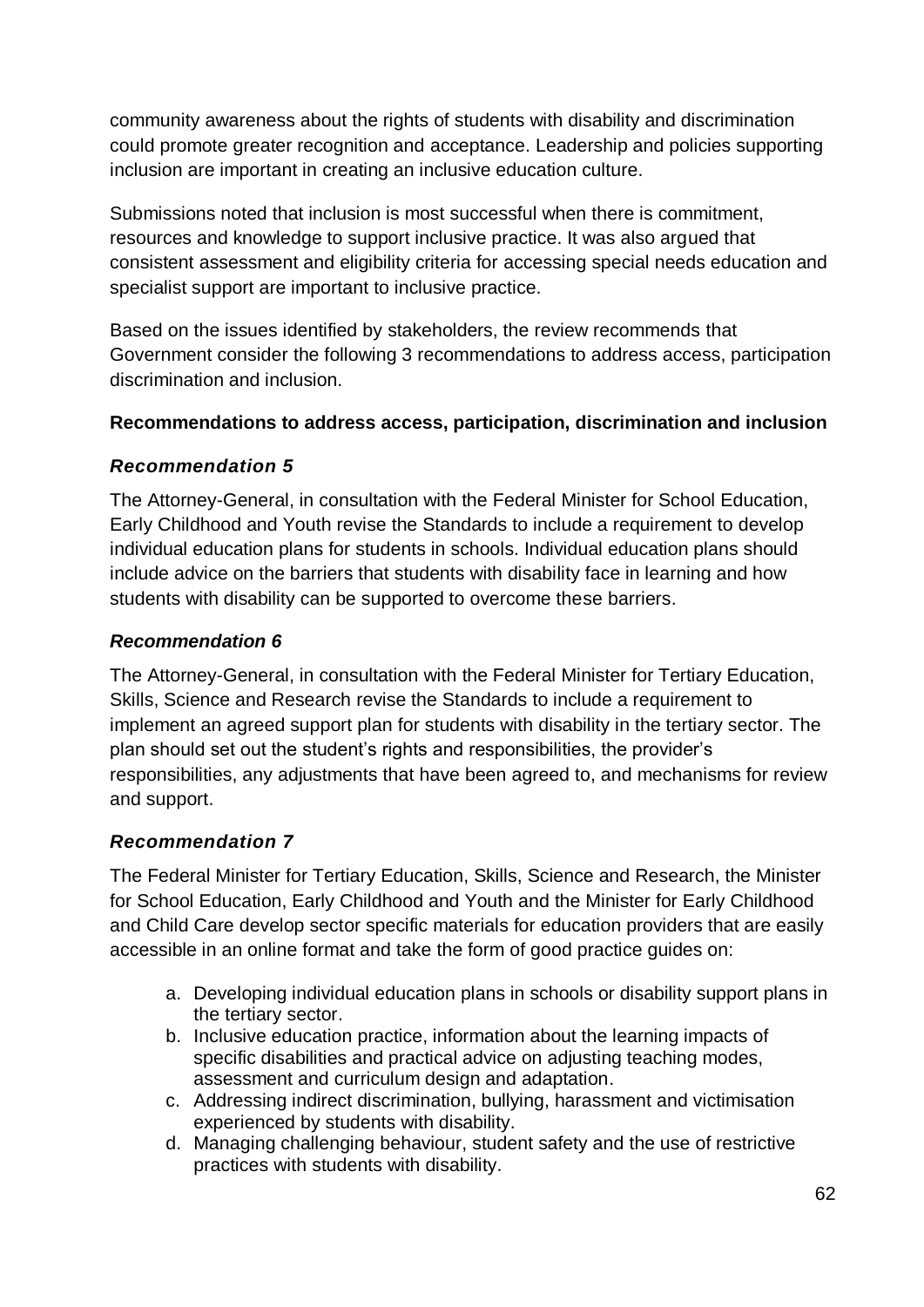e. Strategies for meeting the needs of students with disability who have complex and multiple needs.

#### **3.5 Complaints, accountability and compliance**

As discussed in the introduction to this report, there has been no systematic monitoring of the effectiveness of the Standards. As such, it is difficult to quantify the impact of the Standards on access to education. The need for greater accountability was consistently raised by students with disability, families, associates and advocacy organisations and, to a lesser extent, by some education providers and peak bodies.

The review found that the overall effectiveness of the Standards has been compromised by problems with the complaints process and lack of accountability, monitoring and measures for compliance in implementing the Standards.

#### *Complaints process*

A number of problems were raised in submissions about the complaints-based nature of the Standards. Affected students, associates and parents are often reluctant to make complaints to the relevant authority due to factors of time, energy, financial constraint and fear of the potential adverse impact on students of the complaints process. Often complaints that reach the Australian Human Rights Commission are a last resort for the parents, associates and students involved. Where complaints are made, the outcomes are often suppressed as part of settlement agreements. It is therefore difficult for advocates and other legal bodies to use these cases as precedents. There is a lack of transparency about the number and nature of settlement agreements.

There were also concerns that some parents and users were unaware of how to pursue claims of discrimination and breaches of the Standards. There is a need for clearer advice on the steps involved in the process for making a complaint to state discrimination bodies and the Australian Human Rights Commission.

For those who were aware of their options, the financial cost of taking the complaint further was seen as a disincentive to pursue action. Due to the complexity of the process and the time commitment involved with making complaints, it was suggested that there needs to be alternative options for resolving disagreements – such as mediation and arbitration – before seeking recourse through the courts.

Currently, the authority to conciliate rests with the Commission. However, conciliation may not resolve the complaint. Therefore the next step is to take the complaint to the Federal court. The review heard that the court system is inaccessible to many complainants. It was recommended that the Commission (or an appropriate body) be given the authority to mediate and arbitrate to resolve complaints.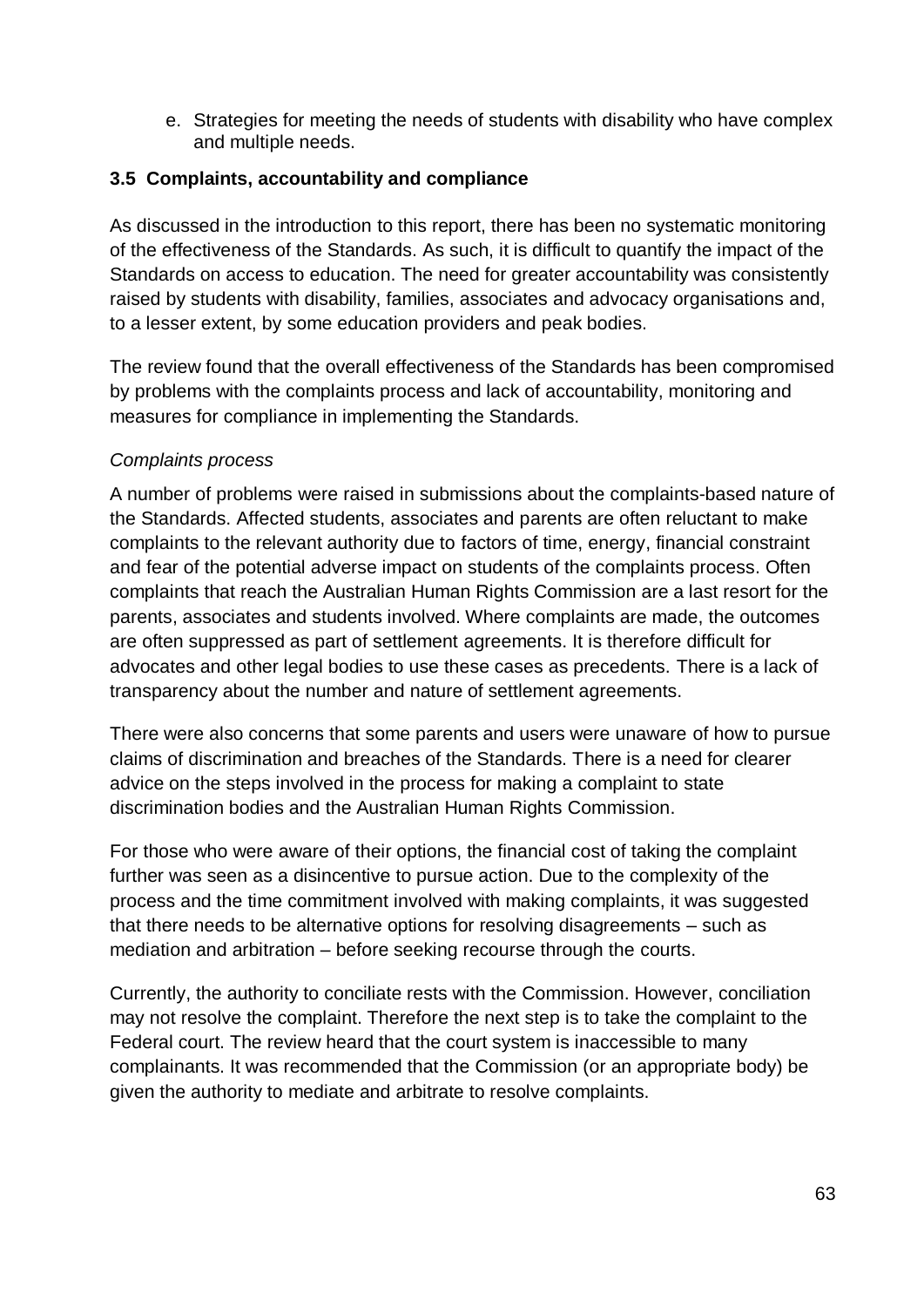#### *Monitoring and compliance*

The nature of the complaints system and its reliance on individuals to pursue complaints means that there is little evidence of a reduction in the systemic barriers to education as a result of the Standards. Therefore there was considerable support amongst advocacy and user groups and some education providers for measures to improve accountability and compliance that would enable investigation of systemic breaches of the Standards.

There is no consolidated national measure to determine how well the Standards have been implemented. Whilst some information is available through the Australian Human Rights Commission and individual state-based anti-discrimination boards, data is not consistently collected at a national level. It was suggested that governments should implement measures to monitor provider compliance with the Standards. A move towards compliance rather than a reactive complaints-based model would include reporting and monitoring processes that would provide a mechanism for systemic change. One of the main reasons that there is no accurate picture of failures to comply with the Standards is that there is no compliance mechanism.

The current inadequacy of monitoring and reporting can be addressed by strengthening compliance measures and by developing benchmarks for compliance for each education sector. There was support for revised measures of compliance in the Standards so that they establish clear, auditable, prescriptive measures suitable for use in each education context. It was also suggested that penalties for non-compliance be considered to ensure education providers meet their obligations under the Standards. An annual system of reporting should be introduced to improve transparency and accountability for implementation of the Standards by education providers.

Based on the issues identified by stakeholders, the review recommends that Government consider the following 3 recommendations relating to complaints, accountability and compliance.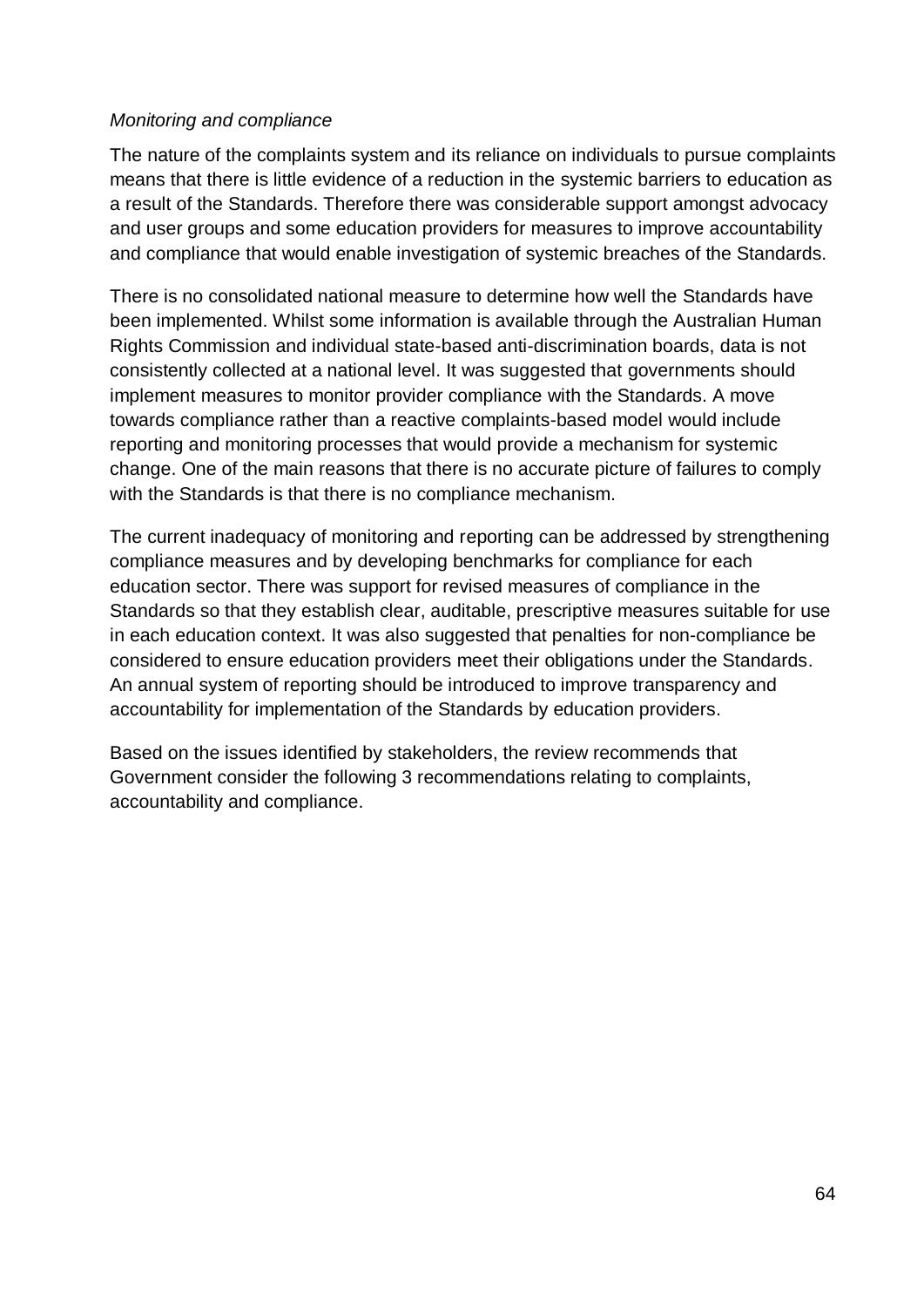## **Recommendations relating to complaints, accountability and compliance**

## *Recommendation 8*

As part of the initiative to consolidate Commonwealth anti-discrimination laws, the Attorney-General's Department consider issues raised during the review concerning:

- a. compliance and investigation of systemic breaches.
- b. the complaints process and development of a range of alternative dispute resolution options including mediation and arbitration.

## *Recommendation 9*

The Attorney-General, in consultation with the Federal Minister for Tertiary Education, Skills, Science and Research, the Minister for School Education, Early Childhood and Youth and the Minister for Early Childhood and Child Care, revise the Standards to establish clear requirements for compliance with each part of the Standards.

## *Recommendation 10*

The Attorney-General, in consultation with the Minister for Tertiary Education, Skills, Science and Research, the Minister for School Education, Early Childhood and Youth and the Minister for Early Childhood and Child Care and state and territory education ministers, investigate options for compliance reporting against the Standards for education providers.

## **3.6 Contemporary education context**

# **Early childhood**

There have been changes in the early childhood sector with child care providers increasingly incorporating preschool programs into their services. Some stakeholders argued that almost all child care services now offer preschool programs. It was argued that there is confusion about whether child care is covered by the Standards and a lack of awareness about the provisions and obligations under the Standards. It was also reported that child care providers perform an important role in early intervention and identification of issues and needs of students with disability moving from an early childhood setting to a school setting. Although a relatively small number of early childhood providers participated in the consultation process, there was strong support for child care providers to be covered by the Standards and for awareness raising activities and guidance about the Standards to target this sector.

# **Schools**

Users and providers argued that current National Assessment Program – Literacy and Numeracy (NAPLAN) testing, participation and exclusion practices are inconsistent with inclusive education practice. There were examples of students with disability being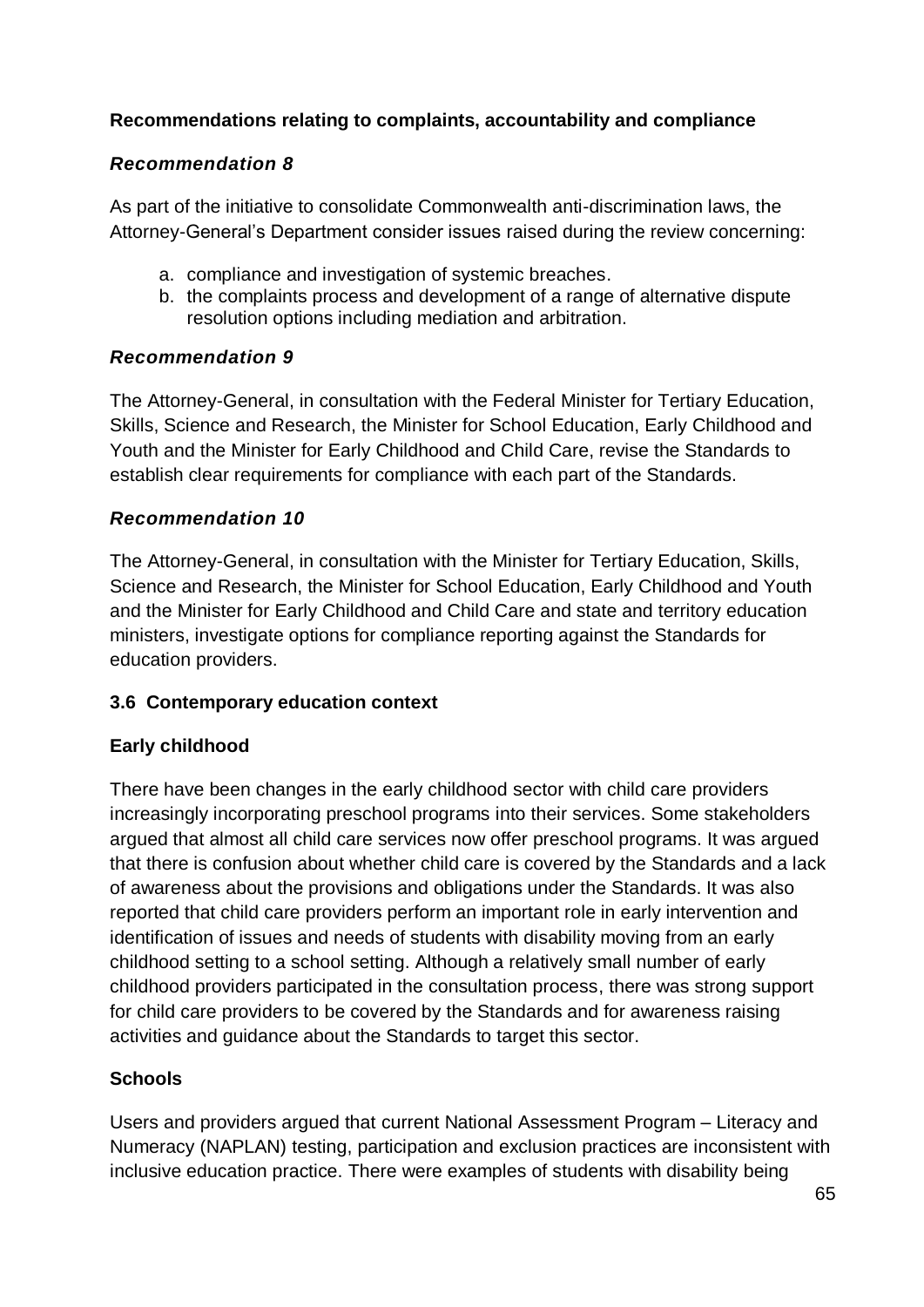actively discouraged from participating in the testing as a result of concerns about overall student outcomes:

*As schools have been expected to become competitive with each other and to market themselves, we have seen a reluctance to take on children with a whole range of special needs or disabilities, except where that child has very clear resources that accompany them and where there is an expectation that the child will not reduce the school's NAPLAN test scores. The narrowing of the way in which schools are valued and measures of efficiency and accountability have had the consequent impact on discouraging schools from taking on students who are seen to be problematic in a range of ways. – School sector submission*

Further, there were concerns that reporting on school performance on the *My School* website does not reflect the policy emphasis on social inclusion. It was suggested that *My School* should recognise schools that are good at inclusive practice and that this should attract positive recognition in national reporting.

It was argued that individual education plans and functional assessments should be the basis for assessing the educational outcomes for students with disability. The focus should be on the type of learning support needed to reach a level of education appropriate for each student rather than national benchmarks.

# *Transitions*

There is increasing emphasis on transitions between education sectors and the impact this has on students with disability. The development of individual education plans can be used to assist in the transition process and identifying educational goals. Options for students with disability to transition through education sectors should be considered in the development of these plans. Guidance on developing plans should address the issue of transitions.

# *Policy and regulatory frameworks*

In order to ensure the relevance and effectiveness of the Standards to meet the contemporary education context, it has been suggested that there should be greater specific reference to, and integration of, the Standards with current and future policy and regulatory frameworks. Current frameworks include but not limited to: the National Quality Framework for Early Childhood Education and Care; the National Assessment Program – Literacy and Numeracy (NAPLAN); the VET Quality framework; the National Professional Standards for School Teachers and Principals and the Tertiary Education Quality Standards.

# *Current and emerging technologies*

A significant development is the move towards universal design, particularly in the tertiary sector. Universal design means the design of products and environments to be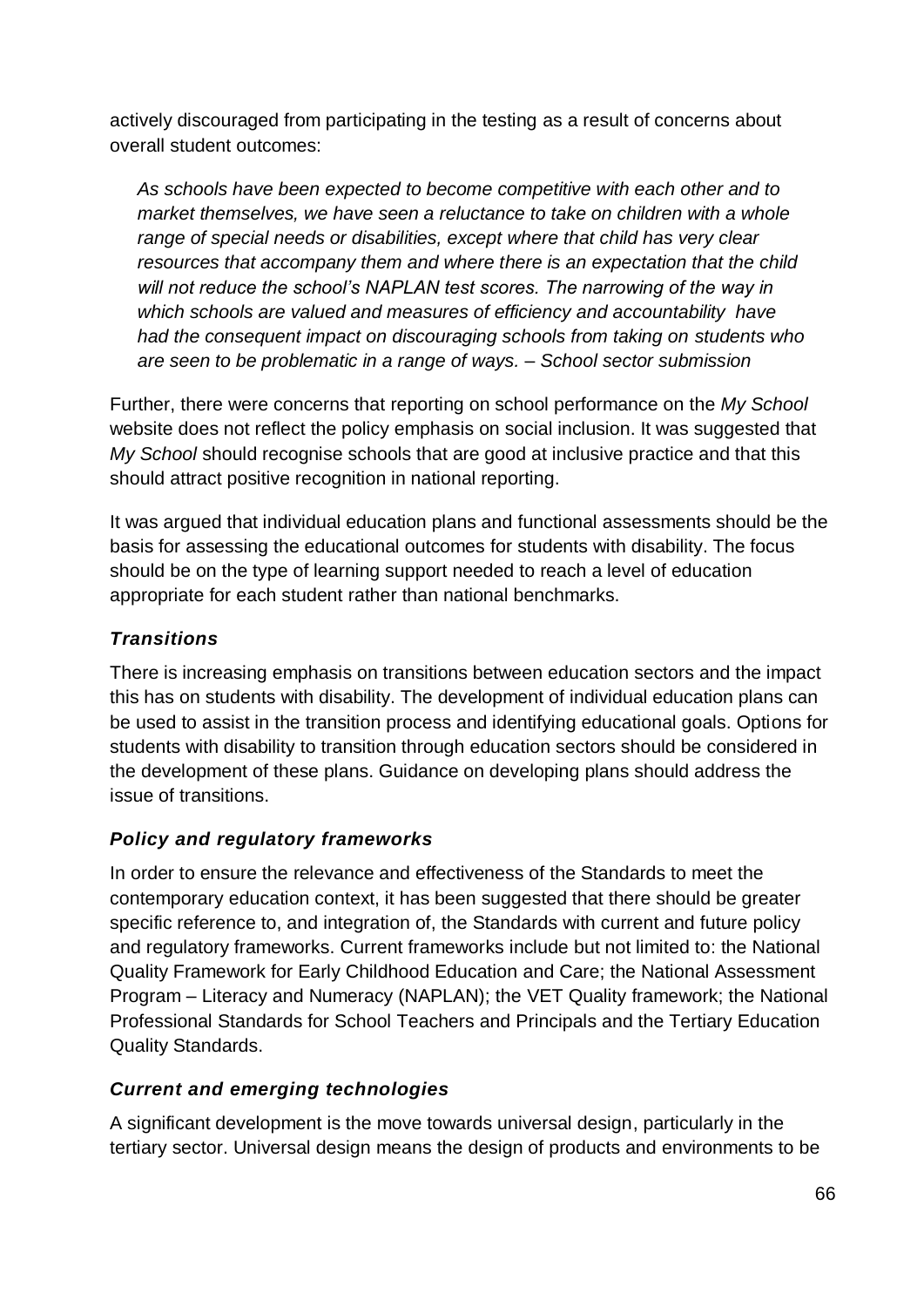used by all people to the greatest extent possible without the need for adaptation or specialised design.

It was argued that the principles of universal design should be adopted across education sectors. Examples of universal design and inclusive education practice include: quality and timeliness associated with the implementation and delivery of appropriate educational adjustments and resourcing; transcription of print materials, access to assistive technology, access to web-based materials and physical access.

Based on feedback from stakeholders, the review found that the Standards do not reflect the increased opportunities for participation as a result of the current technologies being used by education providers. Guidance needs to be updated to take greater account of technological advances and to recognised principles of universal design.

Based on the issues identified by stakeholders, the review recommends that Government consider the following 3 recommendations relating to contemporary education practice.

## **Recommendations relating to contemporary education practice**

## *Recommendation 11*

The Federal Minister for Tertiary Education, Skills, Science and Research, the Minister for School Education, Early Childhood and Youth and the Minister for Early Childhood and Child Care, in consultation with state and territory education ministers, ensure that individual education plans (Recommendation 5) are used to assist in transitions between early childhood education, primary, secondary and tertiary sectors and ensure that students with disability are given options on the same basis as all other students.

## *Recommendation 12*

The Federal Minister for Tertiary Education, Skills, Science and Research, the Minister for School Education, Early Childhood and Youth and the Minister for Early Childhood and Child Care consider whether the Standards are reflected appropriately in national policy and regulatory frameworks for each education sector including:

- a. National Quality Framework for Early Childhood Education & Care
- b. National Assessment Program Literacy and Numeracy (NAPLAN)
- c. VET Quality Framework
- d. National Professional Standards for Teachers and Principals
- e. Higher Education Standards Framework.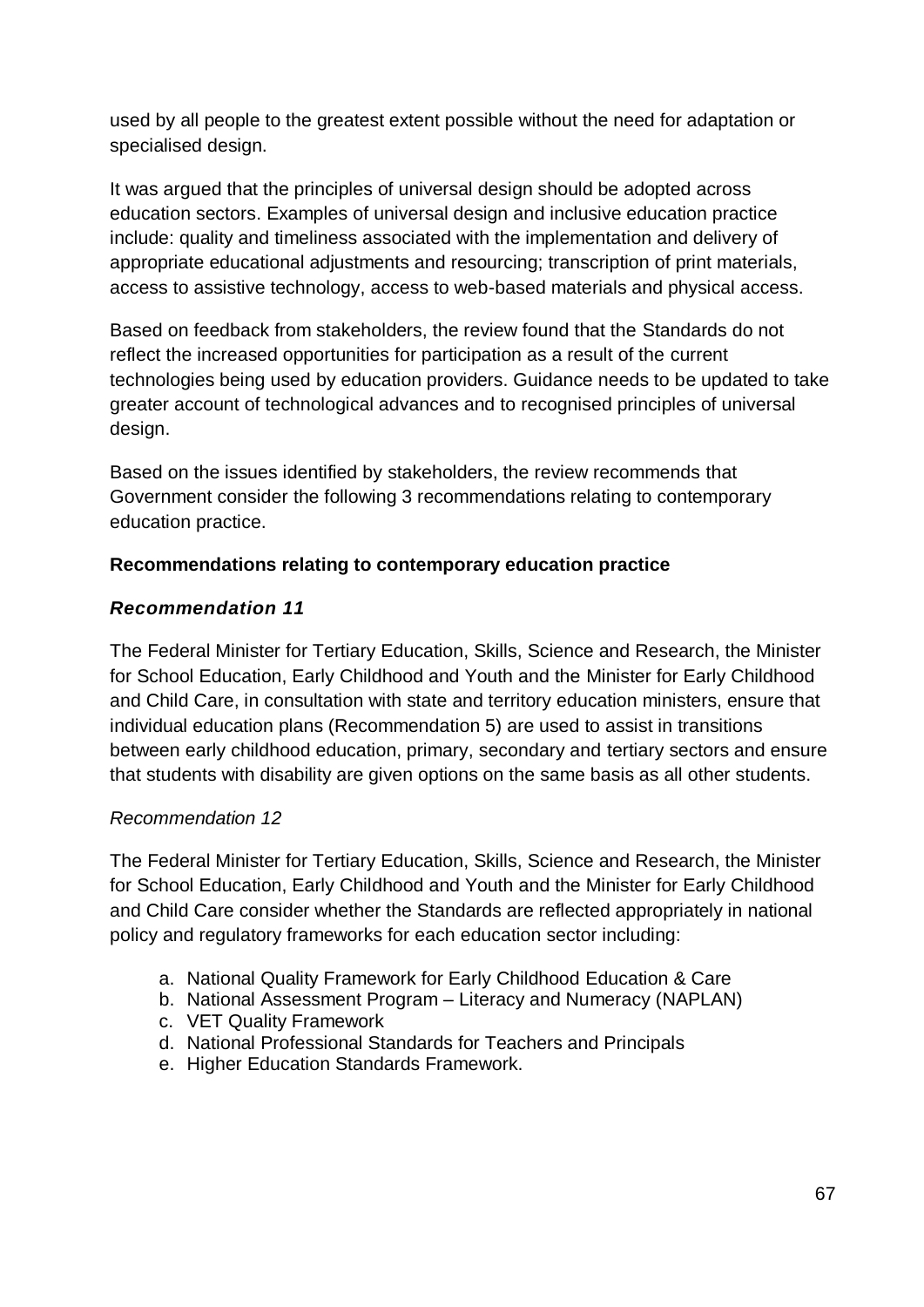## *Recommendation 13*

The Minister for Tertiary Education, Skills, Science and Research, the Minister for School Education, Early Childhood and Youth and the Minister for Early Childhood and Child Care ensure that practice guides on the Standards take greater account of technological advances and reflect the current and emerging technologies being used in all education sectors.

#### **3.7 Resources**

A consistent message, from users and providers across education sectors, was a perception that resources to meet the needs of students with disability and to implement the Standards are inadequate. The review heard concerns that the effectiveness of the Standards is somewhat compromised by a lack of resources.

Resources include funding allocations, professional development for educators and the provision of support services. Different funding eligibility criteria applied by state and territory governments also affects the type of support school students can access. All education sectors reported an increase in participation rates of students with disability, particularly in mainstream settings for schools and also in tertiary education.

#### **Schools**

There were a range of issues raised in submissions in relation to funding for students with disability in schools including:

- perceived inflexibility in funding arrangements
- differential access to support between schools and jurisdictions
- concerns from parents about how funding allocations to schools were used
- discrepancy between funding for government and non government schools and between mainstream and special schools.

Access and participation were directly linked to resources in terms of teacher capacity and support services available. Issues for users included: problems when families moved either to another school or interstate; requirements for regular and/or unnecessarily repetitious assessment of needs; lack of information about funding assessments; lack of consultation about the resources available for adjustments; and lack of information about funding allocated to and within schools to meet the needs of students with disability. Some users proposed that funding for support be attached to individuals so that when the student moves the funding moves with them.

Another concern was the lack of transparency about funding decisions and how funds for students with disability were allocated in the school setting. It was suggested that the consultation process would be improved if parents were advised of how funding decisions were determined.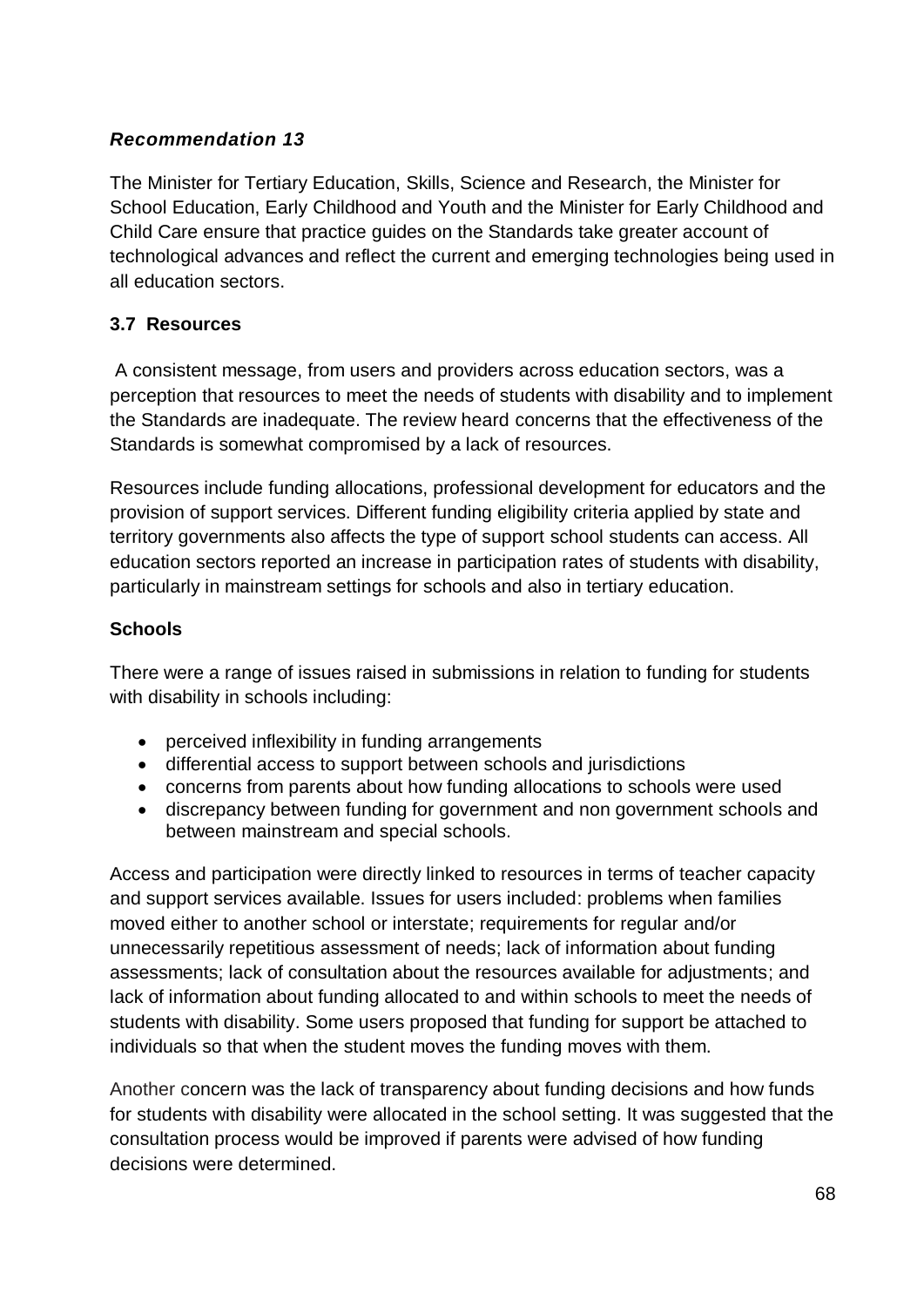A number of submissions referred to examples of part-day/part-week attendance by students with disability as a result of inadequate support. For example, it was reported that some students were only allowed to attend school when additional support staff were available.

For education providers, there was a general concern about the adequacy of resources available to implement the Standards, uncertainty about what is reasonable in terms of adjustments and how to meet the expectations of parents given the resource constraints faced by many schools. There were also concerns about the need for access to more information and specific information about disability. The review heard that there is a shortfall in appropriately trained support staff and professional development for teachers in meeting the needs of students with disability, particularly those with multiple and complex needs. While the valuable role of paraprofessionals/teachers' aides was acknowledged, there were concerns that teachers aides do not always have the necessary skills to meet the needs of students with disability. Therefore, submissions highlighted the need for appropriately trained paraprofessionals/teachers' aides and the need to address the shortage of skilled staff.

Some of the concerns of both users and providers can be addressed by clearer guidance on reasonable adjustment and the consultation process. The development of individual education plans for students with disability was also seen as a positive way to reach agreement between schools and families about what students need to meet learning outcomes.

## **Higher education**

It was reported that universities have seen a significant increase in the participation of students with disability. The higher education sector argued that, in order to provide appropriate support to students with disability, a number of issues need to be addressed. It was argued that the current funding model is not commensurate with the increasing cost and number of students with disability participating in higher education. Given the level of complexity and increasing numbers of students with disability at university, providers argued that current resource allocations are insufficient and that additional resources should be made available.

Based on the issues identified by stakeholders, the review recommends that Government consider the following recommendation.

#### **Recommendation to address related issues**

## *Recommendation 14*

The Federal Minister for Tertiary Education, Skills, Science and Research, the Minister for School Education, Early Childhood and Youth and the Minister for Early Childhood and Child Care, in consultation with state and territory education ministers, identify ways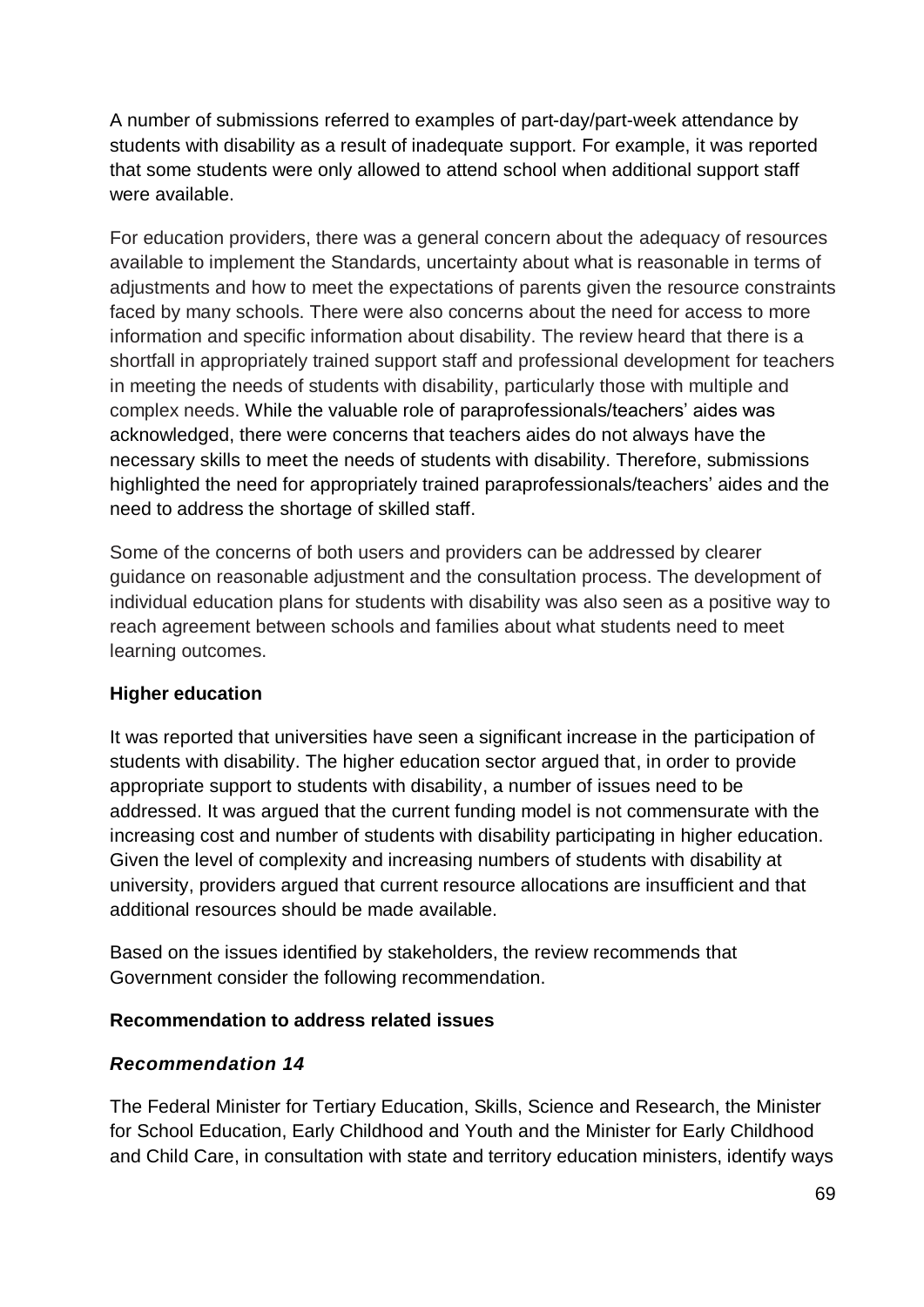to address the following issues raised during the review which impact on the effectiveness of the Standards:

- a. Promotion of inclusive education practice and investigation of ways to recognise inclusion in contemporary policy initiatives, such as the *My School* website and funding guidelines.
- b. The continuation, by all levels of government, of work towards achieving nationally consistent data on school students with disability as soon as possible.
- c. Allocating resources to implement the Standards across all education sectors.
- d. Appropriate training of support staff to meet core competencies.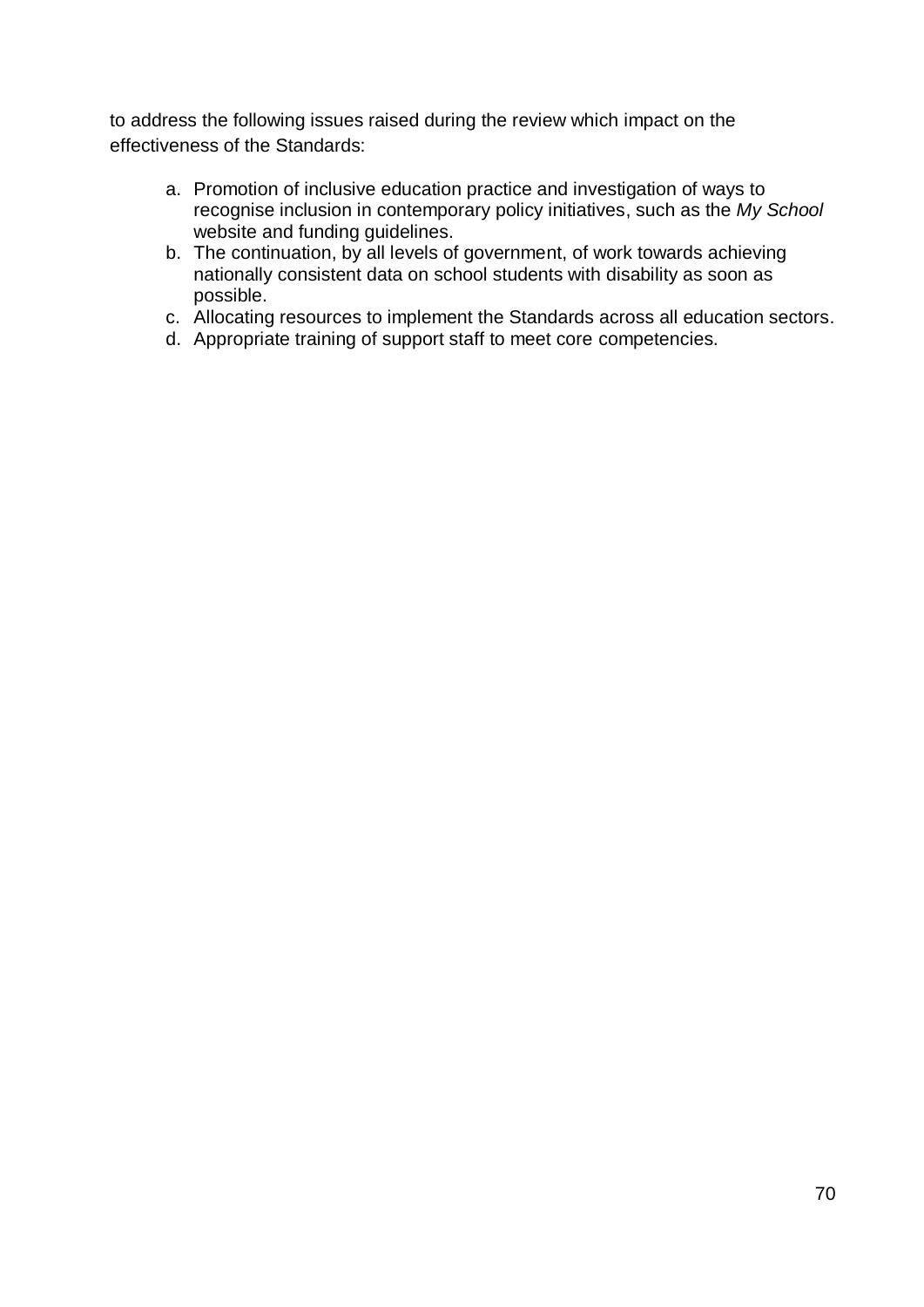# **References**

Australian Government 2006, *Disability Standards for Education (2005) plus Guidance Notes*, Attorney-General's Department and Department of Education, Science and Training, Commonwealth of Australia, Barton.

Australian Vice Chancellors' Committee 2006, *[AVCC Guidelines for Students with a](http://www.universitiesaustralia.edu.au/resources/343/327)  [Disability](http://www.universitiesaustralia.edu.au/resources/343/327)*, website accessed 5/10/11.

Bagshaw, Mark, Fowler, Craig 2008, *[National VET Disability Advisory Taskforce Final](http://www.innov8group.com.au/Documents/NVDAT%20final%20report%20to%20NSOC.pdf)  [Report and Recommendations](http://www.innov8group.com.au/Documents/NVDAT%20final%20report%20to%20NSOC.pdf)*, website accessed 5/10/11.

Department of Education Employment and Workplace Relations 2008 *[Your right to an](http://www.ddaedustandards.info/)  [education](http://www.ddaedustandards.info/)*.

[Disability Services Commission WA 2011,](http://www.disability.wa.gov.au/) website accessed 4/10/11.

Faculty of Education: Monash University 2007, *Investigating the Feasibility of Portable Funding for Students with Disabilities*, Monash University Press, Melbourne.

Government of South Australia 2007, *On the same basis – Implementing the Disability Discrimination Act Standard for Education*, Department of Education and Children's Services, Hindmarsh SA.

Ministerial Council for Education, Early Childhood Development and Youth Affairs 1999,) *Adelaide Declaration [The Adelaide Declaration on National Goals for Schooling](http://www.mceecdya.edu.au/mceecdya/adelaide_declaration_1999_text,28298.html)  [in the 21st Century](http://www.mceecdya.edu.au/mceecdya/adelaide_declaration_1999_text,28298.html)*, website accessed 5/10/2011.

New South Wales Anti- Discrimination Board 2009, *[Annual Report 2009/2010](http://www.lawlink.nsw.gov.au/lawlink/adb/ll_adb.nsf/vwFiles/ADBAnnualReport0809.pdf/$file/ADBAnnualReport0809.pdf)*, website accessed 11/10/2011.

North Territory Anti-Discrimination Commission 2010, *[Annual Report 2009/2010](http://www.adc.nt.gov.au/annualreports/index.htm)*, website accessed 11/10/2011.

Rorris, A, Weldon, P, Beavis, A, McKenzie, P, Bramich M, Deery, A 2011, *Assessment of current process for targeting of schools funding to disadvantaged students*, Australian Council of Educational Research, Canberra.

South Australian Equal Opportunity Commission 2010, *[Annual Report 2009/2010](http://www.eoc.sa.gov.au/sites/eoc.sa.gov.au/files/attachments/2009-10_annual_report_print.pdf)*, website accessed 11/10/2011.

Tasmanian Anti Discrimination Commission 2010, *[Annual Report 2009/2010](http://www.antidiscrimination.tas.gov.au/__data/assets/pdf_file/0003/167466/OADC_annual_report_2009-10.pdf#OADC%20annual%20report%202009-10%20PDF)*, website accessed 11/10/2011.

Western Australia Equal Opportunity Commission 2011, *[Annual Report 2010/11](http://www.eoc.wa.gov.au/Libraries/Annual_reports/Annual_Report_2010_-_2011_1.sflb.ashx)*, website accessed 11/10/2011.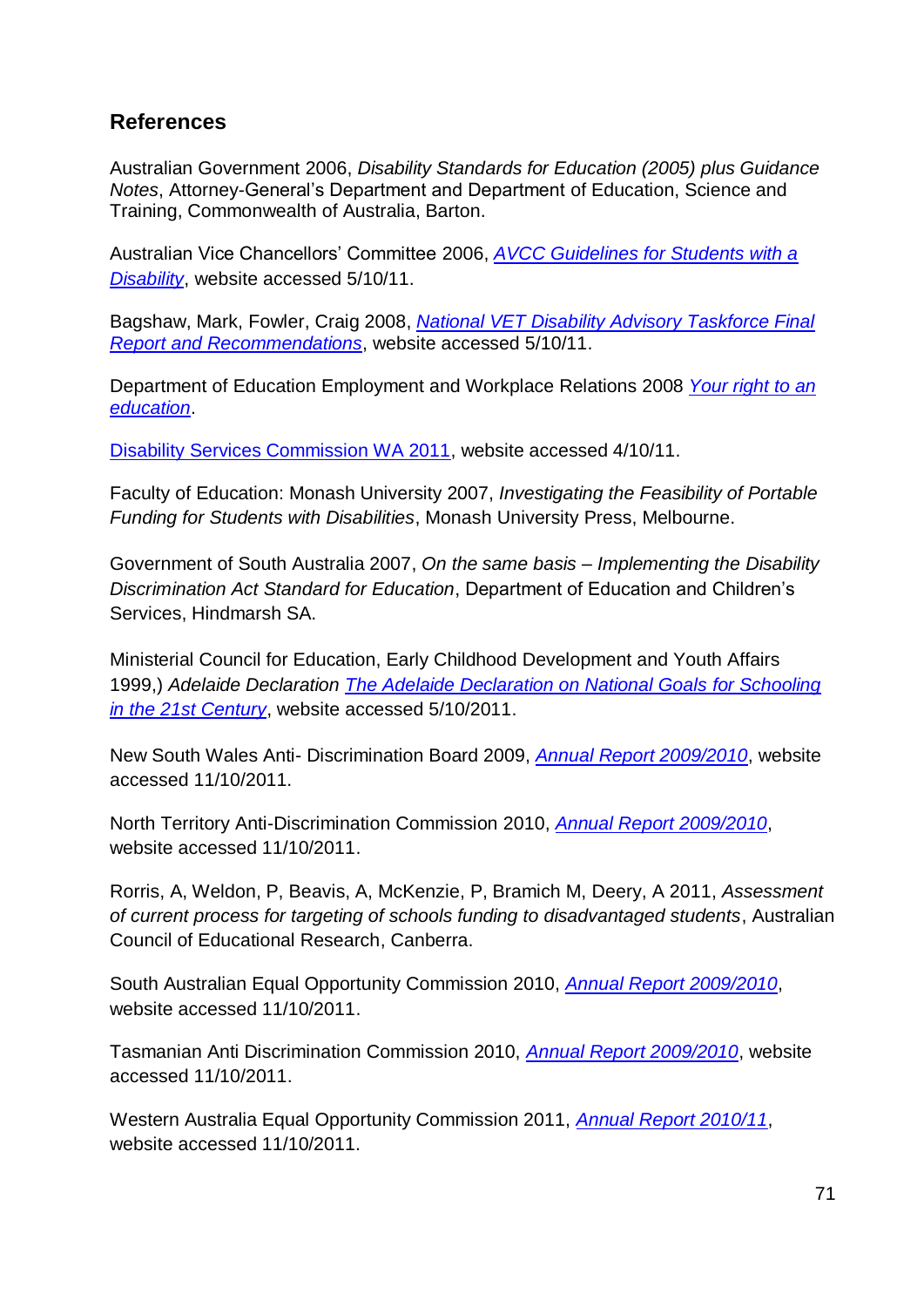# **Appendix A**

#### **Summary of Suggestions**

The following suggestions were made in written submissions and roundtable discussions during the consultation.

| Suggestions for revisions to the content of the Standards                                                                                                     |
|---------------------------------------------------------------------------------------------------------------------------------------------------------------|
| Include within the Standards a requirement for all education providers to<br>complete individual education plans or disability support plans for all students |

covered under the Standards that focus on learning outcomes. Strengthen the reference in the Standards and the Guidance Notes to ongoing professional development (Section 8.5 (e)). This could include adding a new requirement that education providers and relevant state and territory authorities must provide professional development for all employees.

Incorporate a section in the Standards outlining the rights and responsibilities of students, their associates, and their parents and carers.

Amend the Standards to require tertiary institutions to publish detailed inherent requirements of every course they offer. This will allow students with a disability to select courses confident that they understand, and can reasonably expect to meet, the inherent requirements of that course

Amend the Standards to reflect the changes made to the *Disability Discrimination Act 1992* in 2008.

Clarify within the Standards the terms 'admission' and 'enrolment.' Currently, these terms are used interchangeably throughout the Standards; however, in practice they refer to different processes and are not interchangeable. Include requirements for educational providers to:

- have access to all relevant information when determining whether to make a particular adjustment, and
- assess accurately whether a particular adjustment will provide the level of support necessary for the student to participate and achieve defined learning objectives.

#### Section 3.6 of the Standards

Clarify the reference to 'costs and benefits' as being part of the assessment for reasonable adjustment in Section 3.4(2)(e) of the Standards.

Part 5 of the Standards *(Participation)* has a narrow focus as it only provides for 'participation in a program'. This Section could be reviewed and amended in order to be more consistent with the Measures for Compliance included at Section 5.3(d).

Amend the Standards to better reflect the language of the United Nations Convention on the Rights of People with Disability. This could include substituting the term 'substantive equality' for 'on the same basis as'.

Amend the Standard and the Guidance Notes to include child care providers.

Amend the title of the Standards, the text of the Standards and the Guidance Notes to clarify that Registered Training Organisations are covered by the Standards.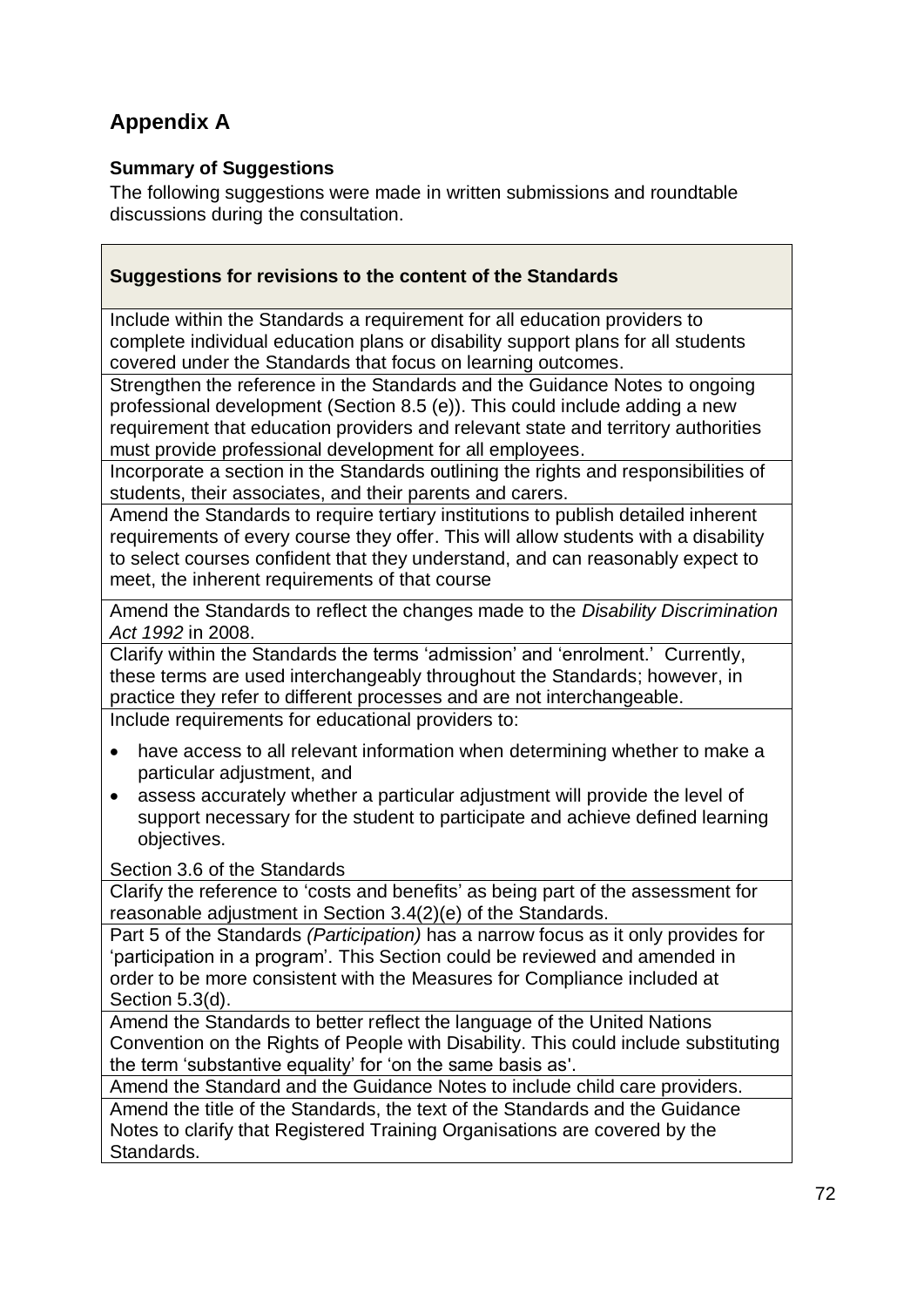#### **Suggestions for revisions to the clarity of the Standards**

Revise the structure of the Standards to reduce repetition and provide clarity. For example:

- The Standards, Guidance Notes, and other notes within the Standards could be combined to simplify the overall picture, reduce the current repetition and provide greater clarity.
- The requirements in the Standards for participation, curriculum development, accreditation and delivery could be combined as the same broad principles apply to each.
- The distinction between the Standards as obligations and the Measures of Compliance, as examples of how these obligations can be met, should be retained.

Use the Guidance Notes to strengthen the Standards and expand the range of Measures of Compliance. For example, the discussion about legal requirements (Guidance Notes page 48) could be incorporated into the introduction of the Standards to emphasise the distinction between obligations and Measures of Compliance.

#### **Suggestions for changes to complaints, accountability and compliance**

Amend relevant Commonwealth legislation to give the Australian Human Rights Commission the authority to take action where there are breaches of Standards without a student or parent having to take action.

Investigate and introduce into the Standards mechanisms to improve the effectiveness of the complaints process. These could include mechanisms to:

- a. oversee the determination of reasonable adjustments and unjustifiable hardship
- b. monitor and report on implementation of the Standards
- c. enable systemic breaches of the Standards to be identified and investigated
- d. provide guidance on the process for complaints and where to get help and options available if the consultation process fails
- e. provide a range of dispute resolution options including mediation, conciliation and arbitration, as an alternative to the courts.

Amend the Standards to incorporate formal mechanisms for compliance in relation to consultation with students and making adjustments.